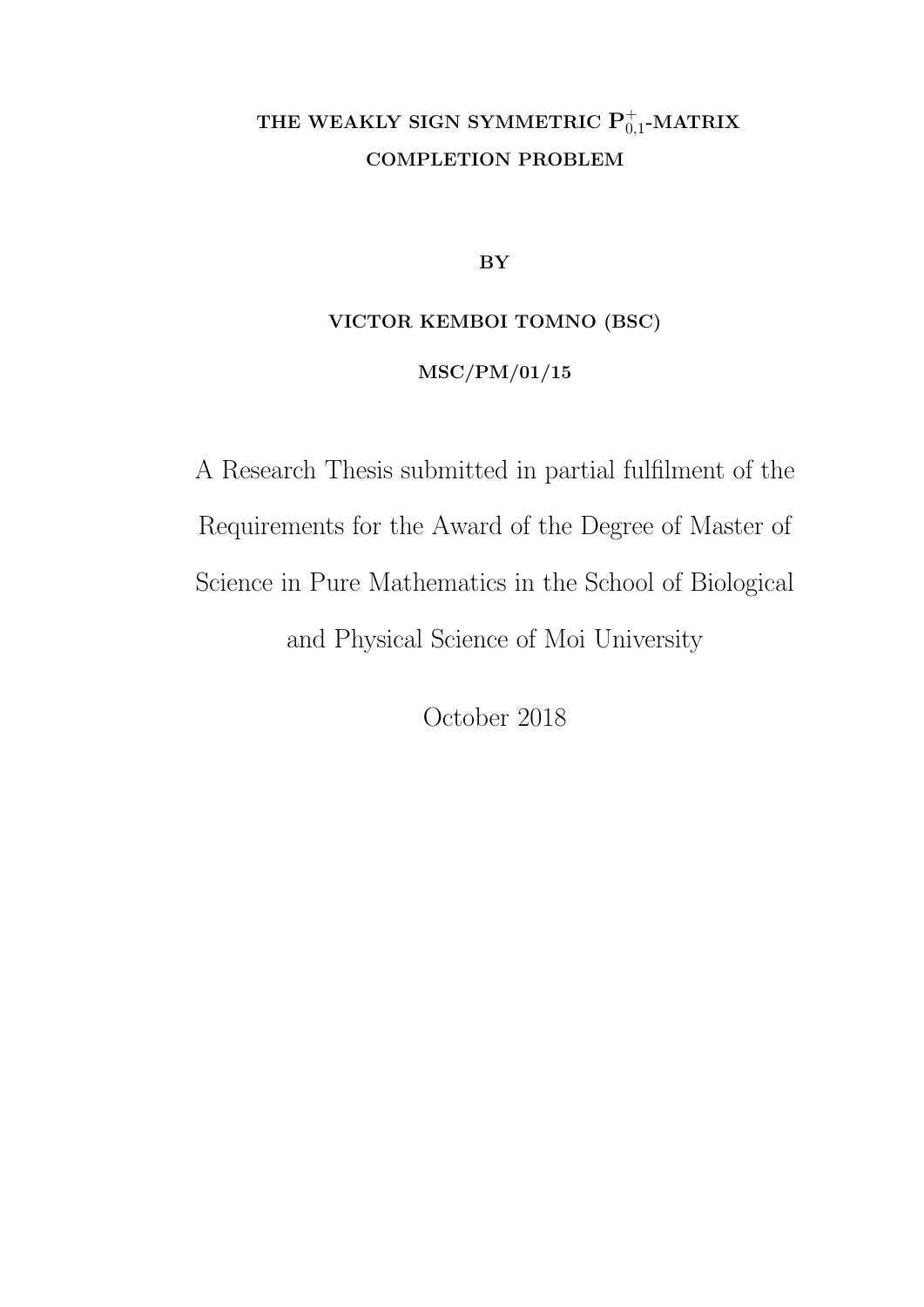# Declaration

#### Declaration by the candidate

This thesis is my original work and has not been presented for a Degree in any other University. No part of this thesis may be reproduced without prior written permission of the author and/or Moi university

Signature..................................... Date........................................ Victor Kemboi Tomno-MSC/PM/01/15

### Declaration by the Supervisors

This thesis has been submitted for examination with our approval as university supervisors

Signature..................................... Date........................................ Dr.Kamaku P. Waweru, Department of Pure and Applied Mathematics, Jomo Kenyatta University of Agriculture and Technology, P.O Box 62000-00200, Nairobi, Kenya Signature..................................... Date........................................ Dr.Fredrick O. Nyamwala, Department of Mathematics, Moi University, P.O Box 3900-30100, Eldoret, Kenya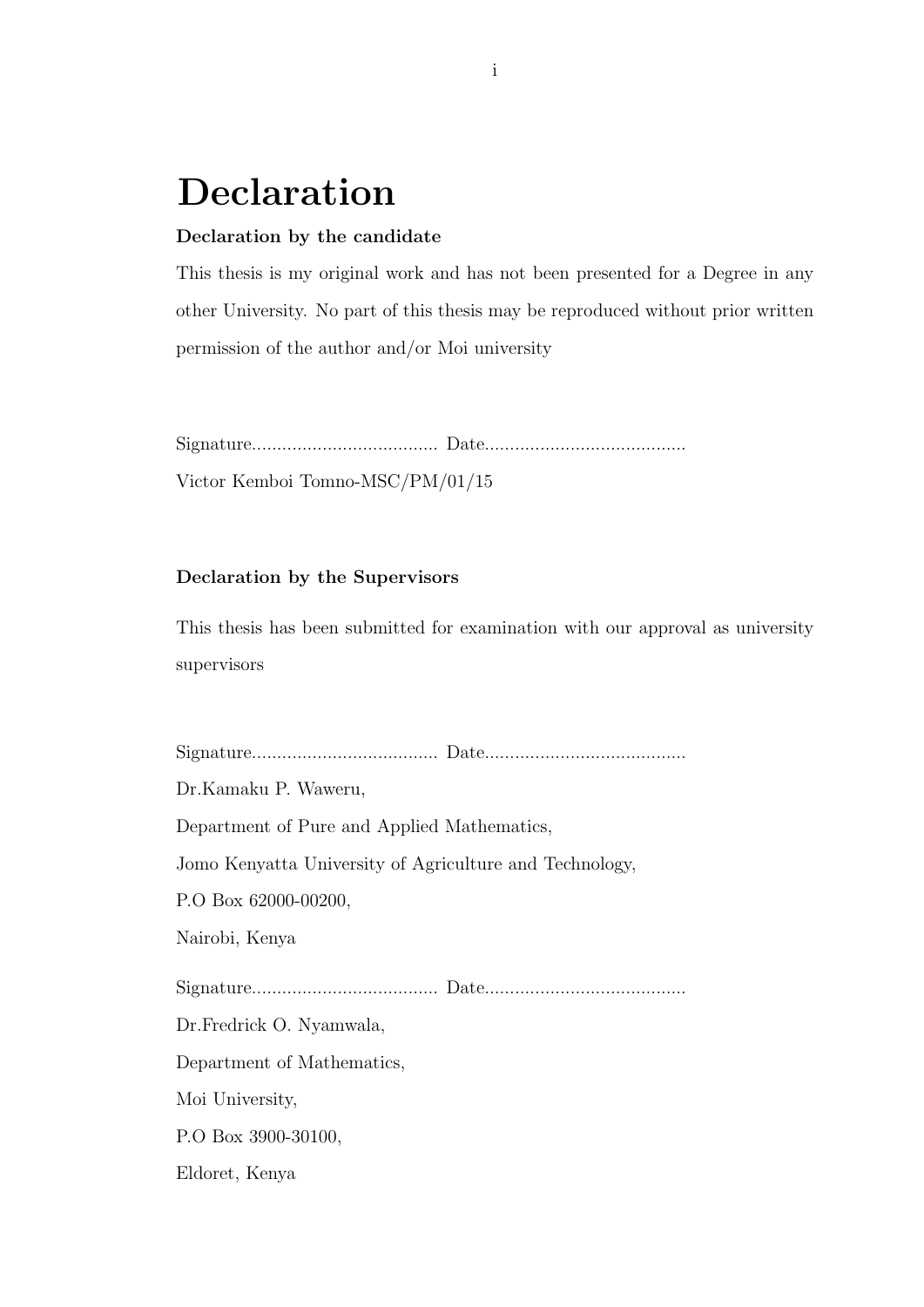# Dedication

I wound like to dedicate this research to my dear father Joshua Tomno Kipkochoi and mother Lina Tomno, who laid a good foundation for my initial education and supported me financially; and my beloved siblings for their love, continuous prayers and encouragement.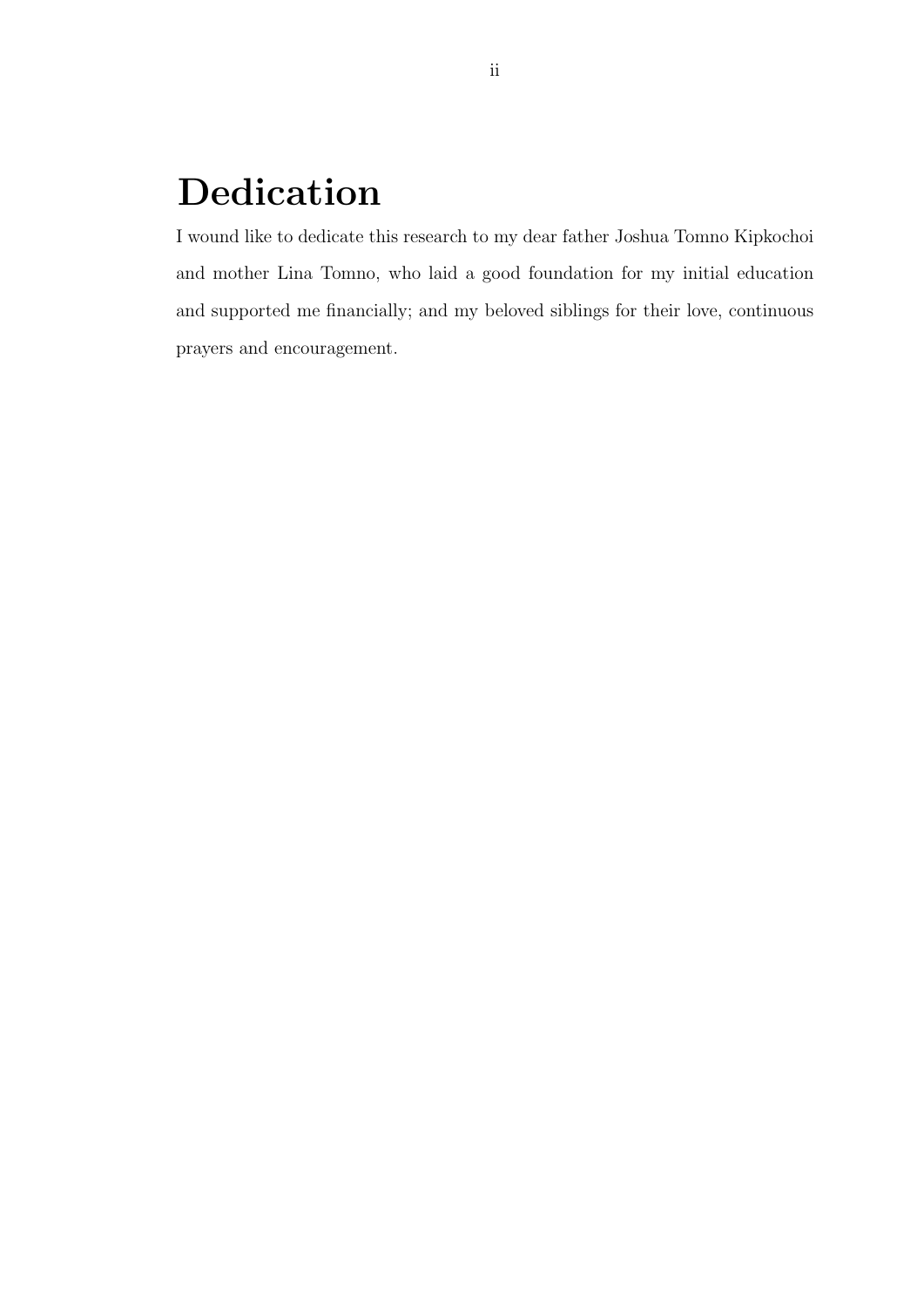# Acknowledgments

This thesis has been developed through a collaborative effort. I wish to express my sincere gratitude to all those who made valuable contributions in the development of this thesis.

Sincerely speaking, the set of people whom to acknowledge has roughly the cardinality of N, making it impossible to list everyone. I will just list a subset of people to acknowledge, and those not mention are equally important and therefore nobody should feel offended if not listed in the subset.

{Dr.Ian Short, Dr.Fredrick Nyamwala, Dr.Kamaku Waweru, Dr.Nick Gill}

This subset is unordered, the names are listed alphabetically.

Dr.Ian Short is highly appreciated and commended for his constructive comments and suggestions that lead to the enhancement of this thesis. I am lucky to have his support in writing my thesis, despite not listing him as my supervisor, I can say confidently that I received focused supervision from him. Dr. Fredrick Nyamwala who I feel very fortunate and proud to have been his student in postgraduate classes and my supervisor in thesis writing is acknowledged for his support and guidance. Dr. Kamaku Waweru, who suggested an interesting and challenging problem is highly appreciated for his supervision and encouragement right from my undergraduate studies. I am also grateful to Dr.Nick Gill, who visited Kenya, June 2017 and July 2018. Dr. Gill's visits were very enjoyable and helpful to me. Though, I have not listed him as my supervisor, he contributed significantly to my thesis writing, both in research writing techniques and learning LaTex application for documentation of my thesis, I would like to express my gratitude to him.

To all those in the above set, I can only but say "thank you".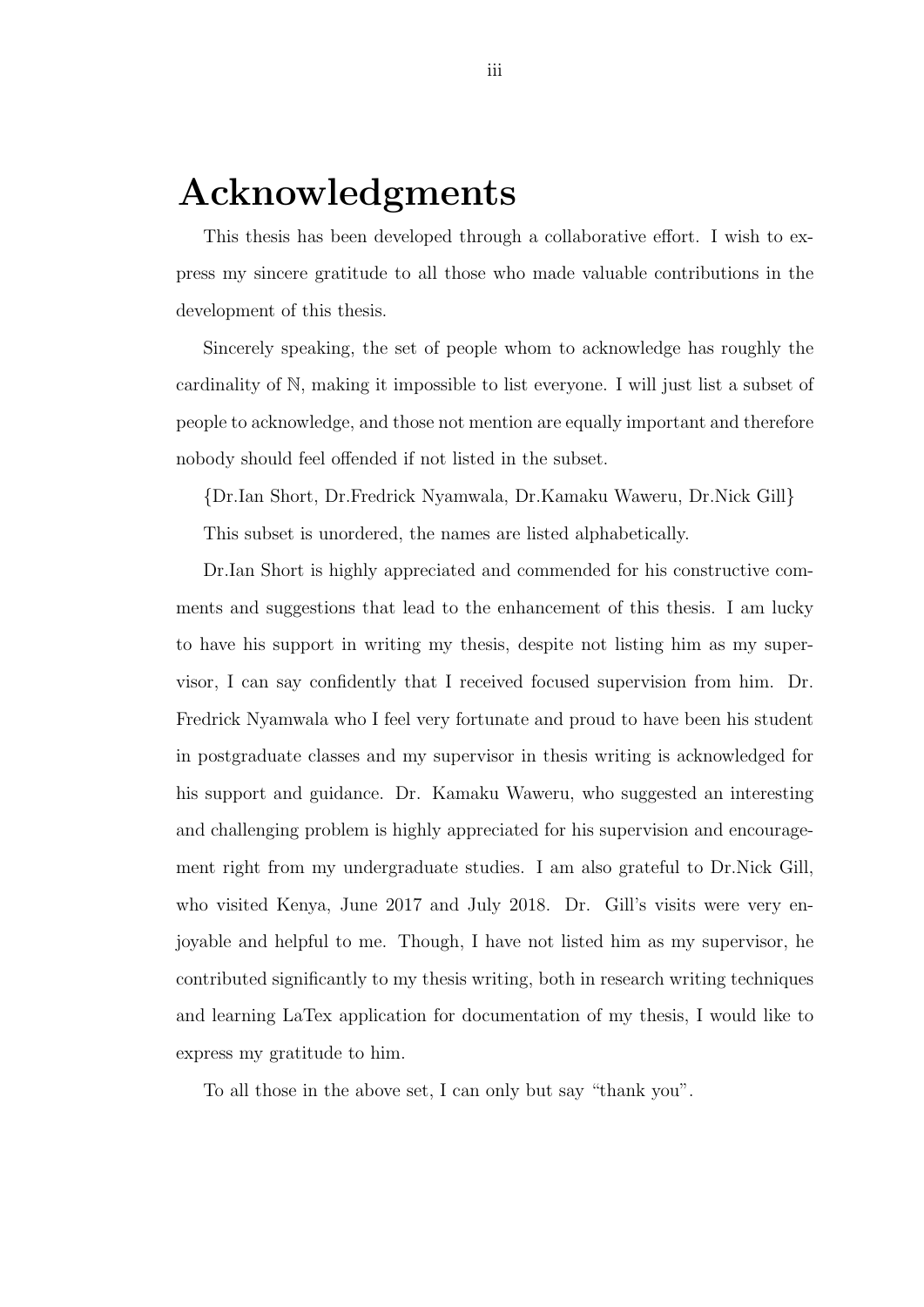# Abstract

A weakly sign symmetric  $P_{0,1}^+$ -matrix is a weakly sign symmetric  $P_0^+$ -matrix with positive diagonal entries. A digraph  $D$  is said to have weakly sign symmetric  $P_{0,1}^+$ -matrix completion if every partial weakly sign symmetric  $P_{0,1}^+$ matrix specifying D can be completed to a weakly sign symmetric  $P_{0,1}^+$ -matrix. Previous research has considered matrix completions for classes of matrices like Pmatrices,  $P_0$ -matrices and  $P_{0,1}$ -matrices and their subclasses with little attention done on weakly sign symmetric  $P_{0,1}^+$ -matrices. In this research, a graph theoretic approach is used to achieve the necessary conditions for a digraph (or pattern) to have weakly sign symmetric  $P_{0,1}^+$ -matrix completion, classifying patterns associated with partial weakly sign symmetric  $P_0^+$ -matrices, partial weakly sign symmetric  $P_{0,1}^+$ -matrices and patterns having zero completion to a weakly sign symmetric  $P_{0,1}^+$ -matrices. The research will benefit computer engineers, statisticians and scientists in solving molecular conformation problems. It is shown that any asymmetric pattern associated with digraph of at most order 4 having weakly sign symmetric P-completion also have zero completion to a weakly sign symmetric  $P_{0,1}^+$ -matrix and patterns having weakly sign symmetric  $P_{0,1}^+$ -completion is completely classified for digraphs of at most order 3 and 192 out of 218 digraphs of order 4, the remaining patterns of order 4 are  $q = 4, n = 1 - 2;$  $q = 5, n = 1 - 5, 7, 17, 21;$   $q = 6, n = 1, 3 - 8, 13, 15, 17, 19, 27, 38 - 39$  and  $q = 7, n = 2, 9$ . We, therefore, recommend for an investigation to the 26 unclassified patterns, that is, to know whether they are having weakly sign symmetric  $P_{0,1}^+$ -completion or not having weakly sign symmetric  $P_{0,1}^+$ -completion.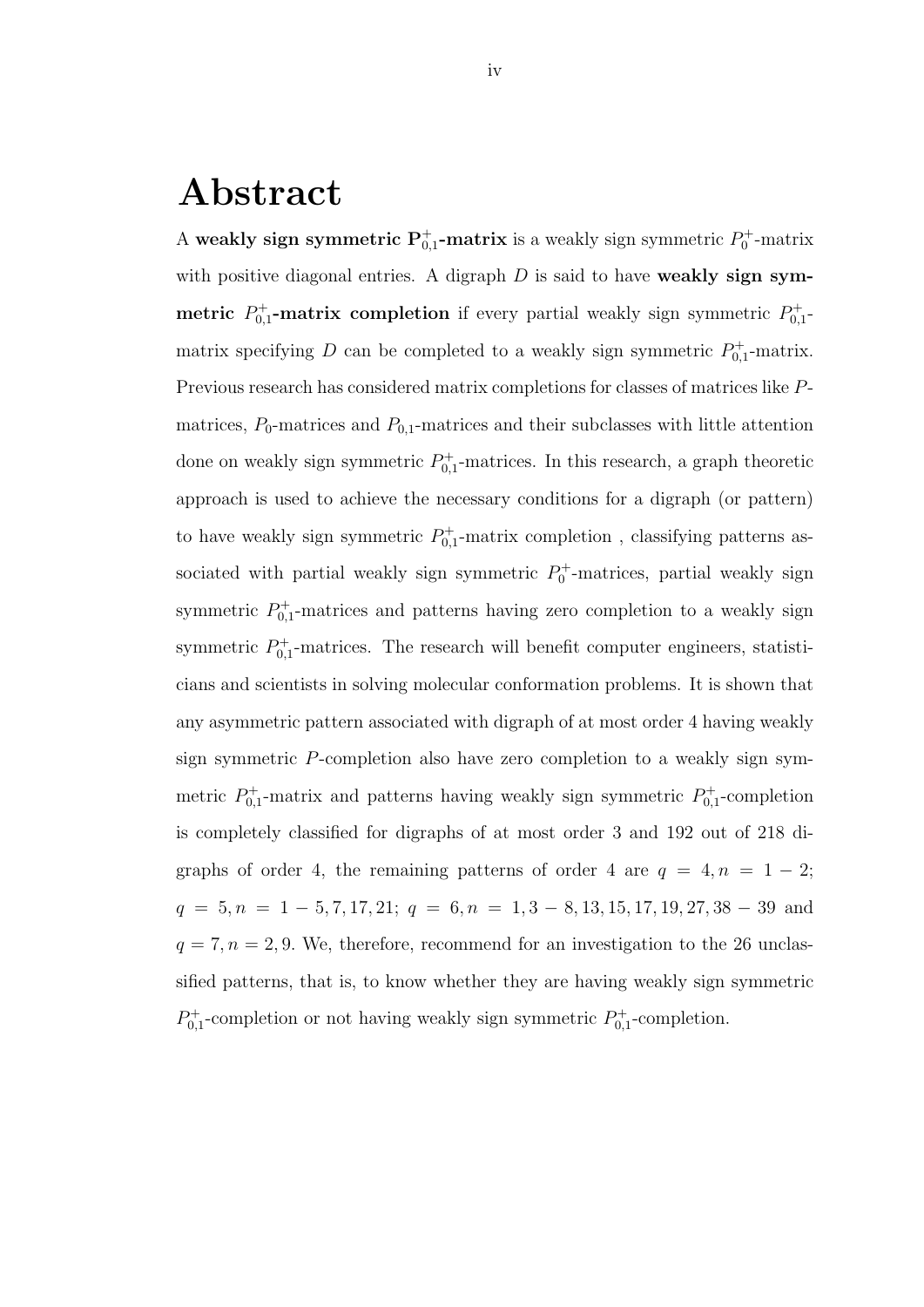# Notations and Terminologies

- $d_i$ : : Specified diagonal entry
- $a_{ij}$ : Specified non-diagonal entry
- $x_{ij}$ : Unspecified non-diagonal entry
- $c_{ij}$ : Value assigned to unspecified non-diagonal entry  $x_{ij}$
- A:  $n \times n$  matrix
- $A_c$ : Completed matrix
- det A: Determinant of A
- $N:$  Set of numbers  $\{1, \ldots, n\}$
- Π: Class of matrices
- $A(\alpha)$ : Principal sub-matrix where  $\alpha$  is a subset of N
- $\det A(\alpha)$ : Determinant of a principal sub-matrix  $A(\alpha)$
- G: Graph
- D: Digraph
- Q: Pattern of a matrix
- p: Number of vertices of a digraph
- q: Number of arc(s) of a digraph
- q: Number of arc(s) of a digraph
- wss : Weakly sign symmetric
- ss : Sign symmetric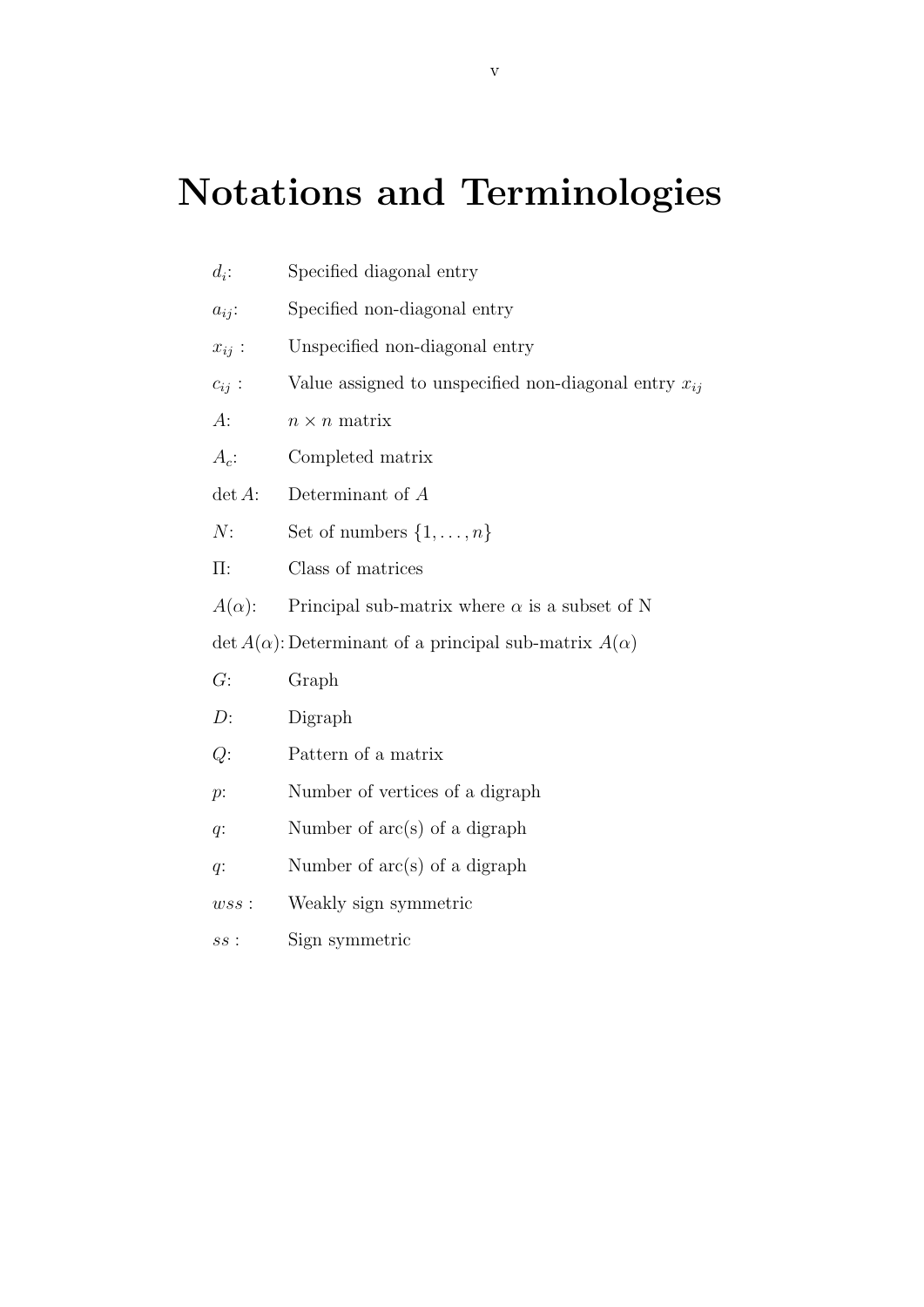# **Contents**

|                  |            | Declaration     |                                                                                   | i              |
|------------------|------------|-----------------|-----------------------------------------------------------------------------------|----------------|
|                  | Dedication |                 |                                                                                   | ii             |
|                  |            | Acknowledgments |                                                                                   | iii            |
|                  | Abstract   |                 |                                                                                   | iv             |
|                  |            |                 | <b>Notations and Terminologies</b>                                                | $\mathbf{V}$   |
| 1                |            | Introduction    |                                                                                   | $\mathbf{1}$   |
|                  | 1.1        |                 |                                                                                   | $\mathbf{1}$   |
|                  | 1.2        |                 |                                                                                   | $\overline{2}$ |
|                  |            | 1.2.1           |                                                                                   | $\overline{2}$ |
|                  |            | 1.2.2           |                                                                                   | $\overline{7}$ |
|                  |            | 1.2.3           |                                                                                   | 9              |
|                  |            | 1.2.4           |                                                                                   | 13             |
|                  | 1.3        |                 |                                                                                   | 16             |
|                  | 1.4        |                 |                                                                                   | 17             |
| 1.5              |            |                 | 17                                                                                |                |
|                  |            | 1.5.1           |                                                                                   | 17             |
|                  |            |                 |                                                                                   | 17             |
|                  | 1.6        |                 | Significance of the Study $\dots \dots \dots \dots \dots \dots \dots \dots \dots$ | 18             |
| $\boldsymbol{2}$ |            |                 | Literature review                                                                 | 20             |
|                  | 2.1        |                 | Completions for various classes of $P$ -matrices $\ldots \ldots \ldots \ldots$    | 20             |
|                  |            | 2.1.1           | $P$ -matrix completion $\ldots \ldots \ldots \ldots \ldots \ldots \ldots$         | 21             |
|                  |            | 2.1.2           |                                                                                   | 23             |
|                  |            | 2.1.3           |                                                                                   | 25             |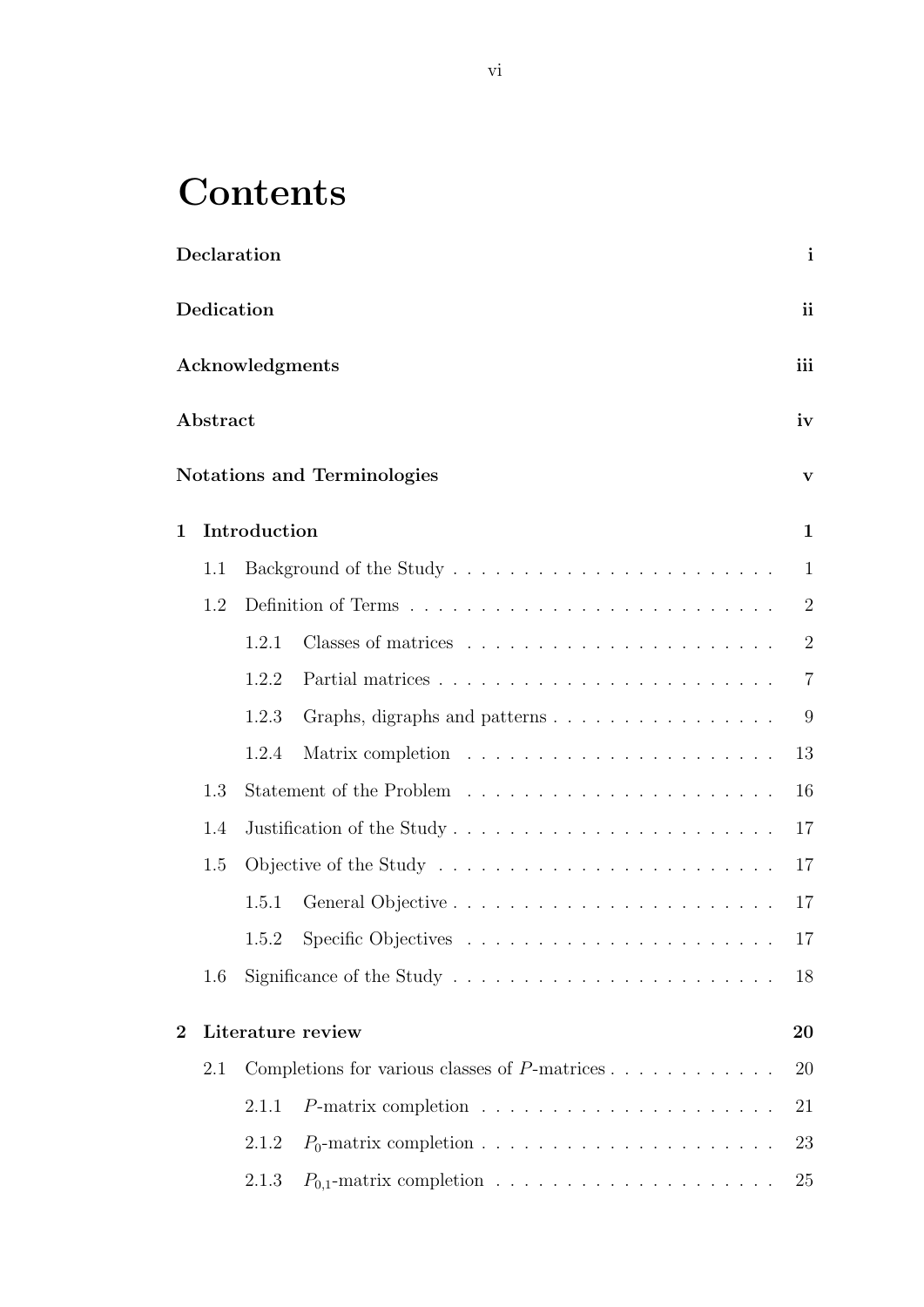|   |            | 2.1.4                                                                                | 26 |
|---|------------|--------------------------------------------------------------------------------------|----|
|   |            | 2.1.5                                                                                | 27 |
|   | 2.2        | Relationship between various matrix completion $\ldots \ldots \ldots \ldots$         | 29 |
|   | 2.3        |                                                                                      | 29 |
| 3 |            | Methodology                                                                          | 31 |
|   | 3.1        |                                                                                      | 31 |
|   | 3.2        | Completion of patterns $\dots \dots \dots \dots \dots \dots \dots \dots \dots \dots$ | 31 |
| 4 |            | Results and discussions                                                              | 34 |
|   | 4.1        | Necessary conditions for $wssP_0^+$ -completion and $wssP_{0,1}^+$ -completion 37    |    |
|   | 4.2        | Relationships between completion problems of $wssP_{0,1}^+$ -matrix and              |    |
|   |            |                                                                                      | 46 |
|   | 4.3        | Classification of digraphs of order at most 4 having $wssP_{0,1}^+$ -completion 50   |    |
|   |            | $wssP_{0,1}^+$ -completion: digraphs of order 2<br>4.3.1                             | 51 |
|   |            | $wssP_{0,1}^+$ -completion: digraphs of order 3<br>4.3.2                             | 51 |
|   |            | $wssP_{0,1}^+$ -completion: digraphs of order 4<br>4.3.3                             | 55 |
|   | 4.4        | Classification of digraphs of order at most 4 having zero completion                 |    |
|   |            |                                                                                      | 63 |
| 5 |            | Summary, conclusion and recommendation                                               | 70 |
|   | 5.1        |                                                                                      | 70 |
|   | 5.2        |                                                                                      | 73 |
|   | 5.3        |                                                                                      | 75 |
|   | 5.4        | Suggestions for further research $\ldots \ldots \ldots \ldots \ldots \ldots$         | 75 |
|   | References |                                                                                      | 77 |
|   |            | Appendices                                                                           | 79 |
|   |            |                                                                                      |    |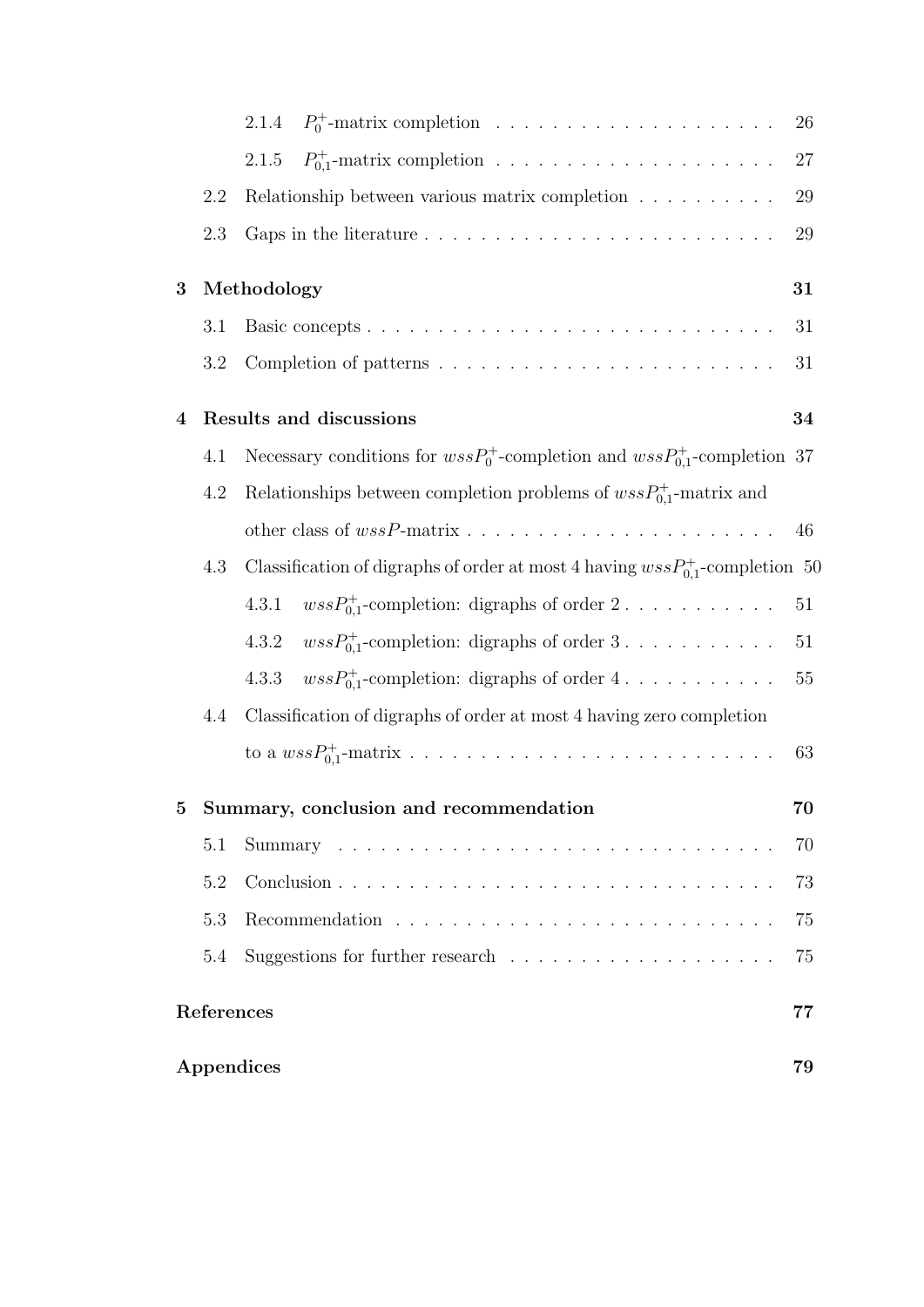# List of Tables

2.1 Research works on completions for various classes of  $P$ -matrices  $\,$ . 30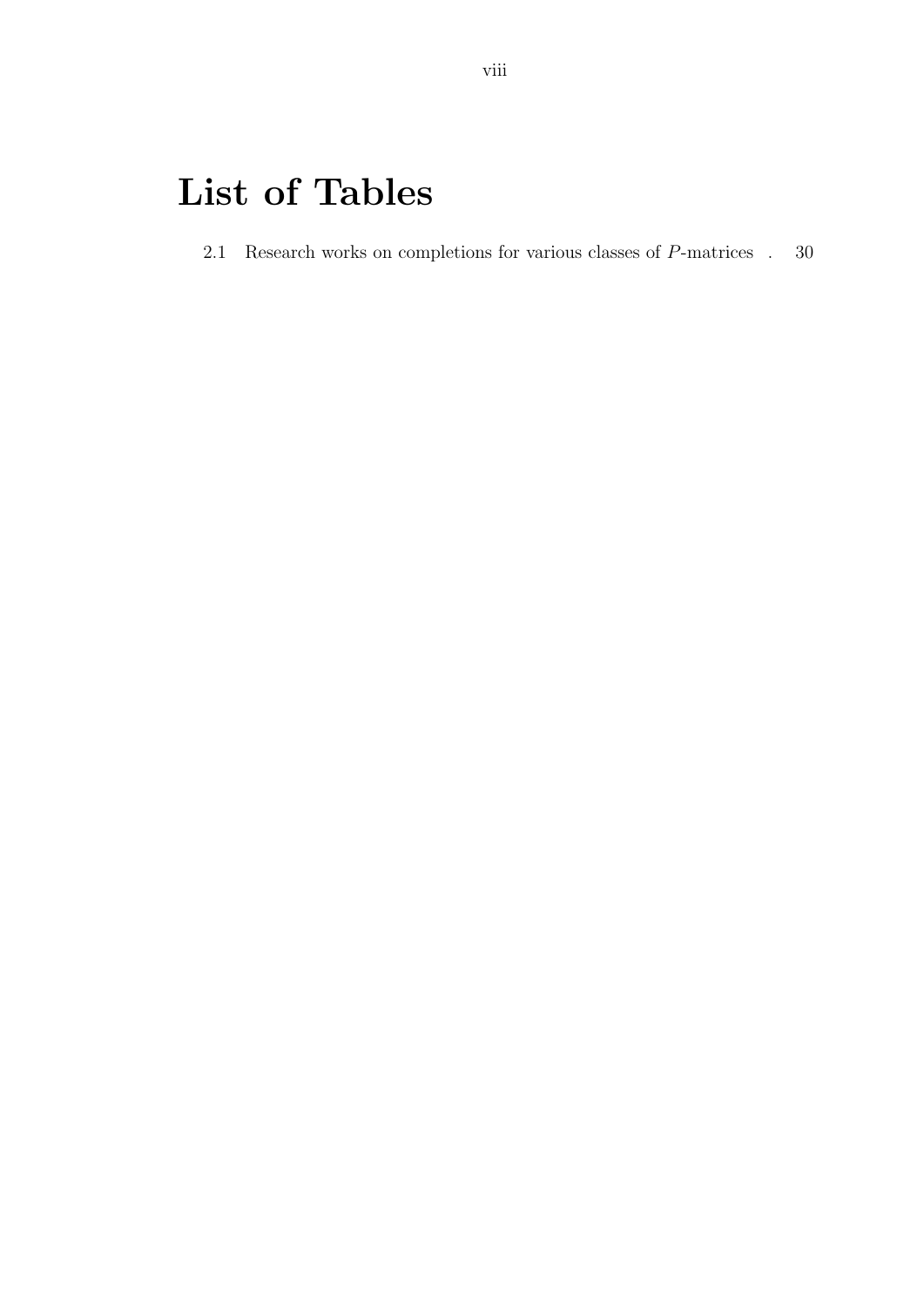# List of Figures

| 1.1 | Different classes of matrices and their defining properties $\dots$ .                          |    |
|-----|------------------------------------------------------------------------------------------------|----|
| 1.2 |                                                                                                |    |
| 1.3 | Digraph of order $4$ and $3$ arcs $\dots \dots \dots \dots \dots \dots \dots$                  | 10 |
| 1.4 | Digraph D and an isomorphic digraph $D'$                                                       | 12 |
| 1.5 | Digraph of order $3$ and $3$ arcs $\ldots \ldots \ldots \ldots \ldots \ldots \ldots \ldots$ 13 |    |
|     | 2.1 Completions for various classes of $P$ -matrices 21                                        |    |
| 4.1 |                                                                                                |    |
|     |                                                                                                |    |
| 4.3 |                                                                                                |    |
| 4.4 | Relationship between various classes of $wssP$ -matrices  50                                   |    |
| 5.1 | Relationships among the sets of patterns having completions for                                |    |
|     |                                                                                                |    |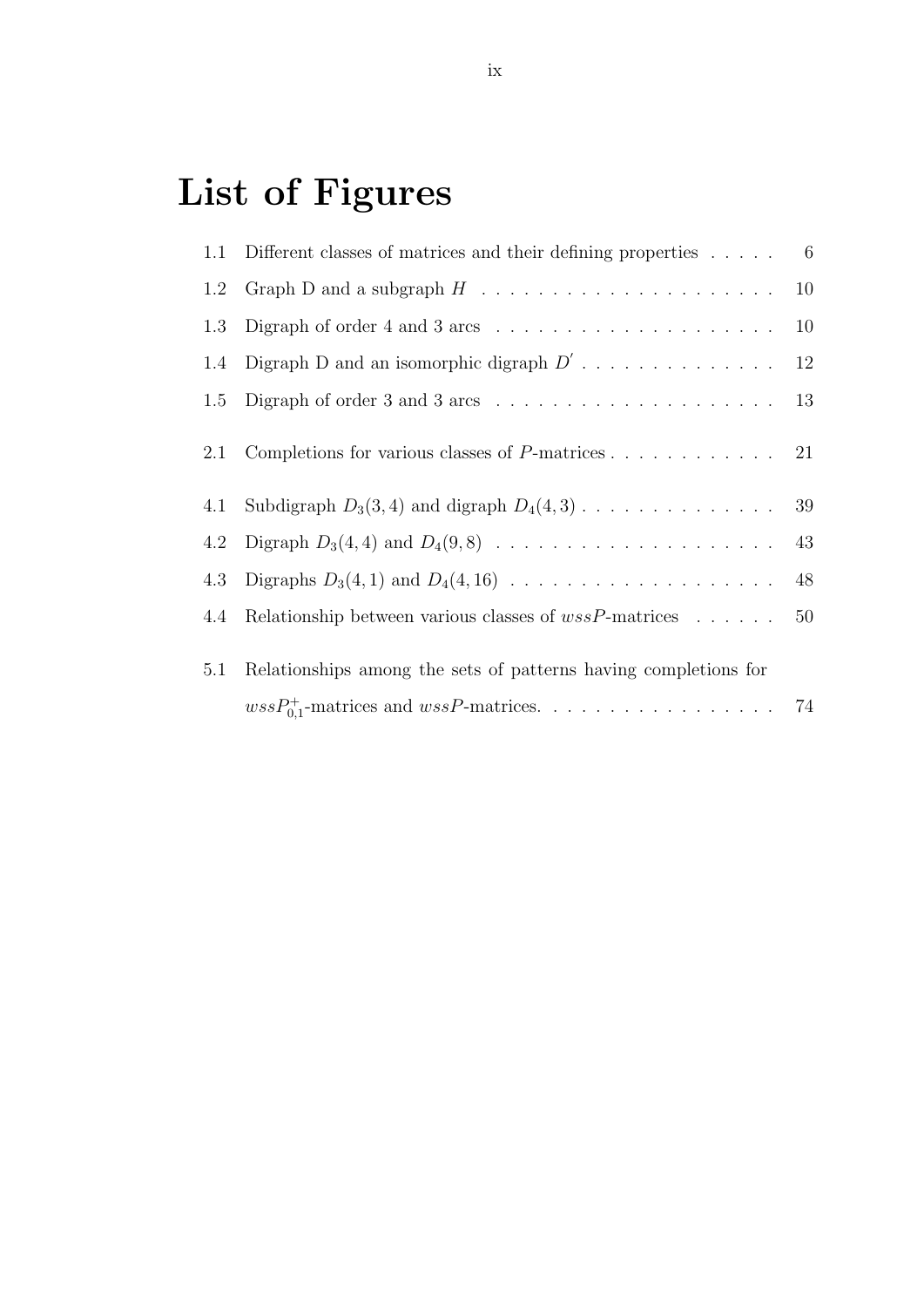# Chapter 1

# Introduction

This chapter presents a background of the study, definitions of terms used in this study, statement of the problem, justification, study objectives and finally, significance of the study.

### 1.1 Background of the Study

This section provides an overview concept of this study. Let us begin by briefly explaining our intentions with this study. Full definitions of all terms will be given in the next section.

A real  $n \times n$  matrix A is a P-matrix ( $P_0$ -matrix) if, for each  $k \in \{1, 2, ..., n\}$ , every  $k \times k$  principal minor of A is positive(nonnegative). A weakly sign symmetric P-matrix (weakly sign symmetric  $P_0$ -matrix) is a P-matrix ( $P_0$ -matrix) such that the product of  $a_{ij}$  and  $a_{ji}$  is nonnegative for all  $i < j$ .

A pattern  $Q$  has  $P$ -completion (resp.  $P_0$ -completion) if every partial  $P$ matrix (resp. partial  $P_0$ -matrix) which specifies the pattern can be completed to a P-matrix (resp.  $P_0$ -matrix) as stated in (DeAlba & Hogben, 2000) and (Choi, DeAlba, Hogben, Maxwell, & Wangsness, 2002). The study we have just cited investigated completion for the  $P$  and  $P_0$ -classes of matrices.

The weakly sign symmetric property was later introduced in (DeAlba, Hardy, Hogben, & Wangsness, 2003) to classes of P-matrices and  $P_0$ -matrices giving rise to two subclasses of weakly sign symmetric P-matrices and weakly sign symmetric  $P_0$ -matrices.

In 2015, a new class of matrices:  $P_{0,1}^+$ -matrices was studied by (Sinha, 2017a). Progressive research has been done on matrix completions for the this class. In  $P_{0,1}^+$ -matrices, the weakly sign symmetric case have not been considered hence it is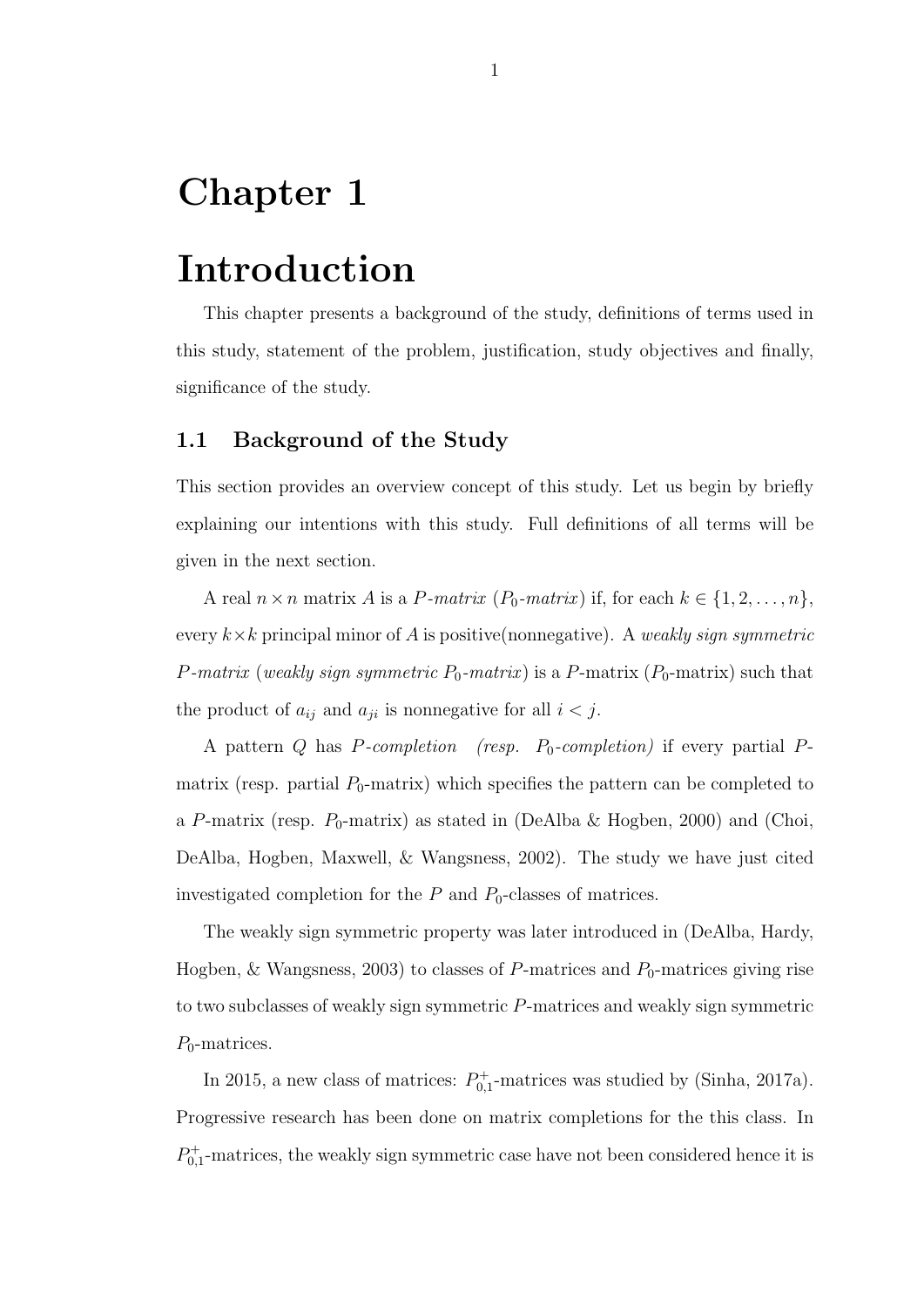impressive to have a study that examines weakly sign symmetric  $P_{0,1}^+$ -completion.

This investigation can also be seen from another perspective: (DeAlba et al., 2003) studied completions of patterns of partial weakly sign symmetric  $P_0$ matrices and partial weakly sign symmetric P-matrices which are matrices with properties that all principal minors are nonnegative and positive respectively. The case where all principal minors are nonnegative and at least one is positive in each order was not considered, these are the partial weakly sign symmetric  $P_0^+$ -matrices. In some sense, the class of weakly sign symmetric  $P_0^+$ -matrices lies half-way between the class of weakly sign symmetric  $P_0$ -matrices, and the class of weakly sign symmetric  $P_0$ -matrices. Our aim it to use the above study to derive a classification of patterns for weakly sign symmetric  $P_{0,1}^+$ -matrices which is a subclass of weakly sign symmetric  $P_0^+$ -matrix.

Our interest in this study is to understand when a partial weakly sign symmetric  $P_{0,1}^+$ -matrix can be completed. More precisely, we have investigated patterns Q having the property that all partial weakly sign symmetric  $P_{0,1}^+$ -matrices specified by pattern Q are completable. This problem have been addressed through application of matrix completion techniques.

### 1.2 Definition of Terms

In this section we define the basic concepts in linear algebra, group theory and graph theory that are commonly used and are fundamental in matrix completion problems.

The definition of terms related to classes of matrices are covered in §1.2.1; partial matrices are covered in §1.2.2; graphs, digraphs and patterns are covered in §1.2.3; and matrix completion is covered in §1.2.4.

#### 1.2.1 Classes of matrices

In this subsection we define a large number of different classes of matrices. The formal definitions are given first, however the reader may gain better understanding by jumping forward to Figure 1.1 which connects all of the different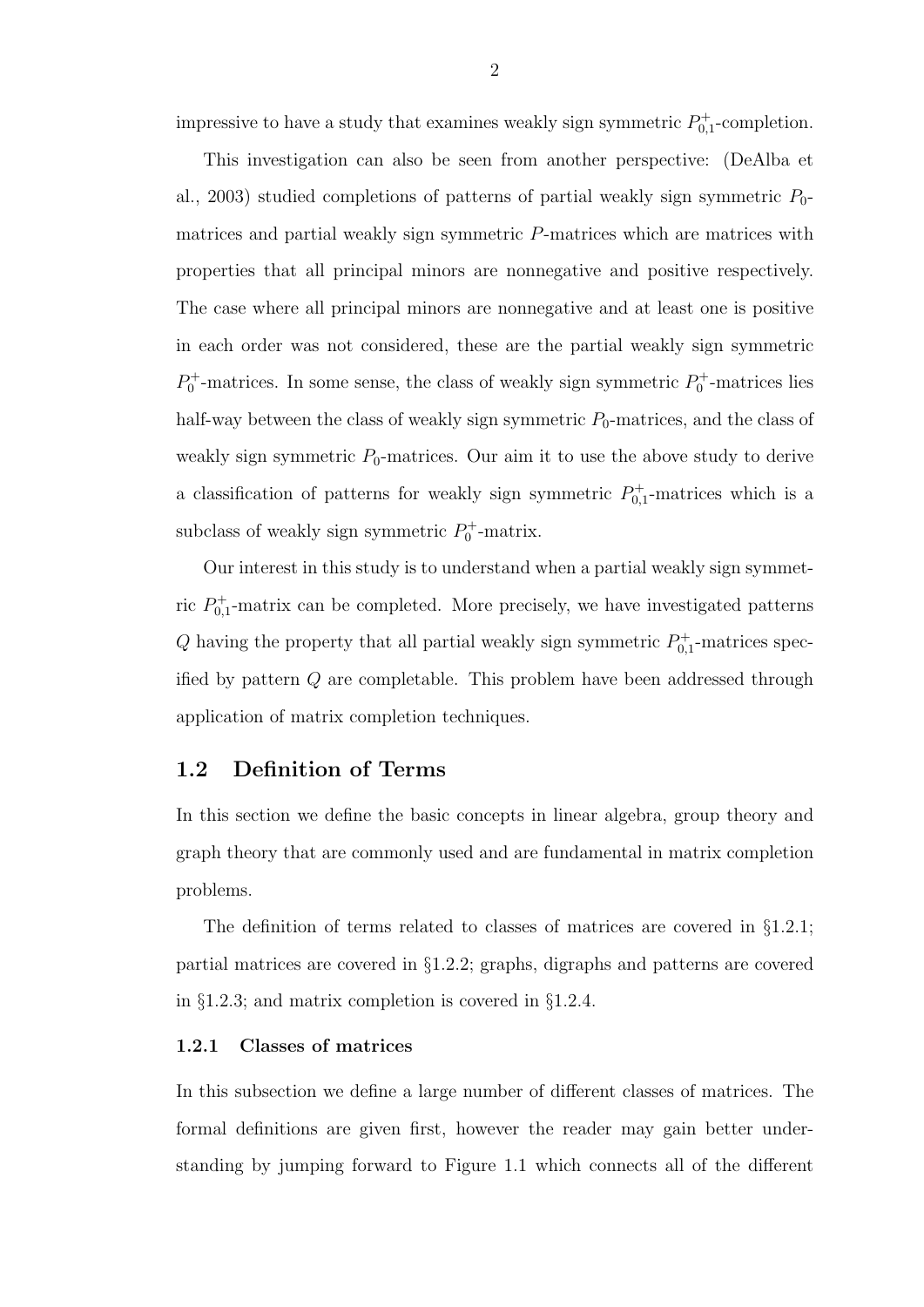definitions, and gives an easy way to understand these definitions using five basic properties.

#### Definition 1.2.1.

A matrix A is an ordered set of elements listed in a rectangular array, i.e.,  $m \times n$ where m is the number of rows and n is the number of columns. A sub-matrix of a matrix A is a smaller matrix obtained by deleting some row(s) and/or column(s) from matrix A. A *square matrix A* is a matrix that has n rows and n columns i.e., an  $n \times n$  matrix. A *diagonal matrix A* is a matrix with all non-diagonal elements as zero i.e., if  $i \neq j$  then  $a_{ij} = 0$ .

#### Definition 1.2.2.

For  $\alpha$  a subset of  $\{1, 2, ..., n\}$ , the *principal sub-matrix*  $A(\alpha)$  is obtained from  $n \times n$  matrix A by deleting all rows and columns not indexed by an element of  $\alpha$ . A principal minor of A is the determinant of a principal sub-matrix of A (Choi et al., 2002).

The next definition gives different types of matrices with respect to the values accepted by their principal minors, and this will give us the classes of matrices.

#### Definition 1.2.3.

A P-matrix  $(P_0$ -matrix) is a matrix in which every principal minor of the matrix is positive (nonnegative) (Choi et al., 2002). A  $P_{0,1}$ -matrix is a  $P_0$ -matrix for which all diagonal entries are positive (Choi et al., 2003). A real  $n \times n$  matrix A is a  $P_0^+$ -matrix if for each  $k \in \{1,2,\ldots,n\}$ , every  $k \times k$  principal minor of A is nonnegative and at least one  $k \times k$  principal minor is positive. A  $P_0^+$ -matrix with positive diagonal entries is called a  $P_{0,1}^+$ -matrix as defined in (Sarma & Sinha, 2015a) and (Sinha, 2017a).

For more understating of the matrices defined above, we give Example 1.2.4 for elaboration.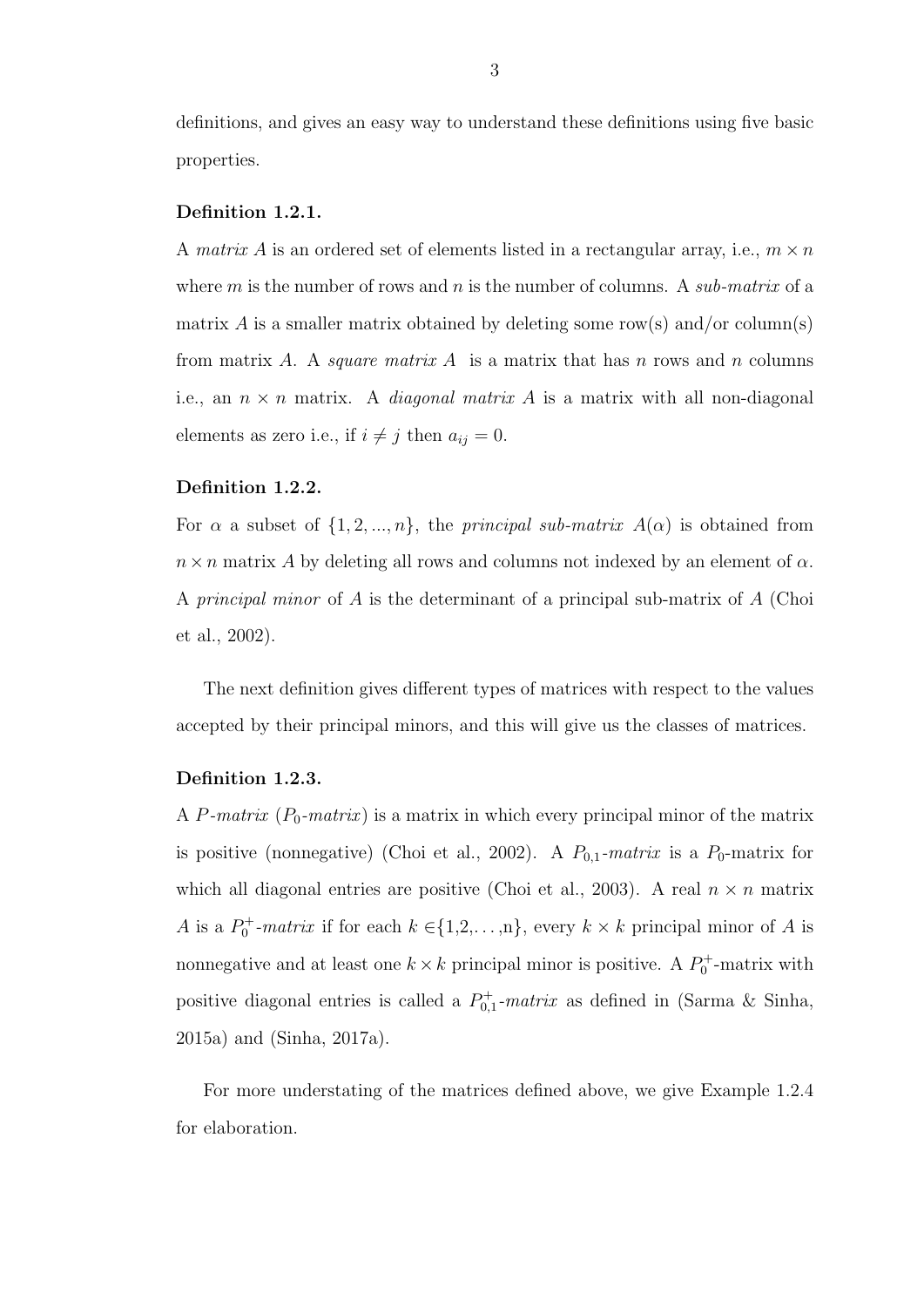#### Example 1.2.4.

Consider the following  $2 \times 2$  matrices.

$$
A = \begin{bmatrix} 0 & 0 \\ 0 & 0 \end{bmatrix}, B = \begin{bmatrix} 1 & 1 \\ 1 & 1 \end{bmatrix}, C = \begin{bmatrix} 0 & 1 \\ -1 & 1 \end{bmatrix}, D = \begin{bmatrix} 2 & 1 \\ 1 & 1 \end{bmatrix}
$$

Matrices  $A, B, C$  and  $D$  are  $P_0$ -matrices since every principal minor for each matrix is nonnegative, and matrices  $B$  and  $D$  are  $P_{0,1}$ -matrix.

Matrices C and D are  $P_0^+$ -matrices. Finally, observe that matrix D is the only P-matrix and  $P_{0,1}^+$ -matrix.

Apart form looking at the principal minors, it is also very important to consider the types of entries which gives more restriction for each class of matrices, this will give us different subclasses. The four restrictions are given in the next definitions.

#### Definition 1.2.5.

A  $n \times n$  matrix  $A = [a_{ij}]$  is a

- i Weakly sign symmetric matrix if  $a_{ij}a_{ji} \geq 0$  for all i, j.
- ii Sign symmetric matrix if  $a_{ij}a_{ji} > 0$  or  $a_{ij} = a_{ji} = 0$  for all i, j.
- iii Nonnegative matrix if  $a_{ij} \geq 0$  for all i, j.
- iv Positive matrix if  $a_{ij} > 0$  for all i, j.

Using Definition 1.2.5, we have four different subclasses for each class that we have defined in Definition 1.2.3. In this study, we have used the class of  $P_{0,1}^+$ matrices to give the definitions for various subclasses after incorporating the four restrictions, other classes we will summarize using Figure 1.1.

To make our definitions more simpler here, we will relate with the classes of matrices that we have already defined instead of stating all other properties that have been inherited by the new subclass. For our case here, we have used  $P_{0,1}^+$ -matrix.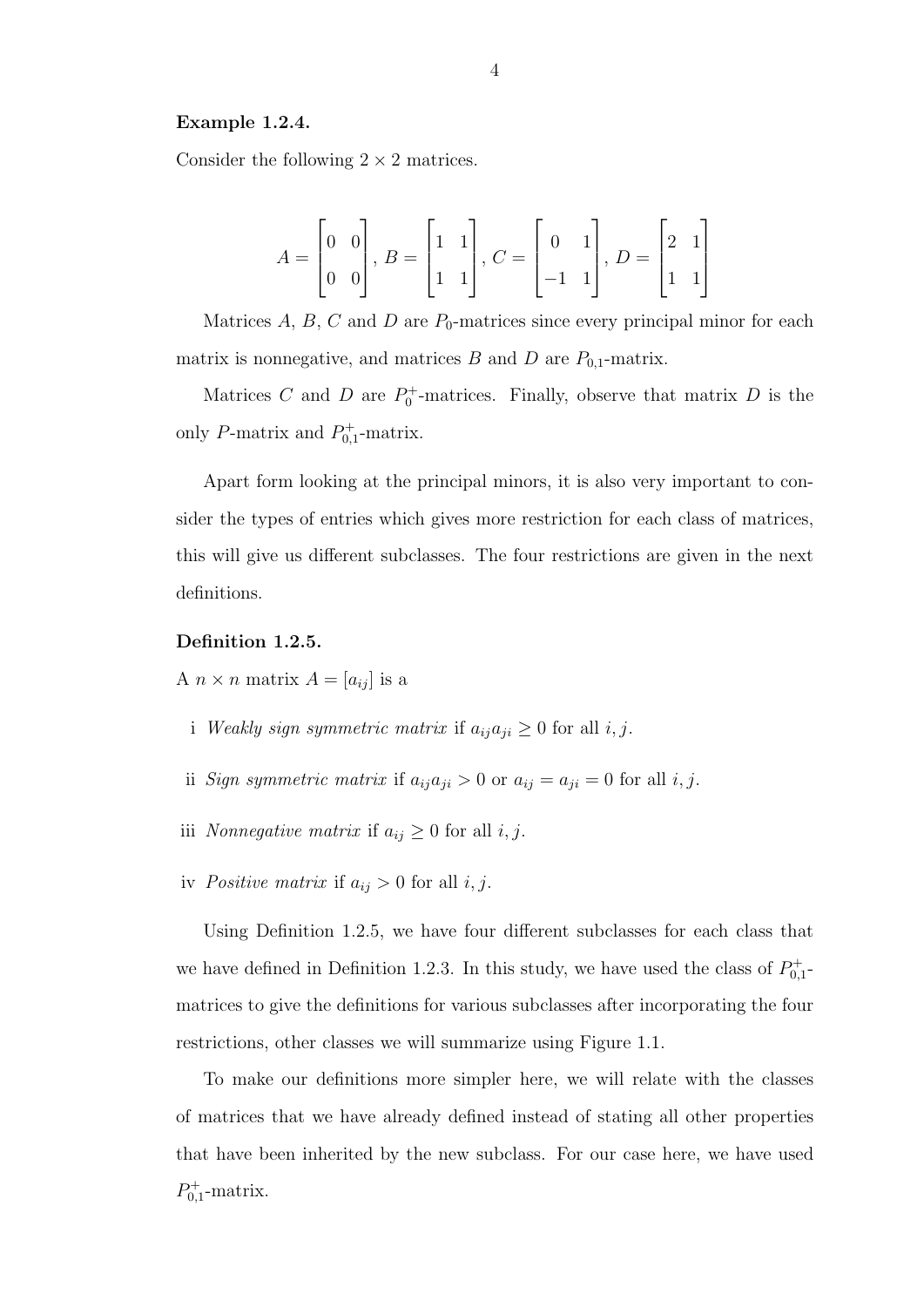#### Definition 1.2.6.

A weakly sign symmetric  $P_{0,1}^+$ -matrix is a  $P_{0,1}^+$ -matrix whose product of twin entries is nonnegative, that is  $a_{ij}a_{ji} \geq 0$  for all i and j. A sign symmetric  $P_{0,1}^+$ -matrix is a  $P_{0,1}^+$ -matrix whose product of twin entries is positive or both zeros, that is  $a_{ij}a_{ji} > 0$  or  $a_{ij} = a_{ji} = 0$  for all i and j. A nonnegative  $P_{0,1}^+$ -matrix is a  $P_{0,1}^+$ matrix whose entries are nonnegative i.e.,  $a_{ij} \geq 0$  for all i and j. A positive  $P_{0,1}^+$ -matrix is a  $P_{0,1}^+$ -matrix whose entries are positive i.e.,  $a_{ij} > 0$  for all i and j.

Example 1.2.7.

The matrix  $A =$  $\sqrt{ }$  $\begin{array}{c} \begin{array}{c} \begin{array}{c} \end{array} \\ \begin{array}{c} \end{array} \end{array} \end{array}$ 6  $-2$  2 −3 4 1 0 2 2 1  $\begin{array}{c} \begin{array}{c} \begin{array}{c} \end{array} \\ \begin{array}{c} \end{array} \end{array} \end{array}$ is a weakly sign symmetric  $P_{0,1}^+$ -matrix but not a

sign symmetric  $P_{0,1}^{\pm}$ -matrix.

First, all the diagonal entries are positive.

Second, we show that all principal minors are nonnegative and at least one in each order is positive.

| $\det A(1) = 6;$ | $\det A(1,2) = 18;$ |
|------------------|---------------------|
| $\det A(2) = 4;$ | $\det A(1,3) = 12;$ |
| $\det A(2) = 2;$ | $\det A(2,3) = 6;$  |
| $\det A = 12.$   |                     |

The calculations shows that A is  $P_{0,1}^+$ -matrix, satisfying conditions of the principal minors.

Now since  $a_{ij}a_{ji} \geq 0$  for all i and j then A is a weakly sign symmetric  $P_{0,1}^+$ matrix and it is not a sign symmetric  $P_{0,1}^+$ -matrix because  $a_{13} = 2 \neq a_{31} = 0$ .

It is also clear that A is neither a nonnegative  $P_{0,1}^+$ -matrix nor a positive  $P_{0,1}^+$ -matrix due to existence of negative entries in the matrix.

The matrix definitions that we have encountered so far are summarized in Figure 1.1.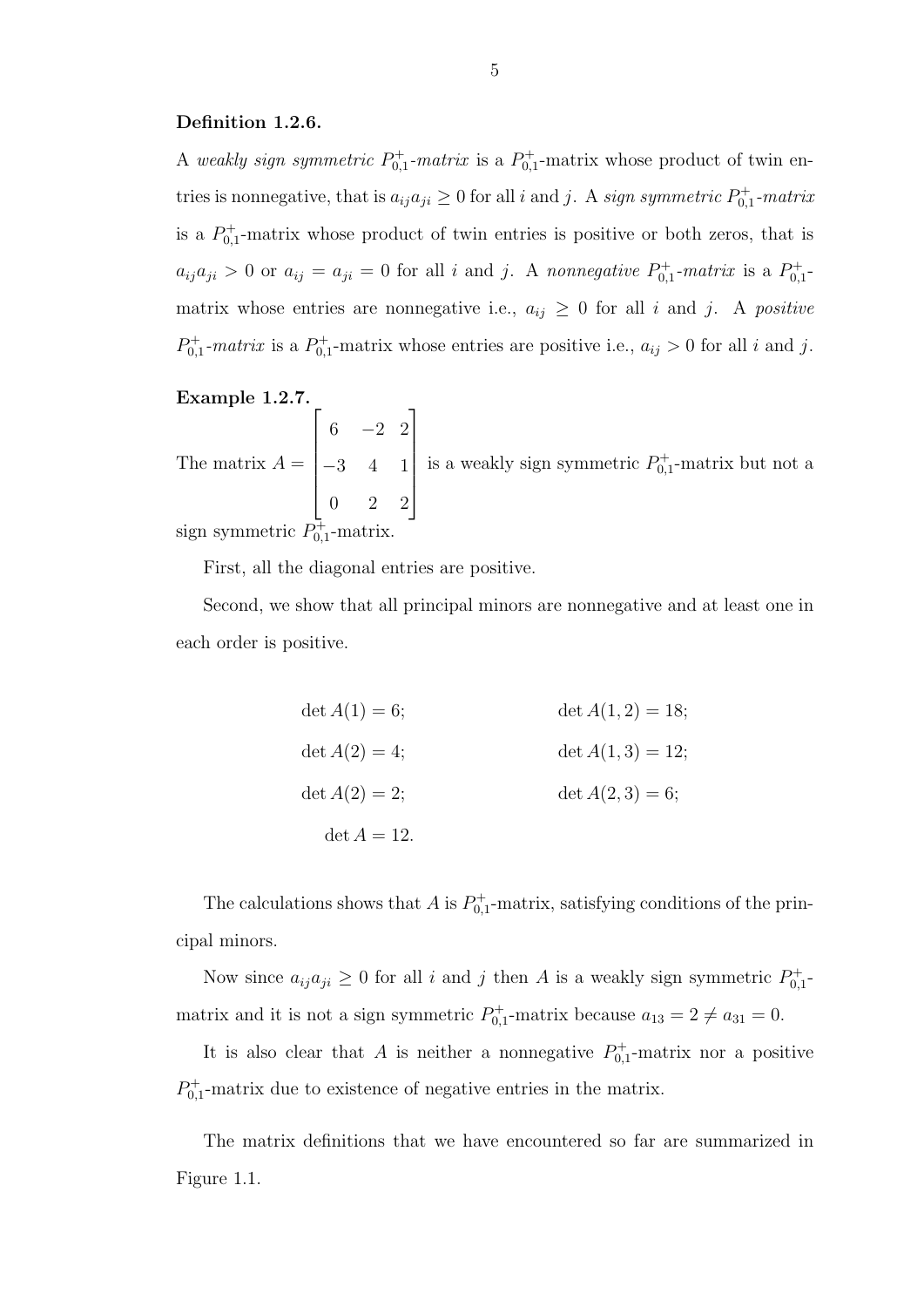

Figure 1.1: Different classes of matrices and their defining properties

The nodes of the figure correspond to different classes of matrices discussed above, while the edge labels correspond to the following properties for an  $n$ -by- $n$ matrix A:

- (a) all principal minors of A are non-negative;
- (b) all diagonal entries of A are positive;
- (c) for all  $k = 1, \ldots, n$ , at least one principal minor of A of order k is positive;
- (d) all principal minors of A are positive;
- (e)  $a_{ij}a_{ji} \ge 0$  for all  $i, j = 1, \ldots, n$ .

To understand the diagram, an example will suffice. A matrix is weakly sign symmetric (wss)  $P_{0,1}^+$  if it satisfies all of the conditions on a path from the top of the diagram to the node  $wssP_{0,1}^+$ . There are 6 paths to this node with labels: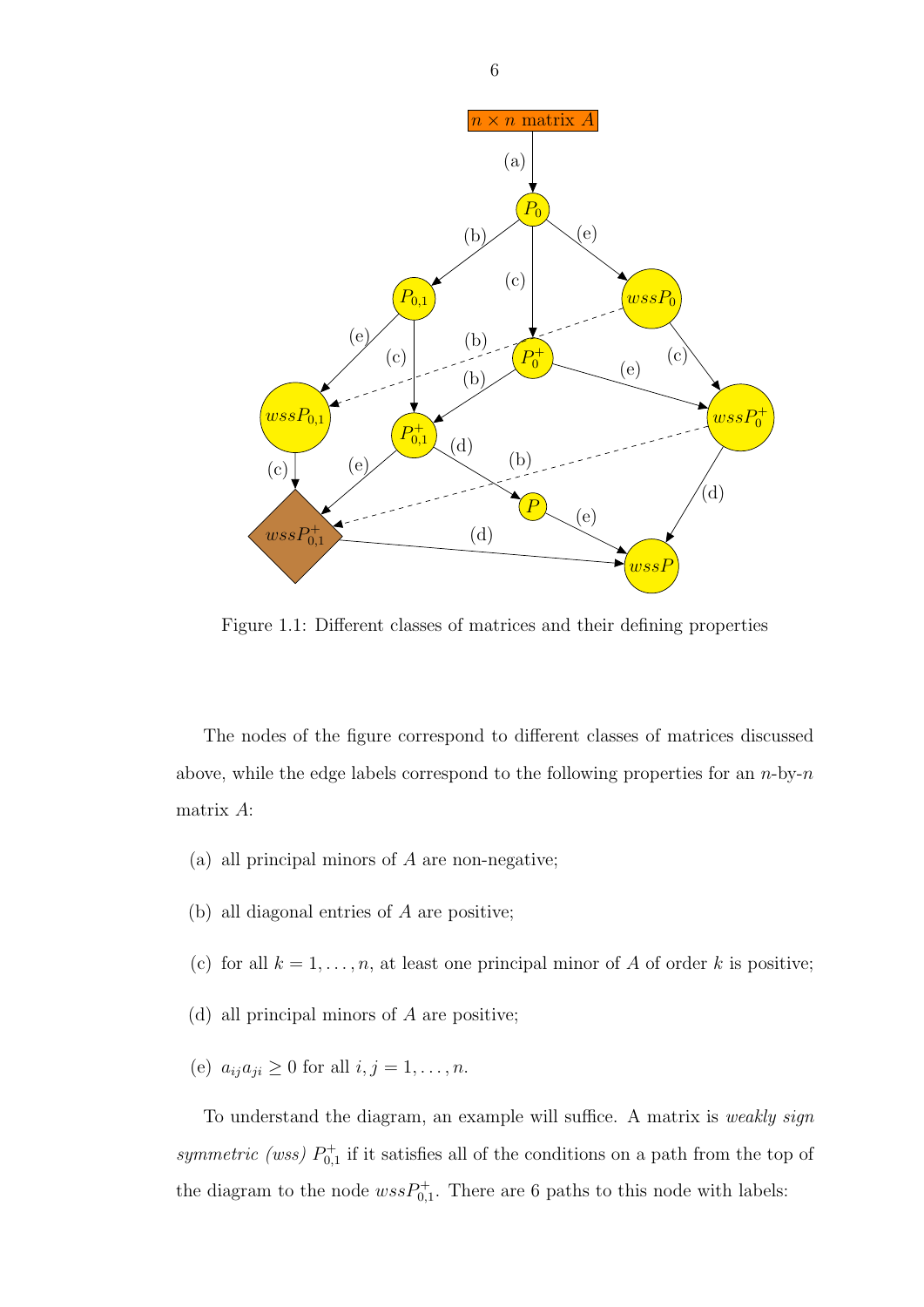| 1. (a), (b), (e), (c); | 4. (a), (c), (e), (b); |
|------------------------|------------------------|
| 2. (a), (b), (c), (e); | 5. (a), (e), (b), (c); |
| 3. (a), (c), (b), (e); | 6. (a), (e), (c), (b). |

The 6 sets of conditions are entirely equivalent and either suffices to define this class of matrices.

The diagram also makes it clear which classes of matrices contain which others: for instance, the class of  $P_0^+$ -matrices contain the class of P-matrices because the node  $P_0^+$  occurs along a path to node P.

The diamond node correspond to the matrix–class that we are interested in this research.

Note that for the other three cases of entries affects only the last path (e) when we replace nodes with *wss* in Figure 1.1 as follows:

- 1. If sign symmetric(ss) then set (e) to  $a_{ij}a_{ji} > 0$  or  $a_{ij} = a_{ji} = 0$  for all  $i, j = 1, \ldots, n$ .
- 2. If nonnegative then set (e) to  $a_{ij} \geq 0$  for all  $i, j = 1, \ldots, n$ .
- 3. If positive then set (e) to  $a_{ij} > 0$  for all  $i, j = 1, \ldots, n$ .

These replacement completes definitions of various classes of P-matrices.

All through we have been defining matrices with all entries specified, in the next subsection we will be defining matrices with some unspecified entries.

#### 1.2.2 Partial matrices

In this subsection we define partial matrices for various different classes of matrix.

#### Definition 1.2.8.

A partial matrix is a matrix in which some entries are specified while others are free to be chosen from a certain set (DeAlba, Hogben, & Sarma, 2009).

We wish to extend this definition to deal with certain classes of matrices. Roughly speaking, given a class of matrices  $\Pi$  such as  $P_0$ -matrices, nonnegative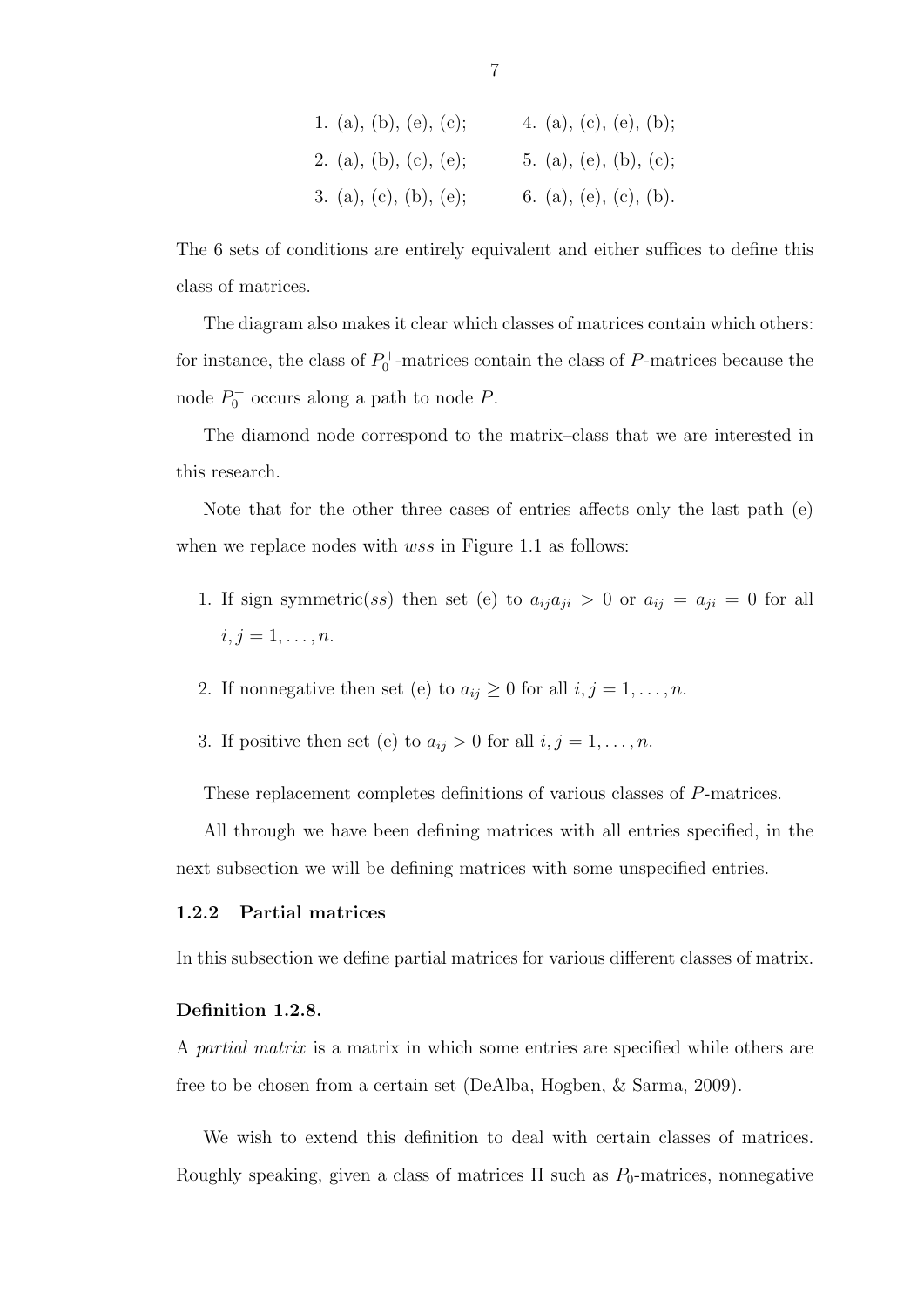$P_0$ -matrices, weakly sign symmetric  $P_0^+$ -matrices and so on, a *partial*  $\Pi$ -matrix is one whose specified entries satisfy the required properties of a Π-matrix.

Let us make this precise for three important classes of matrices:

#### Definition 1.2.9.

- 1. A partial weakly sign symmetric  $P_0$ -matrix is a partial matrix A such that the determinants of all fully specified principal sub-matrices are nonnegative and  $a_{ij}a_{ji} \geq 0$  for all specified entries (DeAlba et al., 2003).
- 2. A partial  $P_0^+$ -matrix is a partial matrix A in which all fully specified principal minors are nonnegative and  $S_k(A) > 0$  for every  $k \in \{1, 2, ..., n\}$ , whenever all  $k \times k$  principal sub-matrices are fully specified (Sarma & Sinha, 2015a).
- 3. A partial weakly sign symmetric  $P_0^+$ -matrix is a partial  $P_0^+$ -matrix whose products of specified twin entries are nonnegative and a partial weakly sign symmetric  $P_{0,1}^+$ -matrix is a partial weakly sign symmetric  $P_0^+$ -matrix with positive diagonal entries.

The example below illustrates much about partial matrices.

#### Example 1.2.10.

The real matrix  $A =$  $\sqrt{ }$  $\begin{array}{|c|c|} \hline \quad \quad & \quad \quad & \quad \quad \\ \hline \quad \quad & \quad \quad & \quad \quad \\ \hline \quad \quad & \quad \quad & \quad \quad \\ \hline \end{array}$ 3 1 −2 3 2 x  $-1$  y 4 1  $\begin{array}{c} \begin{array}{c} \begin{array}{c} \end{array} \end{array} \end{array}$ is a partial weakly sign symmetric  $P_0^+$ -matrix

since the determinants of all fully specified principal sub-matrices are nonnegative and  $a_{ij}a_{ji} \geq 0$  for all specified entries. It is also a partial weakly sign symmetric  $P_{0,1}^+$ -matrix since all diagonal entries are positive.

By the fact that weakly sign symmetric  $P_0^+$ -matrix carries more restrictions than both weakly sign symmetric  $P_0$ -matrix and  $P_0^+$ -matrix then matrix A is weakly sign symmetric  $P_0$ -matrix and  $P_0^+$ -matrix.

It is clear from (3) of Definition 1.2.9 that the classes of partial weakly sign symmetric  $P_{0,1}^+$ -matrices splits into three cases: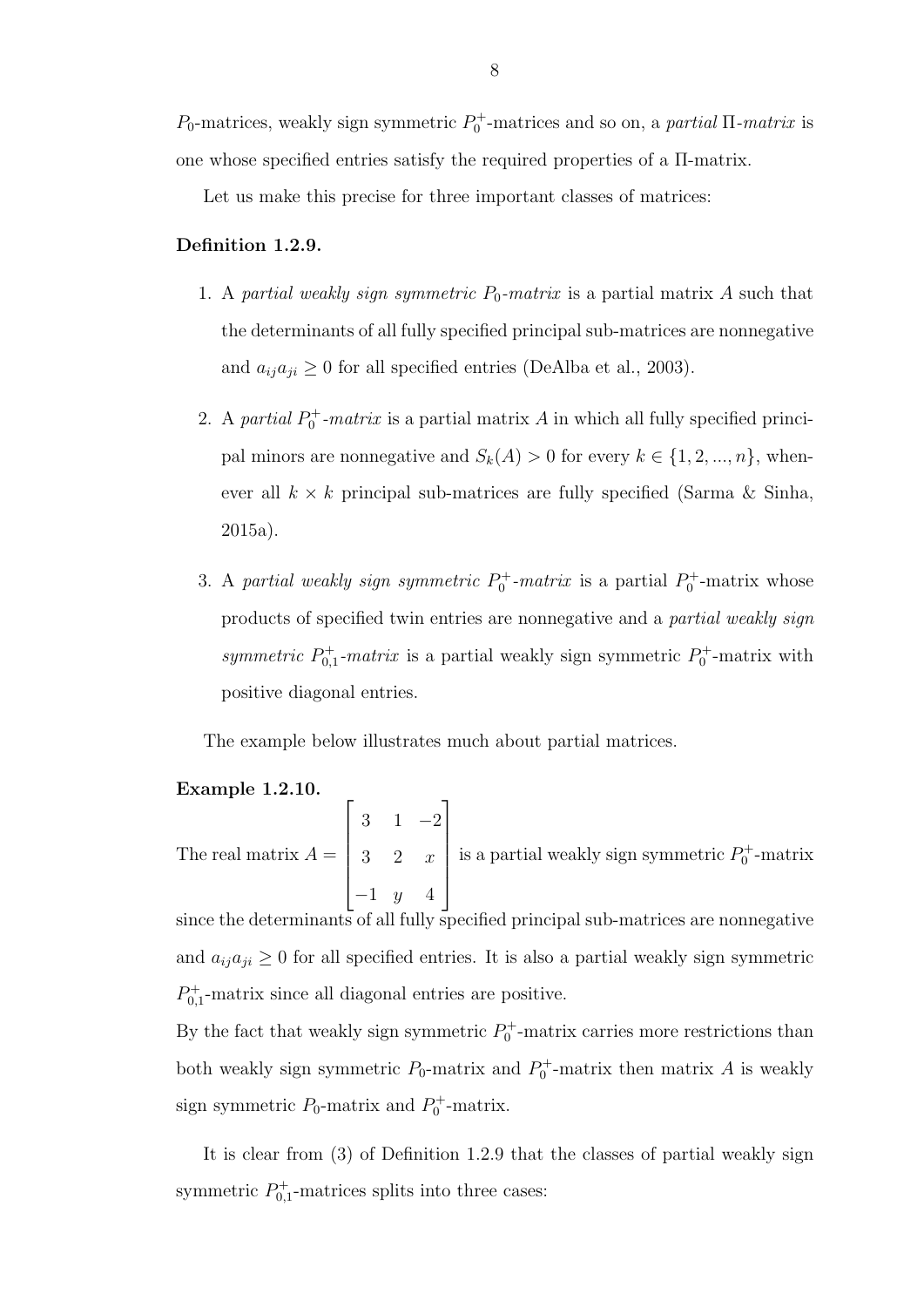- 1. At least one diagonal entries is unspecified;
- 2. All diagonal entries are specified, and at least one non-diagonal entry is unspecified;
- 3. All entries of A are specified.

Example 1.2.10 gives the second case of the partial weakly sign symmetric  $P_{0,1}^+$ -matrices.

Our study focused on the second and third case, where all the diagonal entries are specified and this is because we have used patterns associated with digraphs, more information has been given in the next subsection.

Later, we represented entry positions of matrices using digraphs (or patterns) and hence the next subsection on digraphs and patterns.

### 1.2.3 Graphs, digraphs and patterns

In this subsection we define graph and pattern terminologies which are important in matrix completion.

#### Definition 1.2.11.

A graph  $G = (V_G, E_G)$  is a finite non-empty set of positive integers  $V_G$ , whose members are called *vertices* and a set,  $E_G$ , of (unordered) pairs  $\{u,v\}$  of vertices called the *edges* of G. Given a graph  $G = (V_G, E_G)$  then a graph  $H = (V_H, E_H)$ is a subgraph of graph G if  $V_H$  is a subset of  $V_G$  and  $E_H$  is a subset of  $E_G$ . A graph whose edge-set is empty is a null graph.

The graph definition here differs from standard use in that we require vertices to be positive integers (since we will be using them to represent matrices) as defined in (Hogben, 2001). An example of a graph and a subgraph is given in Figure 1.2.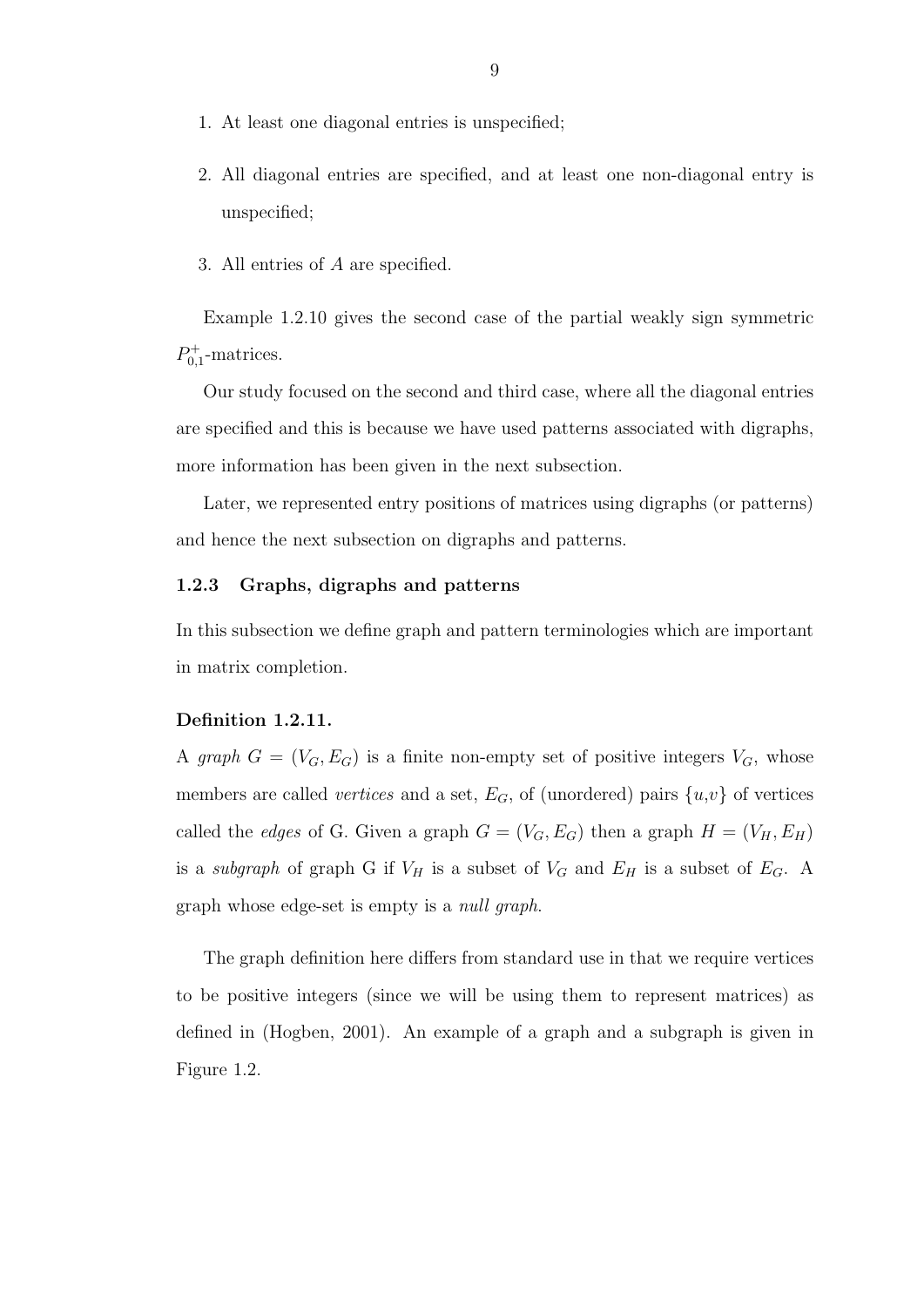

Figure 1.2: Graph D and a subgraph H

#### Definition 1.2.12.

A *digraph*  $D = (V_D, E_D)$  is a finite non-empty set of positive integers  $V_D$ , whose members are called *vertices* and a set,  $E_D$ , of (ordered) pairs  $(u,v)$  of vertices called the arc of D. Given an arc  $x = (u, v)$ , the vertex u is called the *initial* vertex (tail); v is the *terminal* vertex (head); and we say that x is *adjacent* to u and v, or equivalently, we say that u is *adjacent to* v. An arc joining a vertex to itself is called a *loop* i.e.  $x = (v, u)$  and  $v = u$ . A digraph  $H = (V_H, E_H)$  is a sub-digraph of digraph D if  $V_H \subseteq V_D$  and  $E_H \subseteq E_D$  (Harary, 1969). An example of a digraph is given in Figure 1.3; it has an arc  $(1,2)$  with initial vertex 1 and terminal vertex 2.



Figure 1.3: Digraph of order 4 and 3 arcs

Note that the *underlying* graph  $G$  of a digraph  $D$  is the graph obtained by replacing each arc  $(i, j)$  or pair of arcs  $(i, j)$  and  $(j, i)$  if both are present by the one edge  $\{i, j\}$ . Arc  $(i, j)$  (or arcs  $(i, j)$  and  $(j, i)$  if both are present) of  $D$  and edge  $\{i, j\}$  of G are said to *correspond*.

There are two important types of sub-digraphs and are given below.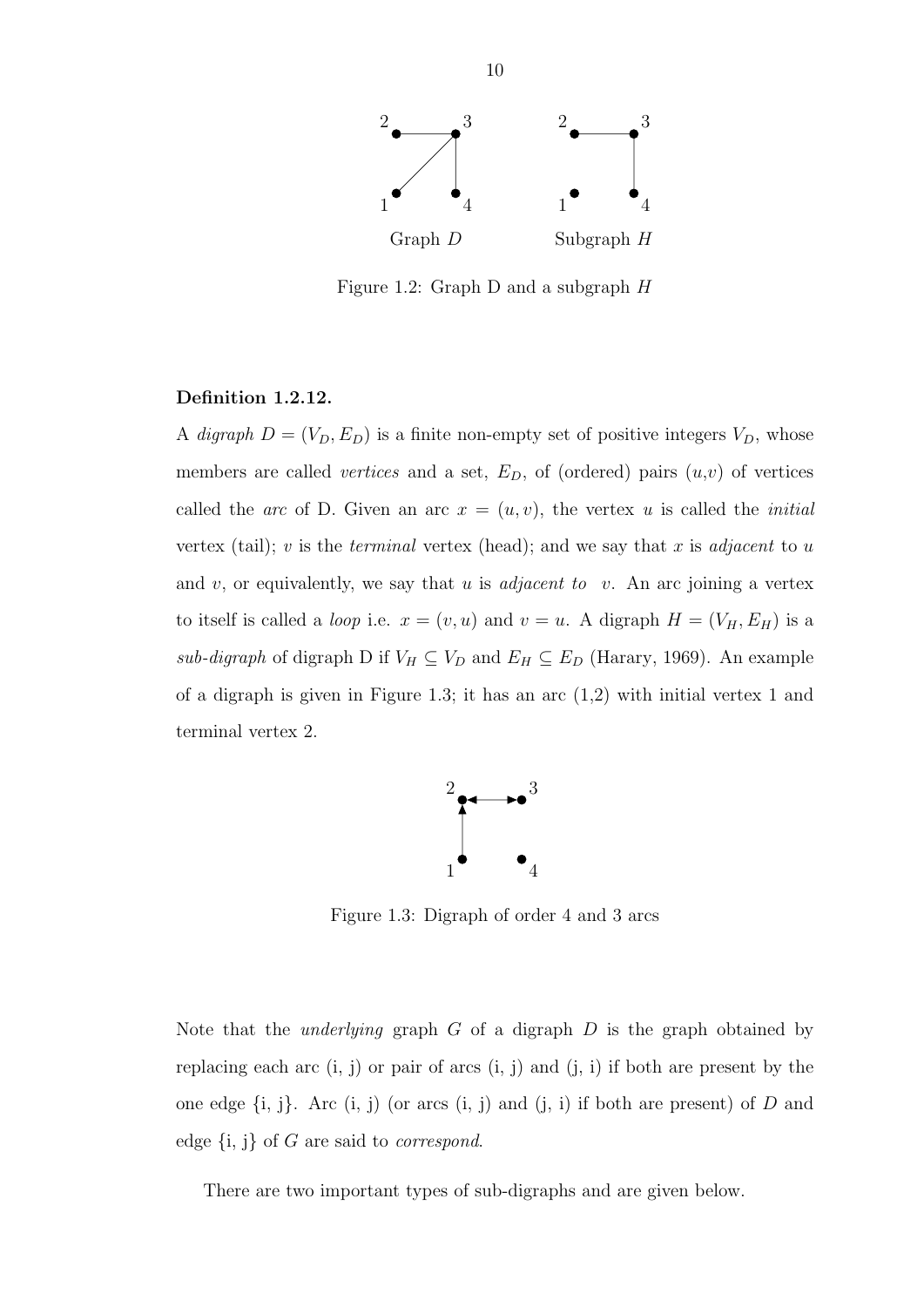#### Definition 1.2.13.

Let  $D$  be a digraph, then

- 1. The sub-digraph H is an *induced sub-digraph* (*induced by*  $V_H$ ) if, for every  $u, v \in V_H$  such that the arc  $(u, v) \in E_D$ , we have  $(u, v) \in E_H$ . If v is a vertex of D, we write  $D - v$  for the subgraph induced by  $D_D \setminus \{v\}.$
- 2. The sub-digraph H is a spanning sub-digraph if  $V_H=V_D$ , i.e. only arcs are deleted.

#### Definition 1.2.14.

The *order* of a digraph D, denoted by  $|D|$ , is the number of vertices of D. A digraph is complete if it includes all possible arcs between its vertices, and is denoted by  $K_n$ , where n is the number of vertices. A complete (di)graph is called a clique.

The order of the digraph in Figure 1.3 is 4.

#### Definition 1.2.15.

A path P in a digraph  $D = (V_D, E_D)$  is a sub-digraph of  $(V_P, E_P)$  where  $V_P =$  $\{v_1, \ldots, v_k\}$  and  $E_P = \{(v_1, v_2), (v_2, v_3), \ldots, (v_{k-1}, v_k)\}.$ 

In this case the *length* of P is  $k - 1$ , and we represent P as follows:  $v_1 \rightarrow$  $v_2 \rightarrow \dots \rightarrow v_k$ . A cycle C in a digraph  $D = (V_D, E_D)$  is a sub-digraph  $(V_C, E_C)$ where  $V_C = \{v_1, \ldots, v_k\}$  and  $E_C = \{(v_1, v_2), (v_2, v_3), \ldots, (v_{k-1}, v_k), (v_k, v_1)\}$ . in this case the *length* of C is k and we call C a k-cycle.

The digraph in Figure 1.3 contains one path of length 2:  $1 \rightarrow 2 \rightarrow 3$  and contains no cycles.

#### Definition 1.2.16.

A homomorphism between two digraphs maps vertices to vertices, arcs to arcs while preserving the incidence relation. More precisely, a homomorphism  $\phi$  between the digraph D and the digraph  $D'$  is a mapping  $\phi: V_D \cup E_D \to V_{D'} \cup E_{D'}$ such that for each arc  $a \in E_D$ ,  $\phi(s(a)) = i(\phi(a))$  and  $\phi(t(a)) = t(\phi(a))$  where i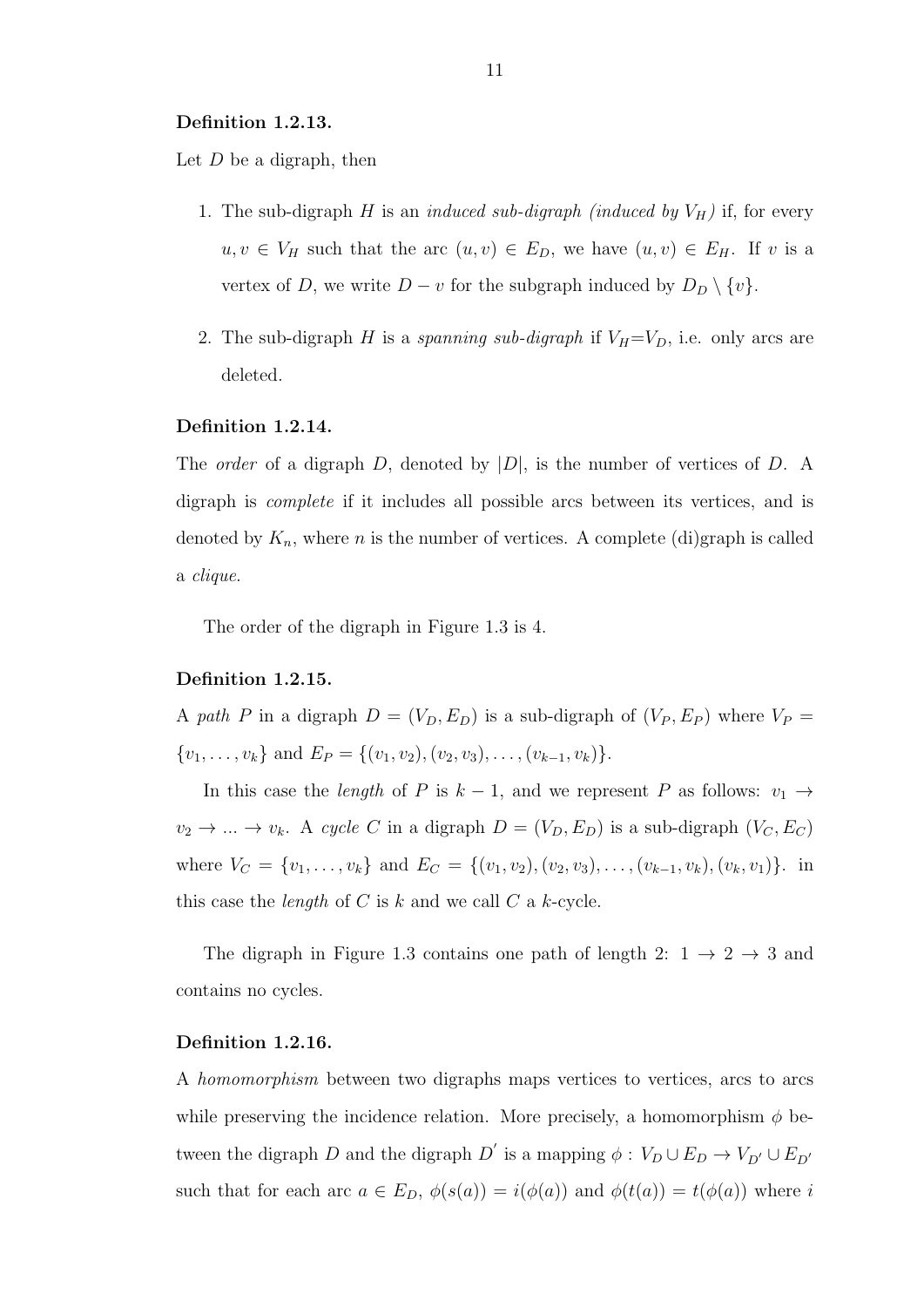and t are maps that assigns to each arc two elements of  $D$ : the initial vertex and the terminal vertex. A homomorphism  $\phi : D \longrightarrow D'$  is an *isomorphism* if the homomorphism is bijective (Keidar, 2009).

Note that a digraph  $D = (V_D, E_D)$  is *isomorphic* to the digraph  $D' = (V_{D'}, E_{D'})$ if there is a bijection map  $\phi: V_D \to V_{D'}$  such that  $(v, w) \in E_D$  if and only if  $(\phi(v), \phi(w)) \in E_{D'}$ .



Figure 1.4: Digraph D and an isomorphic digraph  $D'$ 

Consider digraph D and digraph  $D'$  in Figure 1.4 and a bijection map  $\phi:V_D$  $\rightarrow V_{D'}$  given by  $v_1 \rightarrow v_4$ ,  $v_2 \rightarrow v_1$ ,  $v_3 \rightarrow v_2$  and  $v_4 \rightarrow v_3$  then observe that  $(v_i, v_j) \in E_D$  if and only if  $(\phi(v_i), \phi(v_j) \in E'_D)$ .

#### Definition 1.2.17.

A pattern Q for  $n \times n$  partial matrices is a list of positions of the  $n \times n$  matrix, that is subset of  $\{1,...,n\} \times \{1,...,n\}$  that includes all diagonal positions. A symmetric pattern is a pattern with the property that  $(i, j)$  is in the pattern if and only if  $(j, i)$  is in the pattern. An *asymmetric pattern* is a pattern with the property that  $(i, j)$  is in the pattern, then  $(j, i)$  is not in the pattern. A partial matrix specifies a pattern if its specified entries lie exactly in those positions listed in the pattern (Choi et al., 2003).

We emphasize that in this research, all patterns contain diagonal entries since we will be using digraphs with specified vertices; and for that reason we have considered partial matrices with specified diagonal entries.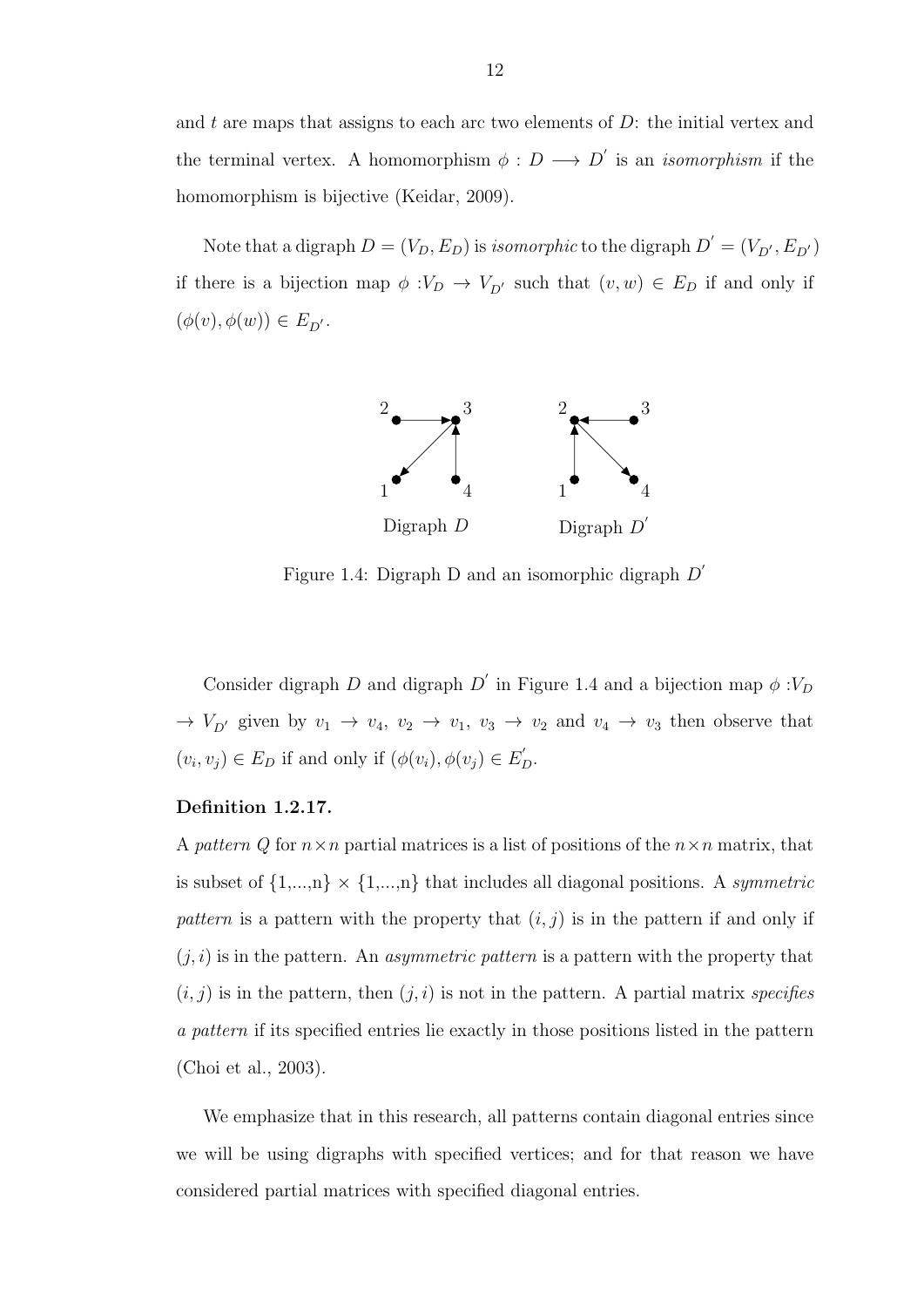It is important to note that patterns and digraphs are interchangeable as illustrated in Example 1.2.18.

#### Example 1.2.18.

The  $3 \times 3$  pattern  $Q = \{(1, 1), (1, 2), (1, 3), (2, 2), (3, 1), (3, 3)\}$  is specified by the partial matrix  $A =$  $\sqrt{ }$  $\begin{array}{c} \begin{array}{c} \begin{array}{c} \end{array} \end{array} \end{array}$  $d_1$   $a_{12}$   $a_{13}$  $x_{21}$   $d_2$   $x_{23}$  $a_{31}$   $x_{32}$   $d_3$ 1  $\begin{array}{c} \begin{array}{c} \begin{array}{c} \end{array} \\ \begin{array}{c} \end{array} \end{array} \end{array}$ .

Note that the pattern  $Q$  is neither a symmetric pattern nor an asymmetric pattern. Pattern Q is represented as a digraph of 3 vertices and 3 arcs given by Figure 1.5.



Figure 1.5: Digraph of order 3 and 3 arcs

#### Definition 1.2.19.

A pattern Q is *permutation similar* to a pattern R if there is a permutation  $\phi$  of  ${1,...,n}$  such that  $R = {((\phi(i), \phi(j)) : (i, j) \in Q)}$ .

Relabeling the vertices of a digraph diagram, which performs a digraph isomorphism, corresponds to performing a permutation similarity on the pattern (Hogben, 2003a), and since subclasses of  $P_{0,1}^+$ -matrices are closed under permutation similarity, then we require only to determine completions of non-isomorphic digraphs.

We have already given definitions of partial matrices and also digraphs, now in the next subsection we will define how to complete those partial matrices.

#### 1.2.4 Matrix completion

In this subsection we give some definitions on matrix completion and later give the between completion of a partial matrix and a pattern (or a digraph).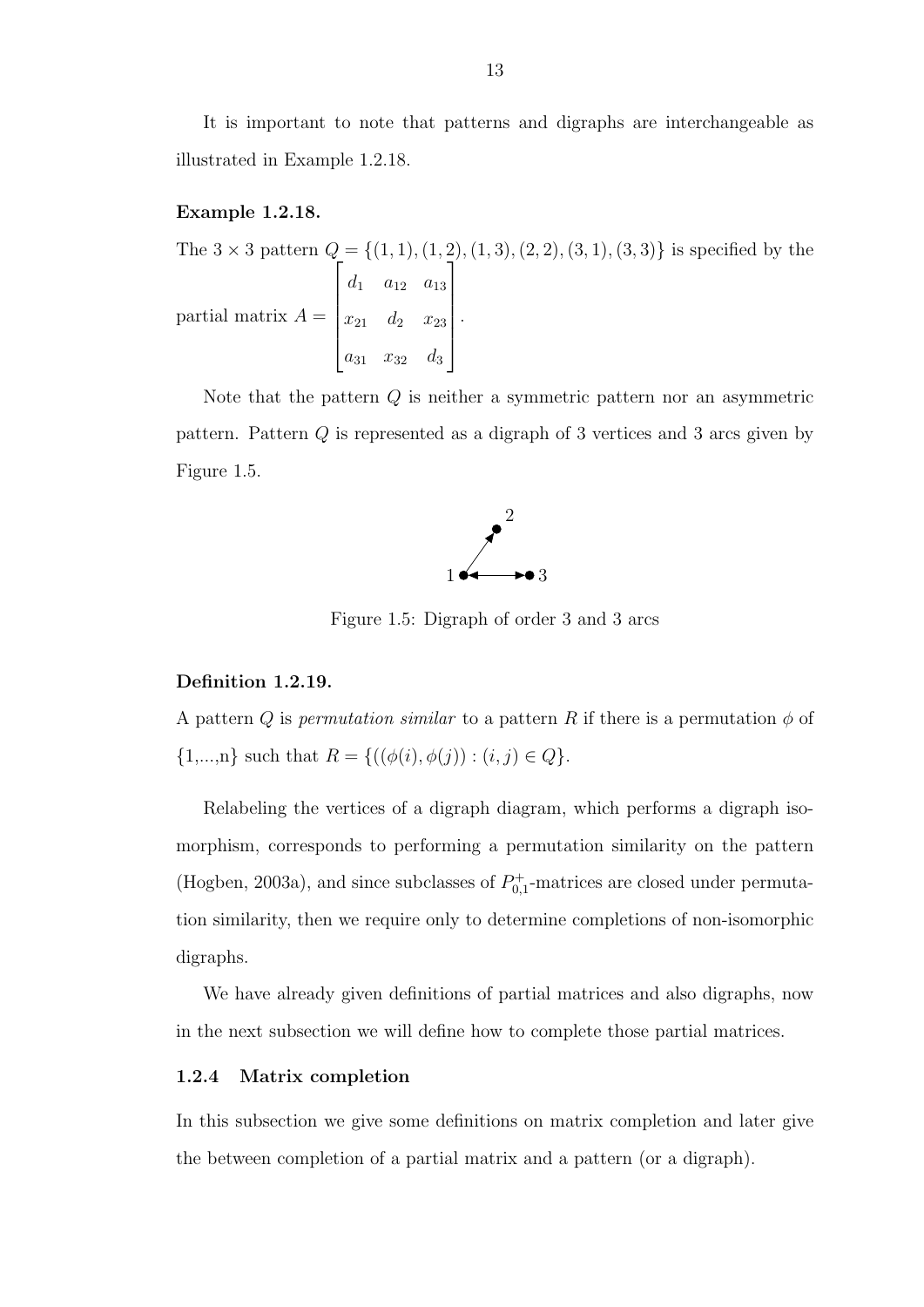#### Definition 1.2.20.

A completion of a partial matrix is a specific choice of values for the unspecified entries (Choi et al., 2003). Completion of a partial matrix is called zero completion if all the unspecified entries in the partial matrix are equated to zeros.

#### Definition 1.2.21.

A pattern has *weakly sign symmetric*  $P_{0,1}^+$ -completion if every partial weakly sign symmetric  $P_{0,1}^+$ -matrix that specifies the pattern can be completed to a weakly sign symmetric  $P_{0,1}^+$ -matrix.

In general, a pattern (or its (di)graph) has Π-completion if every partial Πmatrix which specifies the pattern can be completed to a Π-matrix.

#### Definition 1.2.22.

A pattern has zero completion to a weakly sign symmetric  $P_{0,1}^+$ -matrix if every partial weakly sign symmetric  $P_{0,1}^+$ -matrix that specifies the pattern can be completed to a weakly sign symmetric  $P_0^+$ -matrix by assigning all unspecified entries to zeros.

We wish to differentiate completion of a partial matrix and a pattern using Example 1.2.23 and Example 1.2.24.

#### Example 1.2.23.

The partial weakly sign symmetric  $P_{0,1}^+$ -matrix  $A =$  $\sqrt{ }$  3 2 −3 1 4  $x_{23}$  $-2$   $-1$  2 1  $\begin{array}{c} \begin{array}{c} \begin{array}{c} \end{array} \\ \begin{array}{c} \end{array} \end{array} \end{array}$ specifies pattern  $Q = \{(1, 1), (1, 2), (1, 3), (2, 1), (2, 2), (3, 1), (3, 2), (3, 3)\}$ 

The determinants of all fully specified principal sub-matrix are nonnegative and  $a_{ij}a_{ji} \geq 0$  for all specified entries.

Note that it is not a require for a partial matrix with at least one unspecified entry to have a positive principal minor.

If we analyze the principal sub-matrices of  $A(2,3)$ , the entry  $x_{23}$  must be negative so that the condition  $a_{ij}a_{ji} \geq 0$  is satisfied.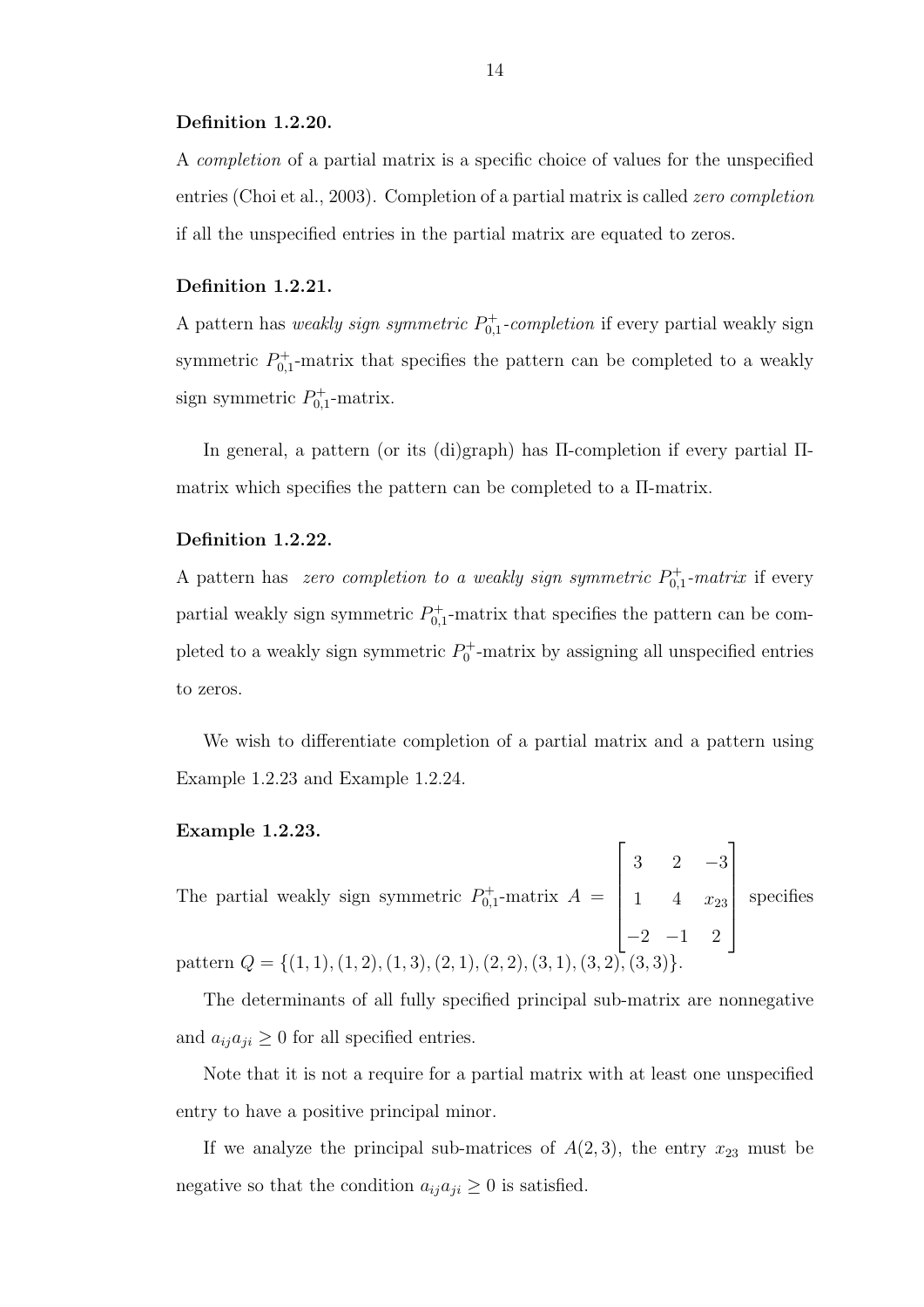The determinant of A i.e., det  $A = 3(8 + x_{23}) - 2(2 + 2x_{23}) - 3(-1 + 8) =$  $24 + 3x_{23} - 4 - 4x_{23} - 21 = -1 - x_{23} > 0$ ; this implies that  $x_{23} < -1$  because the determinant needs to be positive.

The determinant of sub-matrix  $A(2,3)$  is given by det  $A(2,3) = 8 + x_{23} \ge 0$ implying that  $x_{23} \ge -8$ . (At least  $A(1, 2)$  is positive.

The intersection of the two sets is  $-8 \le x_{23} < -1$  which satisfies the conditions of a weakly sign symmetric  $P_{0,1}^+$ -matrix. Hence the above partial weakly sign symmetric  $P^+_{0,1}$ -matrix can be completed to has weakly sign symmetric  $P^+_{0,1}$ -matrix by set  $-8 \leq x_{23} < -1$ .

Now the fact that, the partial matrix has been completed to weakly sign symmetric  $P_{0,1}^+$ -matrix does not mean that the pattern  $Q$  has weakly sign symmetric  $P_{0,1}^+$ -completion.

In that case we give an example to show that the pattern  $Q$  does not have weakly sign symmetric  $P_0^+$ -completion.

#### Example 1.2.24.

The partial weakly sign symmetric 
$$
P_0^+
$$
-matrix  $A = \begin{bmatrix} 1 & 1 & -3 \\ 1 & 1 & x_{23} \\ 0 & 0 & 2 \end{bmatrix}$  specifies pattern

$$
Q = \{(1, 1), (1, 2), (1, 3), (2, 1), (2, 2), (3, 1), (3, 2), (3, 3)\}.
$$

The determinant of matrix A is zero, i.e., det  $A = 0$  for any choice of  $x_{23}$ ; therefore it can not be completed to a weakly sign symmetric  $P_0^+$ -matrix. Hence pattern  $Q$  does not have weakly sign symmetric  $P_0^+$ -completion.

Note that, completion of digraphs (or pattern) is more powerful since it considers the completion of every partial matrix specifying the pattern. The existence of a partial matrix that can not be completed causes lack of completion of a pattern.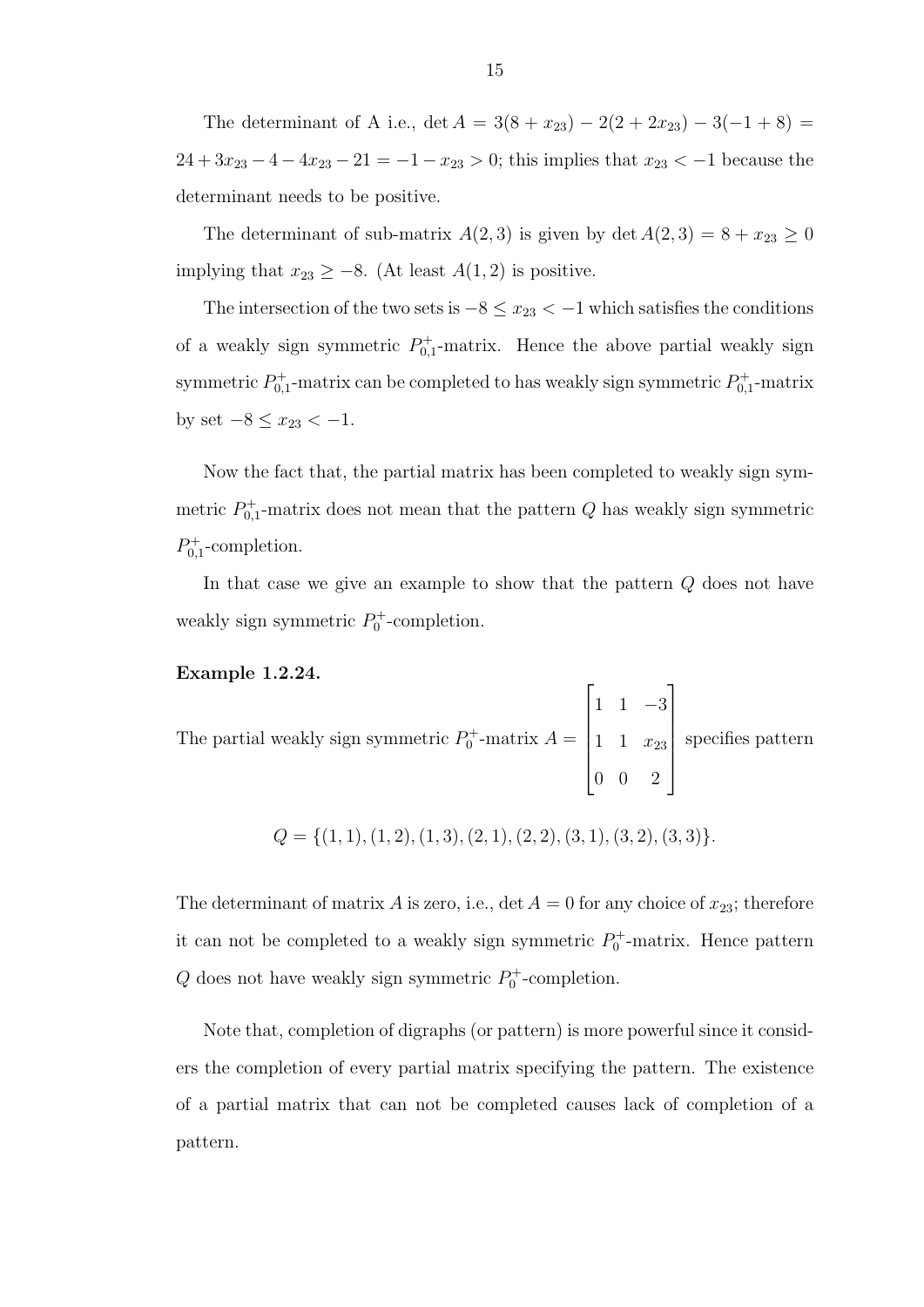### 1.3 Statement of the Problem

There has been a lot of research on the matrix completion problems for patterns with respect to several classes of matrices; we mention in particular, P-matrices (Bowers et al., 2006),  $P_0$ -matrices (Choi et al., 2002),  $P_{0,1}$ -matrices (Wangsness, 2005),  $P_0^+$ -matrices (Sarma & Sinha, 2015a) and  $P_{0,1}^+$ -matrices (Sarma & Sinha, 2015a).

The subclasses of  $P_0$ -matrices and P-matrices were later researched, these are nonnegative  $P_0$ -matrices in (Choi et al., 2003) and (weakly) sign symmetric P-matrices in (DeAlba et al., 2003). At the least, in all these research works, digraphs of up to 4 vertices were considered.

In this study we investigated matrix completion of weakly sign symmetric  $P_{0,1}^+$ -matrices. A major difficulty with these classes of matrix is that they lack the so-called "hereditary property", i.e., a matrix  $A$  can belong to one of these classes, while one of its principal sub-matrices does not. This makes the analysis much harder. Many of the classes listed above – for example the P-matrices,  $P_0$ matrices and  $P_{0,1}$ -matrices and their subclasses considering the entries **do** have this property and so the analysis of matrix completion here is more straightforward.

By the way, referring to Figure 1.1, we see that the node  $wssP_{0,1}^+$  is sandwiched between nodes  $wssP_{0,1}$  and  $wssP$  – these latter nodes correspond to classes that have the hereditary property, while the former does not. It is not always immediately clear which classes possess the hereditary property.

Nonetheless, some of the classes listed above also lack the hereditary property. In particular, we mention the class of  $P_0^+$ -matrices and the class of  $P_{0,1}^+$ -matrices; these have been studied by (Sarma & Sinha, 2015a) and (Sinha, 2017a), respectively. We make use of the analysis in these references to inform our own analysis of the two new classes.

Indeed, we go further: in (Wangsness, 2005), Wangsness investigated the completion problem for weakly sign symmetric  $P_{0,1}$ -matrices using the investigation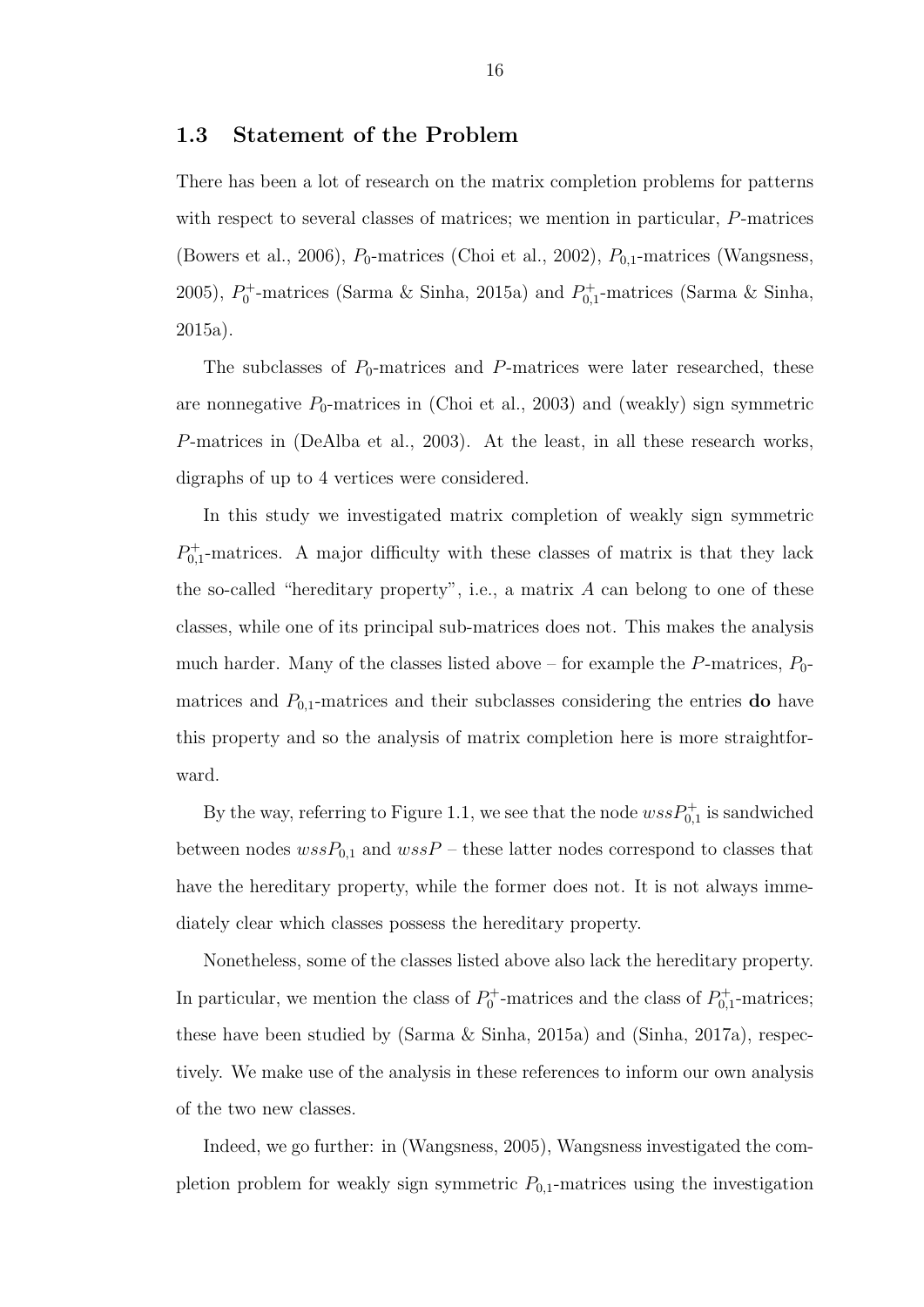for weakly sign symmetric  $P$ -matrices and weakly sign symmetric  $P_0$ -matrices found in (DeAlba et al., 2003). Similarly, this study on completion problem for weakly sign symmetric  $P_{0,1}^+$ -matrices makes use of the investigations on weakly sign symmetric P-matrices found in (DeAlba et al., 2003).

### 1.4 Justification of the Study

Situations arise when a full set of data is not available or is not economical to collect. With the knowledge that the complete data set must have certain properties when arranged in a matrix, the values of the unavailable data can be suggested.

According to Hogben (Hogben, 2001), extensive research has been done on matrix completion for classes including  $P$ -matrices,  $P_0$ -matrices, nonnegative P-matrices, (weakly) sign symmetric P-matrices, (weakly) sign symmetric  $P_0$ matrices and most recently, Sarma researched on  $P_0^+$ -matrices in (Sarma & Sinha, 2015a) and and Sinha researched on  $P_{0,1}^+$ -matrices in (Sinha, 2017a), matrix completion research regarding various classes of  $P_{0,1}^+$ -matrices has not been done, hence the research on weakly sign symmetric  $P_{0,1}^+$ -matrices, was necessary.

### 1.5 Objective of the Study

In this section we have given both general and specific objectives of this research.

#### 1.5.1 General Objective

Our objectives concern the matrix completion problem for the class of weakly sign symmetric  $P_{0,1}^+$ -matrices.

#### 1.5.2 Specific Objectives

The specific objectives of this study were to:-

(i) Determine the necessary conditions for a digraph (or pattern) to have weakly sign symmetric  $P_{0,1}^+$ -matrix completion.

The results of this objective is presented in Section §4.1.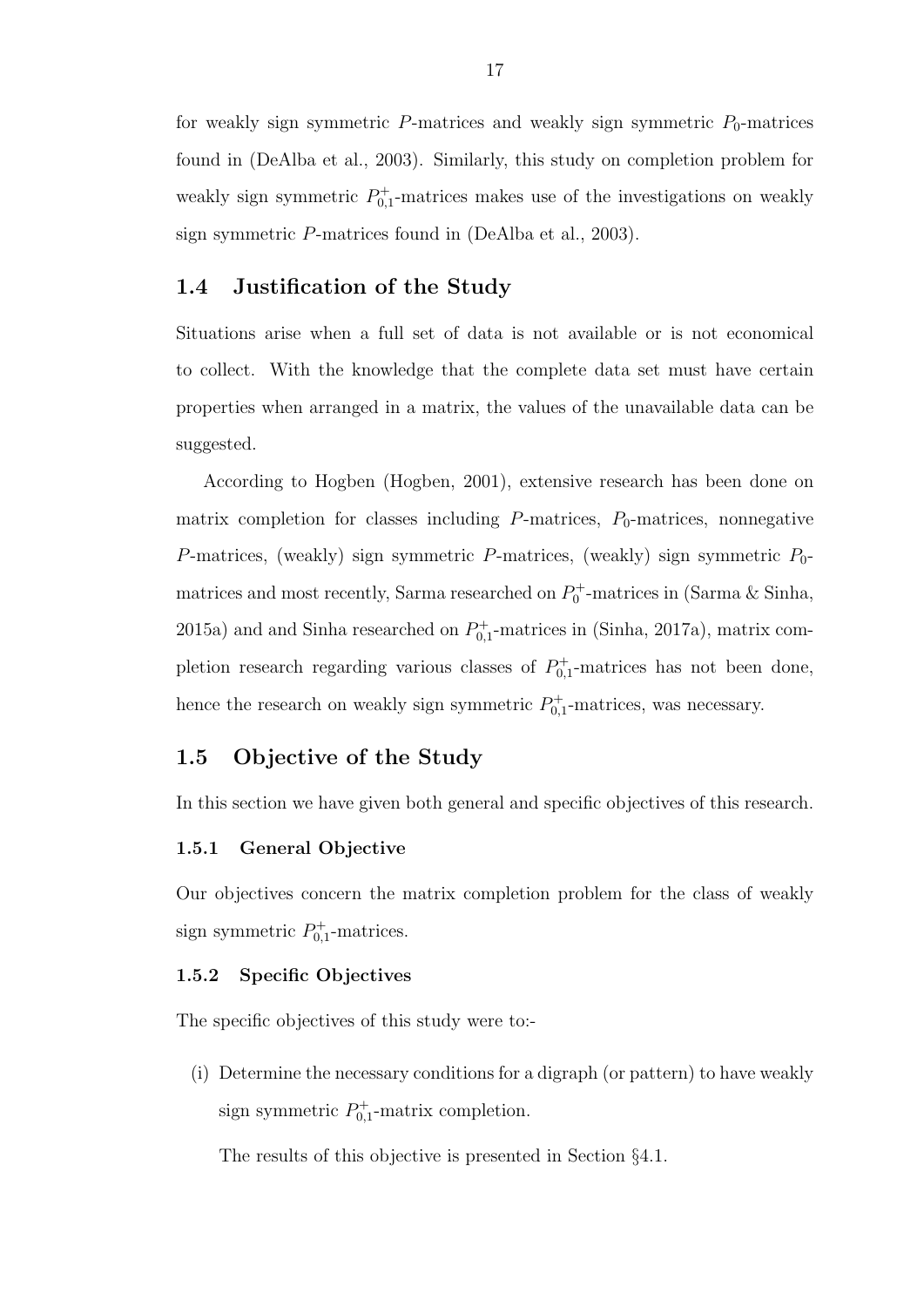- (ii) Determine the relationship between weakly sign symmetric  $P_{0,1}^+$ -completion and other classes of weakly sign symmetric P-matrix. The results of this objective is presented in Section §4.2.
- (iii) Characterize patterns associated with digraphs of order at most 4 having weakly sign symmetric  $P_{0,1}^+$ -completion.

The results of this objective is presented in Section §4.3.

(iv) Single out patterns associated with digraphs of order at most 4 having zero completion to a weakly sign symmetric  $P_{0,1}^+$ -matrices.

The results of this objective is presented in Section §4.4.

### 1.6 Significance of the Study

Work on matrix completion can be applied in many areas where some information is known but other information is not available and it is known that the full data matrix must have certain properties.

Some of the areas where matrix completion is useful include computer engineering problems such as data transmission, coding, decompression and image enhancement, system theory, discrete optimization (relaxation method), statistical problems like the entropy method for missing data, chemistry problems like molecular conformation problems, operator theory, and also in geophysical problems like in seismic reconstruction problems as discussed in (Lee & Seol, 2001) and (Choi et al., 2003).

For instance, when an image file is transmitted across the internet, it is described as a matrix of hexadecimal entries each encoding the color to a particular pixel in the image. If this file is corrupted during transmission, then one may be left with a partial matrix which must be completed if the image is to be recovered. By placing restrictions on the form of the image matrices, using principle of coding theory, it is possible to perform this matrix completion efficiency and effectively.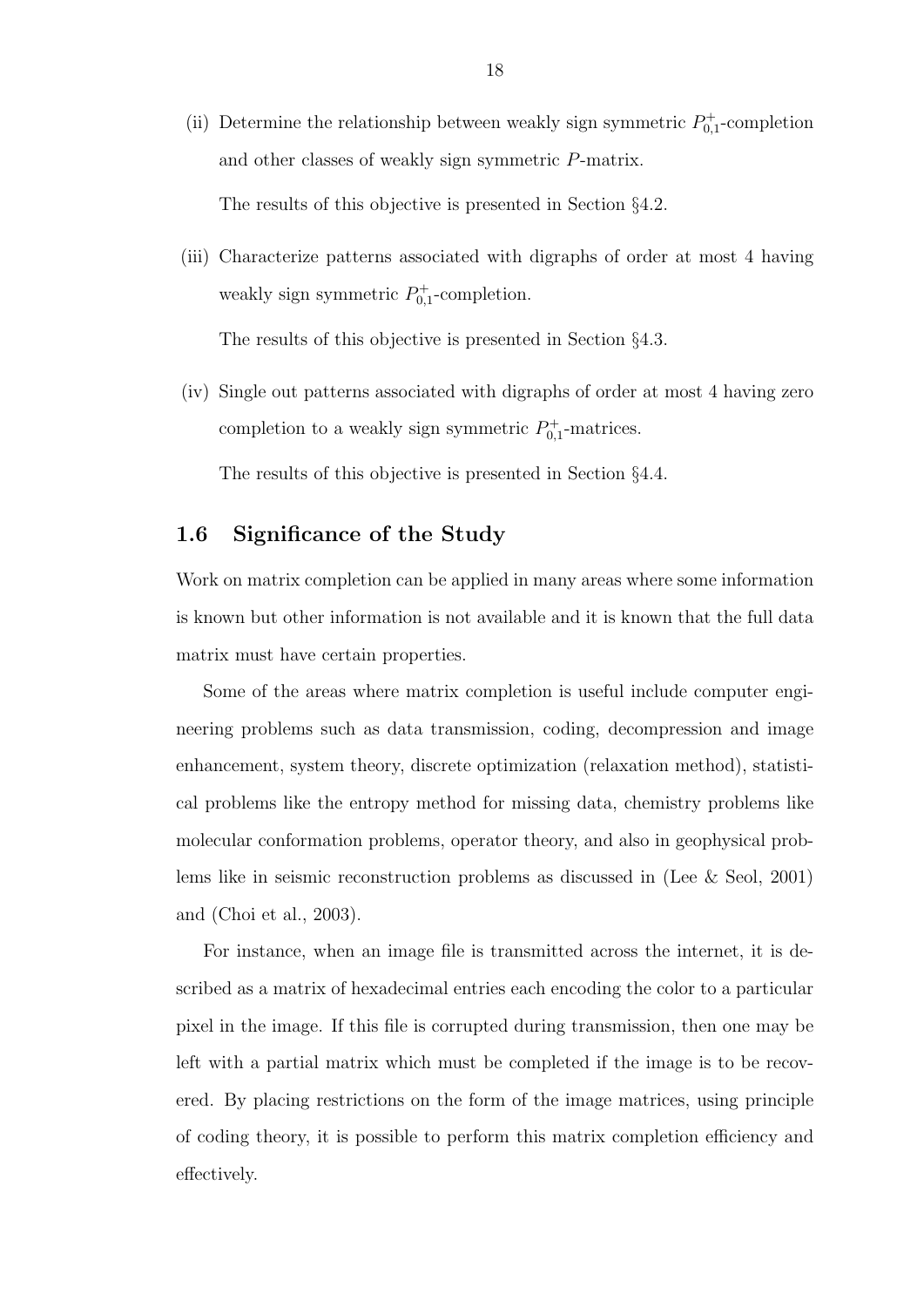Our work fits into the theoretical literature for this work of practical problem.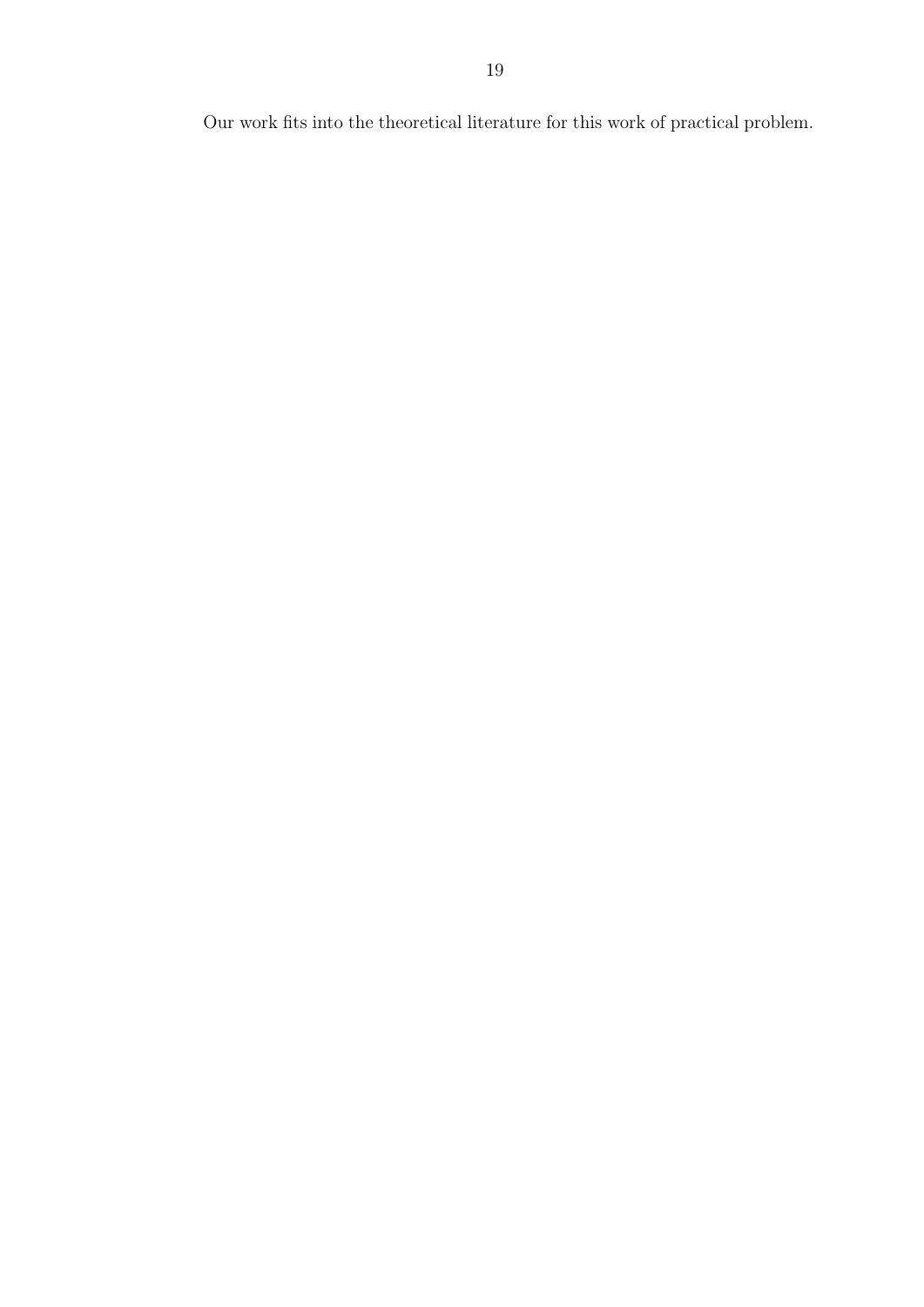# Chapter 2

# Literature review

This chapter examines and acknowledges the contributions of other researchers and scholars on matrix completion. This is done through the review of books, journals, research work and electronic sources. Matrix completion form a major area of interest for mathematicians in abstract algebra.

Throughout this chapter and the next chapters, digraphs will be denoted as  $D_p(q,n)$  where  $p$  denotes the number of vertices,  $q$  denotes the number of arcs and n denotes the diagram number given in (Harary, 1969). The serial number  $n$  is important in distinguishing non-isomorphic digraphs having the same number of vertices and arcs. Recall that, we write weakly sign symmetric and sign symmetric in short form as  $wss$  and ss respectively, e.g.  $wssP_0^+$ -matrix instead of weakly sign symmetric  $P_0^+$ -matrix.

We will give available literature of related works for the previous studies on completions for various classes of P-matrices, their relationships and finally close the chapter by identifying the gaps in the literature which will be addressed in this research, and are organized as follows:

Section §2.1: Completions for various classes of P-matrices. Section §2.2: Relationship between various matrix completion. Section §2.3: Gaps in the literature.

### 2.1 Completions for various classes of P-matrices

In this section we have given some results on completions for various classes of P-matrices which are organized as shown in Figure 2.1.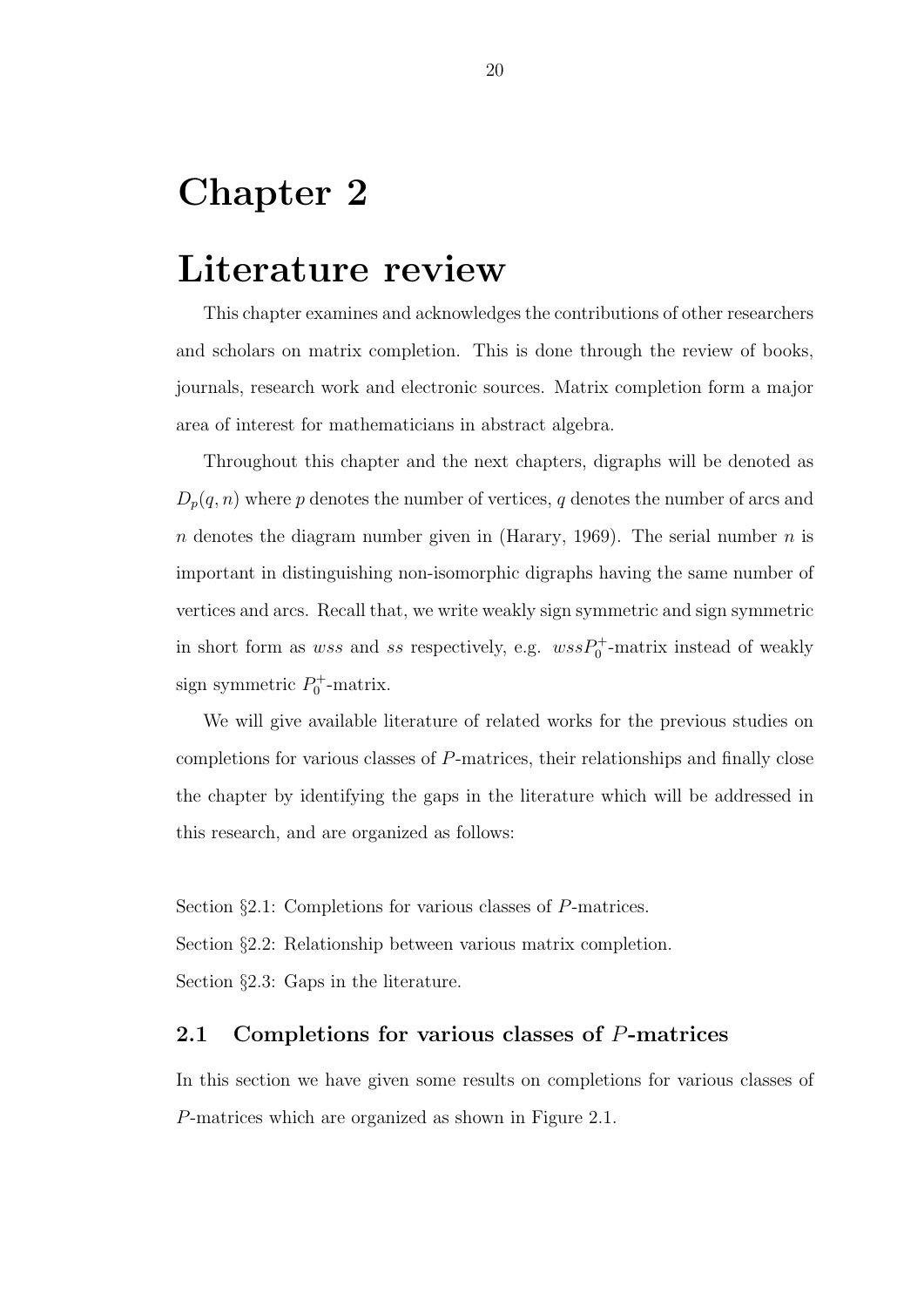

Figure 2.1: Completions for various classes of P-matrices

The path linking various classes is accompanied by a short description of the additional property leading to the formation of new class. It also shows the flow of informations in the literature.

In each of the subsections, we will consider 5 subclasses of the respective class, that is,  $\pi$ -matrices, wss  $\pi$ -matrices, ss  $\pi$ -matrices, nonnegative  $\pi$ -matrices and positive  $\pi$ -matrices where  $\pi$  is a class of P,  $P_0$ ,  $P_{0,1}$ ,  $P_0^+$  and  $P_{0,1}^+$ .

The first class to be reviewed in the subsection below is the class of P-matrices, recall that P-matrix is a matrix in which every principal minor is positive.

#### 2.1.1 P-matrix completion

The study of P-matrix completion was first introduced by Johnson and Kroschel, they studied combinatorially symmetric P-matrix completion (Johnson & Kroschel, 1996). It was proved first, that any symmetric pattern that contains the diagonal entries has P-completion although this does not hold for  $P_0$ -completion; second, all  $3\times 3$  patterns have P-completion; third, showed that for every  $n \times n$  partial Pmatrix with exactly one unspecified entry and  $n \geq 4$ , there is a partial P-matrix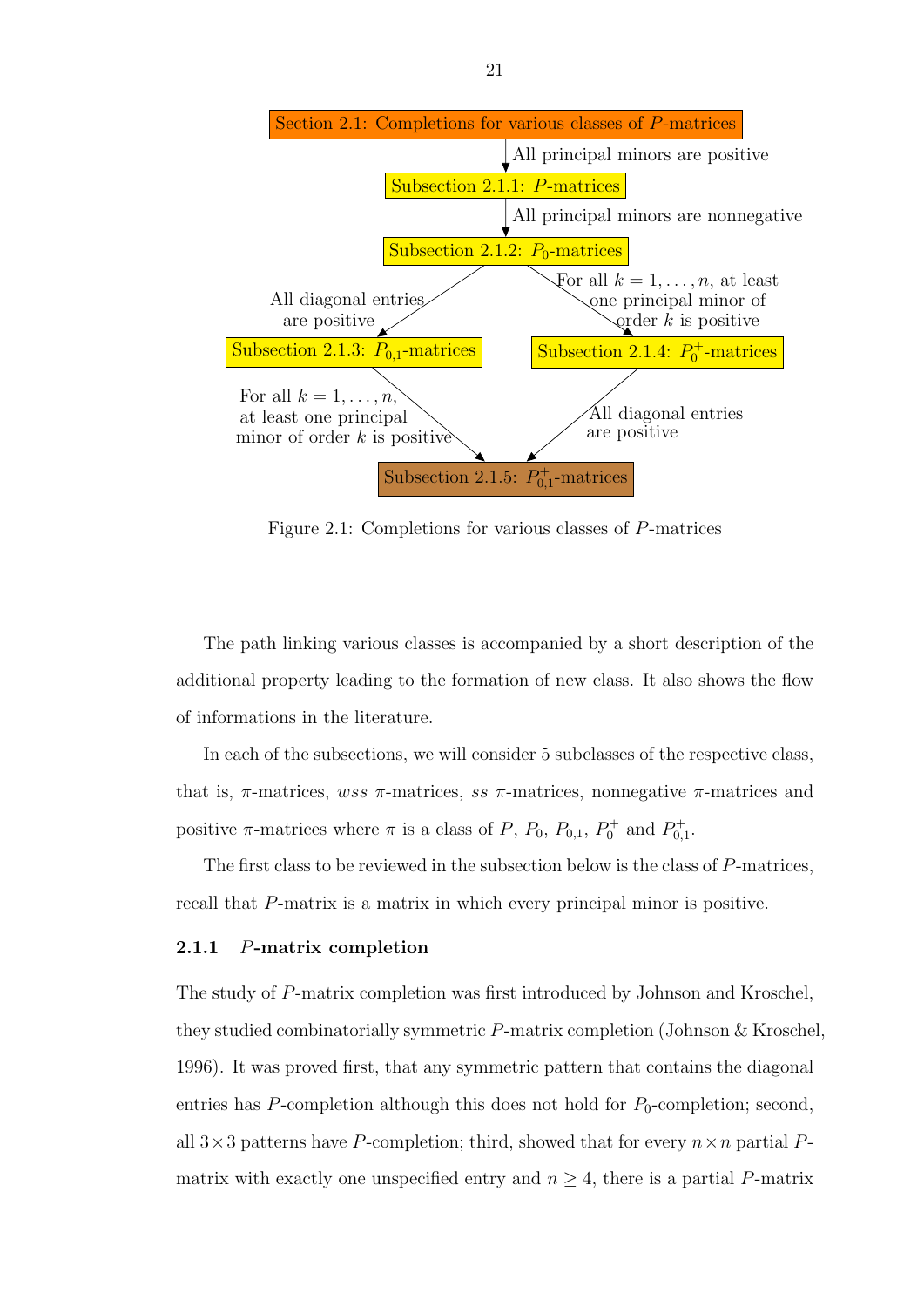that lacks P-matrix completion.

DeAlba and Hogben researched on "completion of P-matrix patterns" in (DeAlba & Hogben, 2000); this is an extension of the work of Johnson and Kroschel. They classified digraphs of order 4 and it was found,  $q = 1 - 8, 12, q =$ 9,  $n = 1, 2, 8, 11$ ;  $q = 10, n = 1$  have P-completion and  $q = 9, n = 3$ ;  $q = 10, n = 5$ and  $q = 11$  do not have P-completion. The classification was not complete since there were 11 unclassified patterns which include  $q = 9, n = 4 - 7, 9, 10, 12, 13$ .

The classification of digraphs of order less than or equal to 4 regarding (weakly) sign symmetric P-completion was done in (DeAlba et al., 2003). They found that, first, all digraphs of order 1 and 2 have (weakly) sign symmetric P-completion; second, digraph of order 3 has (weakly) sign symmetric  $P_0$ -completion if and only if its digraph does not contain a 3-cycle or is complete; and third, digraph of order 4 has (weakly) sign symmetric P-completion if and only if its digraph is one of the following.

| $q = 0,$ $n = 1;$     |                                                                               |
|-----------------------|-------------------------------------------------------------------------------|
| $q = 1,$ $n = 1;$     |                                                                               |
|                       | $q = 2,$ $n = 1 - 5;$                                                         |
|                       | $q = 3,$ $n = 1 - 11, 13;$                                                    |
|                       | $q = 4,$ $n = 1 - 12, 14 - 19, 21 - 23, 25 - 27;$                             |
|                       | $q = 5,$ $n = 1 - 5, 7 - 10, 14 - 17, 21 - 24, 26 - 29, 31, 33 - 34, 36 - 37$ |
|                       | $q = 6,$ $n = 1 - 8, 13, 15, 17, 19, 23, 26 - 27, 32, 35, 38 - 40, 43, 46;$   |
|                       | $q = 7,$ $n = 2, 4 - 5, 9, 14, 24, 29, 34, 36;$                               |
|                       | $q = 8,$ $n = 1, 10, 12, 18;$                                                 |
| $q = 9,$ $n = 8, 11;$ |                                                                               |
| $q = 12,$ $n = 1.$    |                                                                               |

Nonnegative P-completion and positive P-completion was first considered in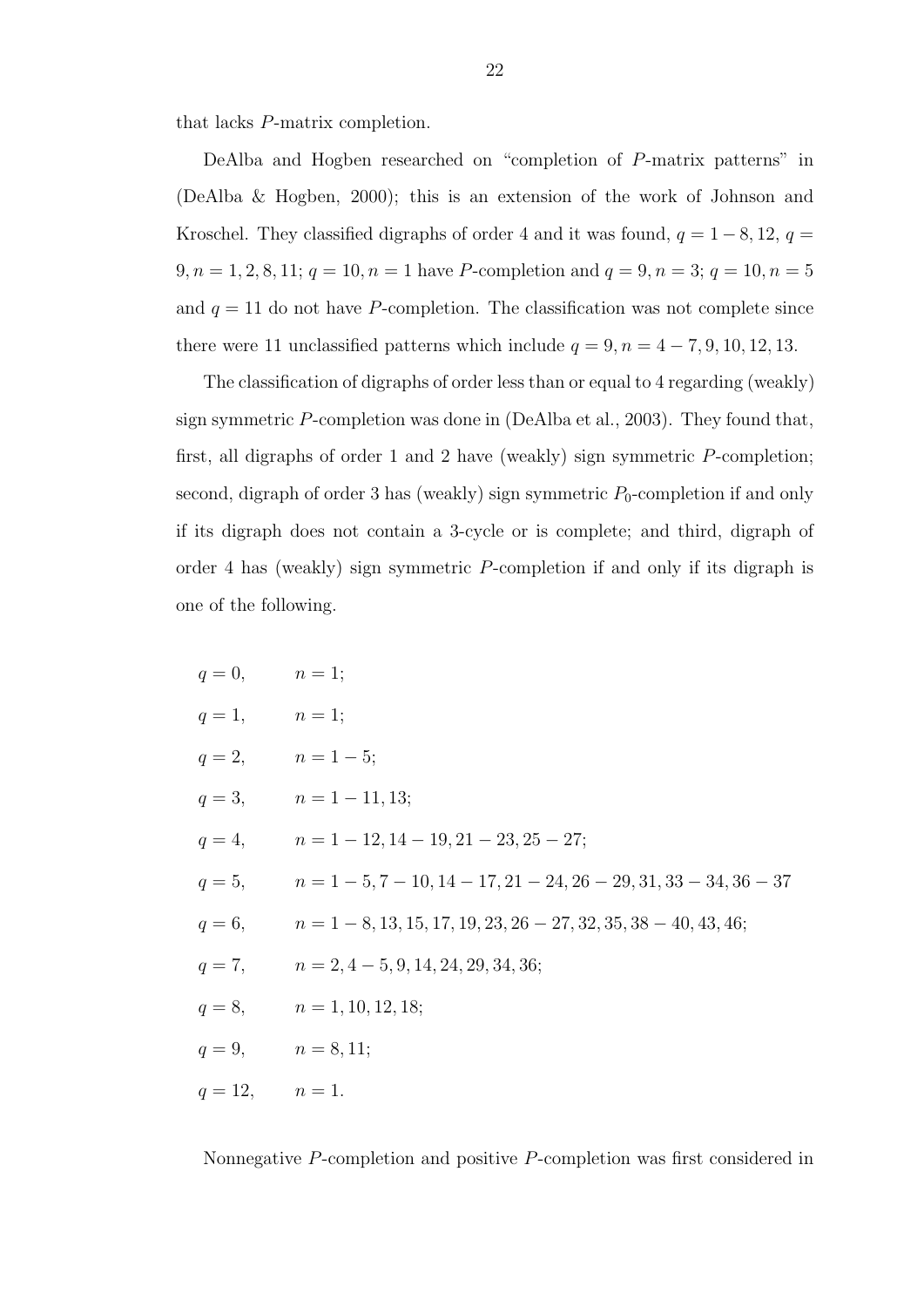(Fallat, Johnson, Torregrosa, & Urbano, 2000), it was shown that the all digraphs of order 1, 2 and 3 have nonnegative P-completion and positive P-completion, and later in (Bowers et al., 2006), similar research was done for digraphs of order 4 and it was shown that the only digraphs of order 4 that do not have both nonnegative P-completion and positive P-completion are:

| $q=6$ ,   | $n = 45$ ;                     |
|-----------|--------------------------------|
| $q=7$ ,   | $n = 30, 32, 33, 35, 38;$      |
| $q=8$ ,   | $n = 16, 17, 19, 20, 22 - 26;$ |
| $q=9$ ,   | $n = 3 - 7, 9, 10, 12, 13;$    |
| $q = 10,$ | $n = 1 - 5$ ;                  |
| $q=11,$   | $n=1$ .                        |

All the 5 cases have been studied under this class P-matrices.

The second class to be reviewed in the subsection below is the class of Pmatrices, recall that  $P_0$ -matrix is a matrix in which every principal minor is nonnegative, the difference from the class we have reviewed above is that it accepts zero as the principal minors (new property from the previous class of P-matrices).

### 2.1.2  $P_0$ -matrix completion

The  $P_0$ -matrix completion problem was investigated in (Choi et al., 2002) and it was established that every asymmetric pattern has  $P_0$ -completion, all digraphs of order 1, 2 and 3 except  $D_3(4,2)$  and  $D_3(5,1)$  have  $P_0$ -completion. Furthermore, they characterized digraphs of order 4. It was shown that if a digraph of order 4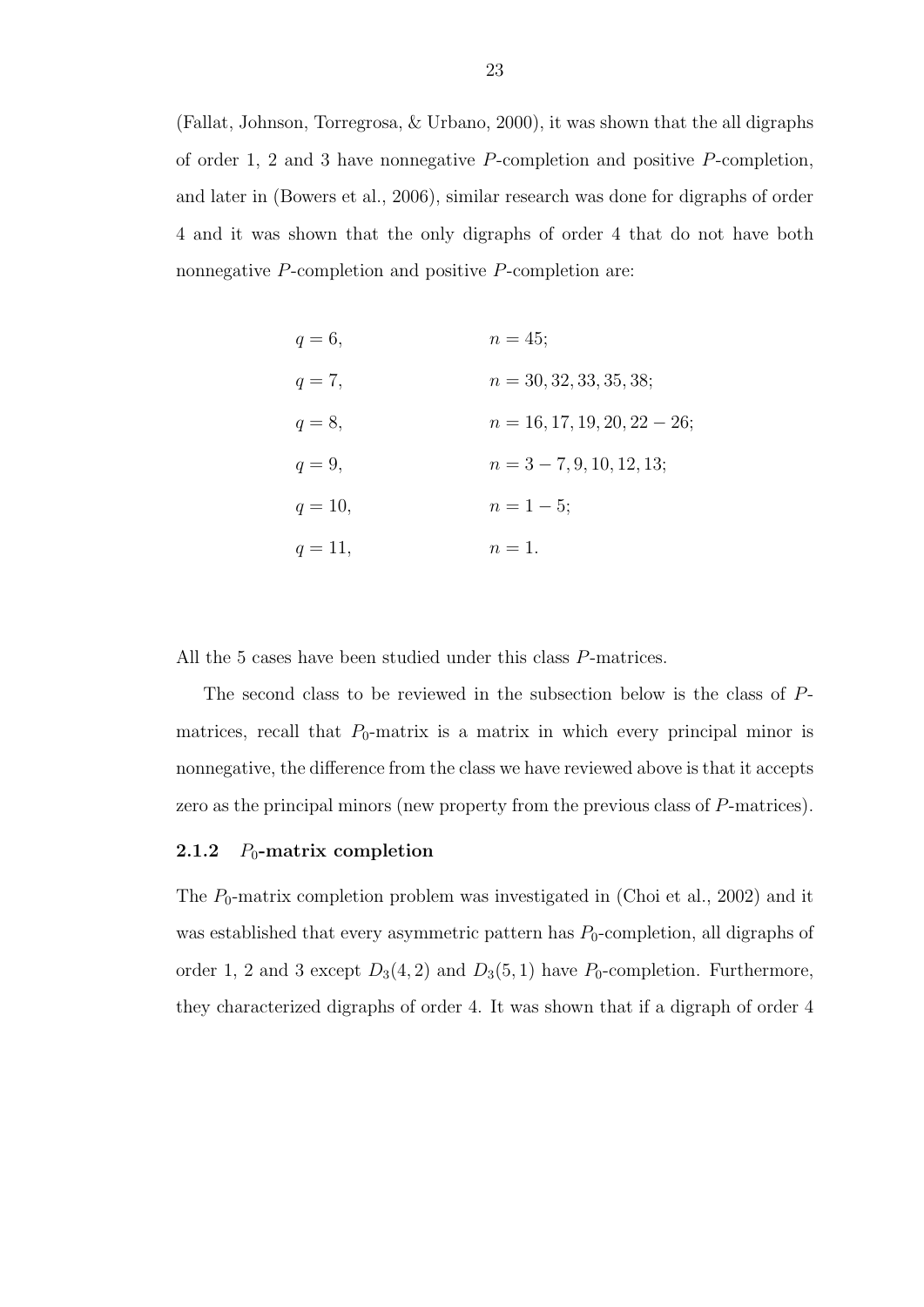is listed below, then it has  $P_0$ -completion.

| $q = 0,$ $n = 1;$     |                                                                                  |
|-----------------------|----------------------------------------------------------------------------------|
| $q = 1,$ $n = 1;$     |                                                                                  |
| $q = 2,$ $n = 1 - 5;$ |                                                                                  |
|                       | $q = 3,$ $n = 1 - 13;$                                                           |
|                       | $q = 4,$ $n = 1 - 12, 14 - 27;$                                                  |
|                       | $q = 5,$ $n = 1 - 5, 7 - 10, 14 - 17, 21 - 38$                                   |
|                       | $q = 6,$ $n = 1 - 8, 13, 15, 17, 19, 23, 26 - 27, 32, 35, 38 - 40, 43, 45 - 48;$ |
|                       | $q = 7,$ $n = 2, 4 - 5, 9, 14, 24, 29, 34, 36;$                                  |
|                       | $q = 8,$ $n = 1, 10, 12, 18;$                                                    |
| $q = 9,$ $n = 8, 11;$ |                                                                                  |
| $q = 12,$ $n = 1.$    |                                                                                  |

On the weakly sign symmetric  $P_0$ -completion, it was shown in (DeAlba et al., 2003), that all patterns weakly sign symmetric P-completion except  $q = 4, n =$ 16;  $q = 5, n = 7; q = 6, n = 4, 7; q = 7, n = 2$  also have weakly sign symmetric  $P_0$ -completion for digraphs of at most order 4.

The nonnegative  $P_0$ -matrix completion problem was studied in (Choi et al., 2003). The study showed that all digraphs of order 1, 2 and 3 have nonnegative  $P_0$ -completion. They also examined digraphs of order 4 and found that those which do not have nonnegative  $P_0$ -completion are those digraphs that do not have nonnegative P-completion with additional digraphs  $q = 4, n = 16$ ;  $q = 5, n =$ 7, 32;  $q = 6, n = 4, 7, 22, 33, 34, 37, 42;$   $q = 7, n = 2, 8, 10, 12, 13, 18, 20, 20, 25, 27;$  $q = 8, n = 2 - 5, 7 - 9, 11, 13; q = 9, n = 1 - 2.$ 

Under this subclass of  $P_0$ -matrices, only 3 cases out of 5 have been studied. The cases that were not studied are for sign symmetric  $P_0$ -matrices and positive  $P_0$ -matrices.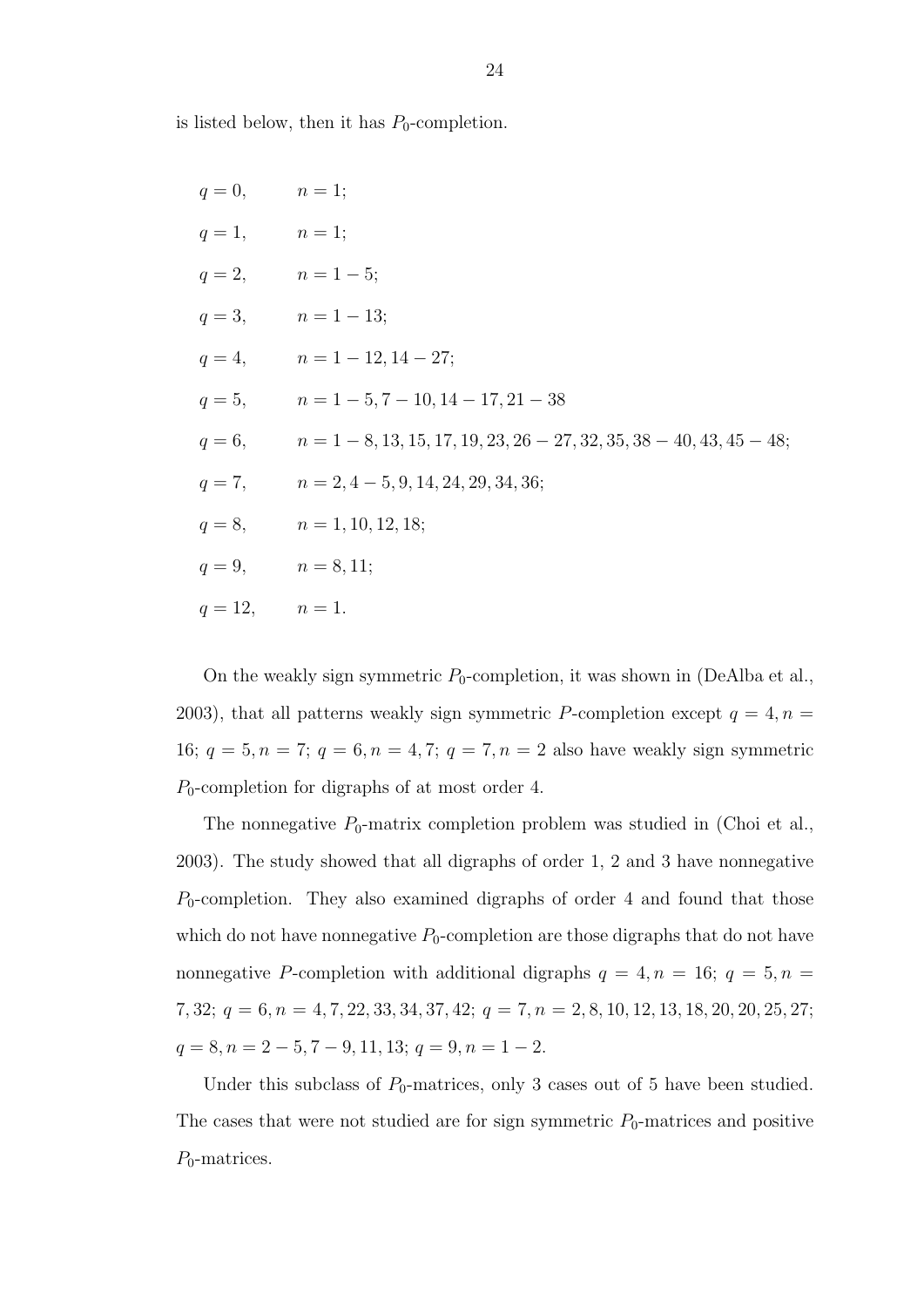The third class to be reviewed in the subsection below is the class of  $P_{0,1}$ matrices. Recall that  $P_{0,1}$ -matrix is a matrix in which every principal minor is nonnegative and having positive diagonal entries (new property from the previous class of  $P_0$ -matrices).

#### 2.1.3  $P_{0,1}$ -matrix completion

Matrix completion problems regarding various classes of  $P_{0,1}$ -matrices was considered in the PhD thesis of Amy Lee Wangsness (Wangsness, 2005); the three subclasses that were studied by Wangsness are  $P_{0,1}$ -matrices,  $wssP_{0,1}$ -matrices and  $ssP_{0,1}$ -matrices. Her objectives were to classify digraphs of at most order 4. The relationships with other classes played a big role in her classifications. The results where as follows: First, a pattern has  $P_{0,1}$ -completion if and only if it is given in the list below:

$$
p = 1 - 3;
$$
  
\n $p = 4;$   
\n $q = 0 - 6, 12;$   
\n $q = 7,$   
\n $n = 1 - 29, 34, 36 - 37;$   
\n $q = 8,$   
\n $n = 1 - 15, 18, 21, 27;$   
\n $q = 9,$   
\n $n = 1 - 2, 11;$   
\n $n = 1.$ 

Secondly, she found that all patterns that have weakly sign symmetric  $P_{0,1}$ completion are exactly those patterns that have weakly sign symmetric P-completion which have already been shown in Subsection 2.1.1.

Finally, in her other objective, she found that the only patterns with  $ssP_{0,1}$ -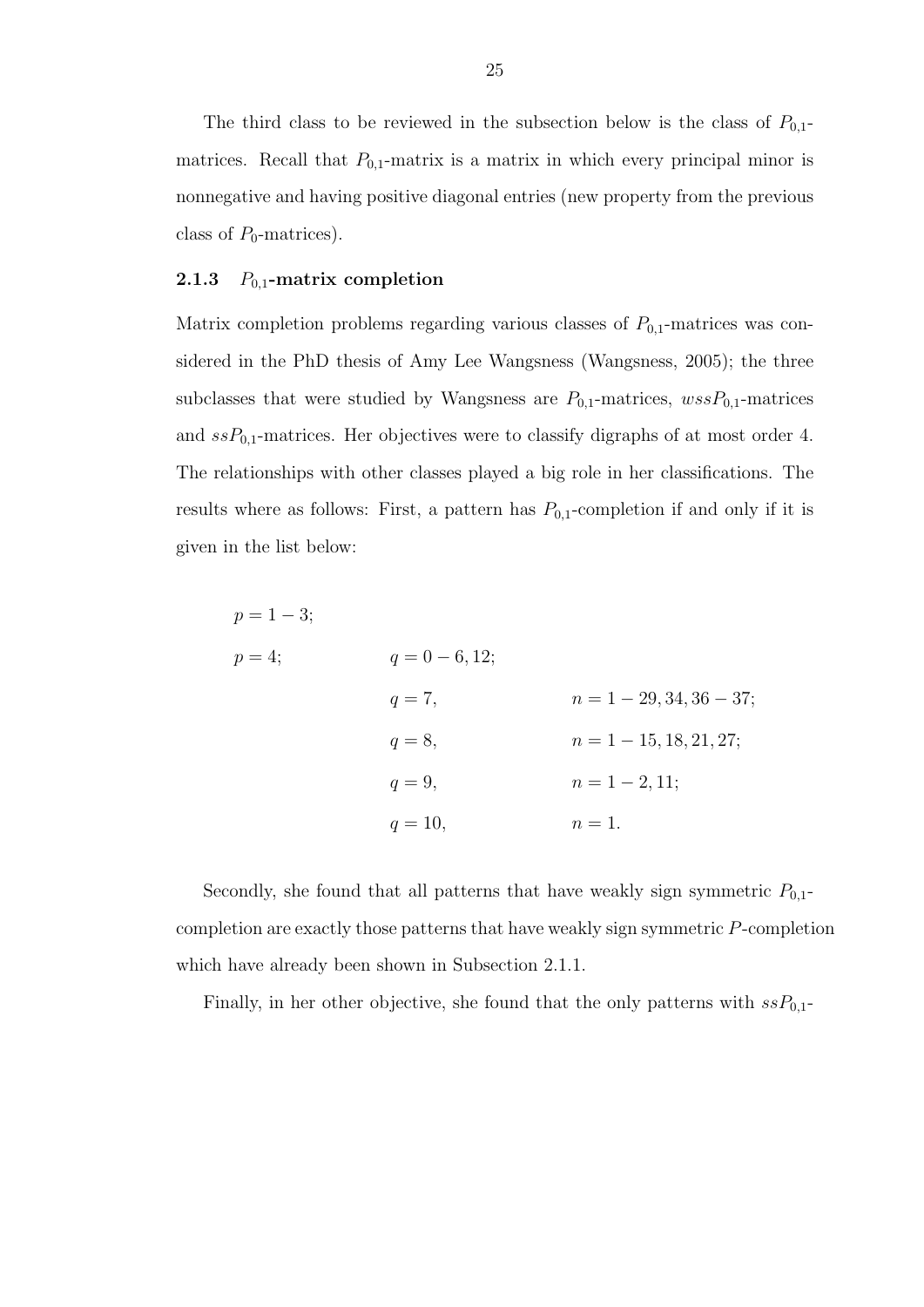completion are the ones listed below:

| $p = 1 - 2;$ |                           |                                                     |
|--------------|---------------------------|-----------------------------------------------------|
|              | $p = 3;$ $q = 0 - 2;$     |                                                     |
|              | $q=3$ ,                   | $n = 1, 3 - 4;$                                     |
|              | $q=4$ ,                   | $n=1;$                                              |
|              | $p = 4;$ $q = 0 - 2, 12;$ |                                                     |
|              | $q=3$ ,                   | $n = 1 - 11$ , 13;                                  |
|              | $q=4$ ,                   | $n = 1 - 12$ , $16 - 19$ , $21 - 23$ , $25 - 27$ ;  |
|              | $q=5$ ,                   | $n = 1 - 5, 7 - 10, 26 - 29, 31, 33 - 34, 36 - 37;$ |
|              | $q=6$ ,                   | $n = 1 - 3, 46;$                                    |
|              | $q=7$ ,                   | $n = 4 - 5;$                                        |
|              | $q=8$ ,                   | $n=1$ .                                             |

From the available literature, it is noticed in this subsection that we lack literature for the case of nonnegative  $P_{0,1}$ -completion and positive  $P_{0,1}$ -completion.

The next two classes under subsection 2.1.4 and 2.1.5 are closely related to this study. They are different from the previous classes since hereditary property is not obeyed here, that is, if a digraph has  $P_0^+$ -matrix completion, it is not guarantee that its all sub-digraphs have  $P_0^+$ -matrix completion.

The fourth class to be reviewed in the subsection below is the class of  $P_0^+$ . matrices. It can not link directly with the immediate previous class  $P_{0,1}$ -matrices. We subtract the condition that all diagonal entries and add the new property that for all  $k = 1, \ldots, n$ , at least one principal minor of order k is positive or we rather link directly to class of  $P_0$ -matrices (see, Figure 2.1).

## 2.1.4  $P_0^+$ -matrix completion

The study on  $P_0^+$ -matrix completion problem was done in (Sarma & Sinha, 2015a). They first presented two necessary conditions for  $P_0^+$ -matrix completion.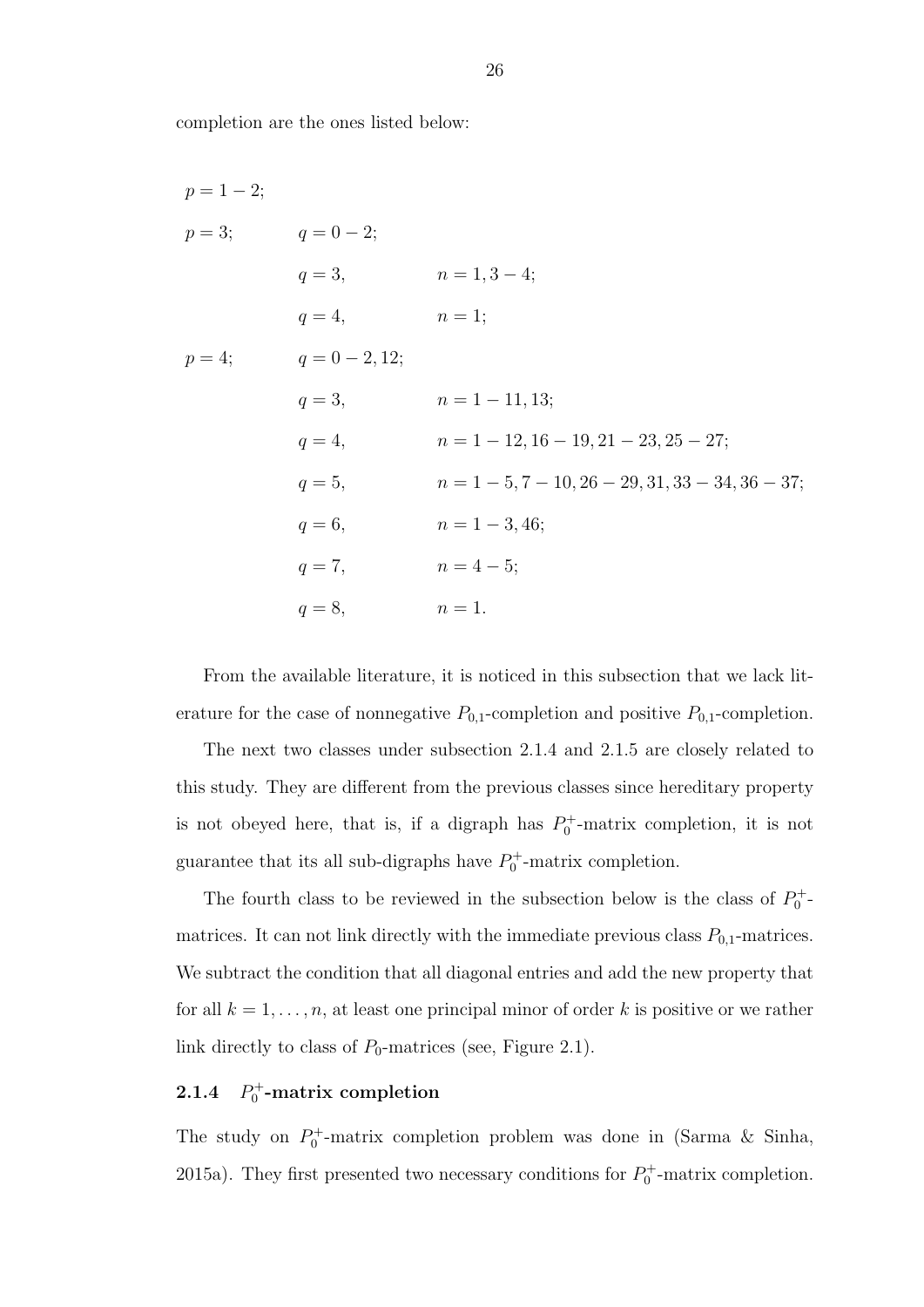Secondly, they used the necessary conditions to give classifications of digraphs of order at most 4. The patterns that have  $P_0^+$ -completion are listed below.

$$
p = 1
$$
  
\n
$$
p = 2;
$$
  
\n
$$
q = 0, 1, 6;
$$
  
\n
$$
q = 2,
$$
  
\n
$$
n = 2;
$$
  
\n
$$
p = 4;
$$
  
\n
$$
q = 0, 1, 12;
$$
  
\n
$$
q = 2,
$$
  
\n
$$
n = 1 - 5;
$$
  
\n
$$
q = 3,
$$
  
\n
$$
n = 1 - 7, 9, 10, 12, 13;
$$
  
\n
$$
q = 4,
$$
  
\n
$$
n = 1 - 9, 11, 16 - 20, 22 - 26;
$$
  
\n
$$
q = 5,
$$
  
\n
$$
n = 1 - 3, 7 - 10, 25, 27, 30, 32, 33, 35, 38;
$$
  
\n
$$
q = 6,
$$
  
\n
$$
n = 3 - 5, 7;
$$
  
\n
$$
p = 12;
$$
  
\n
$$
q = 1,
$$
  
\n
$$
n = 1.
$$
  
\n
$$
n = 3 - 5, 7;
$$
  
\n
$$
p = 12;
$$
  
\n
$$
q = 1,
$$
  
\n
$$
n = 1.
$$
  
\n
$$
n = 2.
$$
  
\n
$$
n = 1 - 3, 7 - 10, 25, 27, 30, 32, 33, 35, 38;
$$
  
\n
$$
n = 4,
$$
  
\n
$$
n = 3 - 5, 7;
$$
  
\n
$$
n = 1.
$$

Finally, they gave comparisons between  $P_0^+$ -completion and other classes.

The last class to be reviewed is the class of  $P_{0,1}^+$ -matrices, it is related to the class we have just reviewed above  $P_0^+$ -matrices. The additional property is that all the diagonal entries need to be positive. One can also see the connections with  $P_{0,1}$ -matrices by considering extra condition that for all  $k = 1, \ldots, n$ , at least one principal minor of order k is positive. The class of  $P_{0,1}^+$ -matrices can be approached in two ways via  $P_{0,1}$ -matrices or  $P_0^+$ -matrices as shown in Figure 2.1. This research is in this class and is the class with highest number of conditions compared to the set of classes that we have handled so far.

#### $2.1.5$  $_{\rm 0,1}^{\rm 0+}$ -matrix completion

The  $P_{0,1}^+$ -matrix completion is the latest research to be studied out of all classes reviewed in the previous subsections. Sinha considered  $P_{0,1}^+$ -matrix completion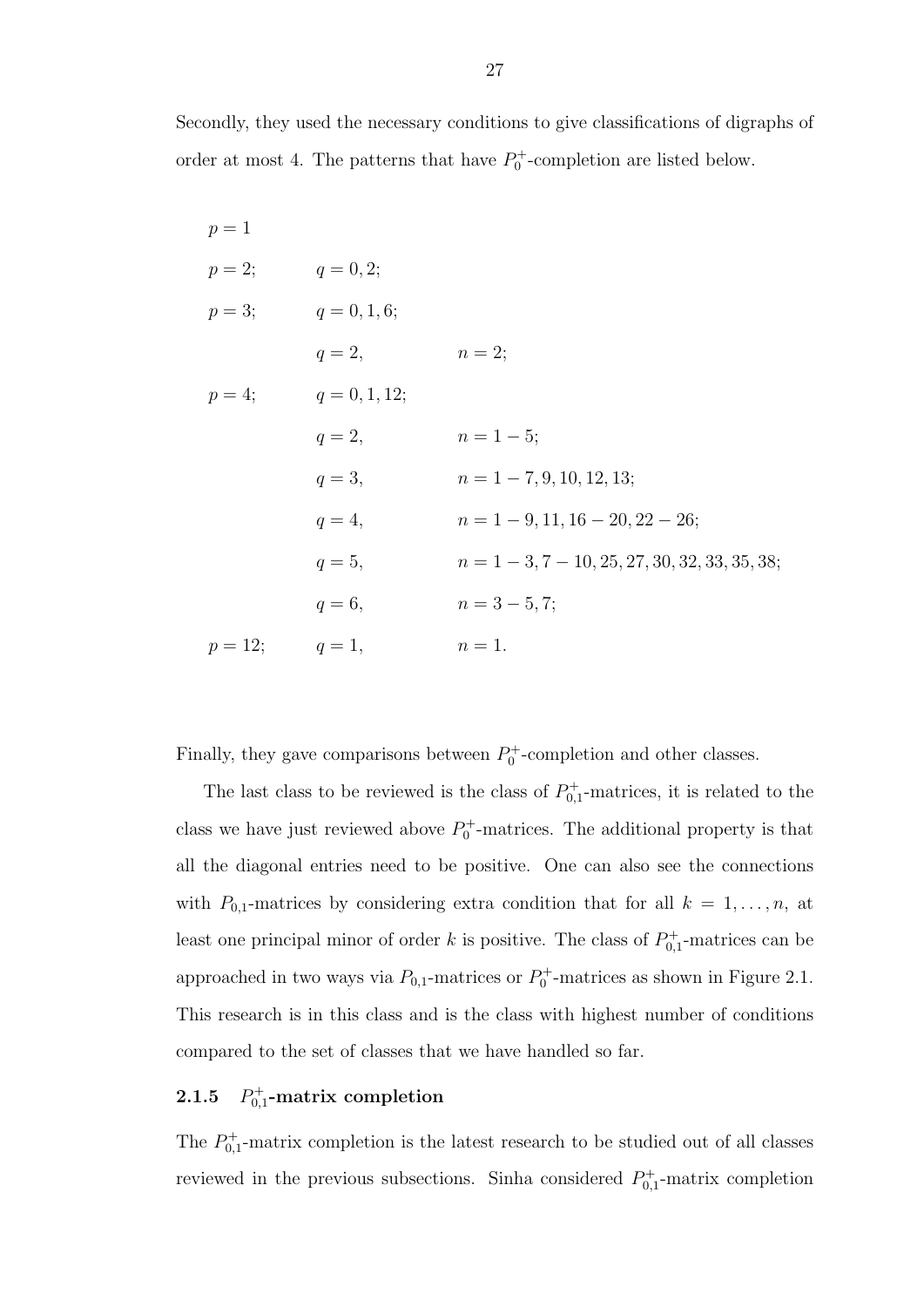(Sinha, 2017a). The study was targeting classification of digraphs having order at most 4. He started his study by establishing necessary and some sufficient conditions. The results by Sihna showed that digraphs listed below have  $P_{0,1}^+$ matrix completion:

| $p = 1$ $q = 0,$ $n = 1;$        |                                                             |
|----------------------------------|-------------------------------------------------------------|
| $p = 2;$ $q = 0, 2,$ $n = 1;$    |                                                             |
| $p = 3;$ $q = 0, 2, 3,$ $n = 1;$ |                                                             |
| $q = 2, 3,$ $n = 1 - 4;$         |                                                             |
| $q = 4,$ $n = 1, 2;$             |                                                             |
| $q = 6,$ $n = 1;$                |                                                             |
| $p = 4;$ $q = 0, 2,$ $n = 1;$    |                                                             |
| $q = 2,$ $n = 1 - 5;$            |                                                             |
|                                  | $q = 4,$ $n = 10, 12 - 15;$                                 |
| $q=5$ ,                          | $n = 4 - 6, 11 - 28;$                                       |
| $q=6,$                           | $n = 1, 2, 6, 8, 8 - 23, 26, 28 - 30, 32 - 35, 37, 41, 42;$ |
| $q=7,$                           | $n = 1 - 6, 8, 10, 14, 18, 24, 25, 27;$                     |
|                                  | $q = 8,$ $n = 1, 2, 8, 11;$                                 |
| $q = 12,$ $n = 1.$               |                                                             |

The given conditions were not strong enough to classify digraphs completely. Although most of the digraphs were classified, some remained unclassified. The list of 45 unclassified digraphs is given below:

$$
p = 4; \t q = 6, \t n = 24, 25, 27, 31, 36, 38 - 40, 44;
$$
  

$$
q = 7, \t n = 7, 9, 11 - 13, 15, 17, 19 - 21, 23, 26, 28, 30 - 33, 35, 37, 38;
$$
  

$$
q = 8, \t n = 3, 4, 6, 8, 9, 13, 16, 17, 19, 20, 23, 24, 25, 27;
$$
  

$$
q = 9, \t n = 4, 12.
$$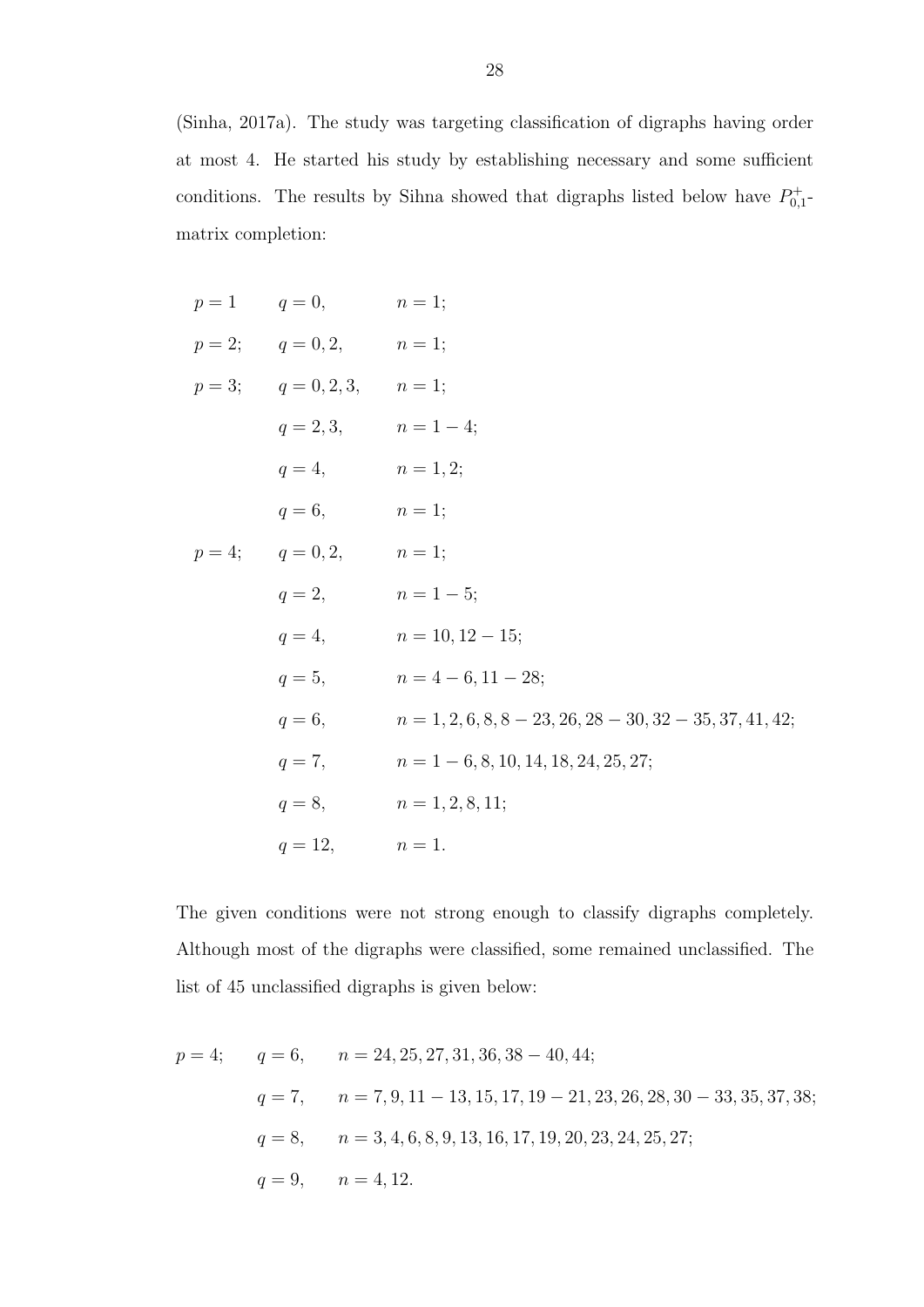Any digraph not listed in any of the two lists above do not have  $P_{0,1}^+$ - completion.

He concluded his study by giving some relationships between  $P_{0,1}^+$ -completion and other classes.

In the next section, we give relationships between various matrix completions that have been studied in the classes we have reviewed. Most of the relationships connects classes of matrices with similar entries. The relationship among classes helps in knowing which set of digraphs to consider when doing classifications, hence at some point it acts as a necessary condition.

## 2.2 Relationship between various matrix completion

In 2003, Hogben analyzed related classes and their subclasses in (Hogben, 2003a). Let  $\Pi$  be P,  $wssP$ ,  $ssP$  and nonnegative P, then the four very important relationships from her results are listed below:

- 1. Any digraph that has  $\Pi_0$ -completion also has  $\Pi$ -completion.
- 2. Any digraph that has  $\Pi_0$ -completion also has  $\Pi_{0,1}$ -completion.
- 3. Any digraph that has  $\Pi_{0,1}$ -completion also has  $\Pi$ -completion.
- 4. Asymmetric digraph that has  $\Pi$ -completion also has  $\Pi_{0,1}$ -completion.

In a separate paper, Hogben extended the study of relationships between pairs of classes in (Hogben, 2003b). She gave new result relating positive P-completion and negative  $P$ -completion. It was shown that, any pattern that has negative  $P$ completion also has positive P-completion.

In the next section, we will be identifying gaps in literature as per the previous researches on classes of P-matrices.

### 2.3 Gaps in the literature

From the studies reviewed in Section §2.1 on completions for various classes of P-matrices, it is very evident that there are some subclasses that have not been studied. To make it clear, summary of the current state of knowledge for various classes of P-matrices is given in Table 2.1.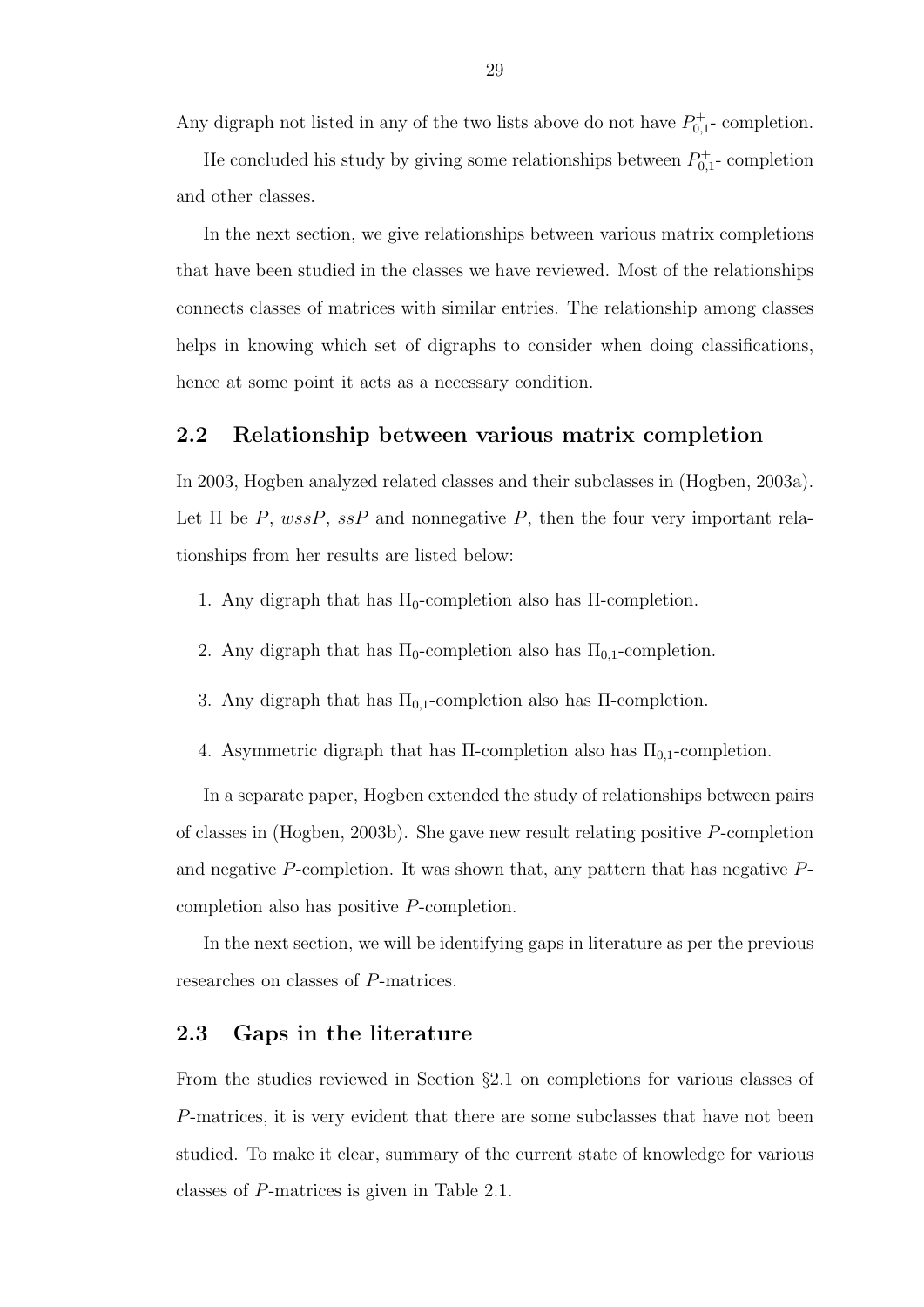|                      |           |                |                  | Table 2.1: Research works on completions for various classes of P-matrices |                |
|----------------------|-----------|----------------|------------------|----------------------------------------------------------------------------|----------------|
| Entries<br>Class     | Undefined | $W{\rm ss}$    | $S_{\mathbf{S}}$ | Nonnegative   Positive                                                     |                |
| P                    | $Yes*$    | Yes            | Yes              | Yes                                                                        | Yes            |
| $P_0$                | Yes       | Yes            | No               | Yes                                                                        | N <sub>o</sub> |
|                      | Yes       | Yes            | Yes              | N <sub>o</sub>                                                             | N <sub>o</sub> |
| $P_{0,1}$<br>$P_0^+$ | Yes       | N <sub>o</sub> | $\rm No$         | N <sub>o</sub>                                                             | N <sub>o</sub> |
| D-                   | $Yes*$    | No?            | No               | No                                                                         | No             |

In the table above, "Yes" means it has been studied and complete classifications of digraphs of up to order 4 was given; "No" means there has been little attention on the class; an asterisk "\*" by "Yes" means it has been studied with incomplete classification of digraphs of up to order 4; an asterisk "?" by "No" means it has been studied and it is where this research is based on.

By examining Table 2.1, three subclasses have been considered for weakly sign symmetric entries, that is,  $wssP$ -matrices,  $wssP_0$ -matrices and  $wssP_{0,1}$ -matrices. The remaining subclasses are for  $P_0^+$ -matrices and  $P_{0,1}^+$ -matrices

The study on  $wssP_0^+$ -matrices is problematic, and it has been explained in Chapter 4 and hence the research on  $wssP_{0,1}^+$ -matrices: results and discussions are presented in Chapter 4.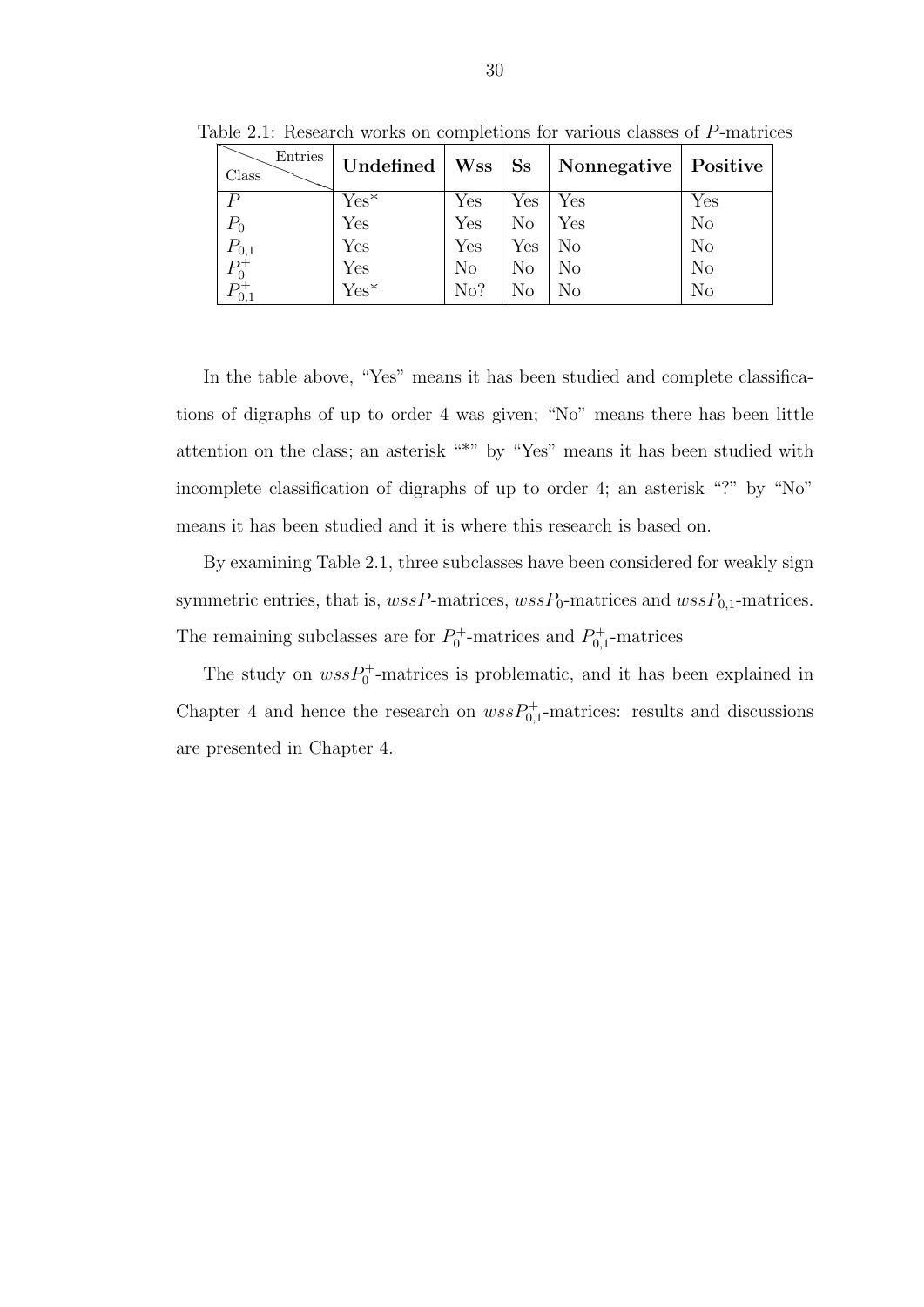# Chapter 3

# Methodology

This chapter outlines the procedure used to determine whether or not a pattern has weakly sign symmetric  $P_{0,1}^+$ -completion and finally zero completion to a weakly sign symmetric  $P_{0,1}^+$ -matrix.

### 3.1 Basic concepts

At its basic level, matrix completion problems are like mad libs, the children's word game or sudoku puzzle game. In both situation, you are filling in the blanks, in some cases it is not an easy task. For example, if we consider a sudoku puzzle game. The objective is to fill a  $9 \times 9$  grid with digits so that each column, each row, and each of the nine  $3 \times 3$  subgrids that compose the grid contains all of the digits from 1 to 9 (desired property). For matrix completion problems, we also fill in the blanks so that the resulting matrix has certain desired property, and in most cases we look at the entries and determinants. There are many different properties for various classes of matrices but in this research, we have focused on weakly sign symmetric  $P_{0,1}^+$ -matrices.

Graph theory and linear algebra plays an important role in this study on weakly sign symmetric  $P_{0,1}^+$ -completion.

## 3.2 Completion of patterns

The procedure on how to achieve specific objectives are presented in the following steps:

(i) Present the necessary conditions for weakly sign symmetric  $P_{0,1}^+$ -completion and zero completion to a weakly sign symmetric  $P_{0,1}^+$ -matrix through creations of theorems and some other facts on these completions. This leads to achievement of objective (i).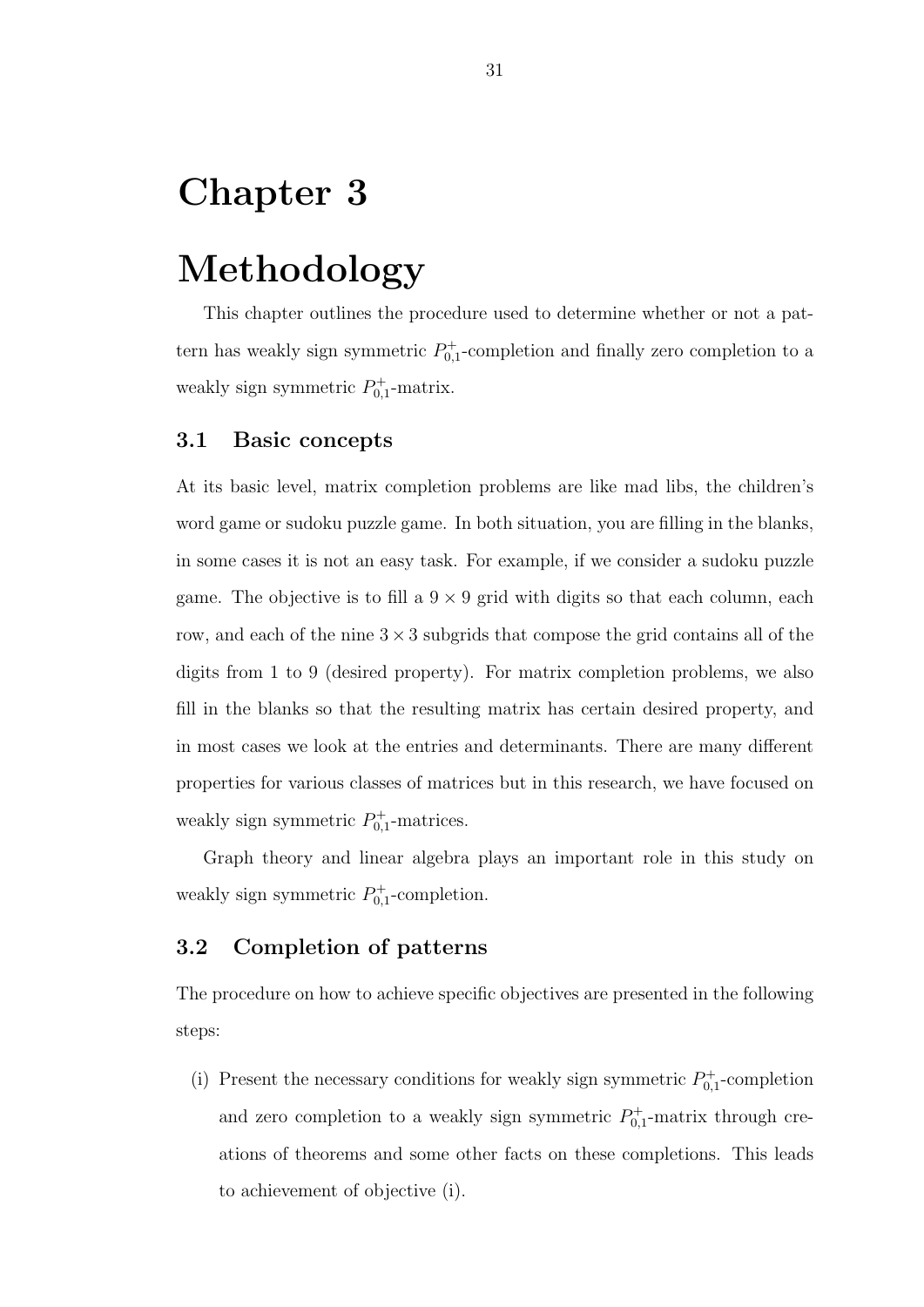(ii) Identify various relationships of matrix completions including weakly sign symmetric  $P_{0,1}^+$ -completion and zero completion to weakly sign symmetric  $P_{0,1}^+$ -matrix which can also be presented in form of theorems and corollaries. This leads to achievement of objective (ii).

The classifications of patterns procedure are discussed in the next steps.

(iii) Perform weakly sign symmetric  $P_{0,1}^+$ -completions for digraphs of at most order 4.

(i) Rule out patterns that do not attain necessary conditions presented for in item (i) for weakly sign symmetric  $P_{0,1}^+$ -completions also with the help of relationships with other classes given in item (ii) and the results are presented as lemmas.

(ii) Construct partial weakly sign symmetric  $P_{0,1}^+$ -matrices specifying each of the remaining patterns.

(iii) Compute all principal minors of each partial weakly sign symmetric  $P_{0,1}^+$ -matrices.

(iv) Assign values to all unspecified entries such that it meets the requirement of weakly sign symmetric  $P_{0,1}^+$ -matrices..

(v) Characterize those patterns having weakly sign symmetric  $P_{0,1}^+$ completion as a theorem. This step leads to achievement of objective (iii). Since zero completion is stronger than weakly sign symmetric  $P_{0,1}^+$ -completion and we are considering only partial weakly sign symmetric  $P_{0,1}^+$ -matrix, we only investigate those patterns having weakly sign symmetric  $P_{0,1}^+$ -completion in the next step.

(iv) List all patterns having weakly sign symmetric  $P_{0,1}^+$ -completion given in item (iv). Apply zero completion method to those patterns that have been listed; that is, assign all the unspecified entries  $x_{ij}s$  to zero such that  $\det(\alpha) \geq$ 0 for any  $\alpha \subseteq \{1, 2, 3, 4\}$  and at least one of each order is positive, and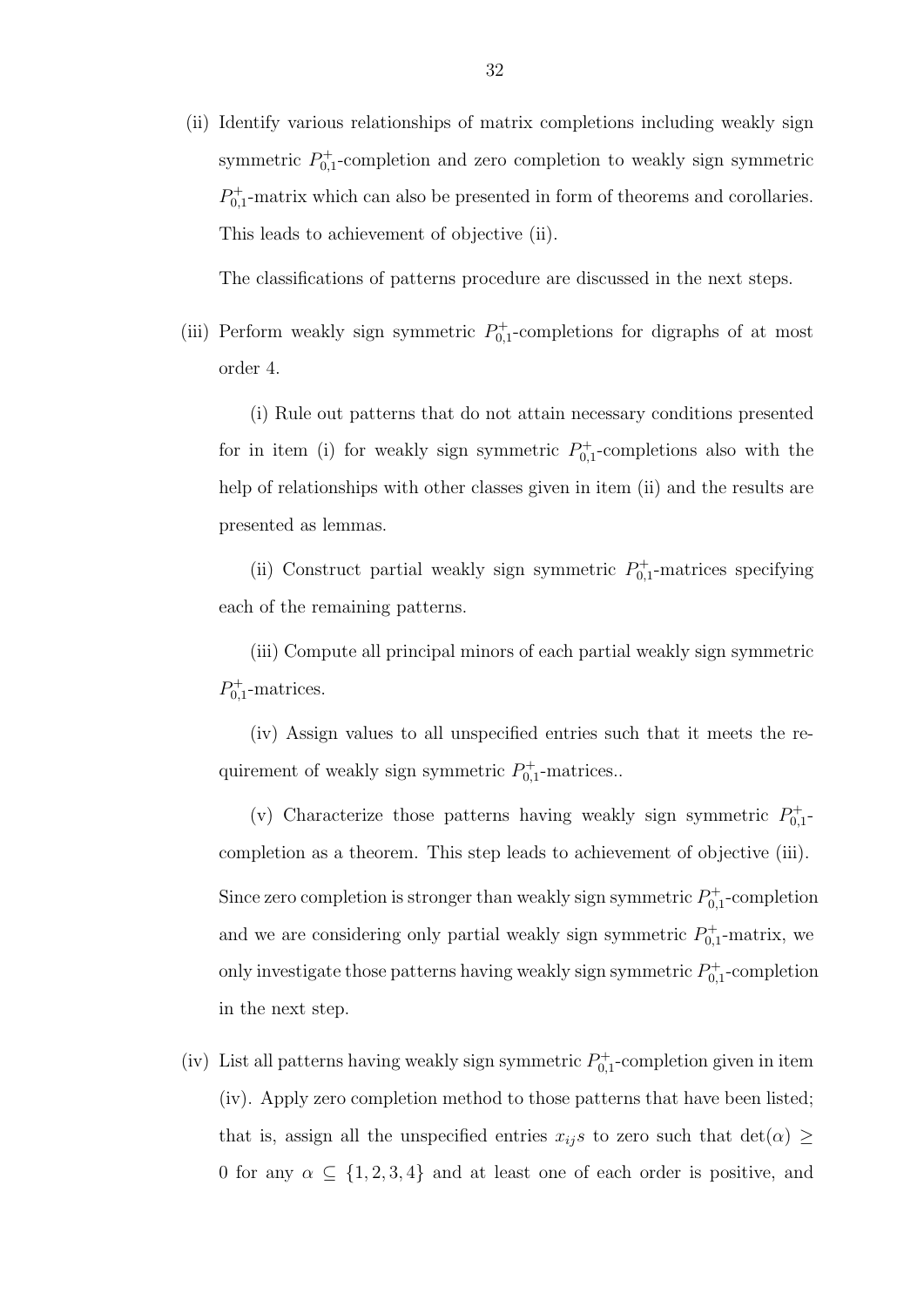product of twin entries is non-negative then classify those patterns having zero completion to a weakly sign symmetric  $P_{0,1}^+$ -matrix and is presented a theorem. This will give the results for objective (iv).

These five steps led to achievement of the four objectives of this study.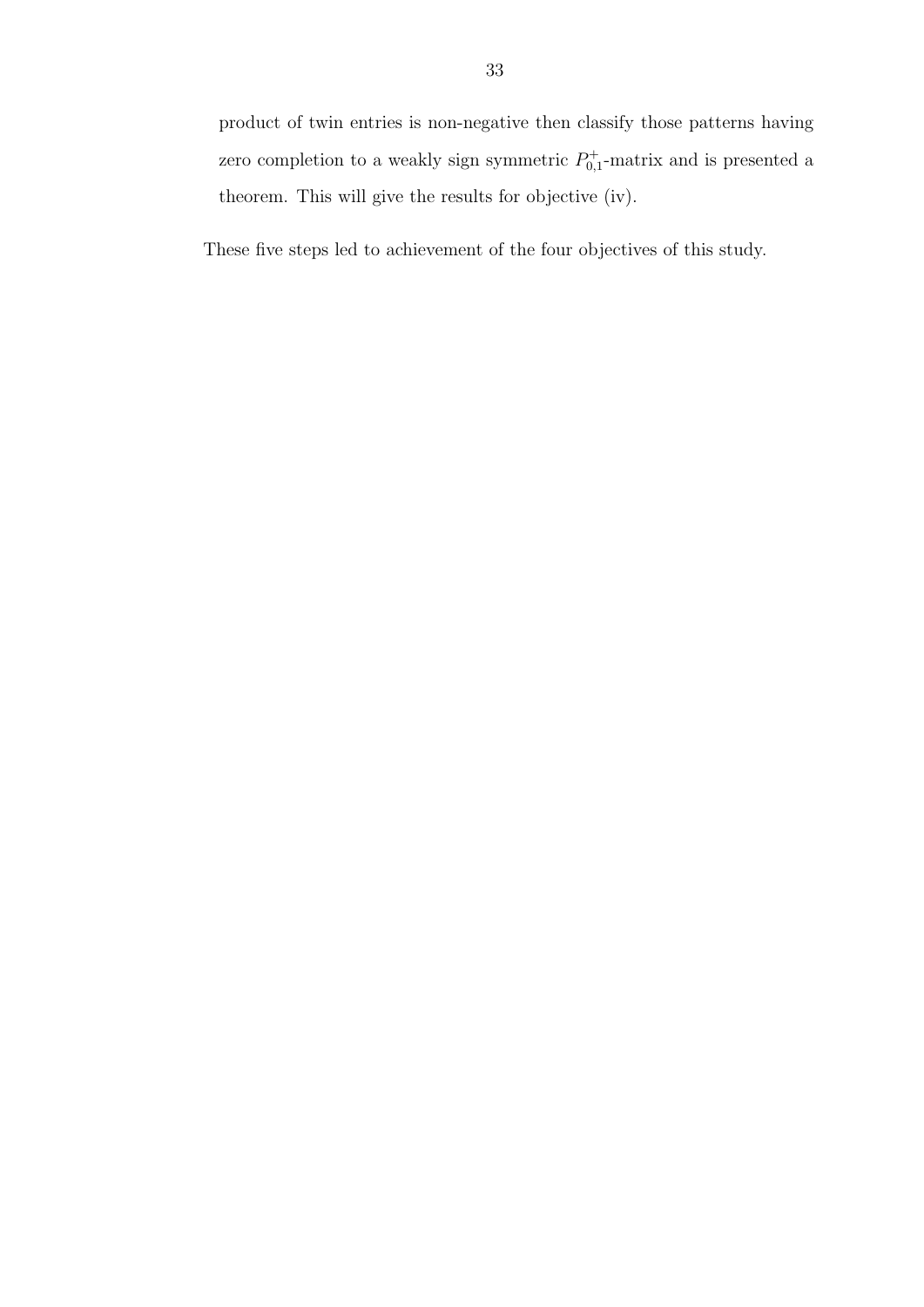# Chapter 4

# Results and discussions

In this chapter we present the main results of this research. Note that throughout the chapter, we denote the entries of a partial matrix  $A$  as follows: for  $1 \leq i, j \leq n$ , the entry  $a_{ij}$  denotes a specified non-diagonal entry, the entry  $x_{ij}$ an unspecified entry, and the entry  $d_i$  denotes a specified diagonal entry (we have studied the situation where all diagonal entries are specified since digraphs are being used in this research). The entry  $c_{ij}$  denotes a value assigned to the unspecified entry  $x_{ij}$  during the process of completing a partial matrix.  $A_c$  is the completion of the partial matrix A.

The main results and discussions are organized as follows:

Section §4.1: Necessary conditions for  $wssP_{0,1}^+$ -completion.

Section §4.2: Relationships between completion problems of  $wssP_{0,1}^+$ -matrix and other class of wssP-matrix.

Section §4.3: Classifications of digraphs of at most order 4 having  $wssP_0^+$ -completion. Section §4.4: Classifications of digraphs of at most order 4 having zero completion to a  $wssP_0^+$ -matrix.

Although in our analysis, we only considered the situation where all diagonal entries are specified, it is worth discussing the other case briefly.

If a partial  $wssP_0^+$ -matrix omits all diagonal entries, then it can be completed to a  $wssP_0^+$ -matrix by assigning sufficiently large values to unspecified diagonal entries. A similar argument also applies to a partial  $wssP_{0,1}^+$ -matrix.

The situation changes when some diagonal entries are specified. It is a requirement for the fully specified matrix that one of the diagonal entries is positive, since at least one of the determinants needs to be positive in each order of the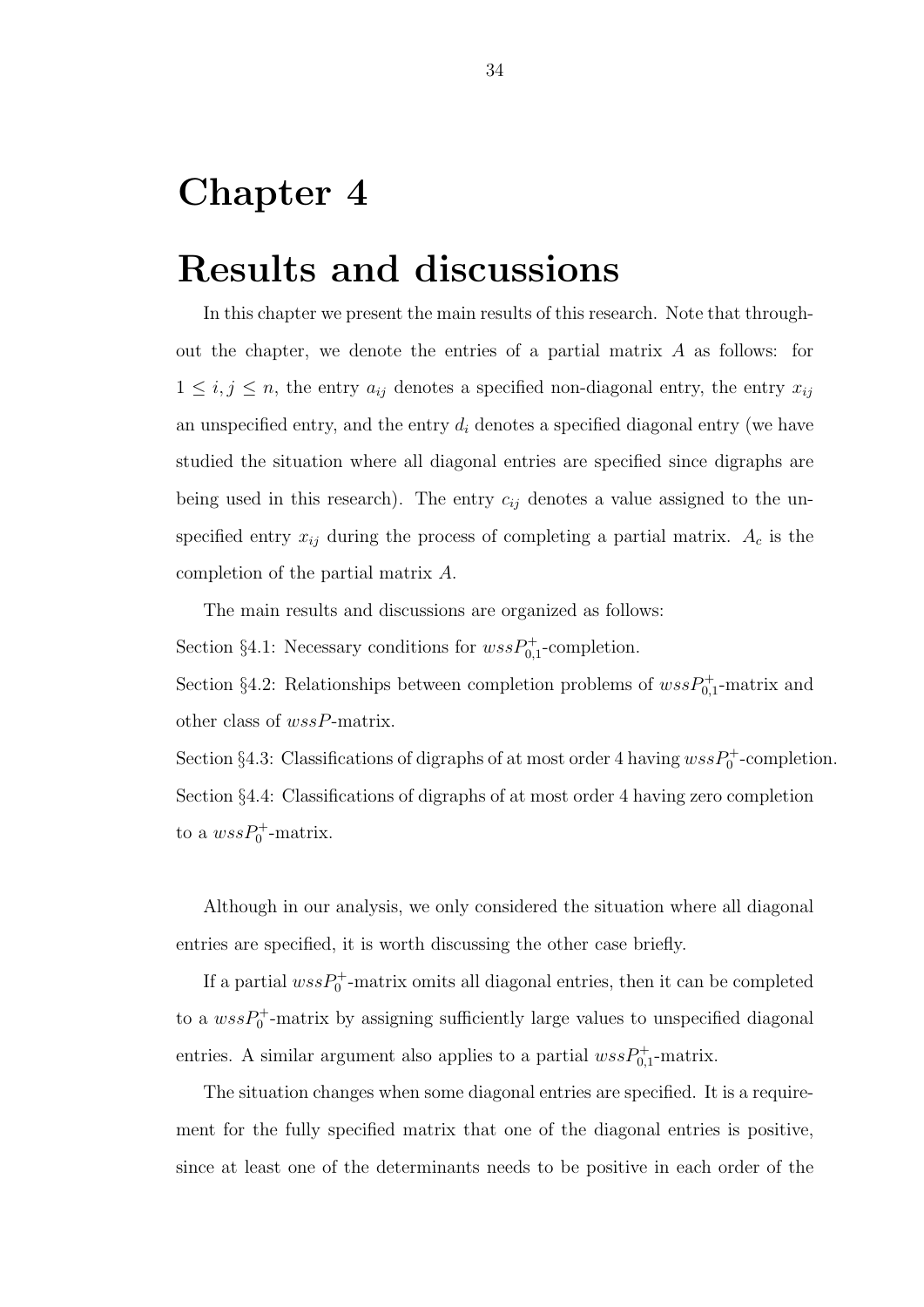matrix.

In general, zeros on the diagonal tend to make completion difficult. Consider the partial  $wssP_0^+$ -matrix  $A=$  $\sqrt{ }$  $\overline{\phantom{a}}$  $x<sub>1</sub>$ 2 0 1 which specifies  $Q = \{(1, 2), (2, 1), (2, 2)\}.$ This cannot be completed to a  $wssP_0^+$ -matrix because det  $A_c = -2 < 0$  for any completed matrix  $A_c$  of partial matrix  $A$ . Thus pattern  $Q$  does not have  $wssP_0^+$ -completion.

As indicated earlier in Chapter 2, the study on weakly sign symmetric  $P_0^+$ completion.

The next result asserts that complete digraphs occur for this class.

**Theorem 4.0.1.** The digraphs that have weakly sign symmetric  $P_0^+$ -completion are the complete digraphs.

*Proof.* Let  $wssP_0^+$ -matrix  $A_c$  be a completion of  $wssP_0^+$  matrix A having all diagonal entries specified. Recall that a pattern has  $wssP_0^+$ -completion if every partial  $wssP_0^+$ -matrix A can be completed to  $wssP_0^+$ -matrix  $A_c$ . Assume that partial  $wssP_0^+$ -matrix A has the first  $n-1$  diagonal entries as 0 and the last is 1.

Consider the  $2 \times 2$  principal minor det  $A(i, j)$  for some  $i, j \in \{1, ..., n\}$ . Note that  $d_i d_j = 0$  always. Now split into three cases:

Case 1: Position  $ij$  and  $ji$  are specified. In this case we have

$$
\det A_c(i,j) = d_i d_j - a_{ij} a_{ji} \ge 0
$$
  
so 
$$
0 - a_{ij} a_{ji} \ge 0
$$
  
so 
$$
- a_{ij} a_{ji} \ge 0.
$$

Thus  $a_{ij}a_{ji} \leq 0$  and, by  $wssP_0^+$ -completion, we have  $a_{ij}a_{ji} = 0$ .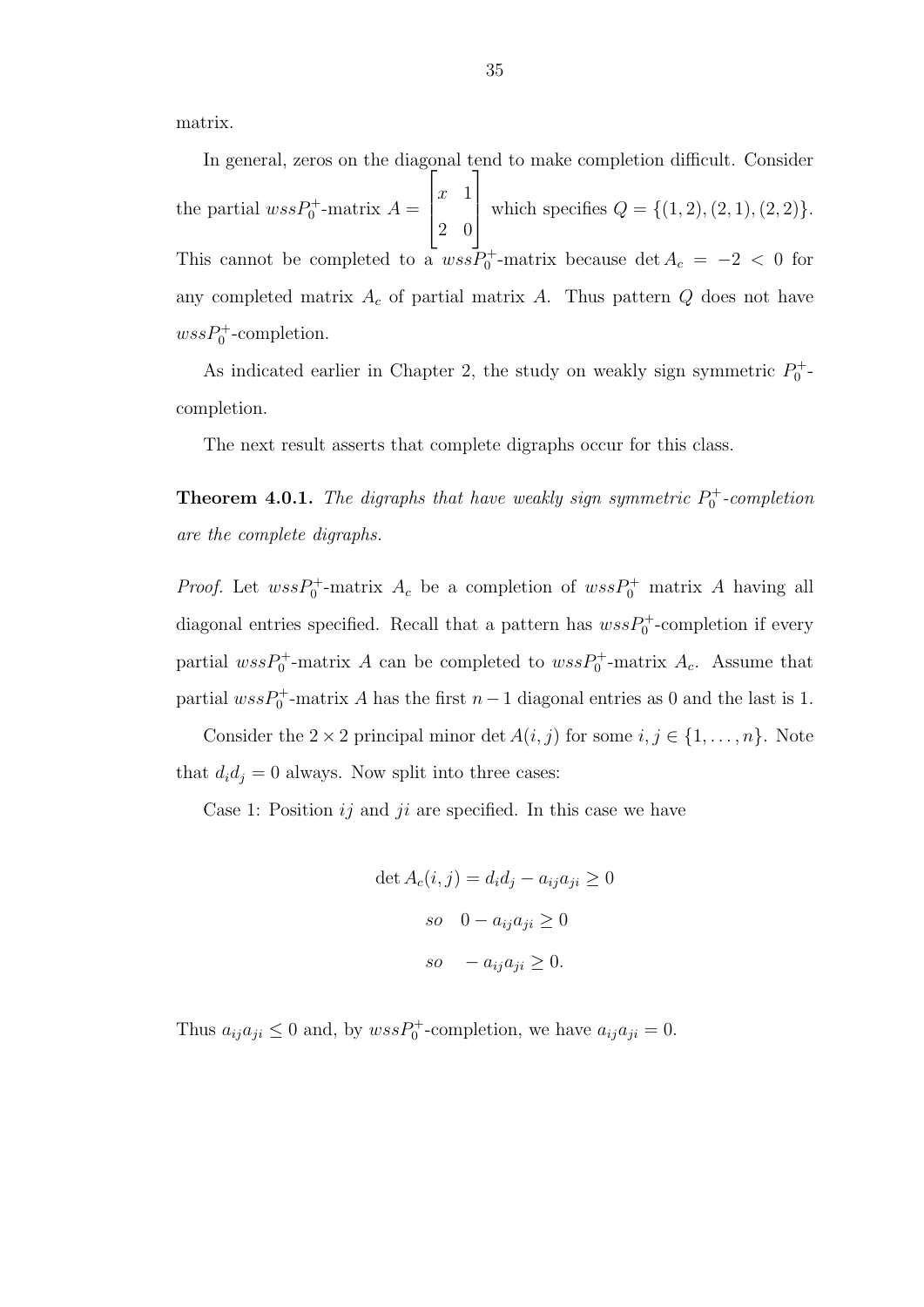Case 2: Position  $ij$  is specified and  $ji$  is unspecified.

$$
\det A_c(i, j) = d_i d_j - a_{ij} c_{ji} \ge 0
$$
  
so 
$$
0 - a_{ij} c_{ji} \ge 0
$$
  
so 
$$
- a_{ij} c_{ji} \ge 0
$$

Thus  $a_{ij}x_{ji} \leq 0$  and, by  $wssP_0^+$ -completion, we have  $a_{ij}c_{ji} = 0$ .

Case 3: Position  $ij$  and  $ji$  are unspecified.

$$
\det A_c(i, j) = d_i d_j - c_{ij} c_{ji} \ge 0
$$
  
so 
$$
0 - c_{ij} c_{ji} \ge 0
$$
  
so 
$$
- c_{ij} c_{ji} \ge 0
$$

Thus  $c_{ij}c_{ji} \leq 0$  and, by  $wssP_0^+$ -completion, we have  $c_{ij}c_{ji} = 0$ .

Observe that in all cases the product of twin entries is zero. However  $wssP_0^+$ completion requires that at least one of the  $2 \times 2$  principal minors is positive. This is a contradiction.  $\Box$ 

This is a new result which shows that the set of digraphs having  $wssP_0^+$ . completion is a set of complete digraphs.

Most interesting now is that some results in the literature has become trivial. For example, Theorem 4.2.2 in (Sinha, 2015).

From here on, all diagonal entries are assumed to be specified and in particular positive entries since we are dealing with  $wssP_{0,1}^+$ -matrices.

Before performing any completions, it is always important to study different conditions required for the completion to be achieved, in the next section we present our necessary condition and at some point more than one condition can confirm certain (similar) results on the same digraph.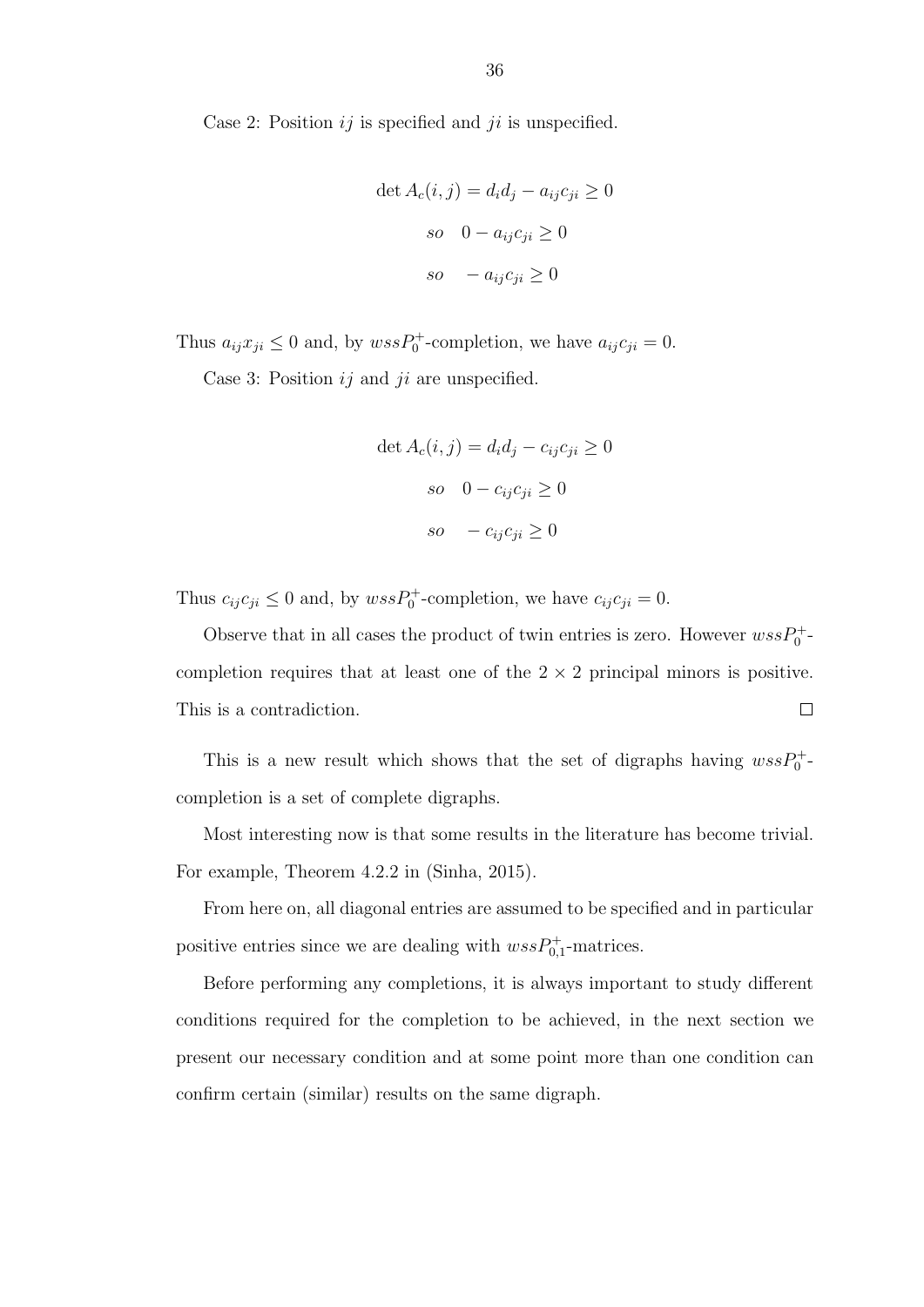## $\textbf{4.1} \quad \textbf{Necessary conditions for } wssP_0^+\textbf{-completion and } wssP_{0,1}^+\textbf{-}$ completion

In this section we have outlined some necessary conditions for  $wssP_0^+$ -completion and  $wssP_{0,1}^+$ -completion, and it is under this section that we complete the first objective of this study.

Theorem 4.1.1. A pattern associated with the null graph of order n has zero completion to a weakly sign symmetric  $P_{0,1}^+$ -matrix.

*Proof.* Consider a pattern  $Q = \{(1, 1), ..., (n, n)\}\)$ , for any positive integer n. The pattern Q specifies a partial  $wssP_{0,1}^+$ -matrix A of a null graph. Perform zero completion to A, by assigning all the non-diagonal entries to zeros, that is  $x_{ij} = 0$ for all  $i \neq j$ , gives a  $n \times n$  positive diagonal matrix  $A_c$  which is a  $wssP_{0,1}^+$ -matrix, since the principal minor of the principal sub-matrix  $A_c(\alpha)$  is det  $A_c(\alpha) > 0$  for all  $\alpha \subseteq \{1, ..., n\}$  due to the fact that  $\det A(\alpha) = \prod_{i \in \alpha} d_i > 0$ . Hence L has a zero completion to a weakly sign symmetric  $P_{0,1}^+$ -matrix.  $\Box$ 

As the consequence of Theorem 4.1.1, the corollary below follows.

Corollary 4.1.2. A pattern associated with the null graph of order n has a weakly sign symmetric  $P_{0,1}^+$ -completion.

The next lemma will help us when showing completions of digraphs using its relationships with sub-digraph having zero completion to a weakly sign symmetric  $P_{0,1}^{\dagger}$ -matrix.

**Lemma 4.1.3.** Let  $D$  be a digraph of order  $k$ , and  $H$  be an incomplete subdigraph of order  $k-1$ . Moreover, assume v to be the unique vertex in  $D \setminus H$ , and suppose that either the out-degree or the in-degree of  $v$  is equal to 0. If  $H$  has zero completion to a weakly sign symmetric  $P_{0,1}^+$ -matrix, then D has zero completion to a weakly sign symmetric  $P_{0,1}^+$ -matrix.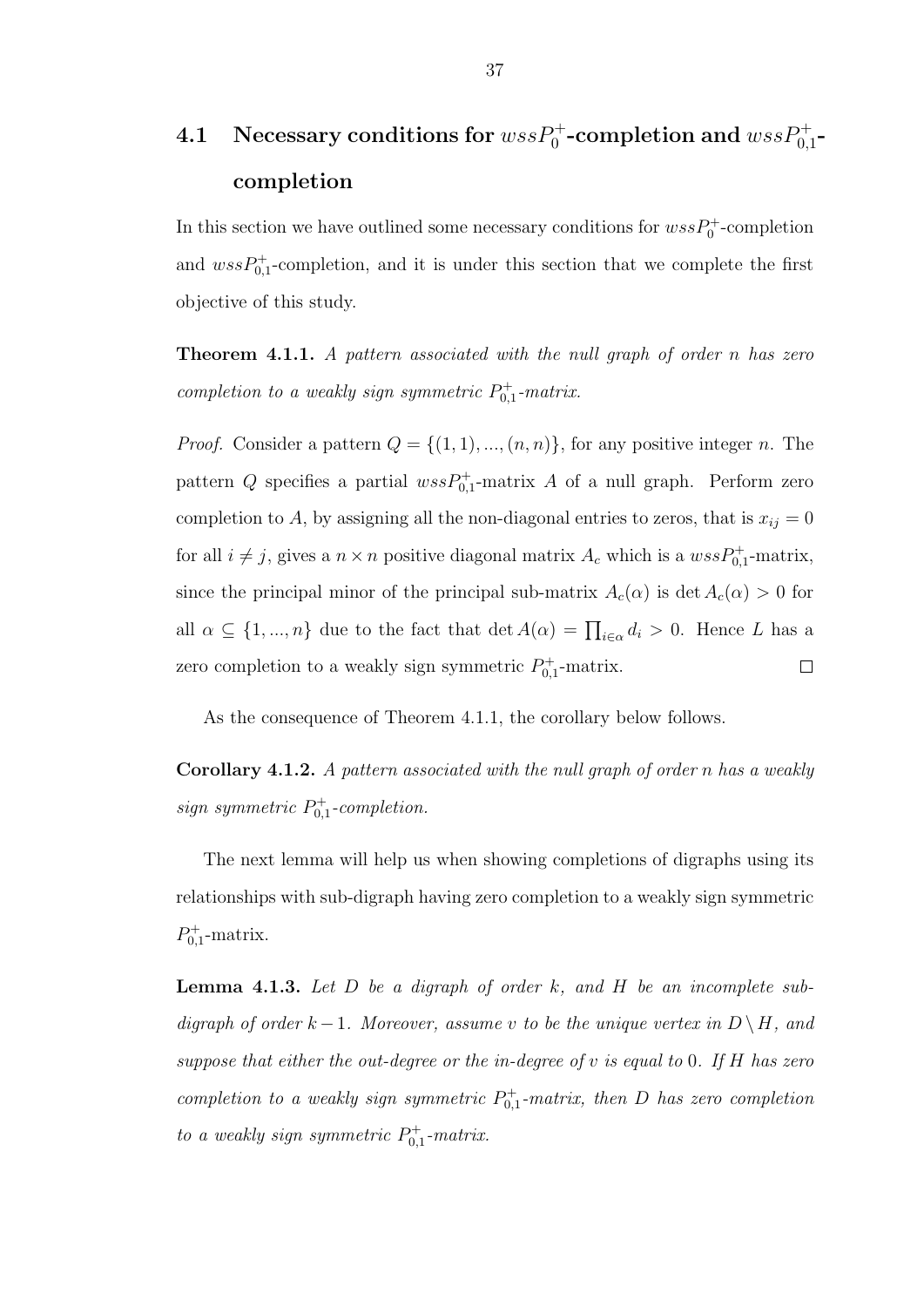*Proof.* Let digraph D of order k and H an incomplete sub-digraph of order  $k -$ 1 with H having zero completion to a  $wssP_{0,1}^+$ -matrix, then in the process of completing a partial matrix specifying  $H$  by assigning zeros to all unspecified entries, we have  $\det(\alpha) \geq 0 \quad \forall \alpha \subseteq \{1, \ldots, k-1\}$  and at least one in every order is positive. Note that  $\det(1, \ldots, k-1) > 0$  since it is the only one of order  $k-1$ . Now, if we consider the digraph D of order k with vertex  $v \notin H$  i.e., only vertex not in  $H$ , and there is no arc pointing away or towards a particular vertex  $v$ . The partial matrix specifying  $D$  has a column or row corresponding to vertex  $v$  with all elements unspecified which can be completed by adding zero, thus giving a positive determinant of D, i.e.,  $det(1, \ldots, k) > 0$ . Hence D has zero completion to a  $wssP_{0,1}^+$ -matrix.  $\Box$ 

Lemma 4.1.3 leads to the theorem below for weakly sign symmetric  $P_{0,1}^+$ completion, the difference on proof is that the completion of sub-digraphs sometimes does not accept zeros in the next theorem.

**Theorem 4.1.4.** Let  $D$  be a digraph of order  $k$ , and  $H$  be an incomplete subdigraph of order  $k - 1$ . Moreover, assume v to be the unique vertex in  $D \setminus H$ , and suppose that either the out-degree or the in-degree of v is equal to 0. If H has weakly sign symmetric  $P_{0,1}^+$ -completion, then D has weakly sign symmetric  $P_{0,1}^+$ -completion.

*Proof.* The proof follows Lemma 4.1.3, given digraph  $D$  of order  $k$  and  $H$  an incomplete sub-digraph of order  $k-1$  with H having  $wssP_{0,1}^+$ -completion, then in the process of completing a partial matrix specifying  $H$  not necessarily adding zeros to unspecified entries as in Lemma 4.1.3, we have  $\det(\alpha) \geq 0 \quad \forall \alpha \subseteq \{1, \ldots, k-1\}$ and at least one in every order is positive. Note that  $\det(1,\ldots,k-1) > 0$  since it is the only one of order  $k - 1$ . Now, if we consider the digraph D of order k with vertex  $v \notin H$  i.e., only vertex not in H, and there is no arc pointing away or towards a particular vertex v. The partial matrix specifying  $D$  has a column or row corresponding to vertex  $v$  with all elements unspecified which can be completed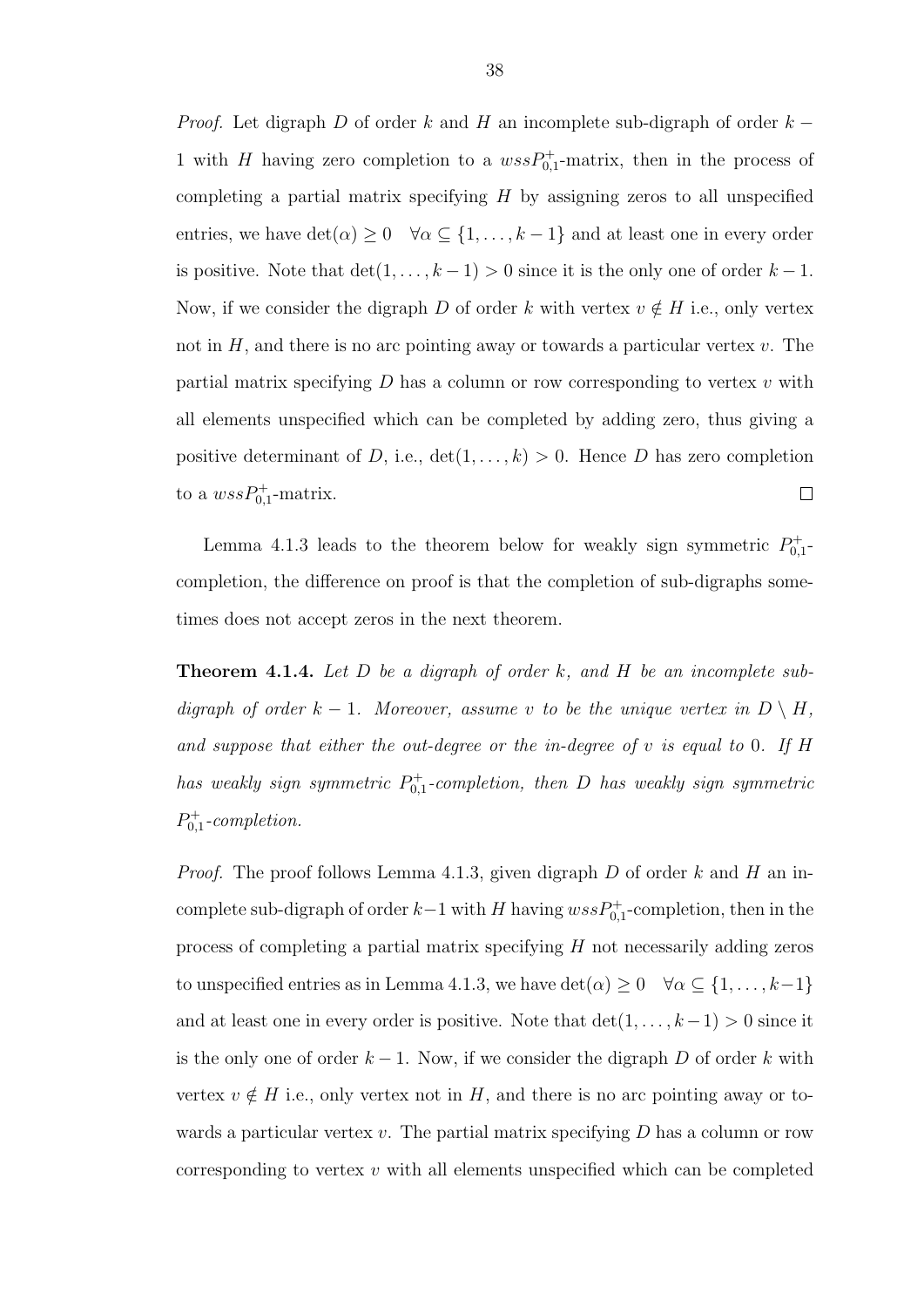by adding zero, thus giving a positive determinant of D, i.e.,  $\det(1,\ldots,k) > 0$ . Hence D has  $wssP_{0,1}^+$ -completion.

Recall that zero completion is stronger than weakly sign symmetric  $P_{0,1}^+$ completion.

 $\Box$ 

Example 4.1.5 below verifies the results of Theorem 4.1.4.

### Example 4.1.5.

Let us consider digraph  $D_4(4,3)$  and its sub-digraph  $D_3(3,4)$  in Figure 4.1.



Figure 4.1: Subdigraph  $D_3(3, 4)$  and digraph  $D_4(4, 3)$ 

An incomplete digraph  $D_3(3, 4)$  of order 3 has a  $wssP_{0,1}^+$ -completion then any digraph of order 4 with a vertex not  $D_3(3, 4)$  of either zero in-degree or outdegree has zero completion to a  $wssP_{0,1}^+$ -matrix. We consider digraph  $D_4(4,3)$ , vertex 4 not in  $D_3(3,4)$  has zero in-degree and  $D_3(3,4)$  is its sub-digraph, so we only need to prove for the  $D_3(3,4)$  if it has  $wssP_{0,1}^+$ -completion. In such a case, by Theorem 4.1.4, digraph  $D_4(4,3)$  also has  $wssP_{0,1}^+$ -completion.

Recall that  $c_{ij}$  is a value assigned to unspecified entry  $x_{ij}$  and  $x_{ij}$  is a specified entry for (i,j)-position.

First, we show that the pattern of  $D_3(3,4)$  has  $wssP_{0,1}^+$ -completion.

The partial 
$$
wssP_{0,1}^+
$$
-matrix  $A = \begin{bmatrix} d_1 & a_{12} & x_{13} \\ a_{21} & d_2 & x_{23} \\ x_{31} & a_{32} & d_3 \end{bmatrix}$  specifies  $D_3(3, 4)$ .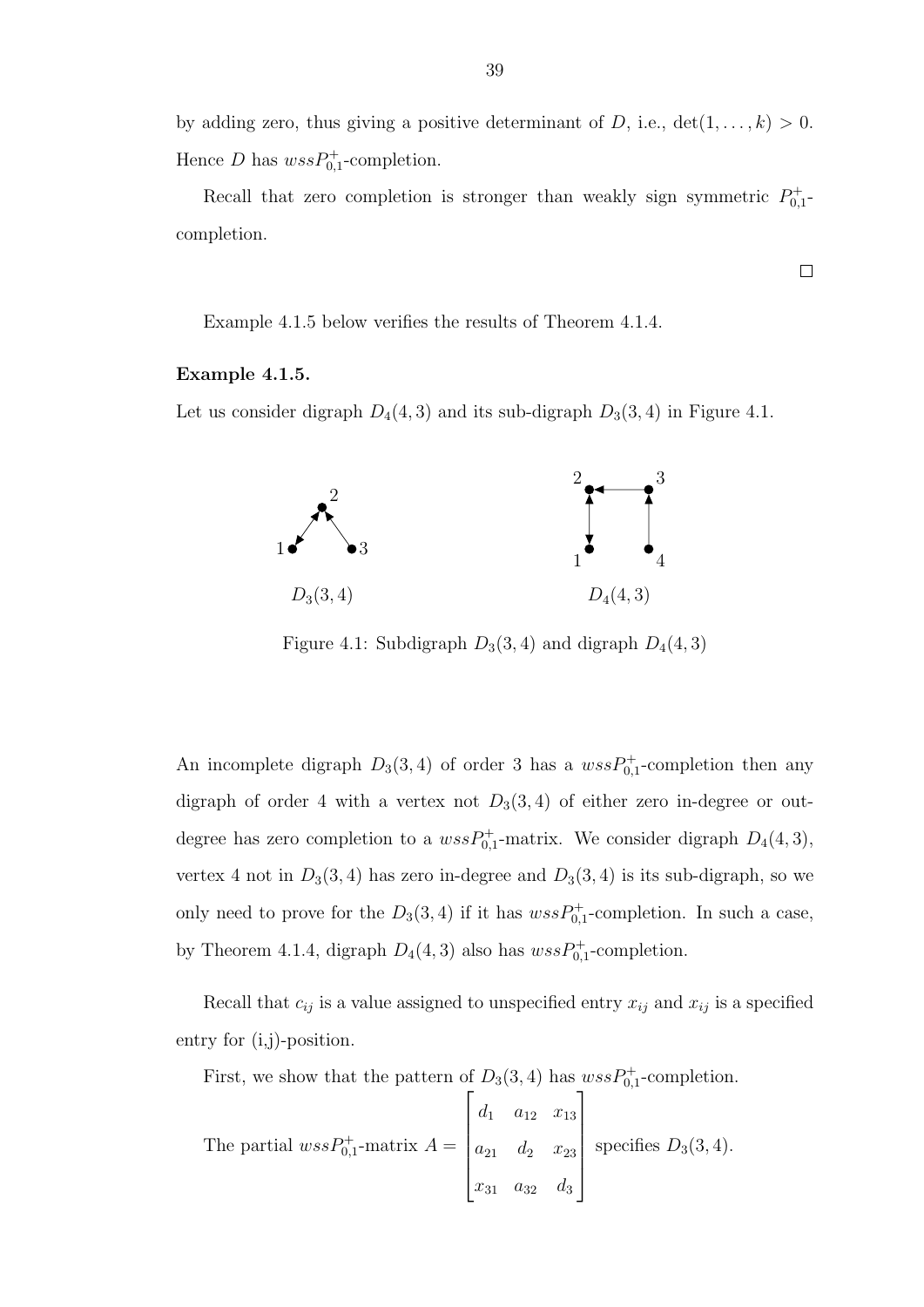We consider two cases:

Case 1:  $\det A(1,2) > 0$ . Then complete the partial matrix by setting all unspecified entries to zero.

Case 2: det  $A(1, 2) = 0$ . Without loss of generality  $a_{12} \neq 0$  and  $a_{21} \neq 0$ .

In this case we need to show that  $\det A(1,3) > 0$  or  $\det A(2,3) > 0$ , and  $\det A > 0.$ 

Determinants of principal sub-matrices:

det  $A(1,3) = d_1d_3 - x_{13}x_{31}$ ; det  $A(2,3) = d_2d_3 - x_{23}a_{32}$ ; det  $A = -a_{32}(d_1x_{23} - a_{21}x_{13}) + x_{31}(a_{12}x_{23} - d_2x_{13}).$ 

Case 2a: If  $a_{32} = 0$  then setting  $x_{13} = c_{13} = 0$  gives:

det  $A(1,3) = d_1d_3 > 0$ ; det  $A(2,3) = d_2d_3 > 0$ ; det  $A = a_{12}x_{23}x_{31}$ .

Now if  $a_{12} > 0$ , then set the values of  $x_{23} = c_{23}, x_{31} = c_{31} > 0$  or  $x_{23} =$  $c_{23}, x_{31} = c_{31} < 0$  and if  $a_{12} < 0$ , then set the values of  $x_{23} = c_{23} < 0$  and  $x_{31} = c_{31} > 0$  or  $x_{23} = c_{23} > 0$  and  $x_{31} = c_{31} < 0$  and this gives: det  $A(1,3) = d_1d_3 > 0$ ; det  $A(2,3) = d_2d_3 > 0$ ; det  $A = a_{12}c_{23}c_{31} > 0$ .

Case 2b: If  $a_{32} \neq 0$  then setting  $x_{31} = x_{23} = 0$  gives: det  $A(1,3) = d_1d_3 > 0$ ; det  $A(2,3) = d_2d_3 > 0$ ; det  $A = a_{12}a_{32}x_{13}$ .

Now if  $a_{12}a_{23} > 0$ , then set the value  $x_{13} = c_{13} > 0$  and if  $a_{12}a_{23} < 0$ , then set  $x_{13} = c_{13} < 0$ , this gives:

det  $A(1,3) = d_1d_3 > 0$ ; det  $A(2,3) = d_2d_3 > 0$ ; det  $A = a_{12}a_{23}c_{13} > 0$ .

Thus, in all cases det  $A(1,3) > 0$ , det  $A(2,3) > 0$  and det  $A > 0$ . Therefore, any pattern of  $D_3(3,4)$  has  $wssP_{0,1}^+$ -completion.

We have shown that  $D_3(3,4)$  has  $wssP_{0,1}^+$ -completion, and according to Theorem 4.1.4, pattern of  $D_4(4,3)$  also has  $wssP_{0,1}^+$ -completion.

In this example, we have given detail workings instead of just using Theorem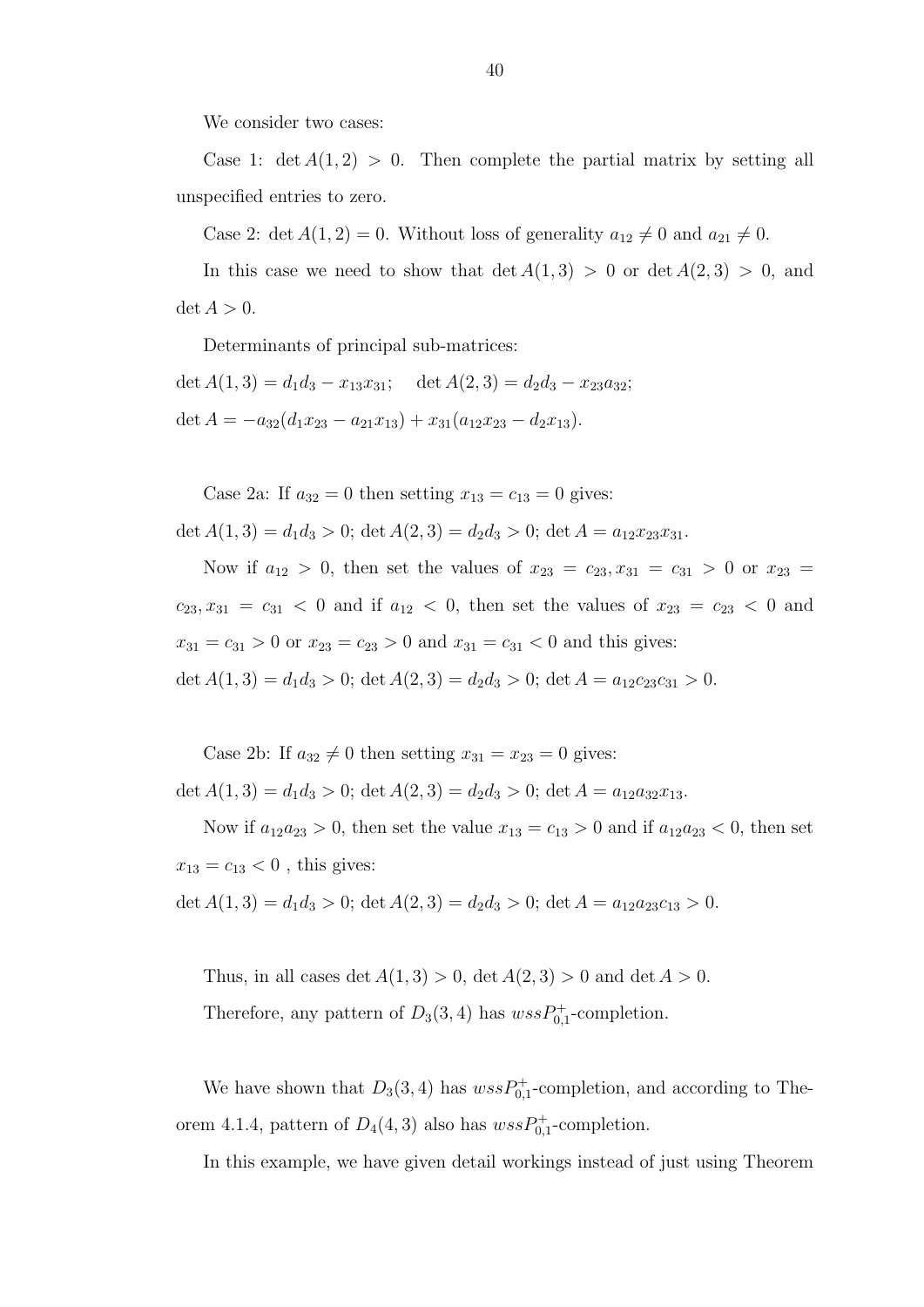4.1.4.

The partial 
$$
wssP_{0,1}^+
$$
-matrix  $A = \begin{bmatrix} d_1 & a_{12} & x_{13} & x_{14} \\ a_{21} & d_2 & x_{23} & x_{24} \\ x_{31} & a_{32} & d_3 & x_{34} \\ x_{41} & x_{42} & a_{43} & d_4 \end{bmatrix}$  specifies digraph  $D_4(4,3)$ .

We consider two cases:

Case 1:  $\det A(1, 2) > 0$ . Then complete the partial matrix by setting all unspecified entries to zero.

Case 2: det  $A(1, 2) = 0$ . Without loss of generality  $a_{12} \neq 0$  and  $a_{21} \neq 0$ .

In this case we first try to complete  $A(1, 2, 3)$ : the partial matrix that specifies  $D_3(3,4)$ .

In this case we need to show that  $\det A(1,3) > 0$  or  $\det A(2,3) > 0$ , and  $\det A > 0.$ 

Determinants of principal sub-matrices:

det  $A(1,3) = d_1d_3 - x_{13}x_{31}$ ; det  $A(2,3) = d_2d_3 - x_{23}a_{32}$ ; det  $A = -a_{32}(d_1x_{23} - a_{21}x_{13}) + x_{31}(a_{12}x_{23} - d_2x_{13}).$ 

Case 2a: If  $a_{32} = 0$  then setting  $x_{13} = c_{13} = 0$  gives: det  $A(1,3) = d_1d_3 > 0$ ; det  $A(2,3) = d_2d_3 > 0$ ; det  $A = a_{12}x_{23}x_{31}$ .

Now if  $a_{12} > 0$ , then set the values of  $x_{23} = c_{23}, x_{31} = c_{31} > 0$  or  $x_{23} =$  $c_{23}, x_{31} = c_{31} < 0$  and if  $a_{12} < 0$ , then set the values of  $x_{23} = c_{23} < 0$  and  $x_{31} = c_{31} > 0$  or  $x_{23} = c_{23} > 0$  and  $x_{31} = c_{31} < 0$  and this gives: det  $A(1,3) = d_1d_3 > 0$ ; det  $A(2,3) = d_2d_3 > 0$ ; det  $A = a_{12}c_{23}c_{31} > 0$ .

Case 2b: If  $a_{32} \neq 0$  then setting  $x_{31} = x_{23} = 0$  gives:

det  $A(1,3) = d_1d_3 > 0$ ; det  $A(2,3) = d_2d_3 > 0$ ; det  $A = a_{12}a_{32}x_{13}$ .

Now if  $a_{12}a_{23} > 0$ , then set the value  $x_{13} = c_{13} > 0$  and if  $a_{12}a_{23} < 0$ , then set  $x_{13} = c_{13} < 0$ , this gives:

$$
\det A(1,3) = d_1 d_3 > 0; \, \det A(2,3) = d_2 d_3 > 0; \, \det A = a_{12} a_{23} c_{13} > 0.
$$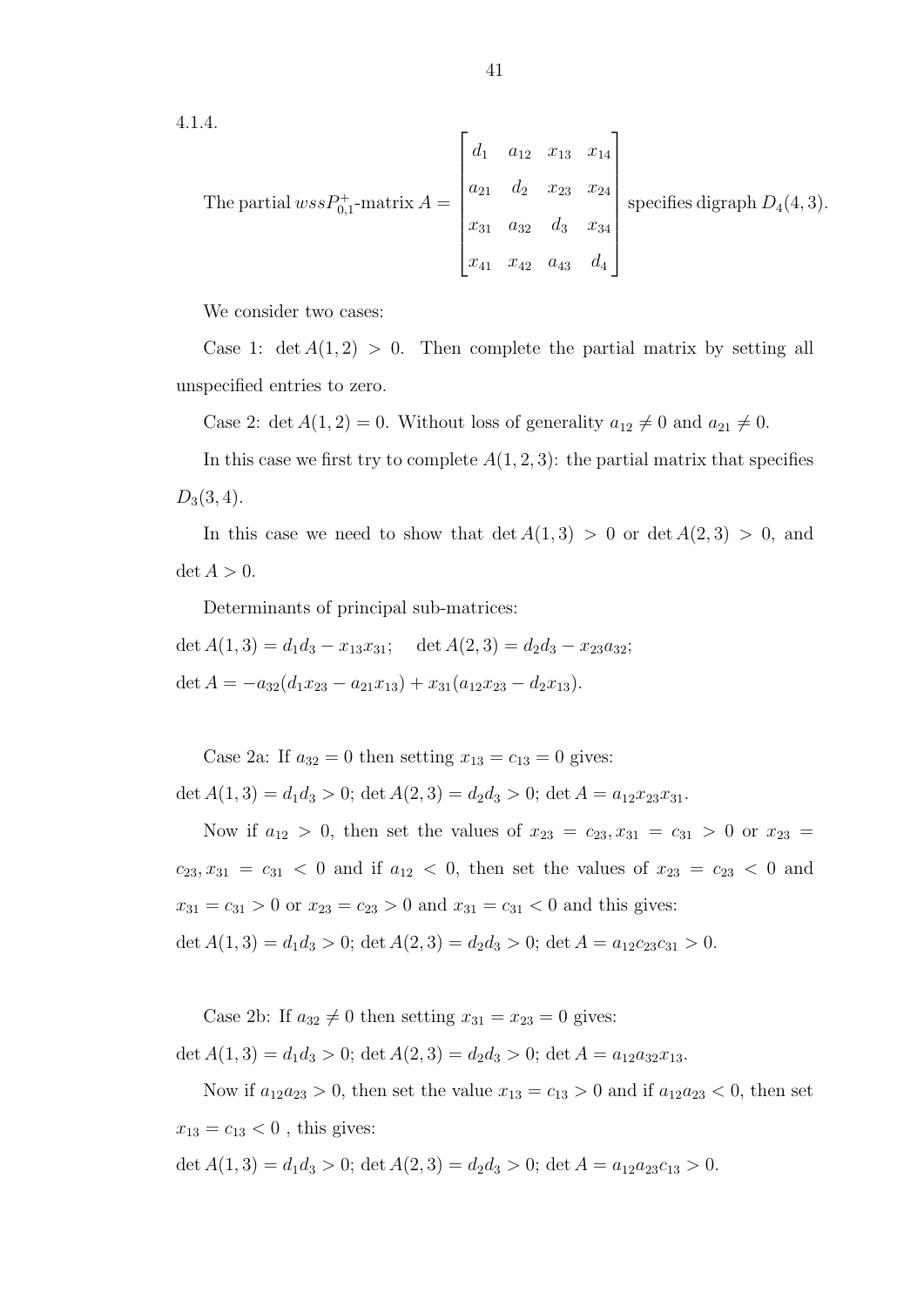Thus, in all cases det  $A(1,3) > 0$ , det  $A(2,3) > 0$  and det  $A > 0$ . Therefore, pattern  $D_3(3, 4)$  has  $wssP_{0,1}^+$ -completion.

In case 2a and 2b, set  $x_{14} = x_{24} = x_{34} = x_{41} = x_{42} = 0$  gives det  $A > 0$ . Therefore, any pattern of  $D_4(4,3)$  has  $wssP_{0,1}^+$ -completion.

This also applies to all digraphs of order 4 with a vertex having either zero indegree or out-degree and not in sub-digraph of order 3 having  $wssP_{0,1}^+$ -completion.

Example 4.1.5 can not be used to verify Lemma 4.1.3 since digraph  $D_3(3,4)$ does not have zero completion to a  $wssP_{0,1}^+$ -matrix.

The next 3 theorems helps ruling out some patterns having certain properties stated in the Theorems 4.1.6, 4.1.8 and 4.1.9.

**Theorem 4.1.6.** Let  $D$  be an incomplete digraph of order  $k$ , and if there exist two vertices with either in-degree or out-degree equal to  $k - 1$ , then D does not have weakly sign symmetric  $P_{0,1}^+$ -completion.

*Proof.* Consider an incomplete digraph  $D$  of order  $K$  with two vertices having in-degree equal to  $k - 1$ , then the partial matrices that specifies such digraphs have two of its columns specified. Likewise if they have two vertices having outdegree equal  $k - 1$ , then the partial matrices that specifies such digraphs have two of its rows specified. If we specify entries of the partial matrix A specifying D as follows:

i  $d_i = 1$ ; for  $i = 1, ..., k$ .

ii All specified entries of the partial matrix to be 1.

This qualifies to be a  $wssP_{0,1}^+$ -matrix having either two rows or columns being identical then its determinant is equal to zero. Therefore, D does not have a  $wssP_{0,1}^+$ -completion.  $\Box$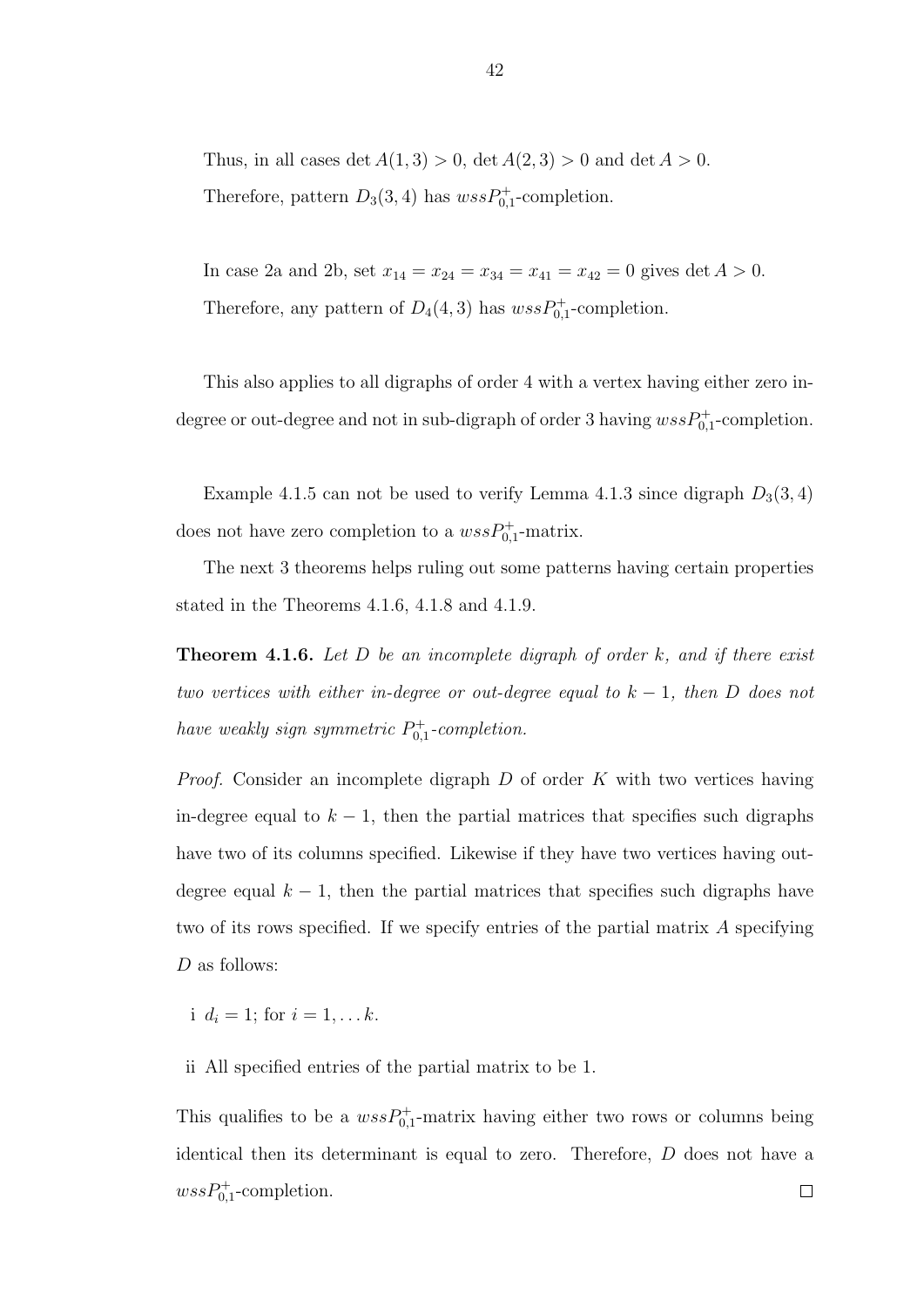Note that if we let A be a square matrix and  $A<sup>T</sup>$  be its transpose matrix then  $\det A = \det A^T$ , and therefore, any matrix with identical rows or columns have zero determinant.

Example 4.1.7 below confirms the results of Theorem 4.1.6.

Example 4.1.7.



Figure 4.2: Digraph  $D_3(4,4)$  and  $D_4(9,8)$ 

For patterns  $D_3(4,3)$  and  $D_4(9,8)$  in Figure 4.2, digraph  $D_3(4,3)$  of order 3 has 2 vertices 1 and 2 with in-degree equal to 2. Similarly, digraph  $D_9(9,8)$  of order 4 has 2 vertices 1 and 2 with out-degree equal to 3 and therefore, according to Theorem 4.1.6, they do not have a  $wssP_{0,1}^+$ -completion.

We can see it clearly by considering partial  $wssP_{0,1}^+$ -matrices below:

 $A_1 =$  $\sqrt{ }$  1 1  $x_{13}$ 1 1  $x_{23}$ 1 1 1 1  $\begin{array}{c} \begin{array}{c} \begin{array}{c} \end{array} \\ \begin{array}{c} \end{array} \end{array} \end{array}$ and  $A_2 =$  $\sqrt{ }$  $\begin{array}{c} \begin{array}{c} \begin{array}{c} \end{array} \\ \begin{array}{c} \end{array} \end{array} \end{array}$ 1 1 1 1 1 1 1 1 1 1 1 1  $x_{41}$   $x_{42}$   $x_{43}$  1 1  $\begin{array}{c} \begin{array}{c} \begin{array}{c} \end{array} \\ \begin{array}{c} \end{array} \end{array} \end{array}$ specifies  $D_3(4,4)$  and

 $D_4(9,8)$  respectively.

The determinant det  $A_1 = \det A_2 = 0$  for any choice of values for unspecified entries. Hence  $D_3(4,3)$  and  $D_3(4,4)$  do not have  $wssP_{0,1}^+$ -completion.

**Theorem 4.1.8.** Let  $D$  be a digraph of order  $k$  and  $H$  be an incomplete subdigraph of order k – 1. Assume also that there exist a vertex v in  $D \setminus H$  having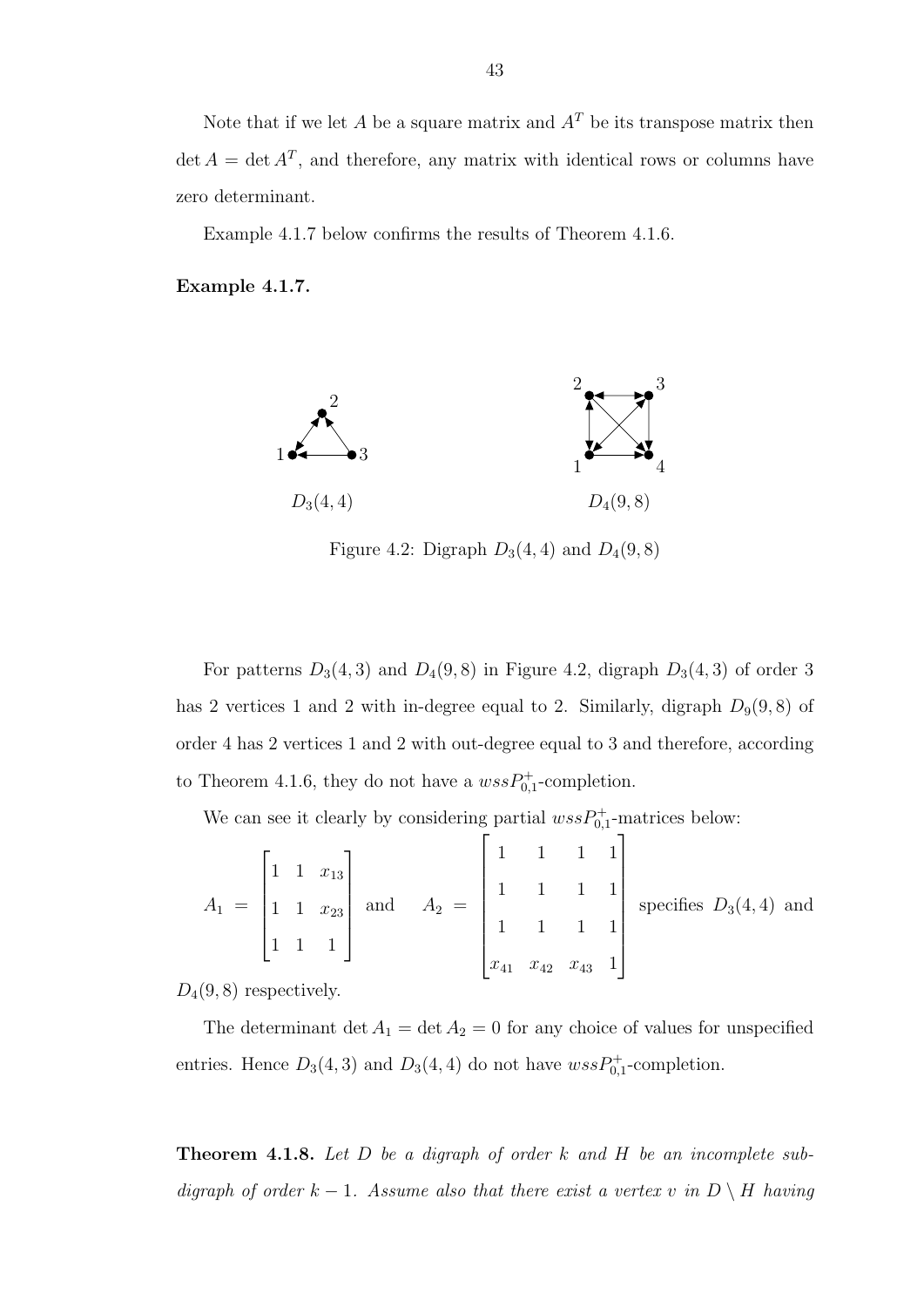either in-degree or out-degree equal to  $k-1$ . If H does not have a  $wssP_{0,1}^+$ completion, then D does not have a  $wssP_{0,1}^+$ -completion.

*Proof.* Let digraph D of order k and an incomplete sub-digraph H of order  $k-1$ that does not have  $wssP_{0,1}^+$ -completion and have a vertex  $v$  in  $D\setminus H$  with either indegree or out-degree equal to  $k-1$ . The partial  $k \times k$  wss $P_{0,1}^+$ -matrix A specifying D has a partial principal matrix  $A(1 \ldots k-1)$  specifying H, again the partial matrix A has a row of v (resp. column of v) with all specified entries if in-degree as  $k-1$  (resp. if out-degree as  $k-1$ ). In a situation where all specified entries in row or column v are zeros, then  $\det A = \det A(1, \ldots, k-1)$ . If H specified  $A(1,\ldots,k-1)$  does not have a  $wssP_{0,1}^+$ -completion then D does not also have a  $wssP_{0,1}^+$ -completion.  $\Box$ 

Example 4.1.7 can be used to elaborate the results of Theorem 4.1.8.

Since it has been shown that digraph  $D_3(4, 4)$  of order 3 does not have  $wssP_{0,1}^+$ completion in Example 4.1.7. Similarly, digraph  $D_4(9,8)$  in 4.2 contains  $D_3(4,4)$ and vertex 4 which is not in  $D_3(4, 4)$  with in-degree of 3 hence by the Theorem 4.1.8,  $D_4(9,8)$  does not have  $wssP_{0,1}^+$ -completion. One can also see from the partial matrices  $A_1$  and  $A_2$  in Example 4.1.7, if all specified entries of column 3 has zeros, (as per the theorem) that  $\det A_1 = \det A_2 = 0$  and hence both lack  $wssP_{0,1}^+$ -completion.

It has been stated earlier, immediately before the start of this section that sometimes two or more conditions can give a conclusion on some digraphs.

Theorem 4.1.9. An incomplete digraph of order k does not have zero completion to a  $wssP_{0,1}^+$ -matrix if it has a complete sub-digraph of order 2.

Proof. Consider a pattern Q associated with a digraph that has a complete subdigraph of order 2.

Assume that the complete sub-digraph is between vertices 1 and 2. Now let us specify the entries of the partial matrix  $A$  as follows:

i  $d_i = 1$ ; for  $i = 1, \ldots k$ .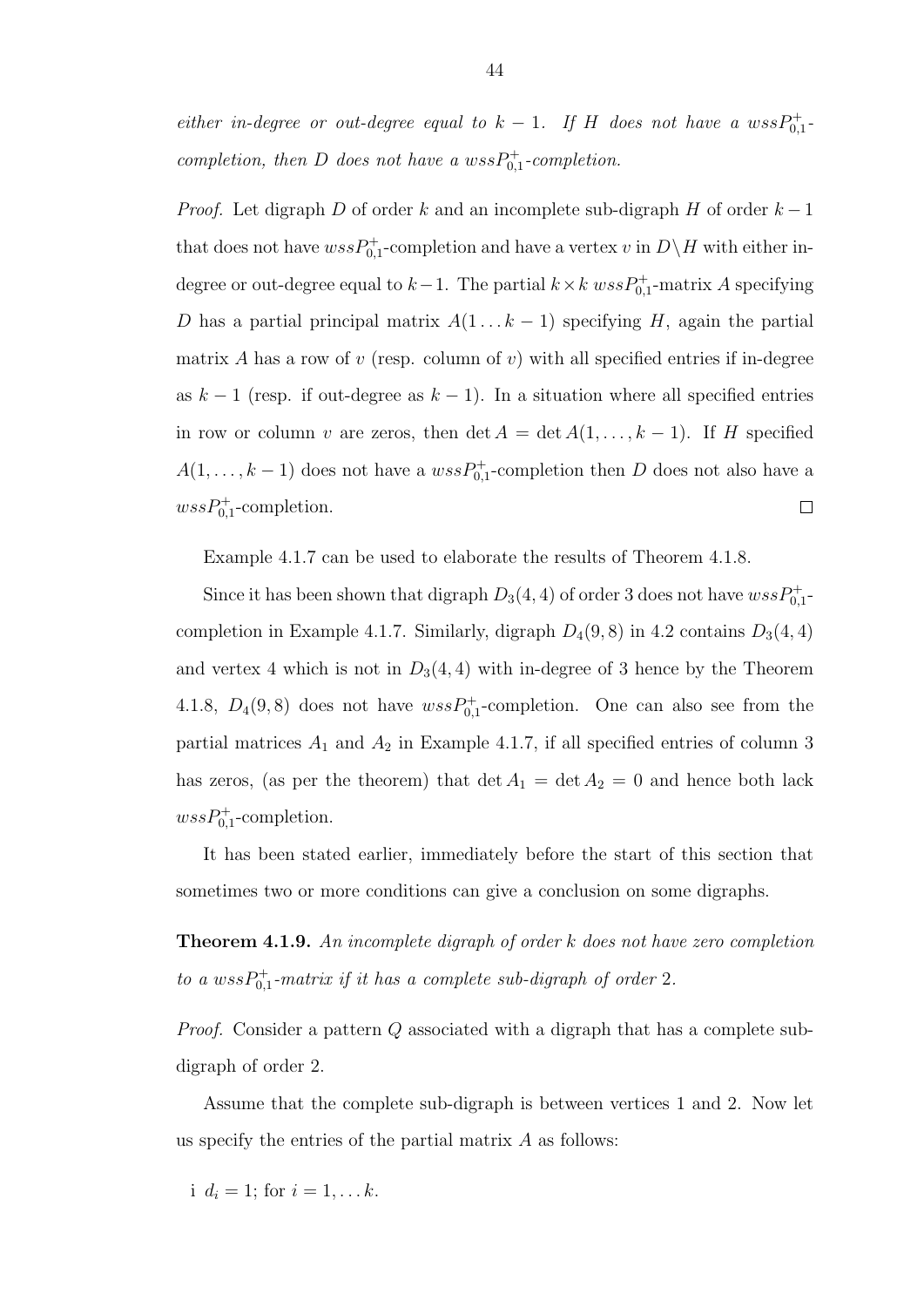ii  $a_{12} = a_{21} = 1$ .

iii All other specified entries are defined to be 0.

Let completed matrix  $A_c$  be the zero completion of a partial matrix A. It satisfies det  $A_c = 0$  (because the top rows of A are identical). Therefore, pattern Q does not have zero completion to a  $wssP_{0,1}^+$ -matrix, as required.  $\Box$ 

#### Example 4.1.10.

Consider a partial  $wssP_{0,1}^+$ -matrix  $A=$  $\sqrt{ }$   $d_1$   $a_{12}$   $x_{13}$  $a_{21}$   $d_2$   $a_{23}$  $x_{31}$   $x_{32}$   $d_3$ 1  $\begin{array}{c} \begin{array}{c} \begin{array}{c} \end{array} \\ \begin{array}{c} \end{array} \end{array} \end{array}$ specifying  $D_3(3,1)$ . This

is an incomplete digraph of order 3 that has a complete sub-digraph of order 2. Assume that  $d_1 = d_2 = a_{12} = a_{21} = 1$  and setting all unspecified entries to zero give det  $A(1,2) = \det A = 0$ . Hence the pattern does not have zero completion to a  $wssP_{0,1}^+$ -matrix.

Theorems 4.1.11 and 4.1.12 are very helpful in Section s: p0+ completion.

**Theorem 4.1.11.** ((DeAlba et al., 2003), Lemma 4.1) All patterns for  $2 \times 2$ matrices have weakly sign symmetric P-completion and (weakly) sign symmetric P<sub>0</sub>-completion. A pattern for  $3 \times 3$  matrices has weakly sign symmetric Pcompletion and (weakly) sign symmetric  $P_0$ -completion if and only if its digraph does not contain a 3-cycle or is complete.

**Theorem 4.1.12.** ((DeAlba et al., 2003), Theorem 4.3) Let Q be a pattern for  $4 \times 4$  matrices that includes all diagonal positions. The pattern has (weakly) sign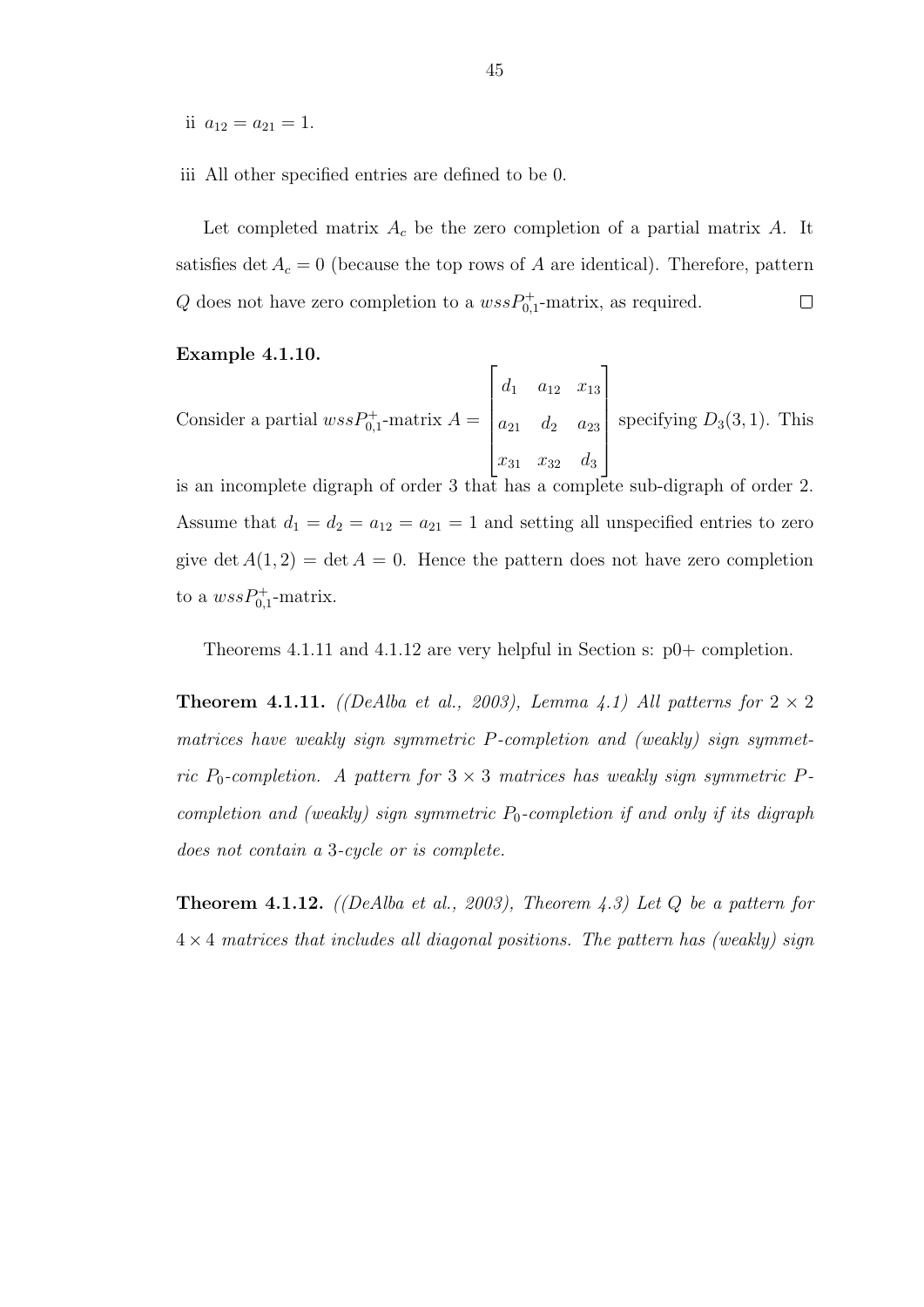symmetric P-completion if and only if its digraph is one of the following.

| $q=0$              | $n=1;$                                                              |
|--------------------|---------------------------------------------------------------------|
| $q=1$ ,            | $n=1;$                                                              |
| $q=2$ ,            | $n = 1 - 5$ ;                                                       |
| $q=3$ ,            | $n = 1 - 11, 13;$                                                   |
| $q=4$ ,            | $n = 1 - 12$ , $14 - 19$ , $21 - 23$ , $25 - 27$ ;                  |
| $q=5$ ,            | $n = 1 - 5, 7 - 10, 14 - 17, 21 - 24, 26 - 29, 31, 33 - 34, 36, 37$ |
| $q=6$ ,            | $n = 1 - 8, 13, 15, 17, 19, 23, 26 - 27, 32, 35, 38 - 40, 43, 46;$  |
| $q=7$ ,            | $n = 2, 4 - 5, 9, 14, 24, 29, 34, 36;$                              |
| $q=8$ ,            | $n = 1, 10, 12, 18;$                                                |
| $q=9$ ,            | $n = 8, 11;$                                                        |
| $q = 12,$ $n = 1.$ |                                                                     |

## $\textbf{4.2} \quad \textbf{Relationships between completion problems of} \textit{wssP}^+_{0,1}\textbf{-}$ matrix and other class of wssP-matrix

In this section we have given relationships between completion problems of  $wssP_0^+$ . matrix,  $wssP_{0,1}^+$ -matrix and other class of  $wssP$ -matrix, and we complete the second objective of this study under this section.

Theorems 4.2.1 to 4.2.10 give the relationships among the sets of patterns having completion of various classes of matrices.

Theorem 4.2.1. ((Sinha, 2015), Corollary 5.2) Any asymmetric pattern that has weakly sign symmetric P-completion also has weakly sign symmetric  $P_{0,1}^+$ completion.

Note that any pattern that has zero completion to a  $wssP_{0,1}^+$ -matrix also has  $wssP_{0,1}^+$ -completion. The contrapositive of this statement is that, if a pattern does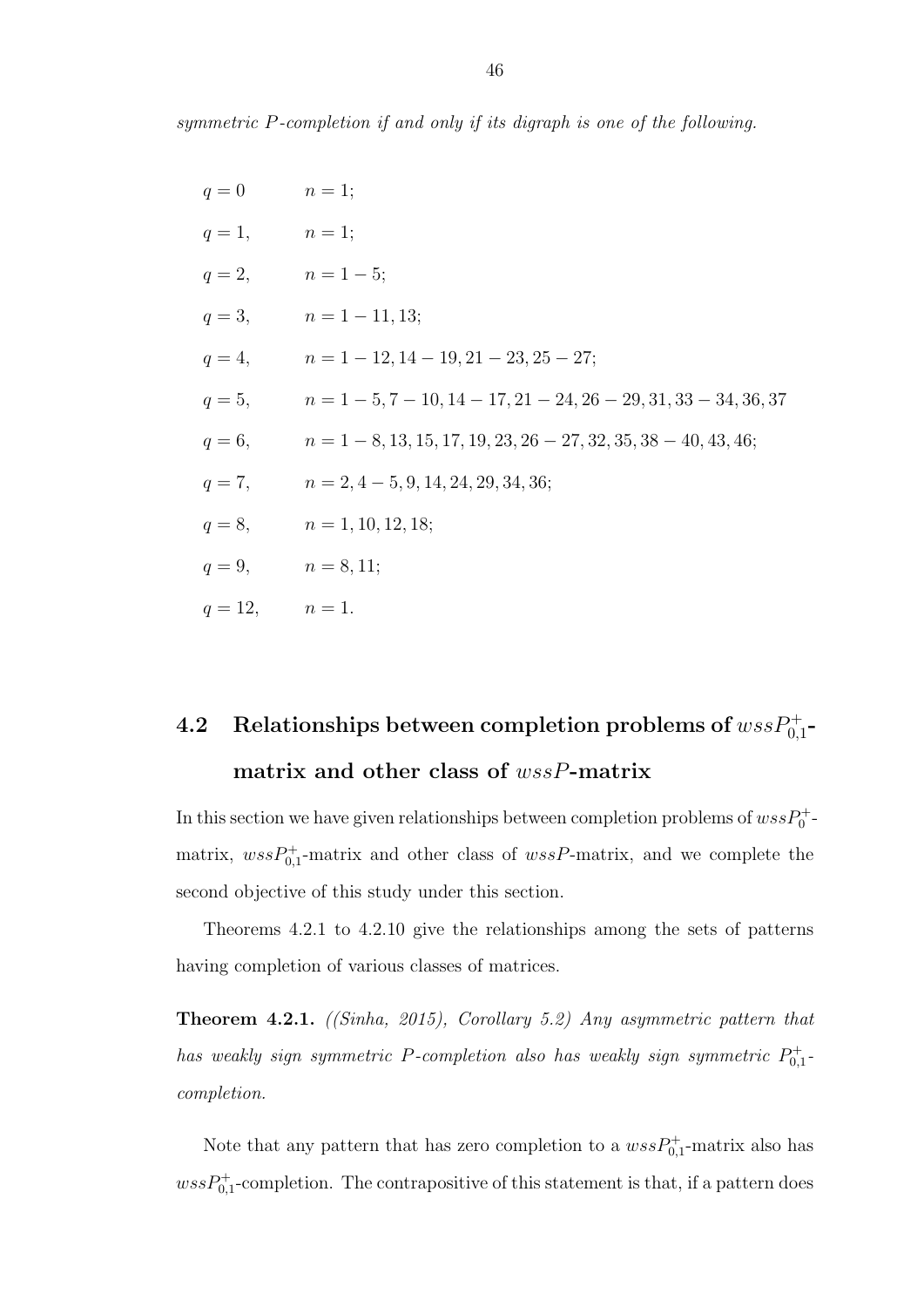not have  $wssP_{0,1}^+$ -completion also does not have zero completion to a  $wssP_{0,1}^+$ matrix. This property will help us a great deal in eliminating patterns that lack  $wssP_{0,1}^+$ -completion when analyzing zero completion to a  $wssP_{0,1}^+$ -matrix.

**Theorem 4.2.2.** *((Sinha, 2015), Corollary 4.3)* Any pattern that has weakly sign symmetric  $P_0^+$ -completion also has weakly sign symmetric  $P_{0,1}^+$ -completion.

The contrapositive statement of Theorem 4.2.2: Any pattern that does not have weakly sign symmetric  $P_{0,1}^+$ -completion does not have weakly sign symmetric  $P_0^+$ -completion.

**Theorem 4.2.3.** ((Sinha, 2015), Corollary 3.1) Any pattern that has weakly sign symmetric  $P_{0,1}^+$ -completion also has weakly sign symmetric P-completion.

The contrapositive statement of Theorem 4.2.3: Any pattern that does not have weakly sign symmetric P-completion does not have weakly sign symmetric  $P_{0,1}^+$ -completion.

From Theorems 4.2.2 and 4.2.3, Corollary 4.2.4 follows.

Corollary 4.2.4. ((Sinha, 2015), Corollary 2.3) Any pattern that has weakly sign symmetric  $P_0^+$ -completion also has weakly sign symmetric P-completion.

The contrapositive statement of Corollary 4.2.4: Any pattern that does not have weakly sign symmetric P-completion does not have weakly sign symmetric  $P_0^+$ -completion.

**Theorem 4.2.5.** Any pattern that has weakly sign symmetric  $P_0^+$ -completion has weakly sign symmetric  $P_0$ -completion

*Proof.* Let  $D$  be a digraph associated to pattern  $Q$  having weakly sign symmetric  $P_0^+$ -completion and let A be a partial  $wwsP_0^+$ -matrix specifying D. Clearly, A be a partial  $wwsP_0$ -matrix. Since every partial  $wwsP_0^+$ -matrix specifying D is completed to a  $wwsp_0^+$ -matrix  $A_c$ . Again, completed matrix is  $wwsp_0$ -matrix. Hence digraph D associated to pattern Q has weakly sign symmetric  $P_0$ -completion.  $\Box$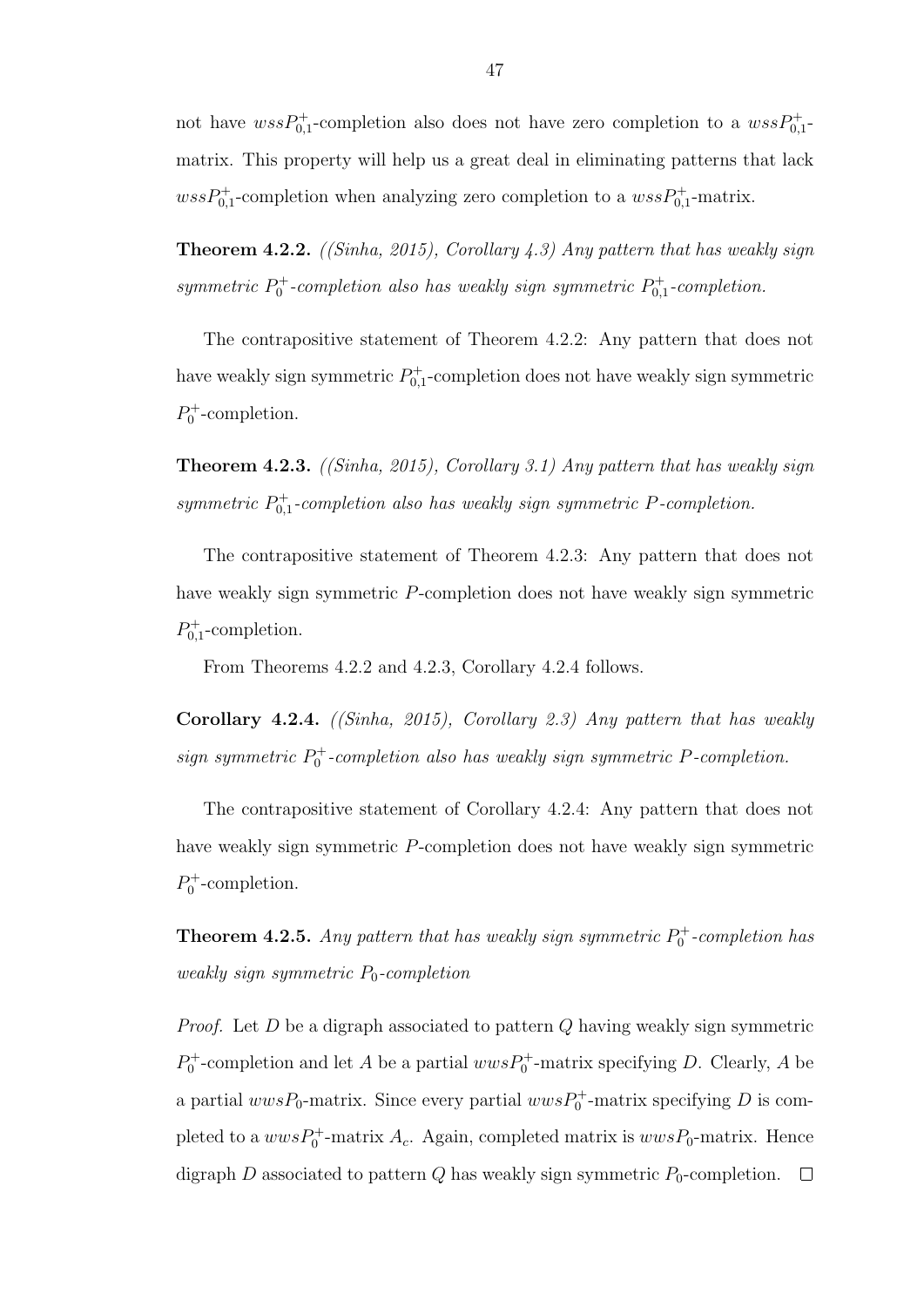Theorem 4.2.6. ((Hogben, 2003a), Corollary 2.12) Any pattern that has weakly sign symmetric  $P_0$ -completion has weakly sign symmetric  $P_{0,1}$ -completion

From Theorems 4.2.5 and 4.2.6, Corollary 4.2.7 follows.

**Corollary 4.2.7.** Any pattern that has weakly sign symmetric  $P_0^+$ -completion also has weakly sign symmetric  $P_{0,1}$ -completion.

**Theorem 4.2.8.** ((Hogben, 2003a), Corollary 2.3) Any pattern that has weakly sign symmetric  $P_0$ -completion has weakly sign symmetric P-completion

**Theorem 4.2.9.** Any pattern that has weakly sign symmetric  $P_{0,1}^+$ -completion also has weakly sign symmetric  $P_{0,1}$ -completion.

Proof. The proof technique is similar to the proof of Theorem 4.2.5, we replace  $P_0^+$  in place and  $P_{0,1}^+$ , in place of  $P_0$  in place of  $P_{0,1}$ .  $\Box$ 

**Theorem 4.2.10.** ((Hogben, 2003a), Corollary 2.9) Any pattern that has weakly sign symmetric  $P_{0,1}$ -completion has weakly sign symmetric P-completion

There are no implications between weakly sign symmetric  $P_{0,1}^+$ -completion and weakly sign symmetric  $P_0$ -completion. This is shown by Example 4.2.11.

### Example 4.2.11.

Consider digraphs in Figure 4.3.



Figure 4.3: Digraphs  $D_3(4, 1)$  and  $D_4(4, 16)$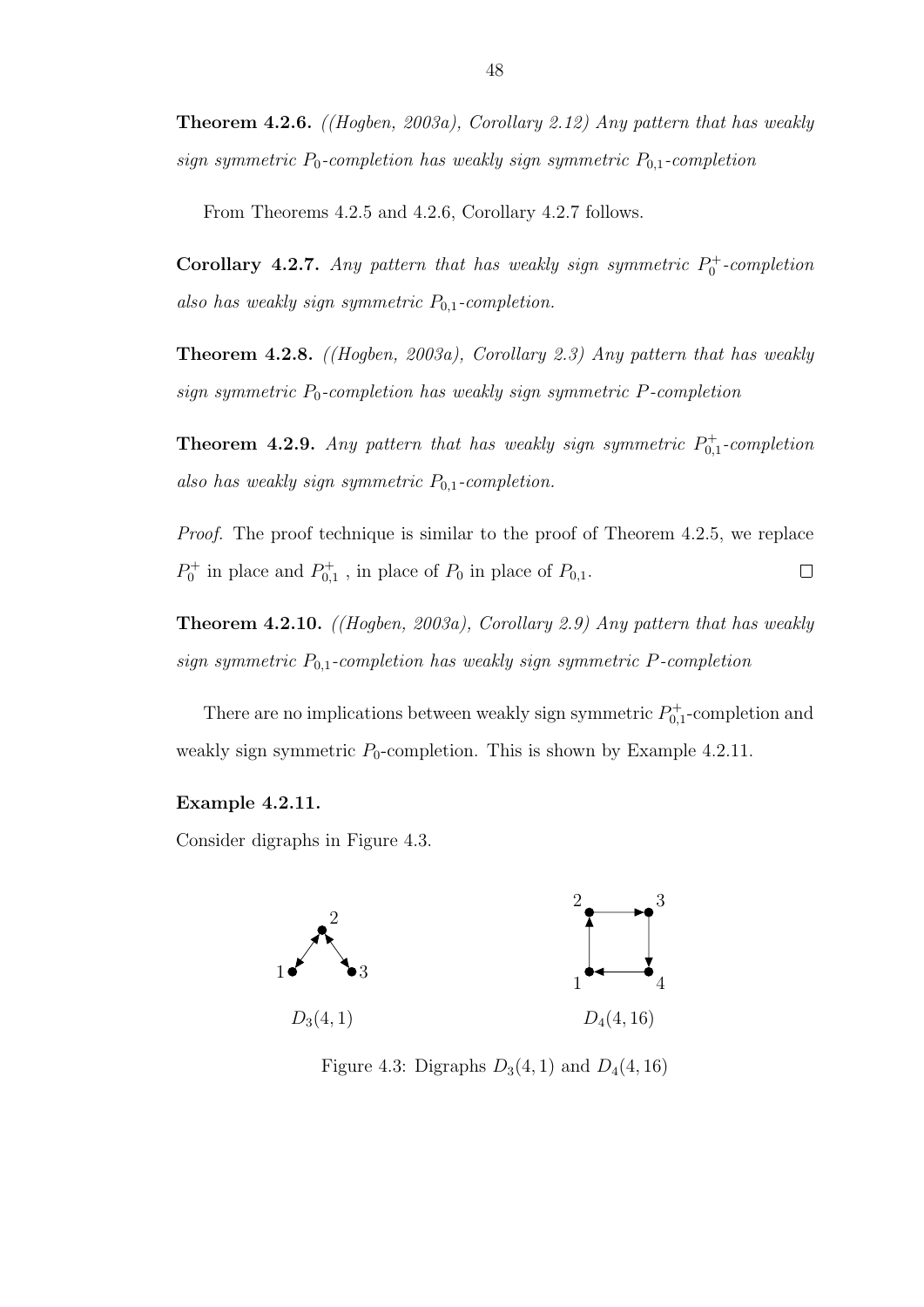Digraphs  $D_3(4, 1)$  does not contain 3-cycle and according to Theorem 4.1.11, it has weakly sign symmetric  $P_0$ -completion.

The partial 
$$
wssP_{0,1}^+
$$
-matrix  $A = \begin{bmatrix} 1 & 0 & x_{13} \\ 0 & 1 & 1 \\ x_{31} & 1 & 1 \end{bmatrix}$  species  $D_3(4, 1)$ .

In the given partial  $wssP_{0,1}^+$ -matrix, we need to show that a completed  $wssP_{0,1}^+$ matrix satisfies the following:

- i det  $A(1, 3) \geq 0$ ;
- ii det  $A > 0$ ;
- iii  $x_{13}x_{31} \geq 0$ .

First, let us find the determinant of  $A(1,3)$ .

$$
\det A(1,3) = 1 - x_{13}x_{31}.
$$

In order to satisfy the condition (i), that is det  $A(1,3) \geq 0$ , then  $x_{13}x_{31} \leq 1$ .

Second, let us find the determinant of A.

$$
\det A = 1(1 - 1) - 0(0 - x_{31}) + x_{13}(0 - x_{31}) = -x_{13}x_{31}.
$$

Now, in order to satisfy condition (ii), that is det  $A > 0$ , then  $x_{13}x_{31} < 0$ .

Condition (iii) says  $x_{13}x_{31} \geq 0$  and therefore we have a contradiction. Hence  $D_3(4, 1)$  do not have a  $wssP_{0,1}^+$ -completion.

It is now clear that digraph  $D_3(4, 1)$  have weakly sign symmetric  $P_0$ -completion and does not have weakly sign symmetric  $P_{0,1}^+$ -completion.

Next, we examine digraph  $D_4(4, 16)$ .

According to Theorem 4.1.12, digraph  $D_4(4, 16)$  have weakly sign symmetric P-completion, since it is asymmetric then by Theorem 4.2.1, digraph  $D_4(4, 16)$ have weakly sign symmetric  $P_{0,1}^+$ -completion. Again, by ((DeAlba et al., 2003),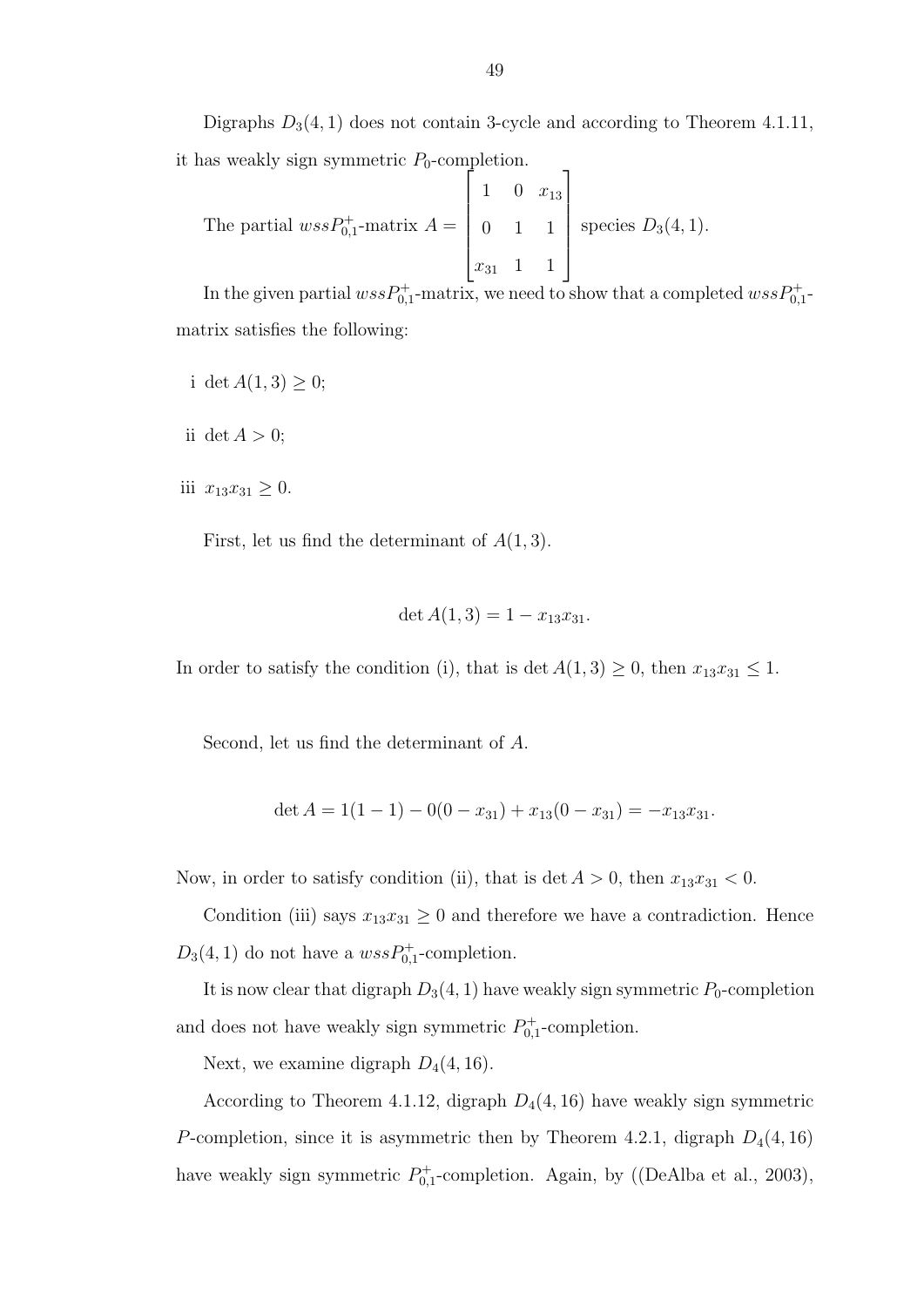Lemma 4.3), it does not have weakly sign symmetric  $P_0$ -completion.

Example 4.2.11 shows that there is no relationship between weakly sign symmetric  $P_0$ -completion and weakly sign symmetric  $P_{0,1}^+$ -completion in general.

The relationships between completion problems of  $wssP_{0,1}^+$ -matrix and other class of wssP-matrices can be summarized in Figure 4.4.



Figure 4.4: Relationship between various classes of wssP-matrices

Objectives (iii) is being tackled in Sections 4.3.

The list of all digraphs  $D_p(q, n)$  for  $1 \le p \le 4$  has been given in the Appendix. The results of Sections 4.1 and 4.2 are used in Sections 4.3 and 4.4.

# 4.3 Classification of digraphs of order at most 4 having  $wssP_{0,1}^+{\rm\bf completion}$

In this section we have presented the results of  $wssP_{0,1}^+$ -completion of patterns associated to digraphs of at most order 4.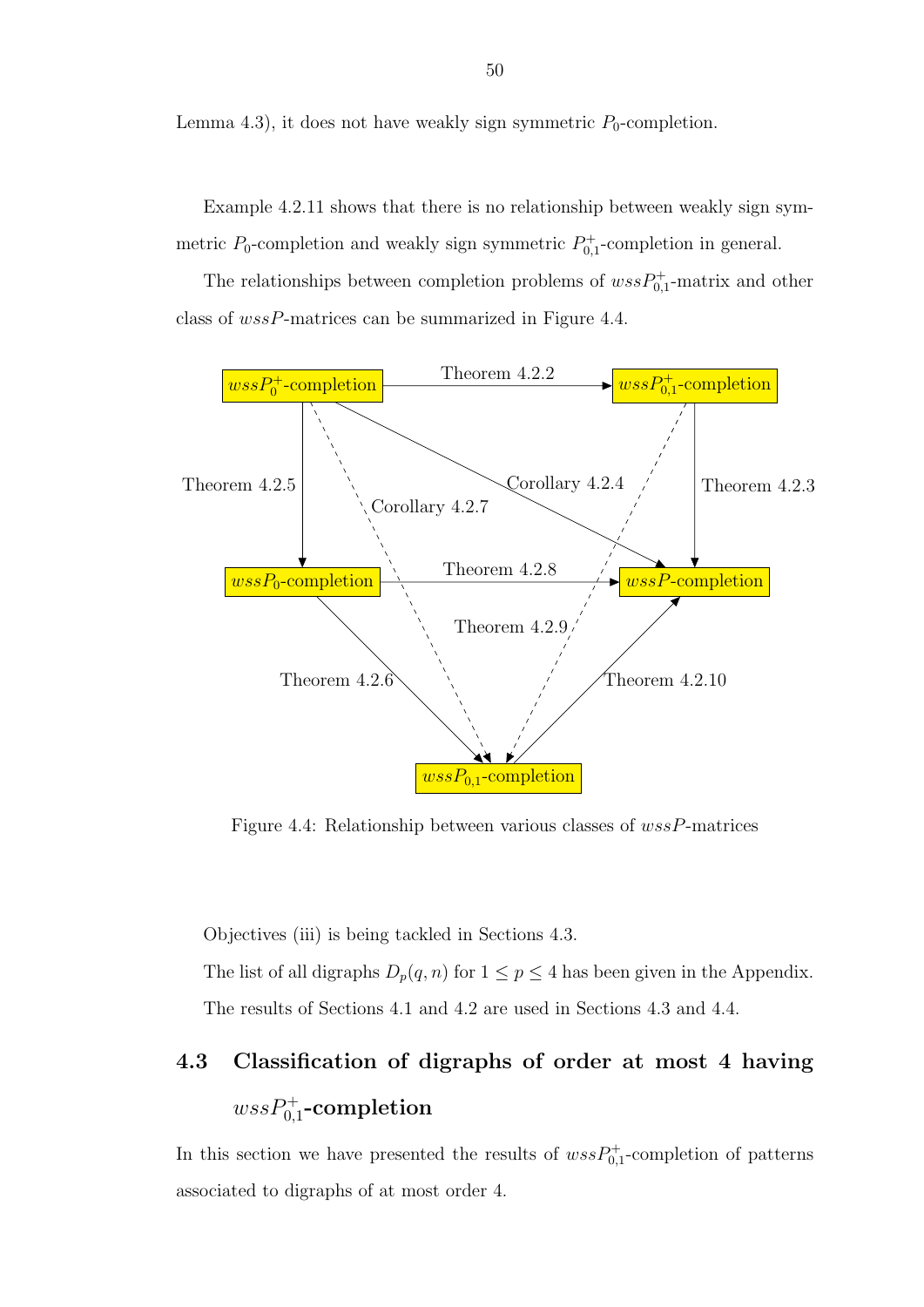Recall that  $D_4(q, n)$  where q is number of arcs and n is the diagram number. There are 238 non-isomorphic digraphs of at most order 4 (see, Appendices).

It is important to note first that there is only one (non-isomorphic) digraph of order 1; it is trivial to show that a  $1 \times 1$  partial matrix has both  $wssP_{0,1}^+$ completion and zero completion to a  $wssP_{0,1}^+$ -matrix since it specifies complete digraphs.

## $4.3.1$   $\;$   $wssP_{0,1}^+{\mbox{-completion}}:\;$  digraphs of order  $2$

In this subsection we will present the results of  $wssP_{0,1}^+$ -completion and zero completion to a  $wssP_{0,1}^+$ -matrix of patterns associated to digraphs of order 2. There are 3 non-isomorphic digraphs of order 3 and are given in the Appendices.

The patterns specifying partial matrices of order 2 are  $Q_1 = \{(1,1), (2,2)\},\$  $Q_2 = \{(1, 1), (1, 2), (2, 2)\}\$ and  $Q_3 = \{(1, 1), (1, 2), (2, 1), (2, 2)\}\$ . Patterns  $Q_1, Q_2$ and  $Q_3$  specify  $D_2(0,1)$ ,  $D_2(1,1)$  and  $D_2(2,1)$  respectively.

**Theorem 4.3.1.** : All digraphs of order 2 have zero completion to a weakly sign symmetric  $P_{0,1}^+$ -matrix.

Proof. : For all patterns, the product of diagonal entries is positive. In patterns  $Q_1$  and  $Q_2$ , we set any unspecified entries to be zero, resulting in the product of non-diagonal entries being zero. Thus, the determinant is positive and the matrix is  $wssP_{0,1}^+$ -matrix, as required.

Finally pattern  $Q_3$  is complete since it specifies a complete digraph.  $\Box$ 

Note that zero completion is stronger than plain completion, hence this theorem implies that all digraphs of order 2 have weakly sign symmetric  $P_{0,1}^+$ -completion.

## $4.3.2$   $\ \, wssP_{0,1}^{+}\text{-completion: digraphs of order 3}$

In this subsection we wish to classify all digraphs of order 3 having  $wssP_{0,1}^+$ completion. The next lemma and theorem gives our result for  $wssP_{0,1}^+$ -completion for digraphs of order 3. There are 16 non-isomorphic digraphs of order 3 (see, appendices).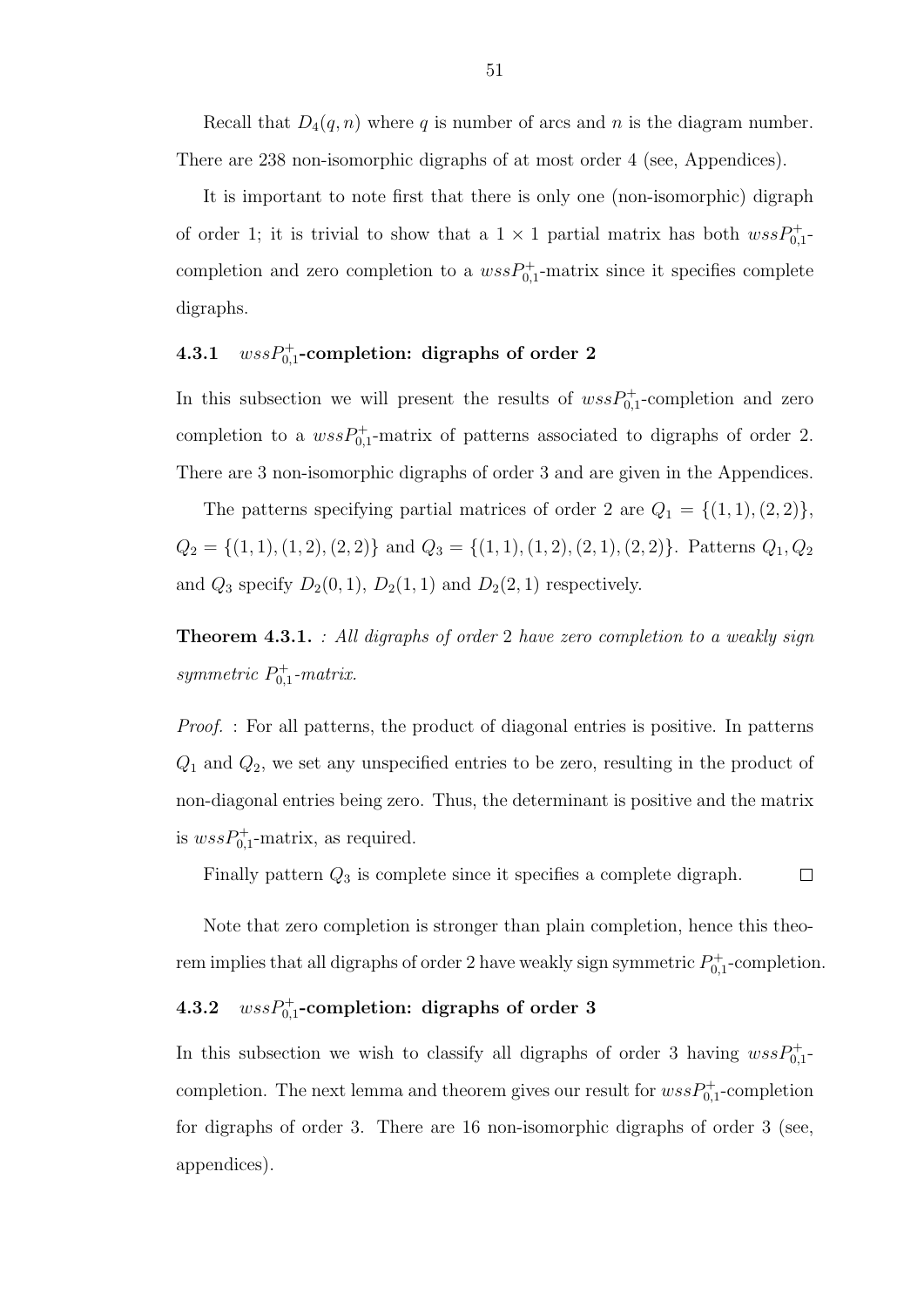Lemma 4.3.2. If a digraph of order 3 is in the following list, then it does not have  $wssP_{0,1}^+$ -completion:

$$
D_3(3,2), D_3(4,1), D_3(4,2), D_3(4,3), D_3(4,4), D_3(5,1)
$$

Proof. Each of the digraphs

$$
D_3(3,2), D_3(4,2), D_3(5,1)
$$

contains a 3-cycle and by Theorem 4.1.11, these digraphs do not have  $wssP$ completion. Hence, by Corollary 4.2.4, these digraphs do not have  $wssP_{0,1}^+$ completion.

Digraphs  $D_3(4,3)$  and  $D_3(4,4)$  are of order 3 with 2 vertices having in-degree equal to 2 and out-degree equal to 2 respectively; by Theorem 4.1.6, they do not have a  $wssP_{0,1}^+$ -completion.

Finally, it has been shown in Example 4.2.11, that digraph  $D_3(4, 1)$  does not have a  $wssP_{0,1}^+$ -completion.

 $\Box$ 

Theorem 4.3.3. If a digraph of order 3 is in the following list, then it has  $wssP_{0,1}^+ \n- completion.$ 

$$
D_3(0,1), D_3(1,1), D_3(2,1), D_3(2,2), D_3(2,3),
$$

 $D_3(2,4), D_3(3,1), D_3(3,3), D_3(3,4), D_3(6,1).$ 

*Proof.* Digraph  $D_3(0,1)$  is a null digraph and by Corollary 4.1.2, it has  $wssP_{0,1}^+$ completion.

Digraph  $D_3(6, 1)$  is complete since it specifies a complete digraph.

The following of digraphs

$$
D_3(1,1), D_3(2,2), D_3(2,3), D_3(2,4), D_3(3,3)
$$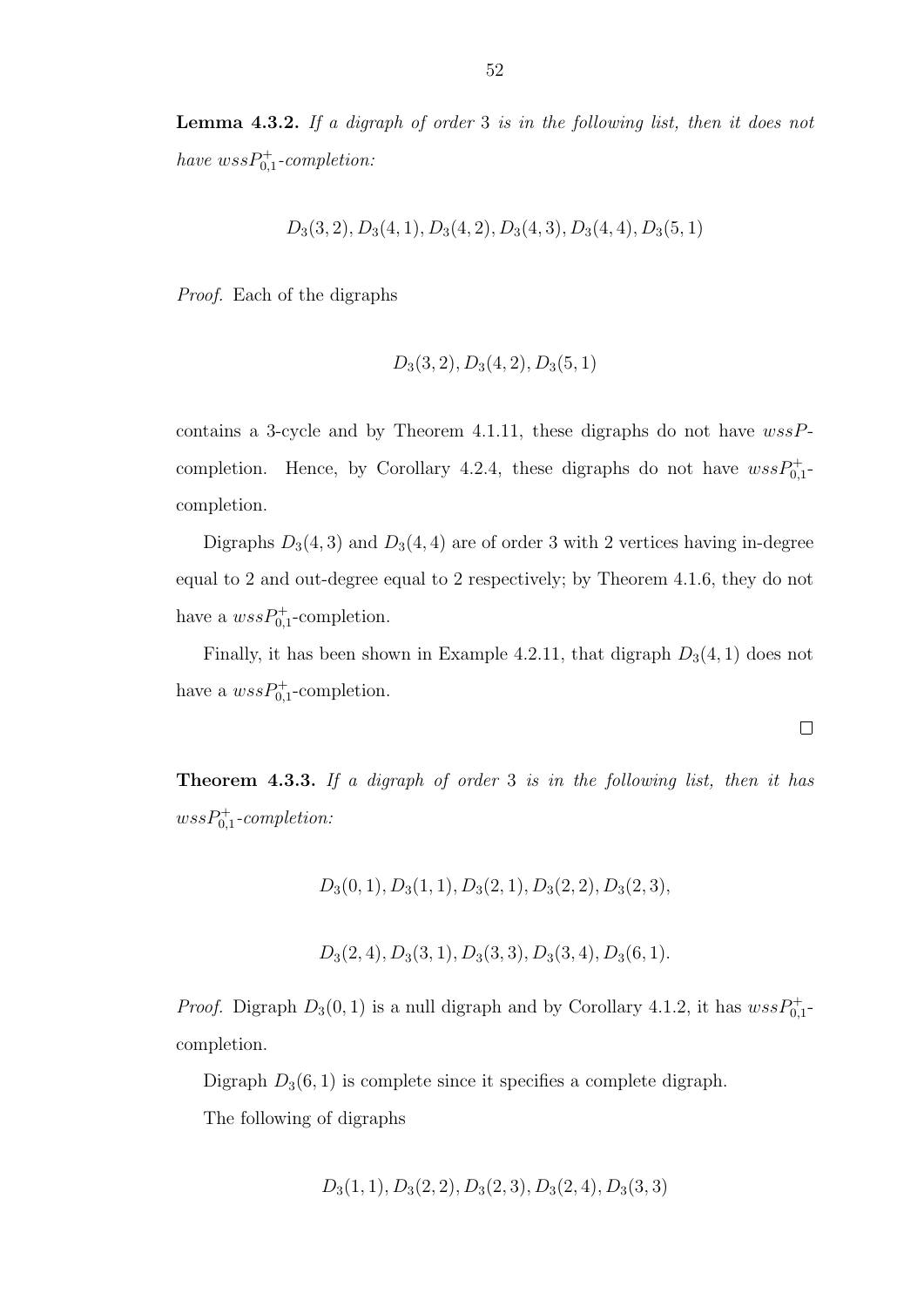does not contain 3-cycle and by Theorem 4.1.11, these digraphs do have wssPcompletion, again each these digraphs are asymmetric. Thus, by Theorem 4.2.1, these digraphs have  $wssP_{0,1}^+$ -completion.

It has been shown in Example 4.1.5, that digraphs  $D_3(3,4)$  have  $wssP_{0,1}^+$ completion.

Here we analyze each of the remaining 2 digraphs.

First, digraph  $D_3(2, 1)$ .

Consider the partial  $wssP_{0,1}^+$ -matrix  $A =$  $\sqrt{ }$  $\begin{array}{c} \begin{array}{c} \begin{array}{c} \begin{array}{c} \end{array} \end{array} \end{array} \end{array}$  $d_1$   $a_{12}$   $x_{13}$  $a_{21}$   $d_2$   $x_{23}$  $x_{31}$   $x_{32}$   $d_3$ 1  $\begin{array}{c} \begin{array}{c} \begin{array}{c} \begin{array}{c} \end{array} \\ \begin{array}{c} \end{array} \end{array} \end{array} \end{array}$ specifying  $D_3(2, 1)$ . We consider two cases:

Case 1:  $\det A(1,2) > 0$ . Then complete the partial matrix by setting all unspecified entries to zero.

Case 2: det  $A(1,2) = 0$ . Without loss of generality  $A =$  $\sqrt{ }$  $\begin{array}{c} \begin{array}{c} \begin{array}{c} \end{array} \\ \begin{array}{c} \end{array} \end{array} \end{array}$  $d_1$   $d_1$   $x_{13}$  $d_2$   $d_2$   $x_{23}$  $x_{31}$   $x_{32}$   $d_3$ 1 In this case we need to show that  $\det A(1,3) > 0$  or  $\det A(2,3)$ 

 $\det A > 0.$ 

Determinants of principal sub-matrices: det  $A(1,3) = d_1d_3 - x_{13}x_{31}$ ; det  $A(2,3) = d_2d_3 - x_{23}x_{32}$ ; det  $A = -x_{23}(d_1x_{32} - d_1x_{31}) + x_{13}(d_2x_{32} - d_2x_{31}).$ 

Setting  $x_{31} = c_{31} = 0$  gives: det  $A(1,3) = d_1d_3 > 0$ ; det  $A(2,3) = d_2d_3 - x_{23}x_{32}$ ; det  $A = x_{32}(d_2x_{13} - d_1x_{23})$ .

Setting  $x_{23} = c_{23} = 0$  gives:

det  $A(1,3) = d_1d_3 > 0$ ; det  $A(2,3) = d_2d_3 > 0$ ; det  $A = d_2x_{13}x_{32}$ .

Setting  $x_{13} = c_{13} > 0$  and  $x_{32} = c_{32} > 0$  gives: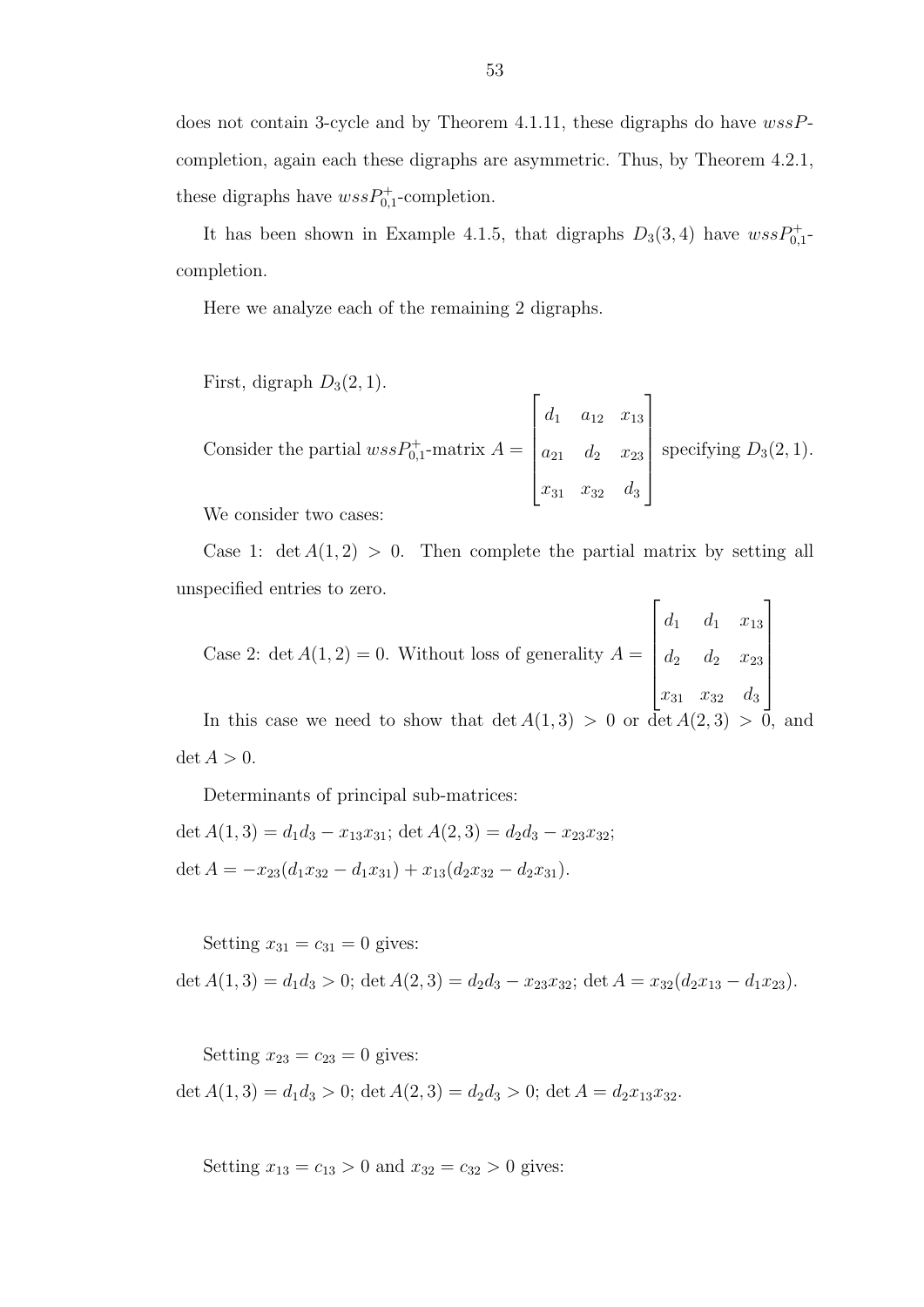det  $A(1,3) = d_1d_3 > 0$ ; det  $A(2,3) = d_2d_3 > 0$ ; det  $A = d_2c_{13}c_{32} > 0$ .

Thus det  $A(1,3) > 0$ , det  $A(2,3) > 0$  and det  $A > 0$ . In both cases the partial  $wssP_{0,1}^+$ -matrix A is completed to  $wssP_{0,1}^+$ -matrix  $A_c$  Therefore, any pattern of  $D_3(2, 1)$  has  $wssP_{0,1}^+$ -completion.

Second, digraph  $D_3(3,1)$ .

Consider the partial 
$$
wssP_{0,1}^+
$$
-matrix  $A = \begin{bmatrix} d_1 & a_{12} & x_{13} \\ a_{21} & d_2 & a_{23} \\ x_{31} & x_{32} & d_3 \end{bmatrix}$  specifying  $D_3(3, 1)$ .

We consider two cases:

Case 1:  $\det A(1,2) > 0$ . Then complete the partial matrix by setting all unspecified entries to zero.

Case 2: det  $A(1, 2) = 0$ . Without loss of generality  $a_{12} \neq 0$  and  $a_{21} \neq 0$ .

In this case we need to show that  $\det A(1,3) > 0$  or  $\det A(2,3) > 0$ , and  $\det A > 0.$ 

Determinants of principal sub-matrices:

$$
\det A(1,3) = d_1 d_3 - x_{13} x_{31},
$$
  

$$
\det A(2,3) = d_2 d_3 - a_{23} x_{32},
$$
  

$$
\det A = -a_{23} (d_1 x_{32} - a_{12} x_{31}) + x_{13} (a_{21} x_{32} - d_2 x_{31}).
$$

Case 2a: If  $a_{23} = 0$  then setting  $x_{31} = c_{31} = 0$  gives:

det  $A(1,3) = d_1d_3 > 0$ ; det  $A(2,3) = d_2d_3 > 0$ ; det  $A = a_{21}x_{13}x_{32}$ .

Now if  $a_{21} > 0$ , then set  $x_{13} = c_{13}, x_{32} = c_{32} > 0$  or  $x_{13} = c_{13}, x_{32} = c_{32} > 0$ and if  $a_{21} < 0$ , then set  $x_{13} = c_{13} > 0$  and  $x_{32} = c_{32} < 0$  or  $x_{13} = c_{13} < 0$  and  $x_{32} = c_{32} > 0$  and this gives gives:

det  $A(1,3) = d_1d_3 > 0$ ; det  $A(2,3) = d_2d_3 > 0$ ; det  $A = a_{21}c_{13}c_{32} > 0$ .

Case 2b: If  $a_{23} \neq 0$  then setting  $x_{13} = x_{32} = 0$  gives: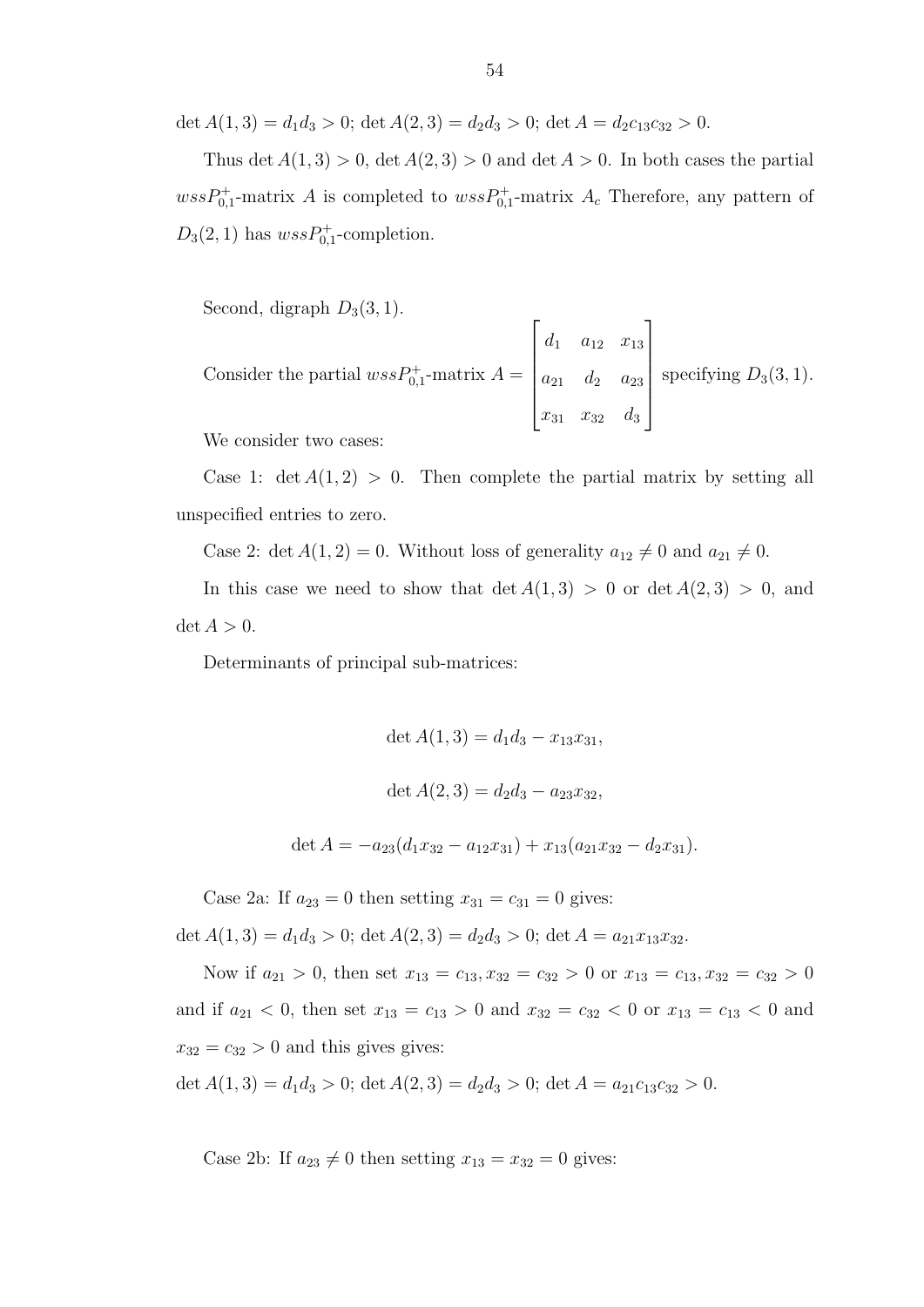det  $A(1,3) = d_1d_3 > 0$ ; det  $A(2,3) = d_2d_3 > 0$ ; det  $A = a_{12}a_{23}x_{31}$ .

Now if  $a_{12}a_{23} > 0$ , then set the value  $x_{31} = c_{31} > 0$  and if  $a_{12}a_{23} < 0$ , then set  $x_{31} = c_{31} < 0$ , this gives:

det  $A(1,3) = d_1d_3 > 0$ ; det  $A(2,3) = d_2d_3 > 0$ ; det  $A = a_{12}a_{23}c_{31} > 0$ .

Thus det  $A(1, 3) > 0$ , det  $A(2, 3) > 0$  and det  $A > 0$ .

Therefore, any pattern of  $D_3(3,1)$  has  $wssP_{0,1}^+$ -completion.

 $\Box$ 

In the next proposition, we give digraphs of order 3 that have wssP-completion and do not have  $wssP_{0,1}^+$ -completion.

Proposition 4.3.4. If a digraph of order 3 is in the following list, then it has  $wssP\text{-}completion$  and does not have  $wssP_{0,1}^{\text{+}}\text{-}completion.$ 

$$
D_3(4,1), D_3(4,3), D_3(4,4)
$$

Proof. These 3 digraphs do not contain 3-cycle hence by Theorem 4.1.11, they have  $wssP$ -completion. However, we can observe from the results in Lemma 4.3.2 that they do not have  $wssP_{0,1}^+$ -completion.  $\Box$ 

## $4.3.3$   $\;\;wssP_{0,1}^+ \text{-completion: digraphs of order 4}$

In this subsection we wish to classify all digraphs of order 4 having  $wssP_{0,1}^+$ completion. The lemmas and theorem below gives our result for  $wssP_{0,1}^+$ -completion for digraphs of order 4. There are 218 non-isomorphic digraphs of order 4 (see, Appendices).

Lemma 4.3.5. If a digraph of order 4 is in the following list, then it does not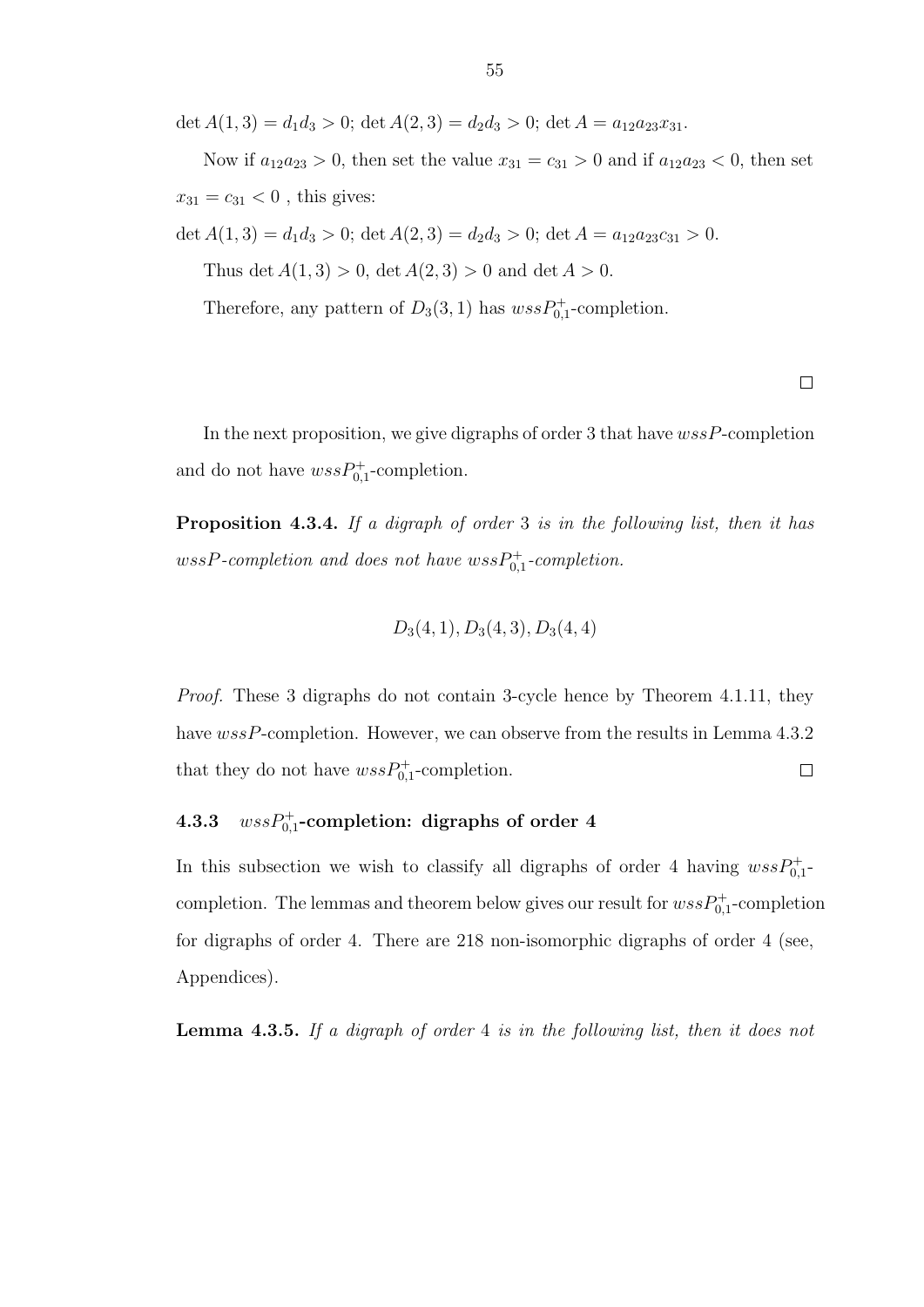have  $wssP_{0,1}^+$ -completion:

| $q=3$ ,            | $n = 12;$                                                           |
|--------------------|---------------------------------------------------------------------|
| $q=4$ ,            | $n = 13, 20, 24;$                                                   |
|                    | $q = 5,$ $n = 6, 11 - 13, 18 - 20, 25, 30, 32, 35, 38;$             |
|                    | $q = 6,$ $n = 9 - 12, 14, 16, 20 - 22, 24 - 25, 28 - 31, 33 - 34,$  |
|                    | $36 - 37, 41 - 42, 44 - 45, 47 - 48;$                               |
| $q=7,$             | $n = 1, 3, 6 - 8, 10 - 13, 15 - 23, 25 - 28, 30 - 33, 35, 37 - 38;$ |
|                    | $q = 8,$ $n = 2 - 9, 11, 13 - 17, 19 - 27;$                         |
| $q=9$ .            | $n = 1 - 7, 9 - 10, 12 - 13;$                                       |
|                    | $q = 10,$ $n = 1 - 5;$                                              |
| $q = 11,$ $n = 1.$ |                                                                     |

Proof. Each of the digraphs above is not listed in Theorem 4.1.12, therefore, they do not have  $wssP$ -completion and hence by Theorem 4.2.3 they do not have  $wssP_{0,1}^+$ -completion.  $\Box$ 

We will give another set of digraphs that lacks  $wssP_{0,1}^+$ -completion in the next lemma.

Lemma 4.3.6. If a digraph of order 4 is in the following list, then it does not have  $wssP_{0,1}^+$ -completion:

| $q = 6;$ | $n = 40, 43;$             |
|----------|---------------------------|
| $q = 7;$ | $n = 14, 24, 29, 34, 36;$ |
| $q = 8;$ | $n = 10, 12, 18;$         |
| $q = 9;$ | $n = 8, 11.$              |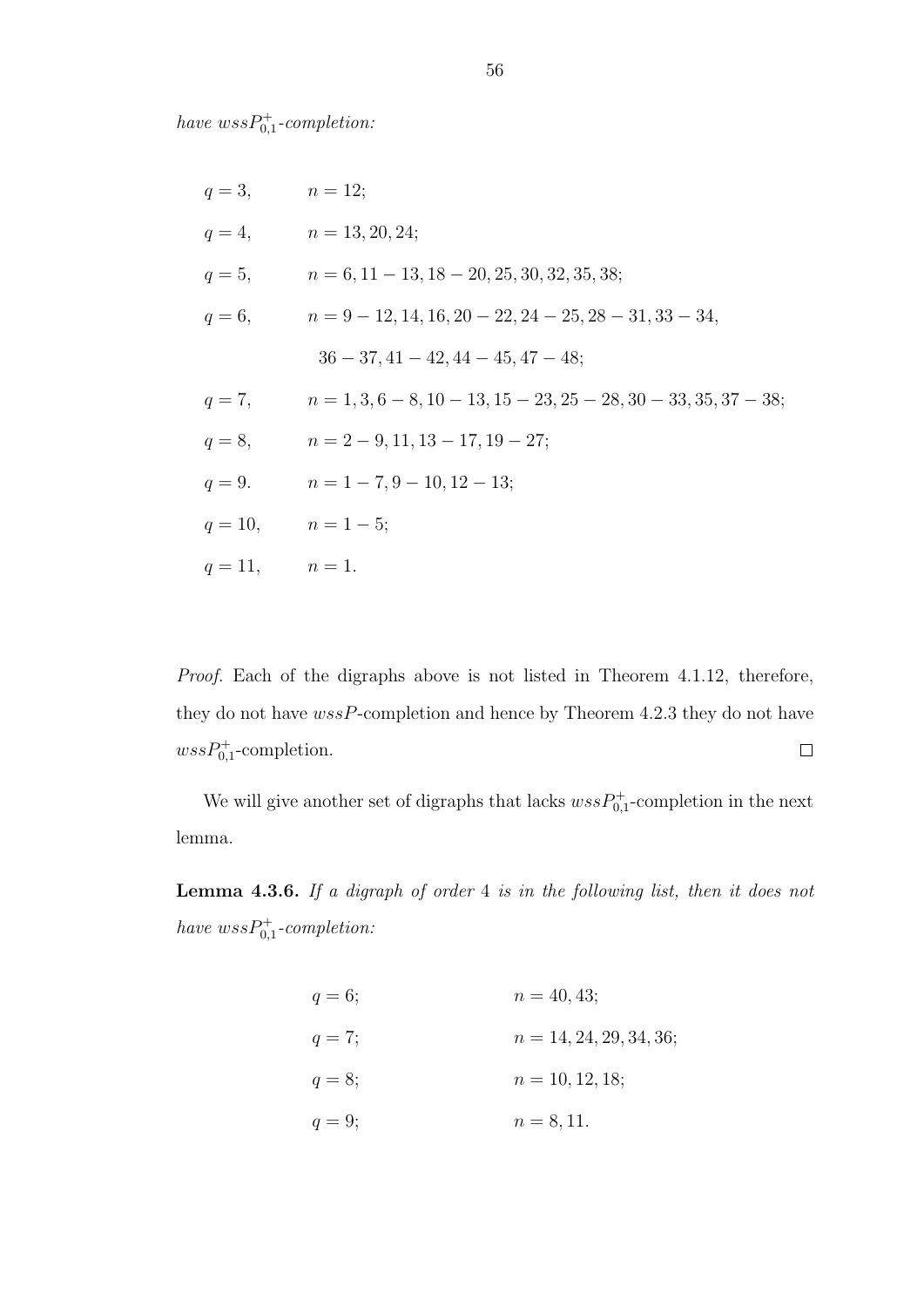Proof. First, digraphs

$$
D_4(6, 43), D_4(7, 36), D_4(8, 10), D_4(8, 18), D_4(9, 11)
$$

are of order 4 with 2 vertices having in-degree equal to 3. Again, another set of digraphs

$$
D_4(6, 40), D_4(7, 29), D_4(8, 12), D_4(9, 8)
$$

are of order 4 with 2 vertices having out-degree equal to 3.

By Theorem 4.1.6, all these digraphs do not have a  $wssP_{0,1}^+$ -completion.

Second, we have already shown in Example 4.2.11 that, digraph  $D_3(4, 1)$  do not have  $wssP_{0,1}^+$ -completion.

Digraphs  $D_4(7, 14)$  and  $D_4(7, 24)$  are of order 4 and contains  $D_3(4, 1)$ , and also having vertex 4 not in  $D_3(4,1)$  of in-degree and out-degree equal to 3 respectively. Again, digraph  $D_4(7, 34)$  is of order 4 and contains  $D_3(4, 1)$ , and also having vertex 4 not in  $D_3(4,1)$  of out-degree equal to 3. Using Theorem 4.1.8, the three digraphs do not have a  $wssP_{0,1}^+$ -completion.  $\Box$ 

**Lemma 4.3.7.** Digraphs  $D_4(6, 2)$ ,  $D_4(7, 4)$ ,  $D_4(7, 5)$  and  $D_4(8, 1)$  do not have a  $wssP_{0,1}^+$ -completion.

*Proof.* Let us consider a partial 
$$
wssP_{0,1}^+
$$
-matrices  $A = \begin{bmatrix} 1 & 1 & 1 & x_{14} \\ 1 & 1 & 1 & x_{24} \\ 1 & 1 & 1 & x_{34} \\ x_{41} & x_{42} & x_{43} & 1 \end{bmatrix}$  specify  $D_{0}(6, 2)$ 

ifying  $D_4(6, 2)$ .

For any choice of values for unspecified entries, the determinant det  $A = 0$ . Hence  $D_4(6,2)$  do not have  $wssP_{0,1}^+$ -completion.

Digraphs  $D_4(7, 4)$ ,  $D_4(7, 5)$  and  $D_4(8, 1)$  contains  $D_4(6, 2)$  as an induced subdigraph. Any partial matrix specifying any of the other 3 digraphs with additional specified entries set to 1 has determinant zero and therefore these digraphs does not have  $wssP_{0,1}^+$ -completion.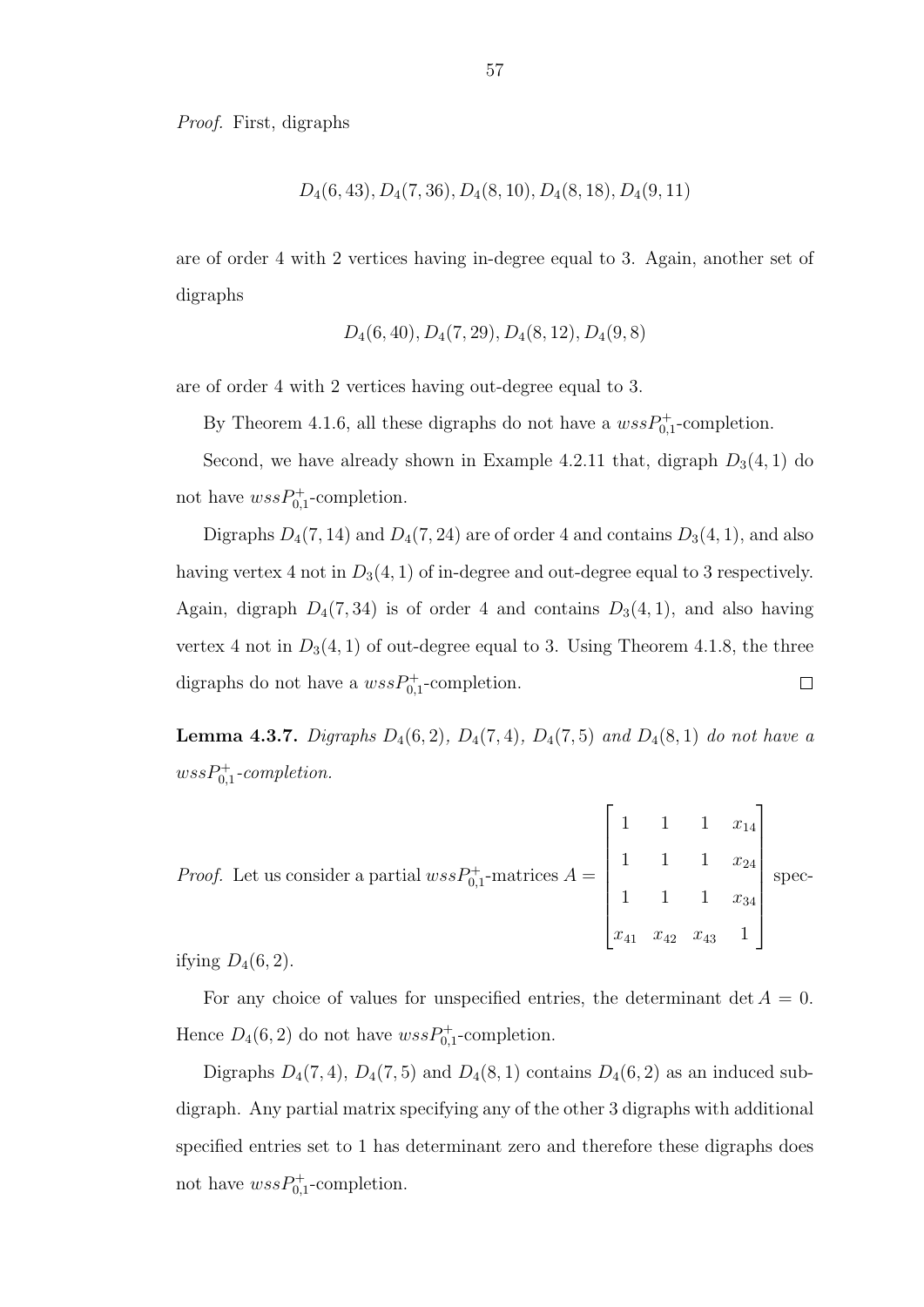The theorem below give digraphs of order 4 that have  $wssP_{0,1}^+$ -completion.

**Theorem 4.3.8.** If a digraph  $D_4(q, n)$  is in the following list, then it has  $wssP_{0,1}^+$ . completion:

| $q=0$ ,   | $n=1;$                                                                            |
|-----------|-----------------------------------------------------------------------------------|
| $q=1$ ,   | $n=1;$                                                                            |
| $q=2$ ,   | $n = 1 - 5$ ;                                                                     |
| $q=3$ ,   | $n = 1 - 11$ , 13;                                                                |
| $q=4$ ,   | $n = 3 - 12$ , $14 - 19$ , $21 - 23$ , $25 - 27$ ;                                |
| $q=5$ ,   | $n = 8 - 10$ , $14 - 16$ , $22 - 24$ , $26 - 29$ , $31$ , $33 - 34$ , $36 - 37$ ; |
| $q=6$ ,   | $n = 23, 26, 32, 35, 46;$                                                         |
| $q = 12,$ | $n=1$ .                                                                           |

*Proof.* First, we show that  $D_4(0,1)$  and  $D_4(12,1)$  have  $wssP_{0,1}^+$ -completion.

Digraph  $D_4(0,1)$  is a null digraph and by Corollary 4.1.2, it has  $wssP_{0,1}^+$ completion.

Digraph  $D_4(12, 1)$  is complete since it specifies a complete digraph.

Second, consider asymmetric digraphs in Theorem 4.1.12, and are listed below.

| $q=1,$ | $n=1;$                           |
|--------|----------------------------------|
| $q=2,$ | $n = 2 - 5$ ;                    |
| $q=3,$ | $n = 4 - 11, 13;$                |
| $q=4,$ | $n = 16 - 19, 21 - 23, 25 - 27;$ |
| $q=5,$ | $n = 29, 31, 33 - 34, 36 - 37;$  |
| $q=6,$ | $n = 46.$                        |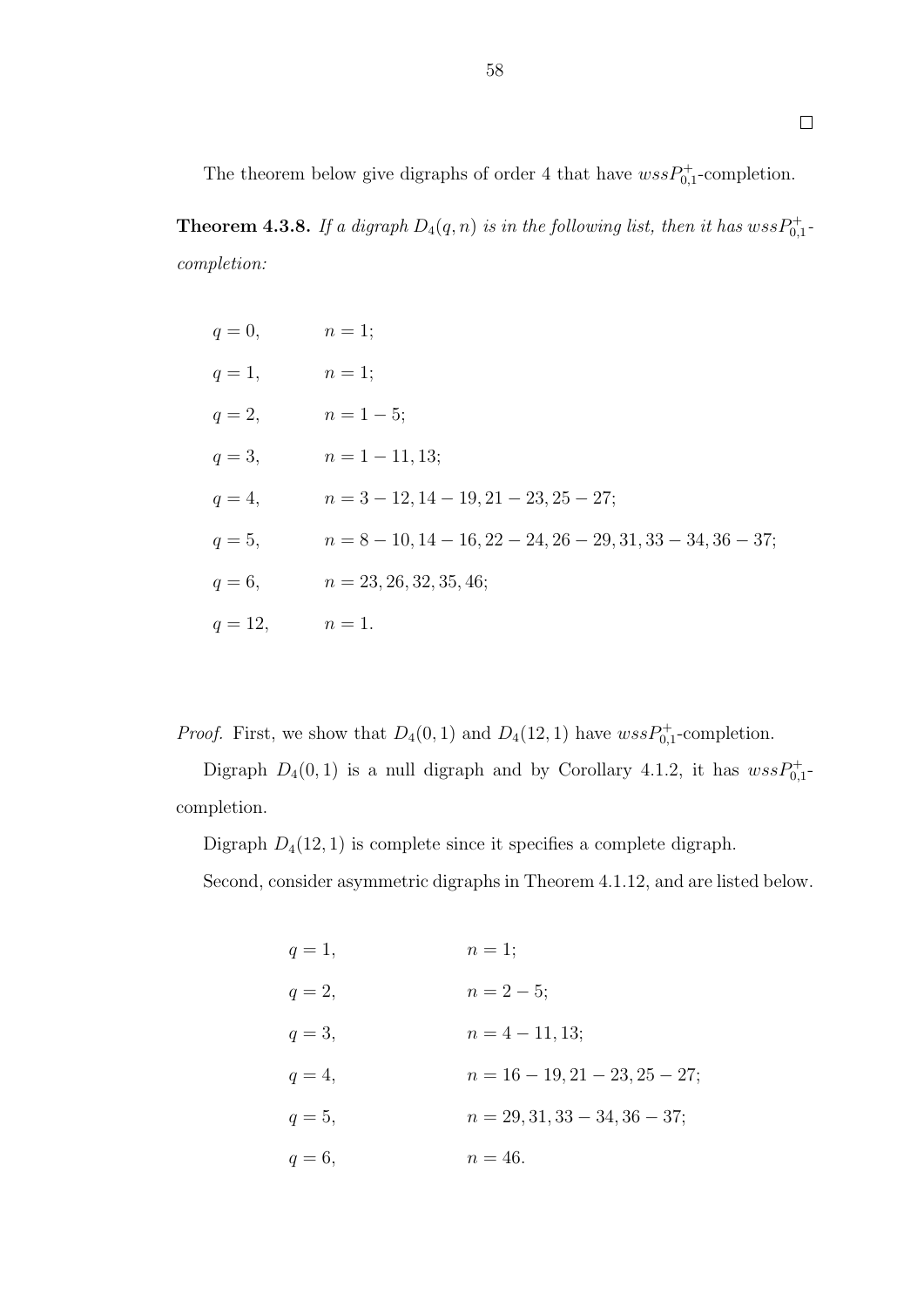All these asymmetric digraphs have wssP-completion, and according to Theorem 4.2.1, each of those digraphs in the list above has  $wssP_{0,1}^+$ -completion.

Third, we will make use of the relationship between digraphs of order 4 and those digraphs of order 3 which have  $wssP_{0,1}^+$ -completion. Note that digraphs we discuss next are associated to non-asymmetric patterns.

Earlier, we have shown digraphs of order 3 that have  $wssP_{0,1}^+$ -completion in Theorem 4.3.3. We are interested only in non-asymmetric digraphs of order 3 having  $wssP_{0,1}^+$ -completion, these are  $D_3(2,1)$ ,  $D_3(3,1)$  and  $D_3(3,4)$ .

For convenience of the readers of this thesis and easy interpretation, in the appendices we have labeled the vertices in a way that incomplete digraphs of order 3 have vertices 1, 2 and 3 and the vertex 4 has either zero in-degree or out-degree for these cases of digraphs. Let us consider the list below:

| $q=2$ , | $n=1;$                                  |
|---------|-----------------------------------------|
| $q=3$ , | $n = 1 - 3;$                            |
| $q=4$ , | $n = 3 - 12$ ;                          |
| $q=5$ , | $n = 8 - 10, 14 - 16, 22 - 24, 26 - 28$ |
| $q=6,$  | $n = 23, 26, 32, 35.$                   |

We will give 3 groups of incomplete digraphs of order 4 containing any of the sub-digraphs  $D_3(2,1)$ ,  $D_3(3,1)$  and  $D_3(3,4)$  as an induced sub-digraphs and the vertex 4 has either zero in-degree or out-degree.

Group 1: Each of the digraphs

$$
D_4(2, 1), D_4(3, 3), D_4(5, 14), D_4(5, 24)
$$

contains  $D_3(2,1)$  and has one of the vertex not in  $D_3(2,1)$  having either zero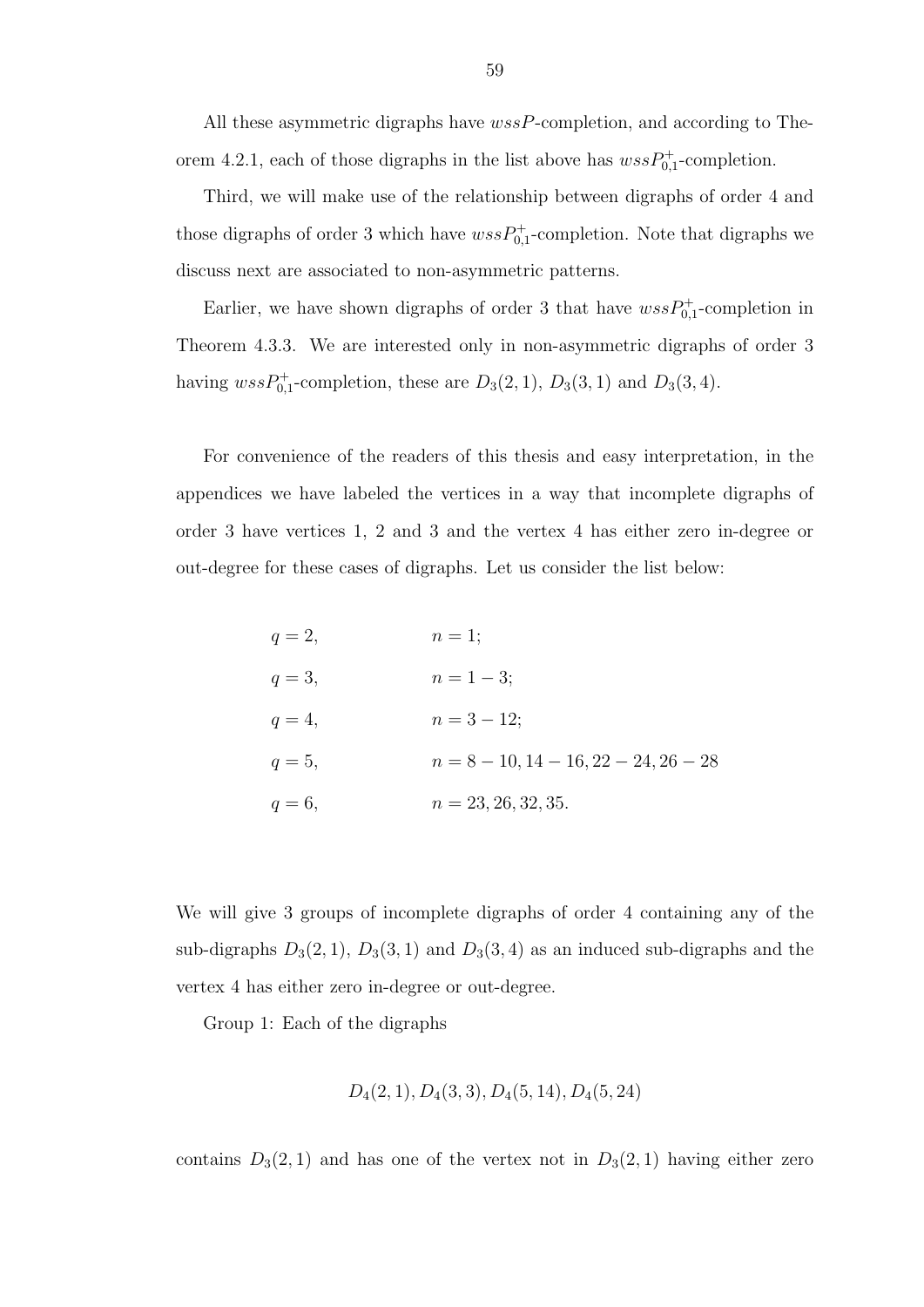in-degree or out-degree.

Group 2: Each of the digraphs

$$
D_4(3,2), D_4(4,4), D_4(4,7), D_4(4,8), D_4(4,11), D_4(4,12), D_4(5,8),
$$

 $D_4(5,9), D_4(5,15), D_4(5,16), D_4(5,26), D_4(5,27), D_4(6,26), D_4(6,35)$ 

contains  $D_3(3,1)$  and has one of the vertex not in  $D_3(3,1)$  having either zero in-degree or out-degree.

Group 3: Each of the digraphs

$$
D_4(3, 1), 4(4, 3), D_4(4, 5), D_4(4, 6), D_4(4, 9), D_4(4, 10),
$$

$$
D_4(5,10), D_4(5,22), D_4(5,23), D_4(5,28), D_4(6,23), D_4(6,32)
$$

contains  $D_3(3, 4)$  and has one of the vertex not in  $D_3(3, 4)$  having either zero in-degree or out-degree.

Now, since each of the digraph in group 1, 2 and 3 contains an incomplete sub-digraph of order 3 that has  $wssP_{0,1}^+$ -completion, and one of the vertex has either zero in-degree or out-degree, then, by Theorem 4.1.4, all these digraphs have  $wssP_{0,1}^+$ -completion.

Finally, we will do more analysis for the partial matrices specifying digraphs  $D_4(4, 14)$  and  $D_4(4, 15)$ . We assign values to all unspecified and try to complete. We will present the results of those digraphs as follows:

First, pattern  $D_4(4, 14)$ 

The partial matrix 
$$
A = \begin{bmatrix} d_1 & a_{12} & x_{13} & x_{14} \\ a_{21} & d_2 & x_{23} & x_{24} \\ a_{31} & a_{32} & d_3 & x_{34} \\ x_{41} & x_{42} & x_{43} & d_4 \end{bmatrix}
$$
 specifies digraph  $D_4(4, 14)$ 

We will consider two cases:

Case 1:  $\det A(1,2) > 0$ . Then complete the partial matrix by setting all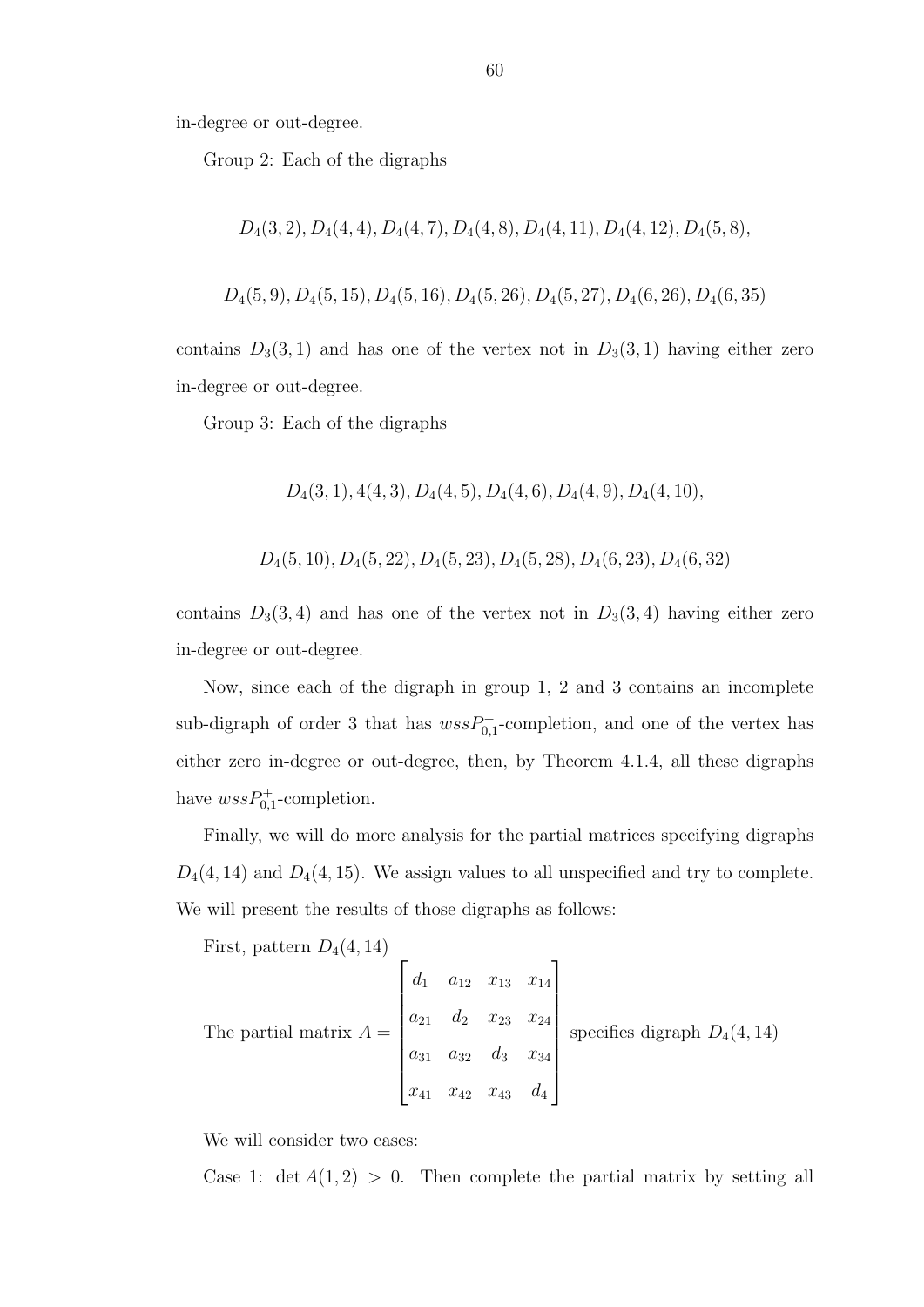unspecified entries with zeros.

Case 2: det  $A(1, 2) = 0$ . Without loss of generality  $a_{12} \neq 0$  and  $a_{21} \neq 0$ . Then set  $x_{34} = c_{34}$  and  $x_{43} = c_{43}$  with conditions that  $c_{43} > 0$  and  $0 < c_{34} < d_3 d_4 c_{43}^{-1}$ , and all other unspecified entries to zero.

Now, the partial matrix can be completed to 
$$
A_c = \begin{bmatrix} d_1 & a_{12} & 0 & 0 \\ a_{21} & d_2 & 0 & 0 \\ a_{31} & a_{32} & d_3 & c_{34} \\ 0 & 0 & c_{43} & d_4 \end{bmatrix}
$$
.

This can be seen by looking at the principal minors: det  $A(1,2) = 0$ ; det  $A(1,3) = d_1d_3 > 0$ ; det  $A(1,4) = d_1d_4 > 0$ ; det  $A(2,3) = d_2d_3 > 0$ ; det  $A(2,4) = d_2d_4 > 0$ ; det  $A(3,4) = d_3d_4 - c_{34}c_{43} > 0$ ; det  $A(1, 2, 3) = 0$ ; det  $A(1, 2, 4) = 0$ ; det  $A(1, 3, 4) = d_1(d_3d_4 - c_3d_4c_4) > 0$ ; det  $A(2,3,4) = d_2(d_3d_4 - c_{34}c_{43}) > 0$ ; det  $A = a_{12}a_{21}c_{34}c_{43} > 0$ .

Since all determinants are nonnegative and at least one in every order is positive, then the partial weakly sign symmetric  $P_{0,1}^+$ -matrix has been completed to a weakly sign symmetric  $P_{0,1}^+$ -matrix.

Therefore, any pattern of  $D_4(4, 14)$  has  $wssP_{0,1}^+$ -completion.

Second, pattern  $D_4(4, 15)$ 

The partial matrix  $A =$  $\sqrt{ }$   $d_1$   $a_{12}$   $a_{13}$   $x_{14}$  $x_{21}$   $d_2$   $x_{23}$   $x_{24}$  $a_{31}$   $a_{32}$   $d_3$   $x_{34}$  $x_{41}$   $x_{42}$   $x_{43}$   $d_4$ 1 specifies digraph  $D_4(4, 15)$ .

We will consider two cases:

Case 1:  $\det A(1,3) > 0$ . Then complete the partial matrix by setting all unspecified entries with zeros.

Case 2: det  $A(1,3) = 0$ . Without loss of generality  $a_{13} \neq 0$  and  $a_{31} \neq 0$ . Then set  $x_{24} = c_{24}$  and  $x_{42} = c_{42}$  with conditions that  $c_{42} > 0$  and  $0 < c_{24} < d_3 d_4 c_{42}^{-1}$ ,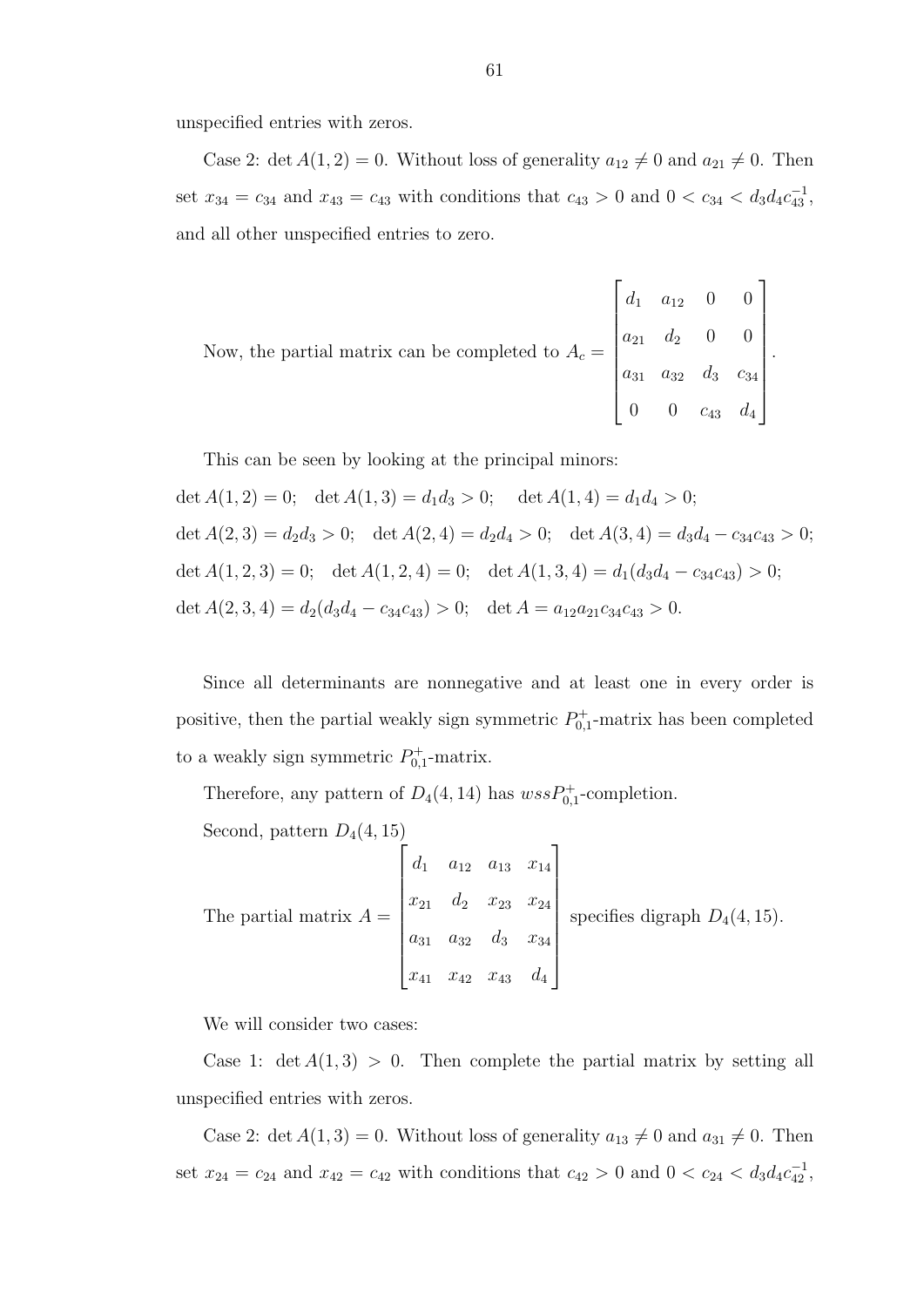and all other unspecified entries to zero.

Now, the partial matrix can be completed to 
$$
A_c = \begin{bmatrix} d_1 & a_{12} & a_{13} & 0 \\ 0 & d_2 & 0 & c_{24} \\ a_{31} & a_{32} & d_3 & 0 \\ 0 & c_{42} & 0 & d_4 \end{bmatrix}
$$
.

This can be seen by looking at the principal minors: det  $A(1,2) > 0$ ; det  $A(1,3) = 0$ ; det  $A(1,4) = d_1 d_4 > 0$ ; det  $A(2,3) = d_2d_3 > 0$ ; det  $A(2,4) = d_2d_4 - c_{24}c_{42} > 0$ ; det  $A(3, 4) = d_3d_4 > 0$ ; det  $A(1, 2, 3) = 0$ ; det  $A(1, 2, 4) = d_1(d_2d_4 - x_{24}x_{42}) > 0$ ; det  $A(1, 3, 4) = 0$ ; det  $A(2,3,4) = d_4(d_2d_4 - c_{24}c_{42}) > 0$ ; det  $A = a_{13}a_{31}c_{24}c_{42} > 0$ .

Since all determinants are nonnegative and at least one in every order is positive, then the partial weakly sign symmetric  $P_{0,1}^+$ -matrix has been completed to weakly sign symmetric  $P_{0,1}^+$ -matrix.

Therefore, any pattern of  $D_4(4, 15)$  has  $wssP_{0,1}^+$ -completion.

 $\Box$ 

In the next proposition, we give digraphs of order 4 that have  $wssP$ -completion and do not have  $wssP_{0,1}^+$ -completion.

**Proposition 4.3.9.** If a digraph  $D_4(q, n)$  is in the following list, then it has  $wssP\text{-}completion\ and\ does\ not\ have\ wssP_{0,1}^+\text{-}completion.$ 

| $q=6$ , | $n = 2, 40, 43;$                |
|---------|---------------------------------|
| $q=7$ , | $n = 4, 5, 14, 24, 29, 34, 36;$ |
| $q=8$ , | $n = 1, 10, 12, 18;$            |
| $q=9,$  | $n = 8, 11.$                    |

Proof. By Theorem 4.1.12, these digraphs have wssP-completion. However, we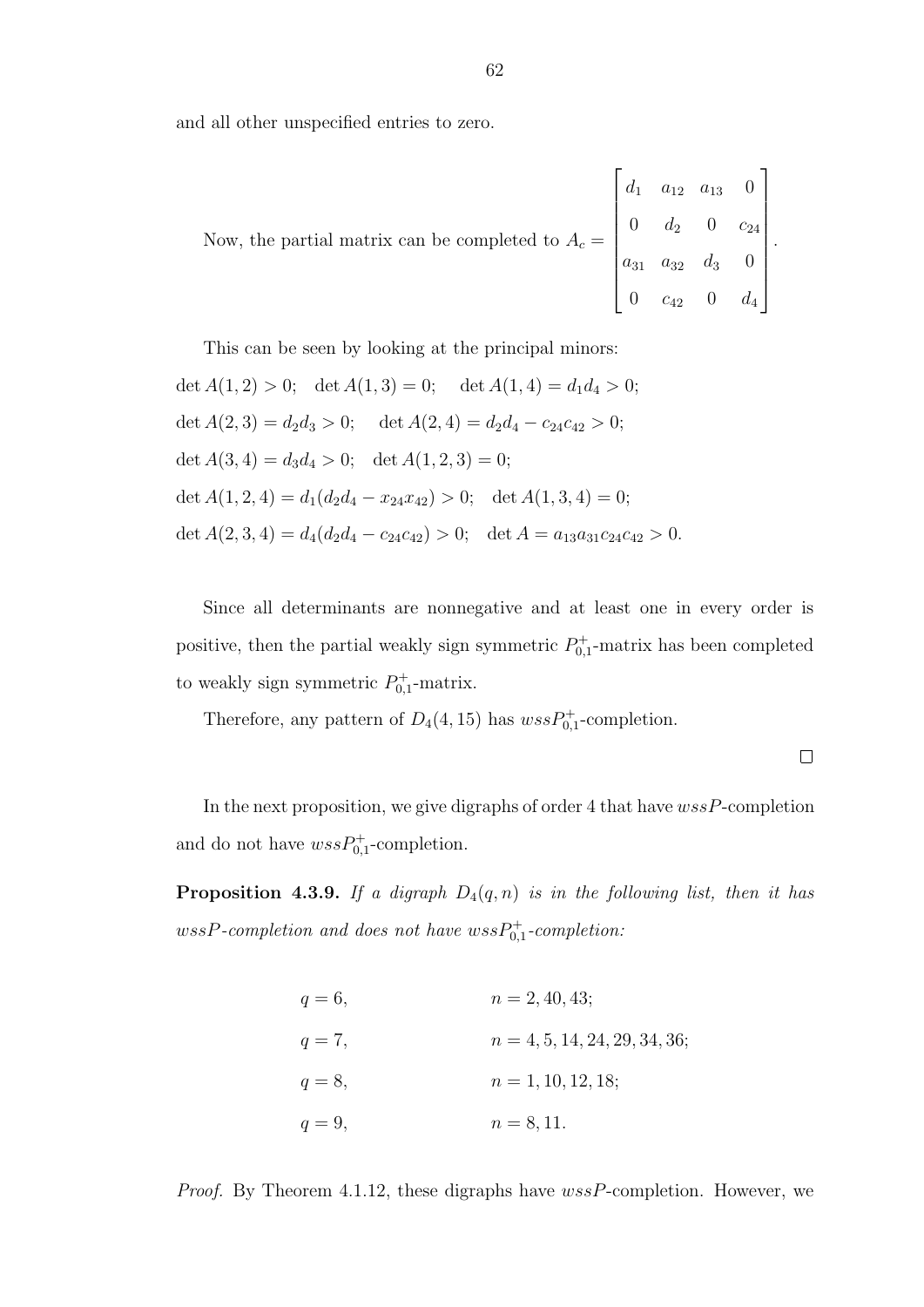can observe from the results in Lemma 4.3.6 and 4.3.7 that they do not have  $wssP_{0,1}^+$ -completion.  $\Box$ 

When we eliminate digraphs in Lemma 4.3.5, 4.3.6 and 4.3.7 which do not have  $wssP_{0,1}^+$ -completion and those digraphs in Theorem 4.3.8 which have  $wssP_{0,1}^+$ completion, we remain with digraphs which have  $wssP$ -completion and we do not know if they have  $wssP_{0,1}^+$ -completion, leaving our classification under this subsection incomplete. The list is given below.

| $q=4$ , | $n = 1 - 2$ ;                                |
|---------|----------------------------------------------|
| $q=5,$  | $n = 1 - 5, 7, 17, 21;$                      |
| $q=6$ , | $n = 1, 3 - 8, 13, 15, 17, 19, 27, 38 - 39;$ |
| $q=7,$  | $n = 2, 9.$                                  |

The next section gives the results for fourth objective of this study.

# 4.4 Classification of digraphs of order at most 4 having zero completion to a  $wssP_{0,1}^+ \mbox{-} \text{matrix}$

In this section we have presented the results of zero completion to a  $wssP_{0,1}^+$ matrix of patterns associated to digraphs of at most order 4. Our main results are in form of theorems, which gives a complete classification.

We have already shown in Theorem 4.3.1, that all digraphs of order 2 have zero completion to a weakly sign symmetric  $P_{0,1}^+$ -matrix.

In Theorem 4.4.1, we wish to classify all digraphs of order 3 for which we have zero completion to a  $wssP_{0,1}^+$ -matrix.

**Theorem 4.4.1.** A digraph of order 3 has zero completion to a  $wssP_{0,1}^+$ -matrix if it lies in the following list:

$$
D_3(0,1), D_3(1,1), D_3(2,2), D_3(2,3), D_3(2,4), D_3(3,3), D_3(6,1).
$$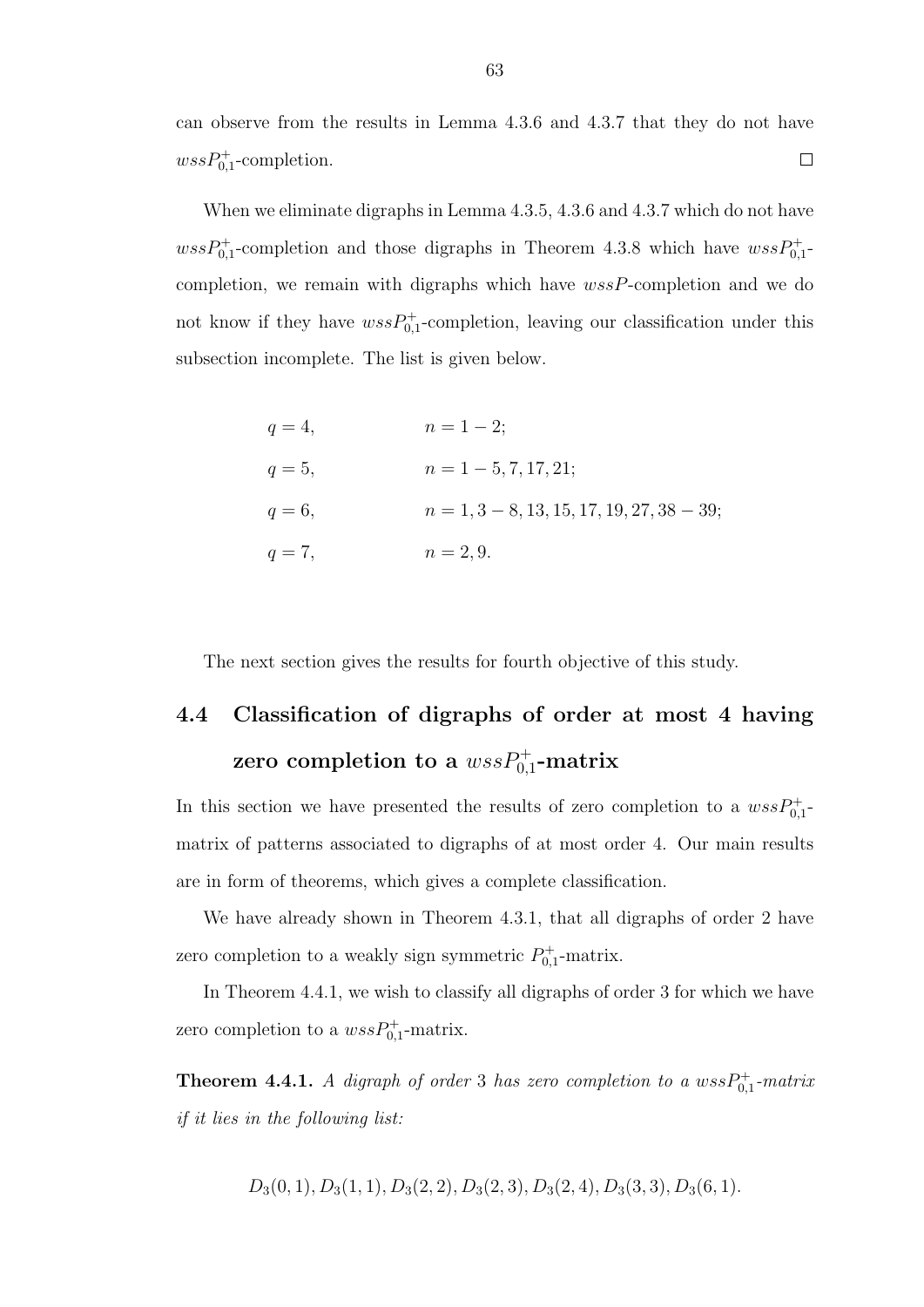*Proof.* Zero completion is stronger than  $wssP_{0,1}^+$ -completion, and therefore we will only consider digraphs listed in Theorem 4.3.3.

According to Theorem 4.1.9, incomplete digraphs with a complete sub-digraph of order 2 don't have zero completion to a  $wssP_{0,1}^+$ -matrix and we therefore rule out those digraphs from the list in Theorem 4.3.3.

Now, the remaining digraphs are asymmetric digraphs of order 3 having  $wssP_{0,1}^+$ -completion,  $D_3(0,1)$  and  $D_3(6,1)$ , and they are discussed as follows:

Digraph  $D_3(0, 1)$  is a null digraph and by Theorem 4.1.1, it has zero completion to a  $wssP_{0,1}^+$ -matrix.

Digraph  $D_3(6, 1)$  is complete since it specifies a complete digraph.

For  $D_3(1, 1)$ ,  $D_3(2, 2)$ ,  $D_3(2, 3)$  and  $D_3(2, 4)$ , we will relate with digraph  $D_2(1, 1)$ . We have earlier shown in Theorem 4.3.1, that  $D_2(1, 1)$  has zero completion to a  $wssP_{0,1}^+$ -matrix.

Digraphs  $D_3(1,1)$ ,  $D_3(2,2)$  and  $D_3(2,3)$  of order 3 contains sub-digraph  $D_2(1,1)$ as of order 2 (with vertex 1 and 2) and vertex 3 has a zero out-degree, then by Lemma 4.1.3, they have zero completion to a weakly sign symmetric  $P_{0,1}^+$ -matrix.

Digraph  $D_3(2, 4)$  of order 3 contain sub-digraph  $D_2(1, 1)$  of order 2 (with vertex 1 and 2) and vertex 3 has a zero in-degree, then again by Lemma 4.1.3, they have zero completion to a weakly sign symmetric  $P_{0,1}^+$ -matrix.

The only remaining pattern is  $D_3(3,3)$ .

The partial 
$$
wssP_{0,1}^+
$$
-matrix  $A = \begin{bmatrix} d_1 & a_{12} & a_{13} \\ x_{21} & d_2 & x_{23} \\ x_{31} & a_{32} & d_3 \end{bmatrix}$  specifies  $D_3(3,3)$ .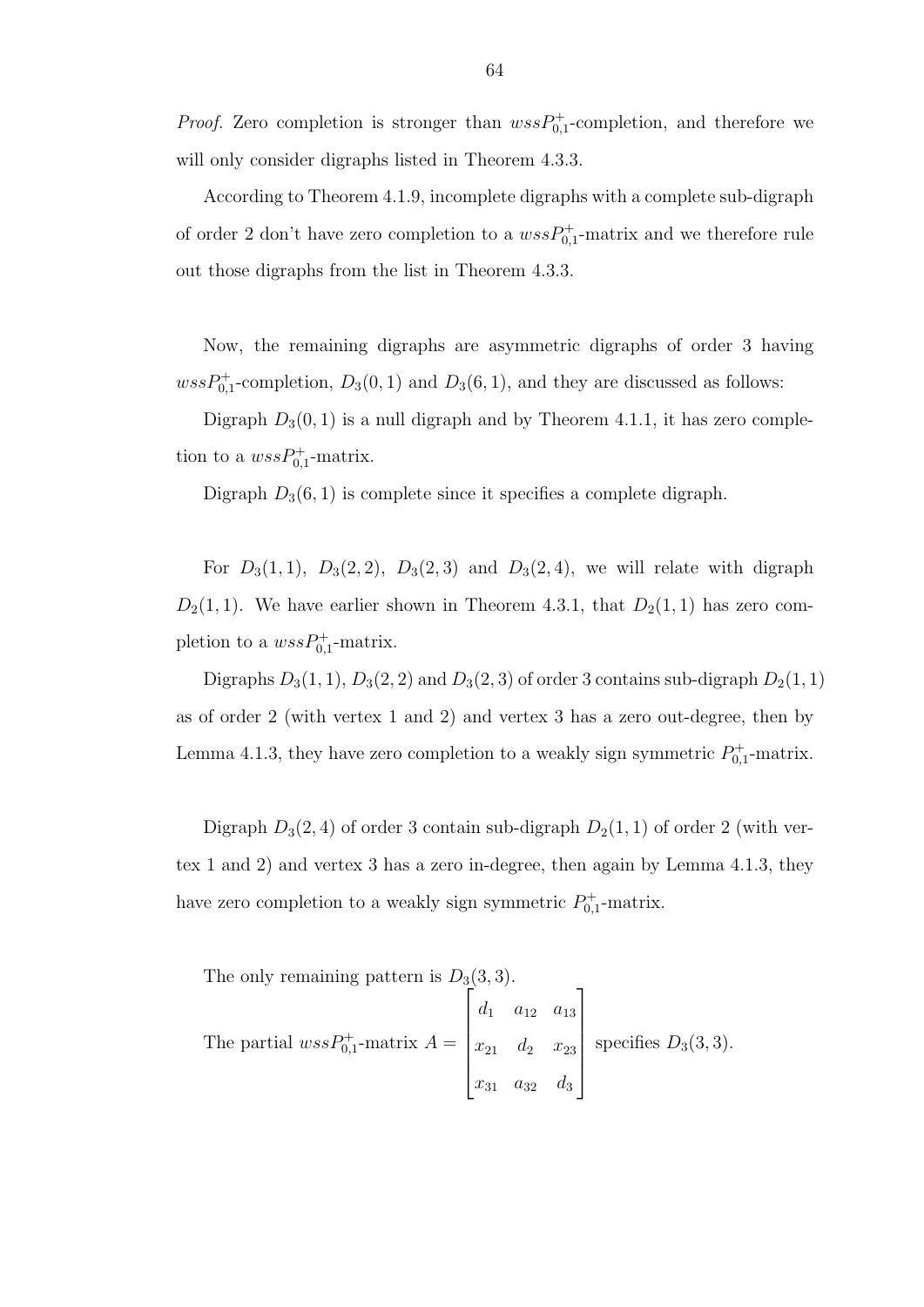Determinants of Principal Submatrices

$$
\det A(1,2) = d_1 d_2 - a_{12} x_{21}; \qquad \det A(1,3) = d_1 d_3 - a_{13} x_{31};
$$
  

$$
\det A(2,3) = d_2 d_3 - x_{23} a_{32};
$$

$$
\det A = d_1(d_2d_3 - x_{23}a_{32}) - a_{12}(d_3x_{21} - x_{23}x_{31}) + a_{13}(x_{21}a_{32} - d_2x_{31}).
$$

Perform zero completion by setting all unspecified entries of A to zeros gives:

$$
\det A(1,2) = d_1 d_2 > 0; \qquad \det A(1,3) = d_1 d_3 > 0;
$$
  

$$
\det A(2,3) = d_2 d_3 > 0; \qquad \det A = d_1 d_2 d_3 > 0.
$$

Since all the principal minors are positive then digraph  $D_3(3,3)$  has zero completion to a  $wssP_{0,1}^+$ -matrix.  $\Box$ 

By examining the digraphs given in the list in Theorem 4.4.1, we obtain the following corollary:

**Corollary 4.4.2.** A digraph of order 3 has zero completion to a  $wssP_{0,1}^+$ -matrix if and only if it is null, complete or is asymmetric and does not contain a 3-cycle.

In Theorem 4.4.3, we wish to classify digraphs of order 4 which have zero completion to a  $wssP_{0,1}^+$ -matrix.

**Theorem 4.4.3.** A digraph of order 4 has zero completion to a  $wssP_{0,1}^+$ -matrix if and only if it lies in the following list: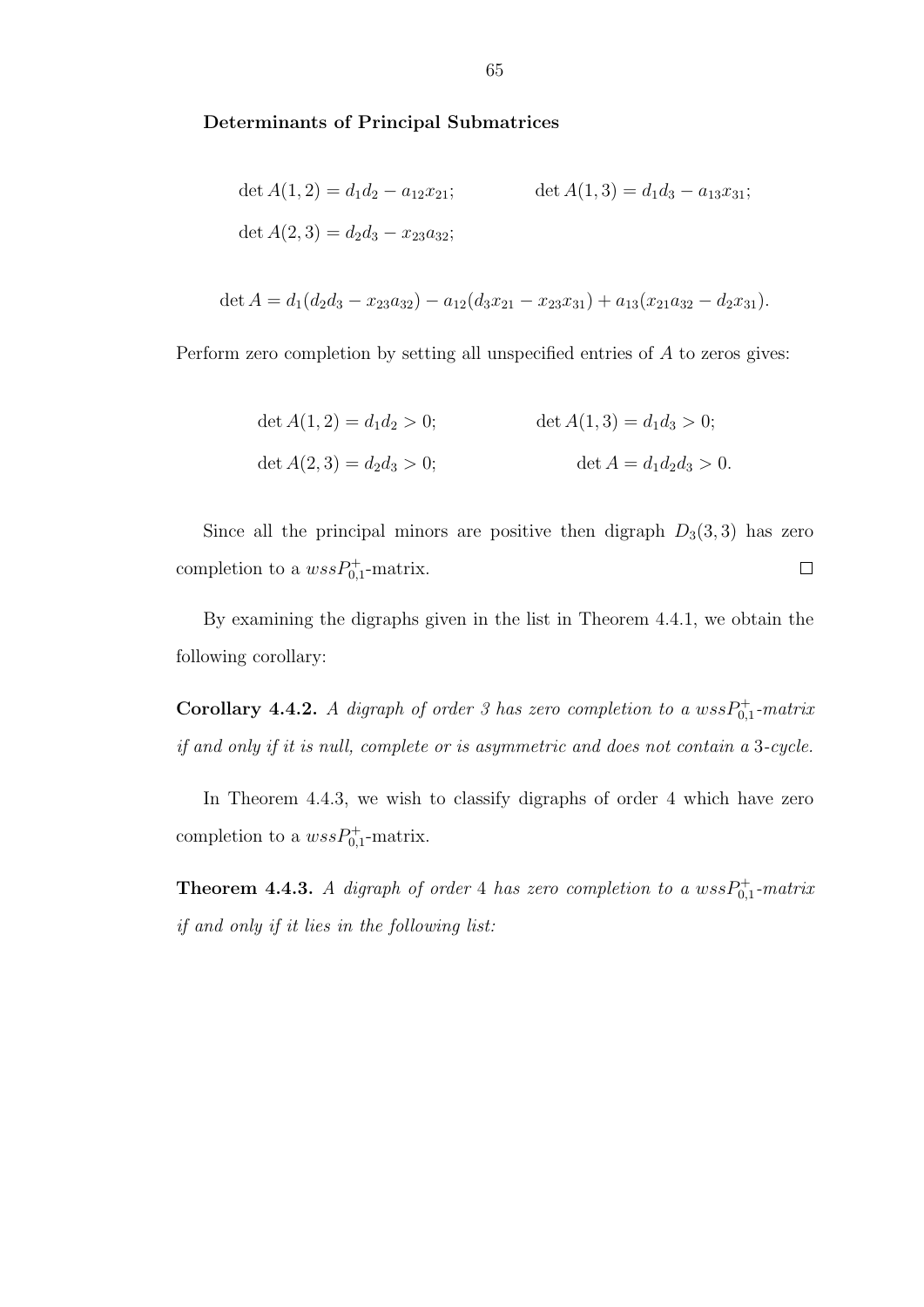| $q=0;$   | $n=1;$                           |
|----------|----------------------------------|
| $q=1;$   | $n=1;$                           |
| $q = 2;$ | $n = 2 - 5$ ;                    |
| $q=3;$   | $n = 4 - 11, 13;$                |
| $q=4;$   | $n = 16 - 19, 21 - 23, 25 - 27;$ |
| $q=5;$   | $n = 29, 31, 33 - 34, 36 - 37;$  |
| $q=6;$   | $n = 46;$                        |
| $q = 12$ | $n=1$ .                          |

#### Proof.

Digraph  $D_4(0, 1)$  is a null digraph and by Theorem 4.1.1, it has zero completion to a  $wssP_{0,1}^+$ -matrix.

Digraph  $D_4(12, 1)$  is complete since it specifies a complete digraph.

We will first rule out those incomplete digraphs that have a complete digraph of order 2 since by Theorem 4.1.9, they don't have zero completion to a  $wssP_{0,1}^+$ matrix. Again, zero completion is strong than a  $wssP_{0,1}^+$ -completion and therefore we will discuss patterns that do have  $wssP_{0,1}^+$ -completion. From these two conditions, it is now clears that, the only patterns to consider are asymmetric patterns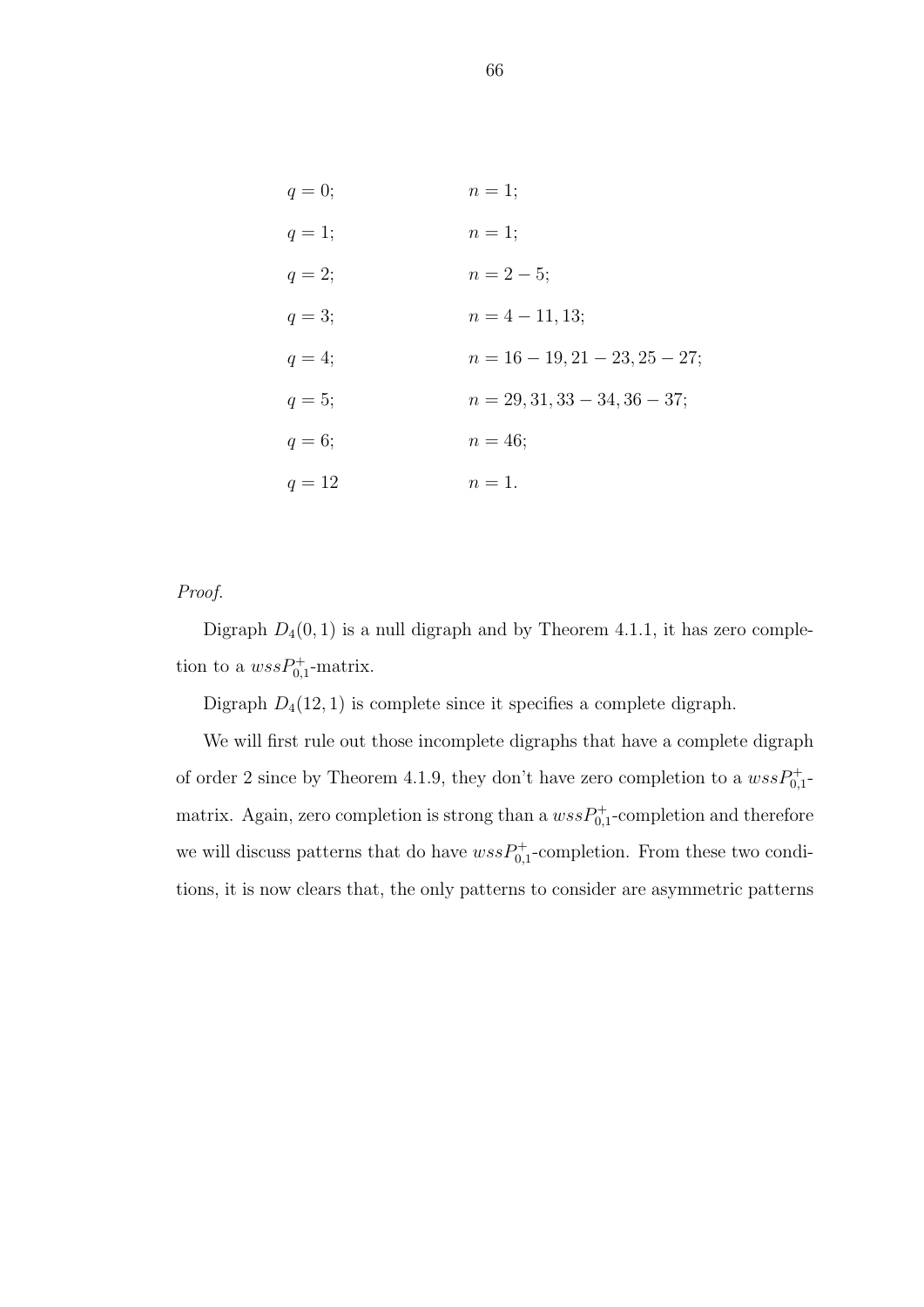that have  $wssP_{0,1}^+$ -completion, and are given in the list below.

| $q=1;$   |                                  |
|----------|----------------------------------|
| $q = 2;$ | $n = 2 - 5;$                     |
| $q=3;$   | $n = 4 - 11, 13;$                |
| $q=4;$   | $n = 16 - 19, 21 - 23, 25 - 27;$ |
| $q=5;$   | $n = 29, 31, 33 - 34, 36 - 37$   |
| $q=6;$   | $n = 46.$                        |

In order to find out if these digraphs have zero completion to a  $wssP_{0,1}^+$ matrix, it will be more easy to relate with digraphs of order 3 than computing their principal minors and assigning zero to all unspecified entries. We have earlier shown in Theorem 4.4.1 incomplete digraphs of order 3 that have zero completion to a  $wssP_{0,1}^+$ -matrix and we will make use of the digraphs  $D_3(1,1)$ ,  $D_3(2, 2), D_3(2, 3), D_3(2, 4)$  and  $D_3(3, 3)$  in this subsection.

We will give 5 groups of incomplete digraphs of order 4 that containing any of the sub-digraphs above as an induced sub-digraphs and has vertex 4 not in the sub-digraphs having either zero in-degree or out-degree.

Group 1: Each of the digraphs

$$
D_4(1,1), D_4(2,5)
$$

contains  $D_3(1,1)$  and has one of the vertex not in  $D_3(1,1)$  having either zero in-degree or out-degree.

Group 2: Each of the digraphs

$$
D_4(2,2), D_4(3,4), D_4(3,9), D_4(3,10), D_4(4,17)
$$

contains  $D_3(2, 2)$  and has one of the vertex not in  $D_3(2, 2)$  having either zero in-degree or out-degree.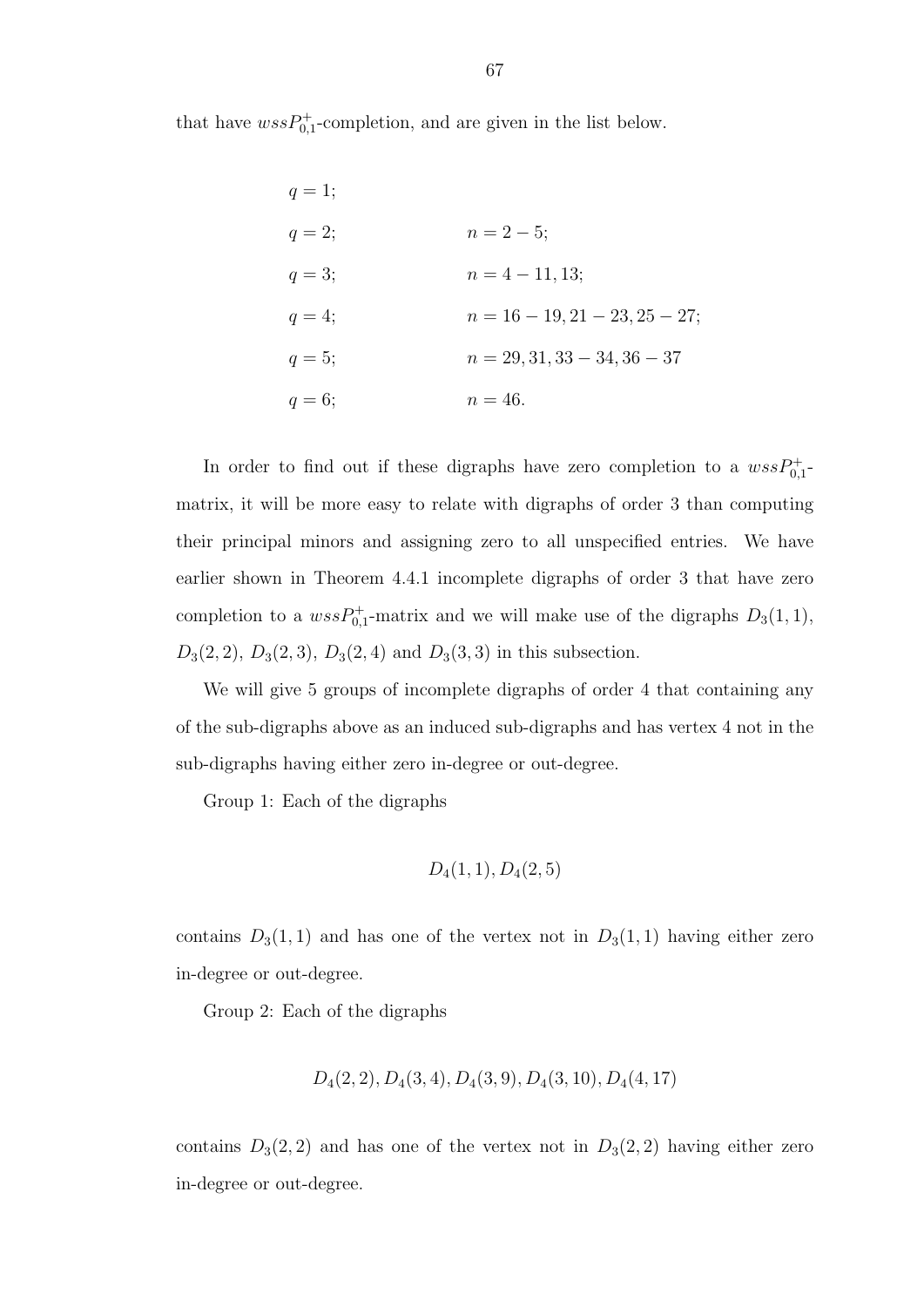Group 3: Each of the digraphs

$$
D_4(2,4), 4(3,7), D_4(3,8), D_4(4,19), D_4(5,34)
$$

contains  $D_3(2,3)$  and has one of the vertex not in  $D_3(2,3)$  having either zero in-degree or out-degree.

Group 4: Each of the digraphs

$$
D_4(2,3), 4(3,5), D_4(3,6), D_4(3,11), D_4(4,18)
$$

contains  $D_3(2, 4)$  and has one of the vertex not in  $D_3(2, 4)$  having either zero in-degree or out-degree.

Group 5: Each of the digraphs

$$
D_4(3, 13), D_4(4, 21), D_4(4, 22), D_4(4, 23), D_4(4, 25), D_4(4, 26),
$$

$$
D_4(4, 27), D_4(5, 29), D_4(5, 31), D_4(5, 33), D_4(5, 36), D_4(5, 37), D_4(6, 46)
$$

contains  $D_3(3,3)$  and has one of the vertex not in  $D_3(3,3)$  having either zero in-degree or out-degree.

Now, since each of the digraph in group 1, 2, 3, 4 and 5 contains a incomplete sub-digraph of order 3 that has zero completion to a  $wssP_{0,1}^+$ -matrix, and one of the vertex not in the sub-digraph has either zero in-degree or out-degree, then, by Lemma 4.1.3, all these digraphs have zero completion to a  $wssP_{0,1}^+$ -matrix.

The only remaining asymmetric digraph that has  $wssP_{0,1}^+$ -completion is  $D_4(4,16)$ , we will give the analysis as follows:

We will first assign zeros to all unspecified entries of a partial matrix specifying  $D_4(4, 16)$ , then compute the principal minors and see if it meets the conditions of being a  $wssP_{0,1}^+$ -matrix.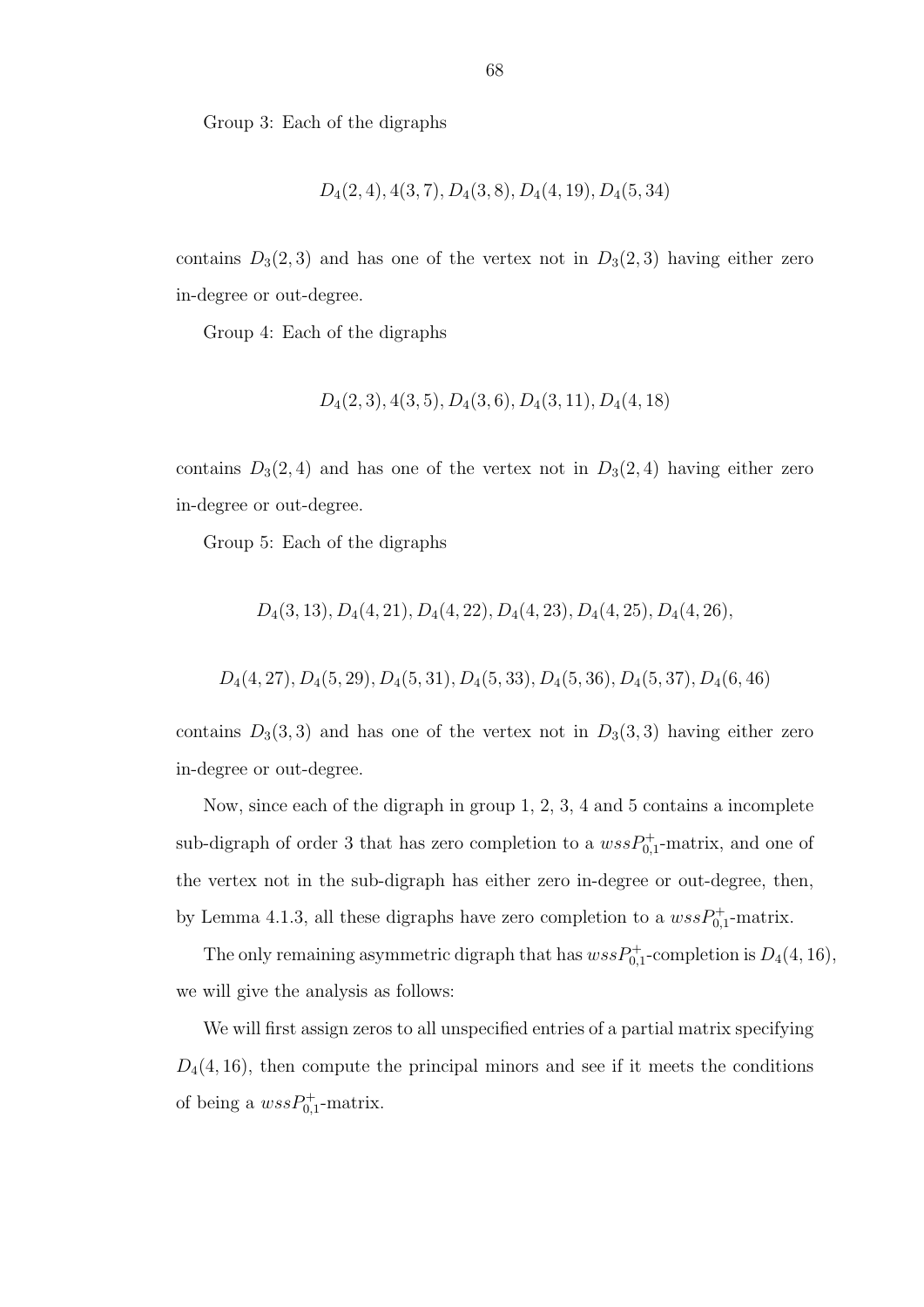Consider a completed  $wssP_{0,1}^+$ -matrix  $A_c =$  $\sqrt{ }$   $d_1$   $a_{12}$  0 0 0  $d_2$   $a_{23}$  0 0 0  $d_3$   $a_{34}$  $a_{41}$  0 0  $d_4$ 1  $\begin{array}{c} \hline \end{array}$ of  $D_4(4, 16)$ .

The principal minors of the completed  $wssP_{0,1}^+$ -matrix  $A_c$ . det  $A(1,2) = d_1d_2 > 0$ ; det  $A(1,3) = d_1d_3 > 0$ ; det  $A(1,4) = d_1d_4 > 0$ ; det  $A(2,3) = d_2d_3 > 0$ ; det  $A(2,4) = d_2d_4 > 0$ ; det  $A(3,4) = d_3d_4 > 0$ ; det  $A(1, 2, 3) = d_1 d_2 d_3 > 0$ ; det  $A(1, 2, 4) = d_1 d_2 d_4 > 0$ ; det  $A(1,3,4) = d_1d_3d_4 > 0$ ; det  $A(2,3,4) = d_2d_3d_4 > 0$ ; det  $A > 0$ .

All the determinants are positive, then every partial matrix  $A$  of  $D_4(4, 16)$ can be completed to a  $wssP_{0,1}^+$ -matrix by assigning all unspecified entries to zero, hence the pattern  $D_4(4, 16)$  has zero completion to a  $wssP_{0,1}^+$ -matrix.

 $\Box$ 

By examining the digraphs given in the list in Theorem ??, we obtain the following corollary:

**Corollary 4.4.4.** Any asymmetric digraph of order 4 having  $wssP_{0,1}^+$ -completion also has zero completion to a  $wssP_{0,1}^+$ -matrix.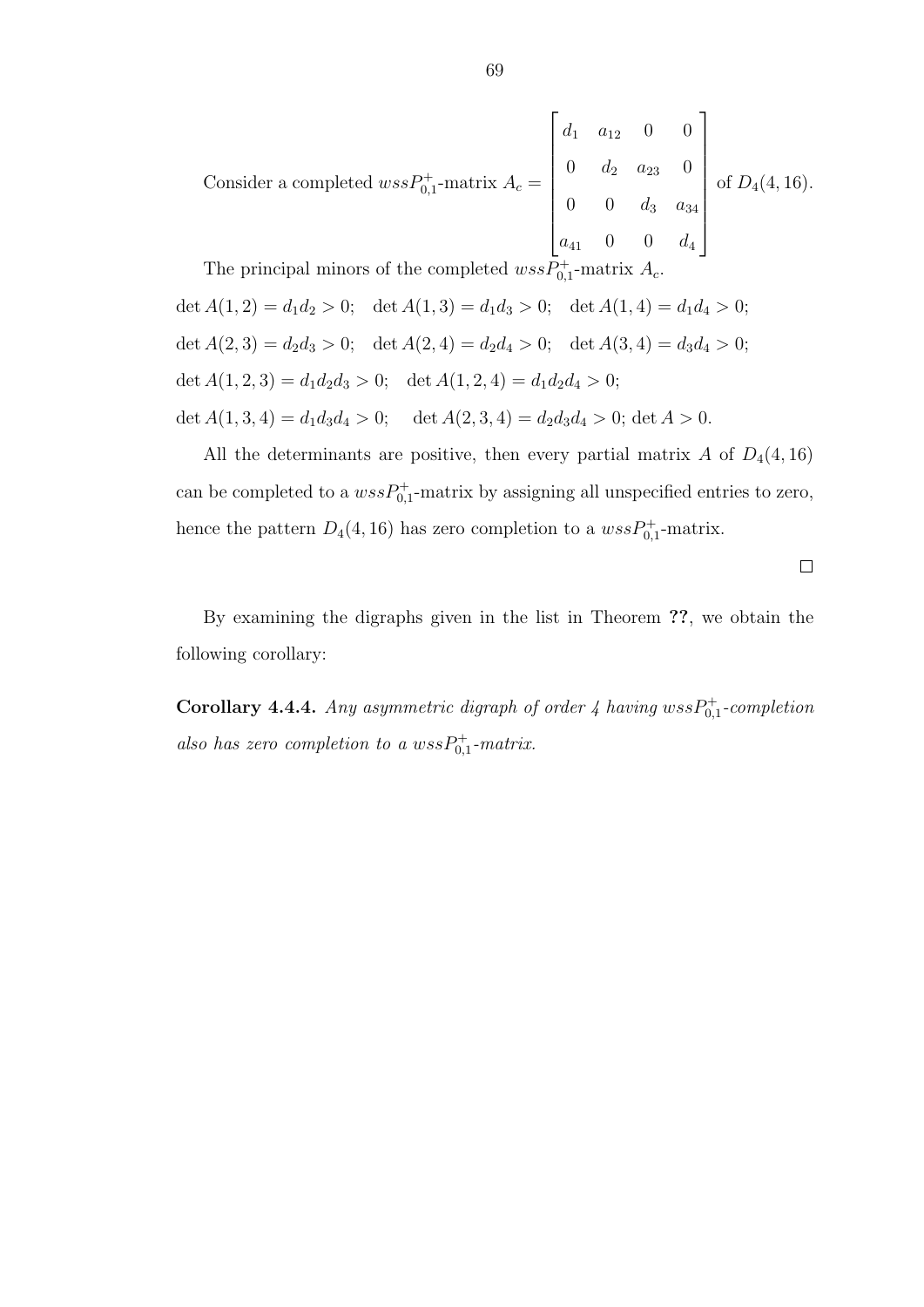# Chapter 5 Summary, conclusion and recommendation

This chapter presents a summary of the key results of the study based on the research objectives and the conclusions drawn out of these results. The chapter also presents the recommendations of the study and suggests areas revealed by the study that require further investigations.

#### 5.1 Summary

The aim of the study was to establish classifications of digraphs specified by  $wssP_{0,1}^+$ -matrices. Recall that digraphs are denoted as  $D_p(q,n)$  where p, q and n denotes number of vertices, number of arcs and the diagram number respectively.

Based on the results of Chapter 4, we have given our classifications for digraphs up to order 4 as follows:

1. For  $1 \le p \le 4$ , the digraph  $D_p(q, n)$  has zero completion to a  $wssP_{0,1}^+$ -matrix if and only if it lies in the following list:

| $p=1;$ | $q=0,$ | $n=1;$ |
|--------|--------|--------|
| $p=2;$ | $q=0,$ | $n=1;$ |
|        | $q=1,$ | $n=1;$ |
|        | $q=2,$ | $n=1;$ |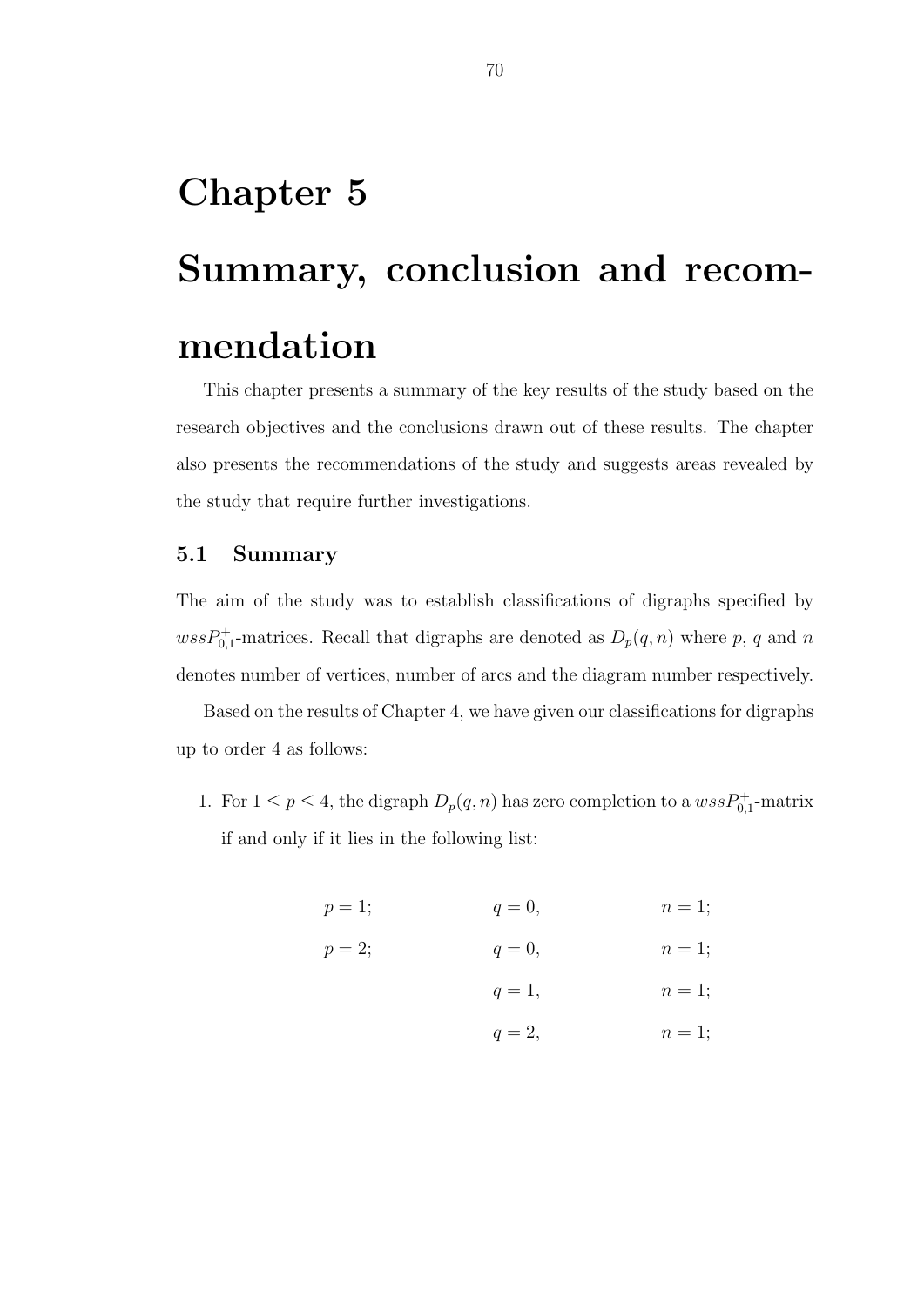$$
p = 3;
$$
  $q = 0,$   $n = 1;$   
\n $q = 1,$   $n = 1;$   
\n $q = 2,$   $n = 2 - 4;$   
\n $q = 3,$   $n = 3;$   
\n $q = 6,$   $n = 1;$   
\n $q = 1,$   $n = 1;$   
\n $q = 2,$   $n = 2 - 5;$   
\n $q = 3,$   $n = 4 - 11, 13;$   
\n $q = 4,$   $n = 16 - 19, 21 - 23, 25 - 27.$   
\n $q = 5,$   $n = 29, 31, 33 - 34, 36 - 37;$   
\n $q = 6,$   $n = 46;$   
\n $q = 12,$   $n = 1.$ 

2. If a digraph  $D_p(q, n)$  is in the following list, then it has  $wssP_{0,1}^+$ -completion:

| $p=1$  |        |                 |
|--------|--------|-----------------|
| $p=2;$ | $q=0,$ | $n=1;$          |
|        | $q=1,$ | $n=1;$          |
|        | $q=2,$ | $n=1;$          |
| $p=3;$ | $q=0,$ | $n=1;$          |
|        | $q=1,$ | $n=1;$          |
|        | $q=2,$ | $n = 1 - 4;$    |
|        | $q=3,$ | $n = 1, 3 - 4;$ |
|        | $q=6,$ | $n=1;$          |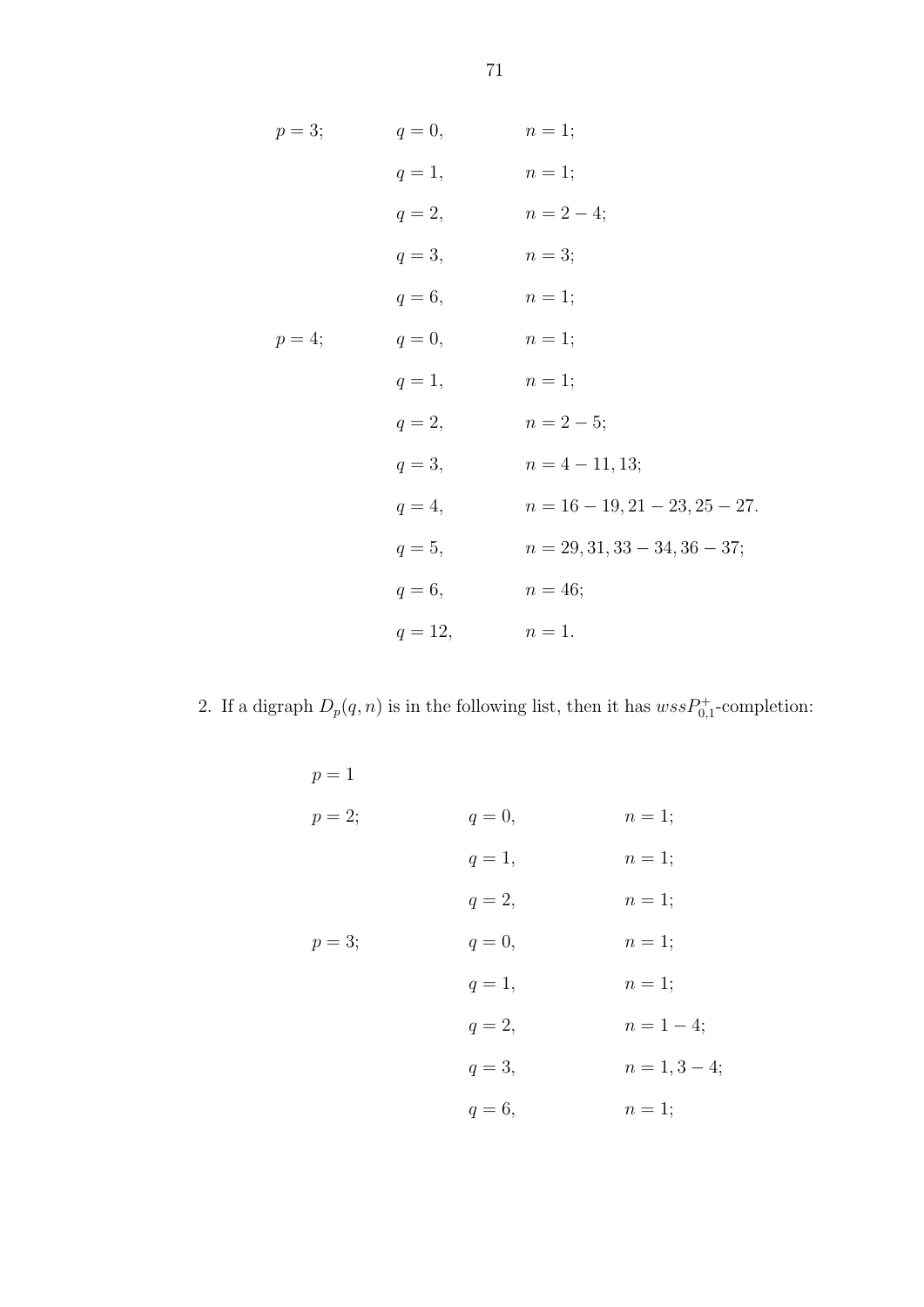$$
p = 4; \t q = 0, \t n = 1; q = 1, \t n = 1; q = 2, \t n = 1 - 5; q = 3, \t n = 1 - 11, 13; q = 4, \t n = 3 - 12, 14 - 19, 21 - 23, 25 - 27; q = 5, \t n = 8 - 10, 14 - 16, 22 - 24, 26 - 29, 31, 33 - 34, 36 - 37; q = 6, \t n = 23, 26, 32, 35, 46; q = 12, \t n = 1.
$$

3. If a digraph  $D_p(q, n)$  is in the following list, then it does not have  $wssP_{0,1}^+$ completion:

| $p = 3;$ $q = 3,$ $n = 2;$  |                                                                  |
|-----------------------------|------------------------------------------------------------------|
|                             | $q = 4,$ $n = 1 - 4;$                                            |
| $q = 5,$ $n = 1;$           |                                                                  |
| $p = 4;$ $q = 3,$ $n = 12;$ |                                                                  |
|                             | $q = 4,$ $n = 13, 20, 24;$                                       |
|                             | $q = 5,$ $n = 6, 11 - 13, 18 - 20, 25, 30, 32, 35, 38;$          |
|                             | $q = 6,$ $n = 2, 9 - 12, 14, 16, 18, 20 - 22, 24 - 25, 28 - 31,$ |
|                             | $33 - 34$ , $36 - 37$ , $40 - 43$ , $44 - 45$ , $47 - 48$ ;      |
|                             | $q = 7,$ $n = 1, 3 - 8, 10 - 38;$                                |
|                             | $q = 8,$ $n = 1 - 27;$                                           |
|                             | $q = 9,$ $n = 1 - 13;$                                           |
|                             | $q = 10,$ $n = 1 - 5;$                                           |
| $q = 11,$ $n = 1.$          |                                                                  |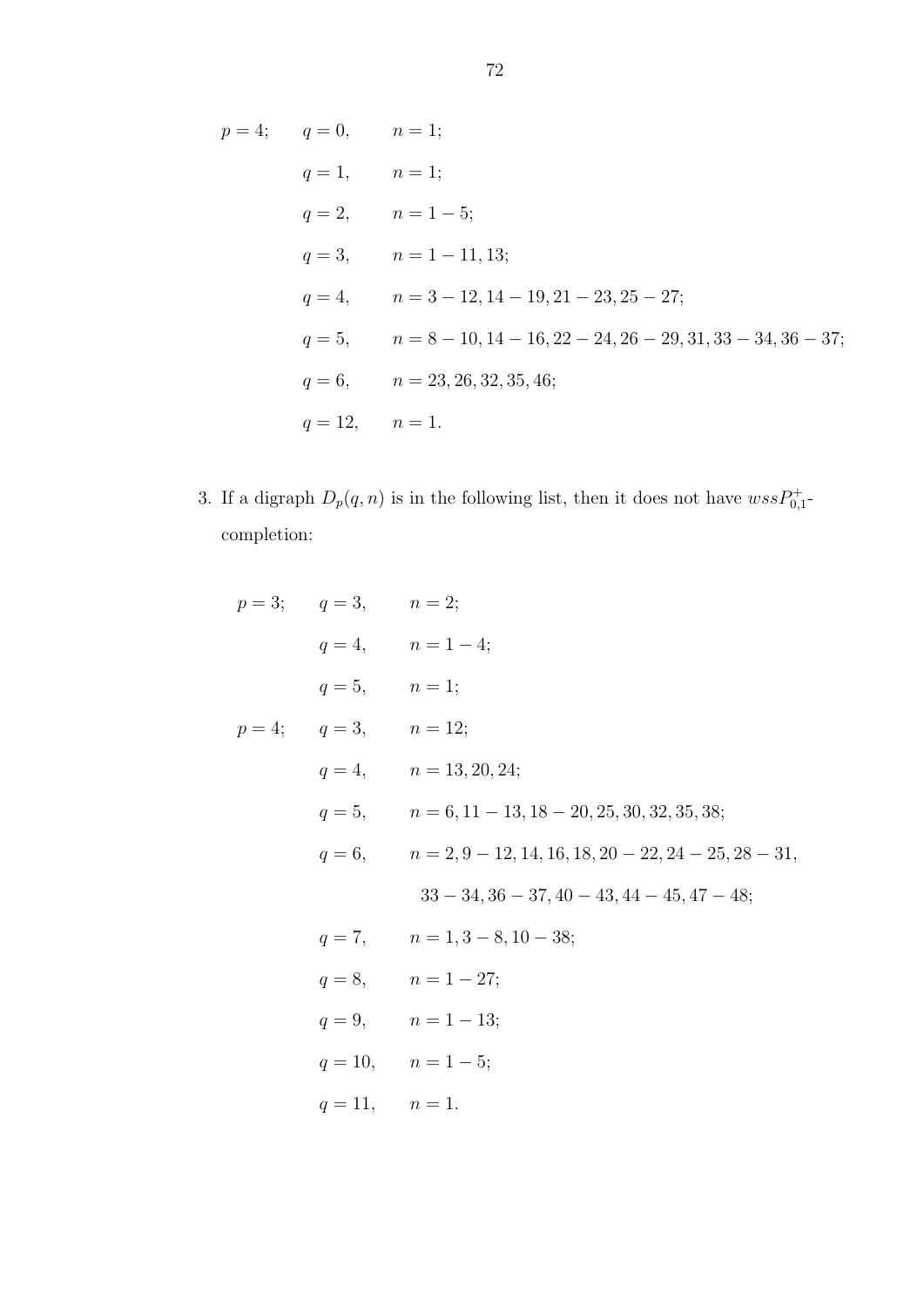4. If a digraph  $D_p(q, n)$  is in the following list, then it has  $wssP$ -completion and does not have  $wssP_{0,1}^+$ -completion:

$$
p = 3;
$$
  $q = 4,$   $n = 1, 3, 4;$   
\n $p = 4;$   $q = 6,$   $n = 2, 40, 43;$   
\n $q = 7,$   $n = 4, 5, 14, 24, 29, 34, 36;$   
\n $q = 8,$   $n = 1, 10, 12, 18;$   
\n $q = 9,$   $n = 8, 11.$ 

5. If a digraphs is in the following list, then it has wssP-completion and not known whether or not it has  $wssP_{0,1}^+$ -completion:

$$
p = 4;
$$
  $q = 4,$   $n = 1 - 2;$   
\n $q = 5,$   $n = 1 - 5, 7, 17, 21;$   
\n $q = 6,$   $n = 1, 3 - 8, 13, 15, 17, 19, 27, 38 - 39;$   
\n $q = 7,$   $n = 2, 9.$ 

## 5.2 Conclusion

The following conclusions were made in relation to the objectives of this study. Figure 5.1 shows relationships among the sets of patterns having different completions for partial  $wssP_{0,1}^+$ -matrices. Our conclusions will be summarized by the explanations of Figure 5.1.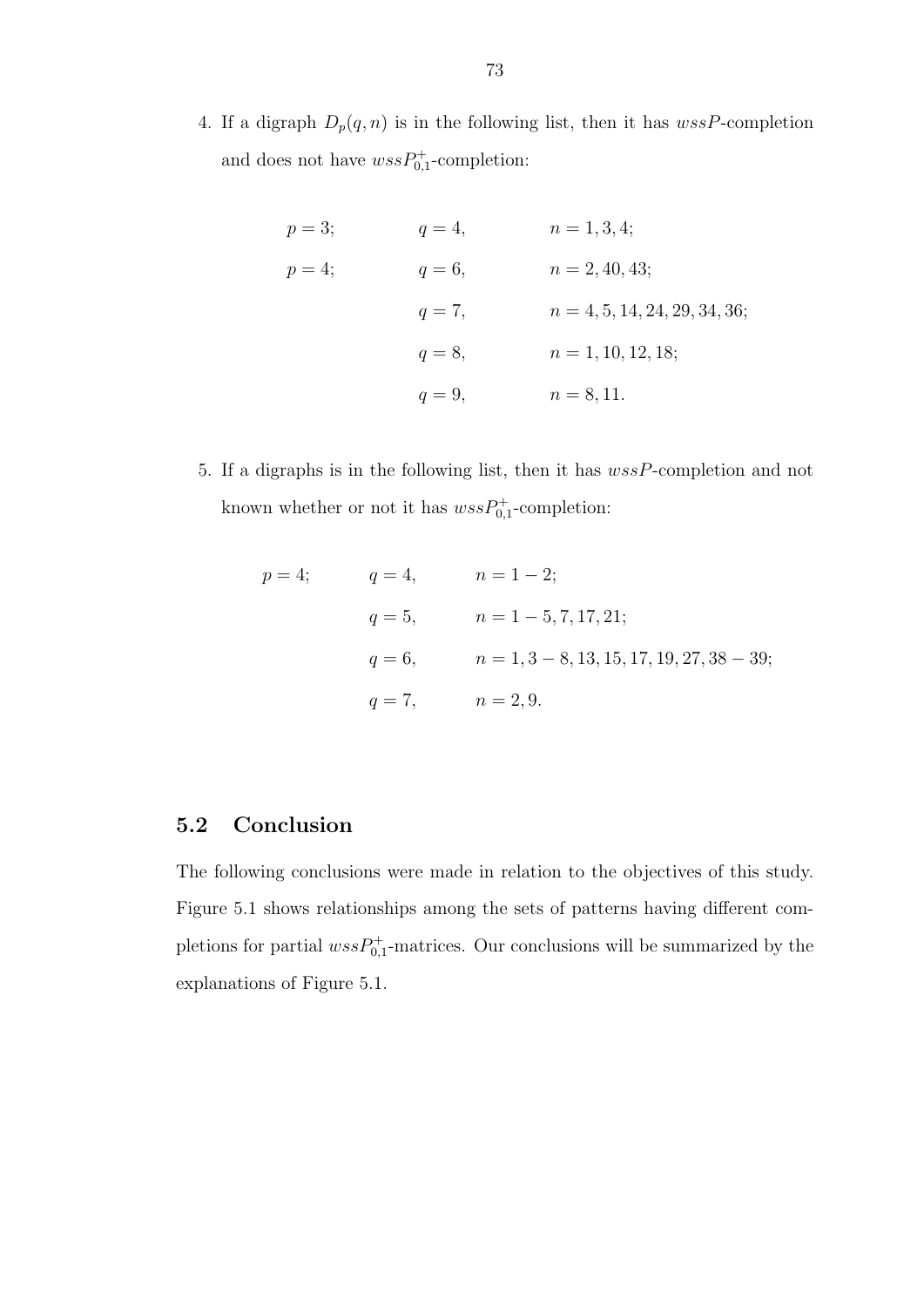

Figure 5.1: Relationships among the sets of patterns having completions for  $wssP_{0,1}^+$ -matrices and  $wssP$ -matrices.

#### Key

- X: Number of patterns considered.
- A: Patterns that have wssP-completion.
- **B**: Patterns that have  $wssP_{0,1}^+$ -completion.
- C: Patterns that have zero completion to a  $wssP_{0,1}^+$ -matrix.

Set  $X$  gives the venn space or the boundary for number of digraphs to consider in a study, most matrix completions considers up to order 4 digraphs which is a similar case in this study. We have considered digraphs of order 1, 2, 3, and 4 with 1, 3, 16 and 218 non-isomorphic digraphs respectively; they are 238 digraphs in total. The venn space expands depending on the order of digraphs considered in a study. Set  $X$  has 114 digraphs which are not in set  $A$ , those are the set of digraphs in complement set  $A^C$ , that is,  $|A^c| = 114$ .

The next sets changes depending on the type of completions and their relationships for digraphs are presented as follows:

First, set  $\bf{A}$  is the set of patterns that have  $wssP$ -completion; this the superset of all the patterns and it was used as restriction for the number of patterns to consider in this study. The cardinality of this set is 124, that is  $|A| = 124$ .

Second, set **B** is the set of patterns that have  $wssP_{0,1}^+$ -completion; this is the biggest set in this study for which we did not get complete classifications for all digraphs of up to order 4 and after partial classifications it was found that the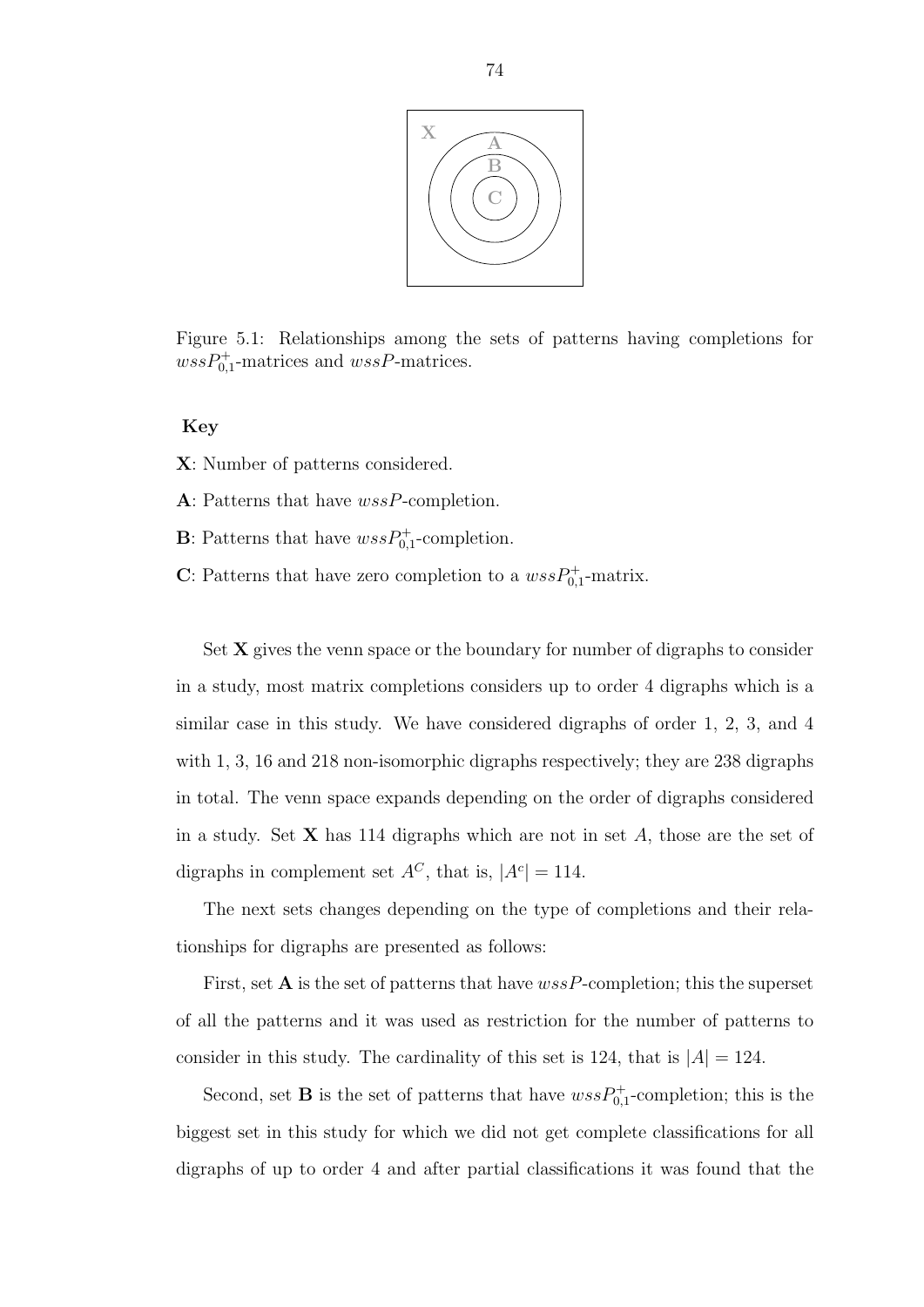cardinality of this set is between 79 and 105, that is  $79 \leq |B| \leq 105$ .

Third, set C is the set of patterns that have zero completion to a  $wssP_{0,1}^+$ matrix; this is a special set of B which we have successfully classified all digraphs of up to order 4 and the cardinality of this set is 44, that is  $|C| = 44$ . These are asymmetric patterns associated with digraphs of at most order 4 having weakly sign symmetric P-completion.

#### 5.3 Recommendation

Most matrix completion problem research work considers digraphs of up to order 4, in this study we have given complete classifications of digraphs of at most order 4 having zero completion to a  $P_{0,1}^+$ -matrix. On the classifications of digraphs having  $wssP_{0,1}^+$ -completion, we have also considered digraphs of up to order 4 and we were not able to give complete classifications, and we, therefore, recommend for a study on the determination of stronger necessary and sufficient conditions for weakly sign symmetric  $P_{0,1}^+$ -completion to classify the remaining 26 digraphs listed below.

$$
p = 4;
$$
  $q = 4,$   $n = 1 - 2;$   
\n $q = 5,$   $n = 1 - 5, 7, 17, 21;$   
\n $q = 6,$   $n = 1, 3 - 8, 13, 15, 17, 19, 27, 38 - 39;$   
\n $q = 7,$   $n = 2, 9.$ 

#### 5.4 Suggestions for further research

The study suggests for similar studies to be conducted on the following classes:

- (i) Sign symmetric  $P_0$ -matrices and positive  $P_0$ -matrices.
- (ii) Nonnegative  $P_{0,1}$ -matrices and positive  $P_{0,1}$ -matrices.
- (iii) Sign symmetric  $P_0^+$ -matrices, nonnegative  $P_0^+$ -matrices and positive  $P_0^+$ matrices.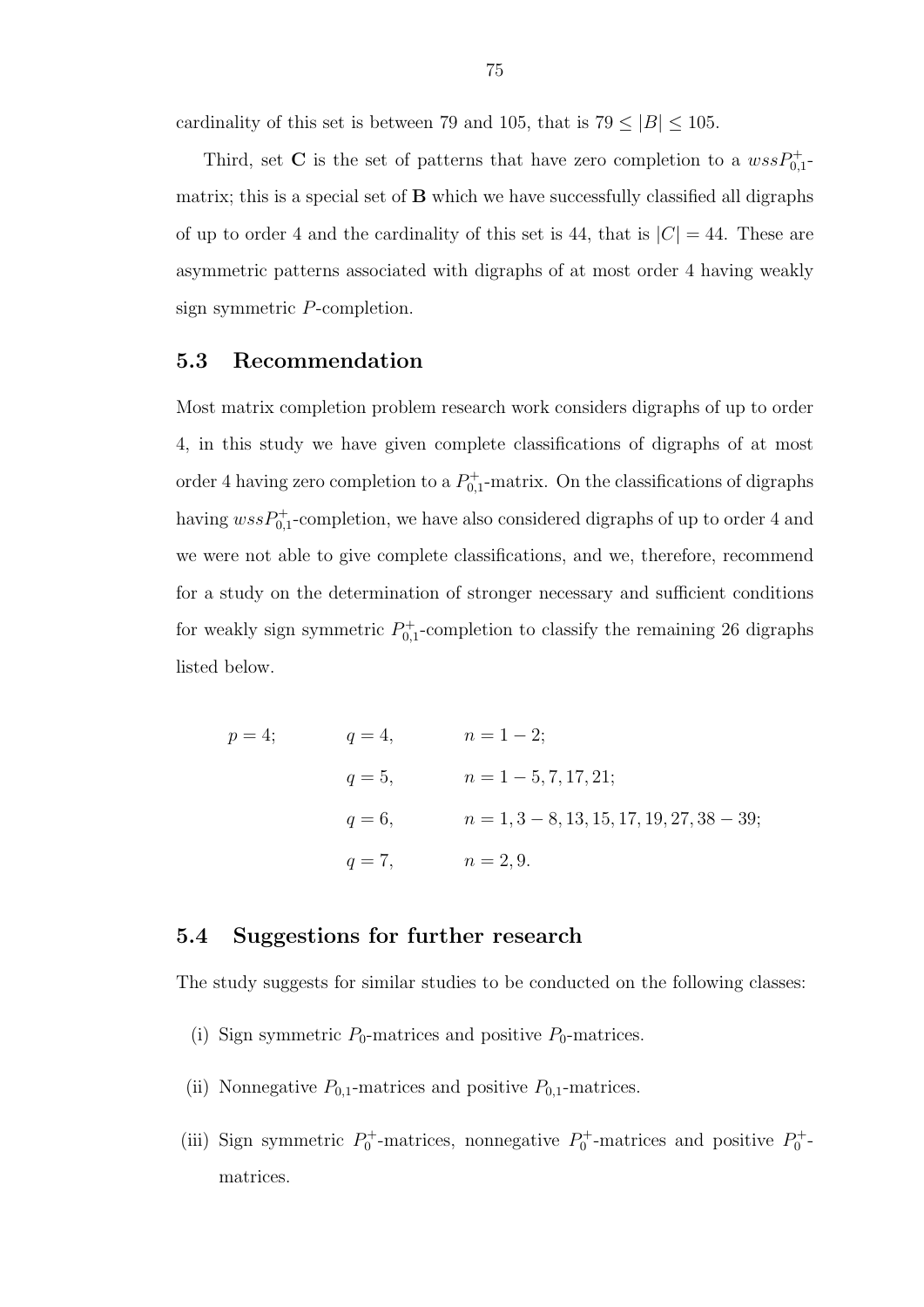(iv) Sign symmetric  $P_{0,1}^+$ -matrices, nonnegative  $P_{0,1}^+$ -matrices and positive  $P_{0,1}^+$ matrices.

Again we suggest further research on the unclassified patterns for  $P\mbox{-matrices}$  and  $P_{0,1}^+$ -matrices classes.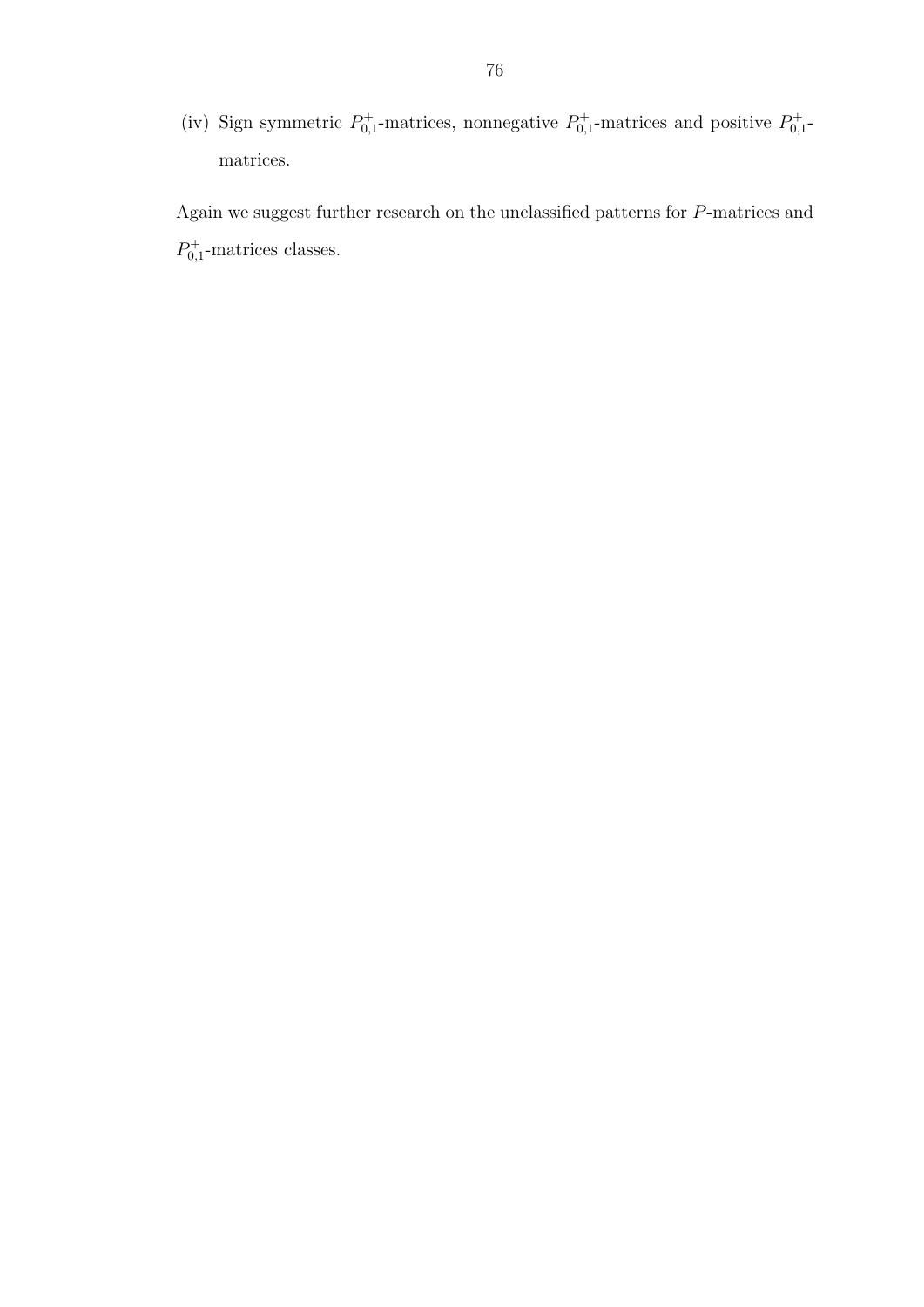# References

- Bowers, J., Evers, J., Hogben, L., Shaner, S., Snider, K., & Wangsness, A. (2006). On completion problems for various classes of p-matrices. Linear algebra and its applications,  $\frac{413(2-3)}{342-354}$ .
- Choi, J. Y., Dealba, L. M., Hogben, L., Kivunge, B. M., Nordstrom, S. K., & Shedenhelm, M. (2003). The nonnegative  $p_0$ -matrix completion problem. ELA. The Electronic Journal of Linear Algebra [electronic only], 10 , 46–59.
- Choi, J. Y., DeAlba, L. M., Hogben, L., Maxwell, M. S., & Wangsness, A. (2002). The  $p_0$ -matrix completion problem. *Electronic Journal of Linear Algebra*,  $9(1), 1-20.$
- DeAlba, L. M., Hardy, T. L., Hogben, L., & Wangsness, A. (2003). The (weakly) sign symmetric p-matrix completion problems. Electron. J. Linear Algebra,  $10, 257 - 271.$
- DeAlba, L. M., & Hogben, L. (2000). Completions of p-matrix patterns. Linear Algebra and Its Applications, 319 (1-3), 83–102.
- DeAlba, L. M., Hogben, L., & Sarma, B. K. (2009). The  $q$ -matrix completion problem. *Electronic Journal of Linear Algebra*, 18(1), 176-191.
- Fallat, S. M., Johnson, C. R., Torregrosa, J. R., & Urbano, A. M. (2000). Pmatrix completions under weak symmetry assumptions. Linear Algebra and Its Applications, 312 (1-3), 73–91.
- Harary, F. (1969). Graph theory. Addison-Wesley, Reading, MA.
- Hogben, L. (2001). Graph theoretic methods for matrix completion problems. Linear Algebra and Its Applications, 328 (1-3), 161–202.
- Hogben, L. (2003a). Matrix completion problems for pairs of related classes of matrices. *Linear algebra and its applications*, 373, 13–29.
- Hogben, L. (2003b). Relationships between the completion problems for various classes of matrices. Proc. SIAM Conference Linear Algebra. Available from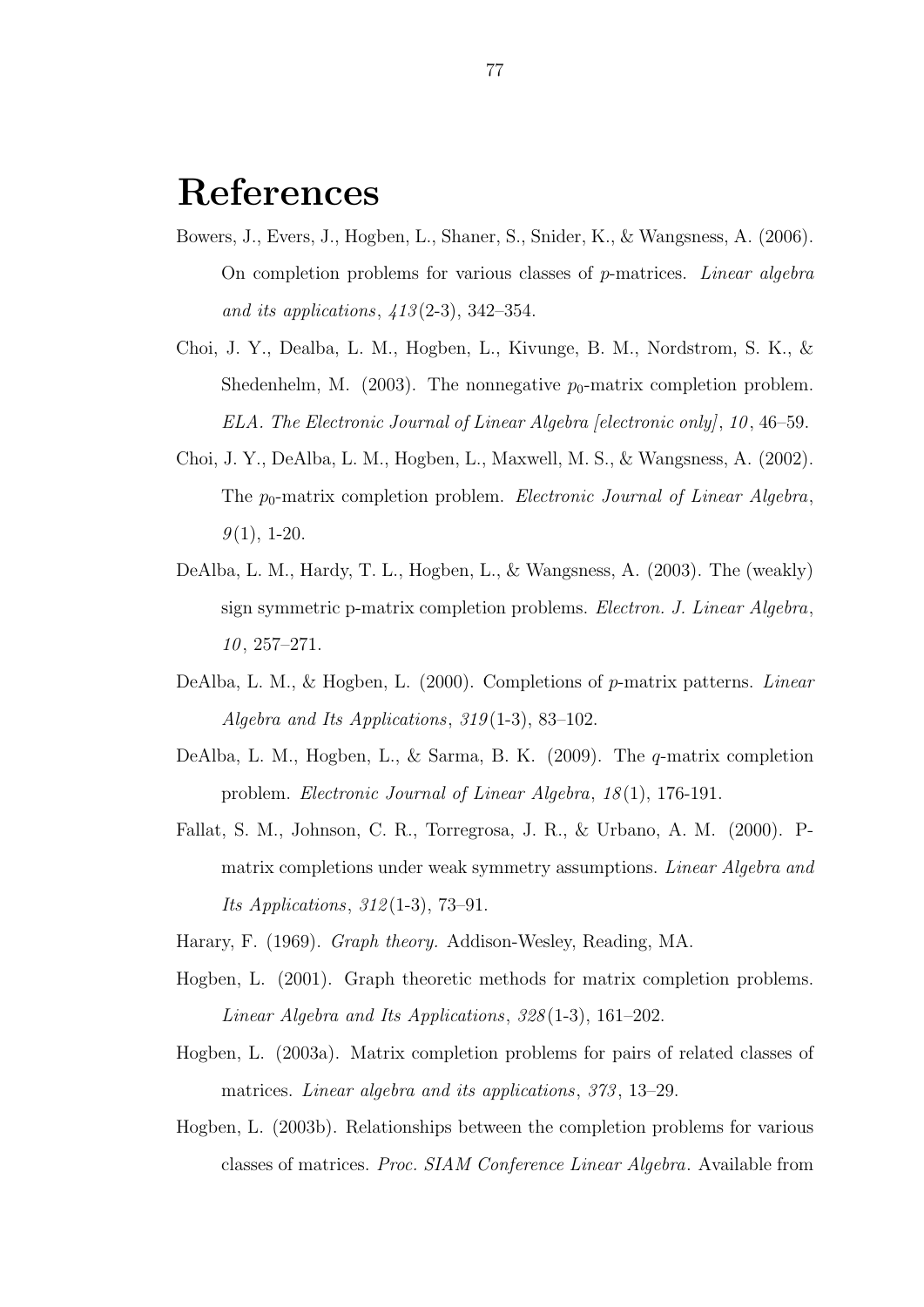http://www.siam.org/meetings/la03/proceedings/hogbenl.pdf

- Johnson, C. R., & Kroschel, B. K. (1996). The combinatorially symmetric pmatrix completion problem. *Electronic Journal of Linear Algebra,*  $1(1)$ , 59–63.
- Keidar, I. (2009). Distributed computing: 23rd international symposium, disc 2009, elche, spain, september 23-25, 2009, proceedings (Vol. 5805). Springer.
- Lee, S., & Seol, H. (2001). A survey on the matrix completion problem. Trends in Mathematics,  $\mathcal{A}(1)$ , 38–43.
- Sarma, B. K., & Sinha, K. (2015a). The  $p_0^+$ -matrix completion problem. Electronic Journal of Linear Algebra,  $29(1)$ , 120-143.
- Sarma, B. K., & Sinha, K. (2015b). The positive q-matrix completion problem. Discrete Mathematics, Algorithms and Applications, 7(04), 1550052.
- Sarma, B. K., & Sinha, K. (2017). The nonnegative q- matrix completion problem. Journal of Algebra Combinatorics Discrete Structures and Applica*tions*,  $\frac{1}{4}(1)$ , 64–71.
- Sinha, K. (2015). Some relationship between matrix completion problems. International Journal of Mathematics And its Applications, 3, 7-12.
- Sinha, K. (2017a). The  $p_{0,1}^+$ -matrix completion problem. *Journal of Information* and Optimization Sciences, 38 (3-4), 517–539.
- Sinha, K. (2017b). The weakly sign symmetric  $q$ -matrix completion problem. Palestine Journal of Mathematics,  $6(1)$ , 314-323.
- Sinha, K. (2018). The  $q_1$ -matrix completion problem. *Malaya Journal of Matem*atik (MJM),  $6(2, 2018)$ , 443-450.
- Wangsness, A. L. (2005). The matrix completion problem regarding various classes of  $p_{0,1}$ -matrices.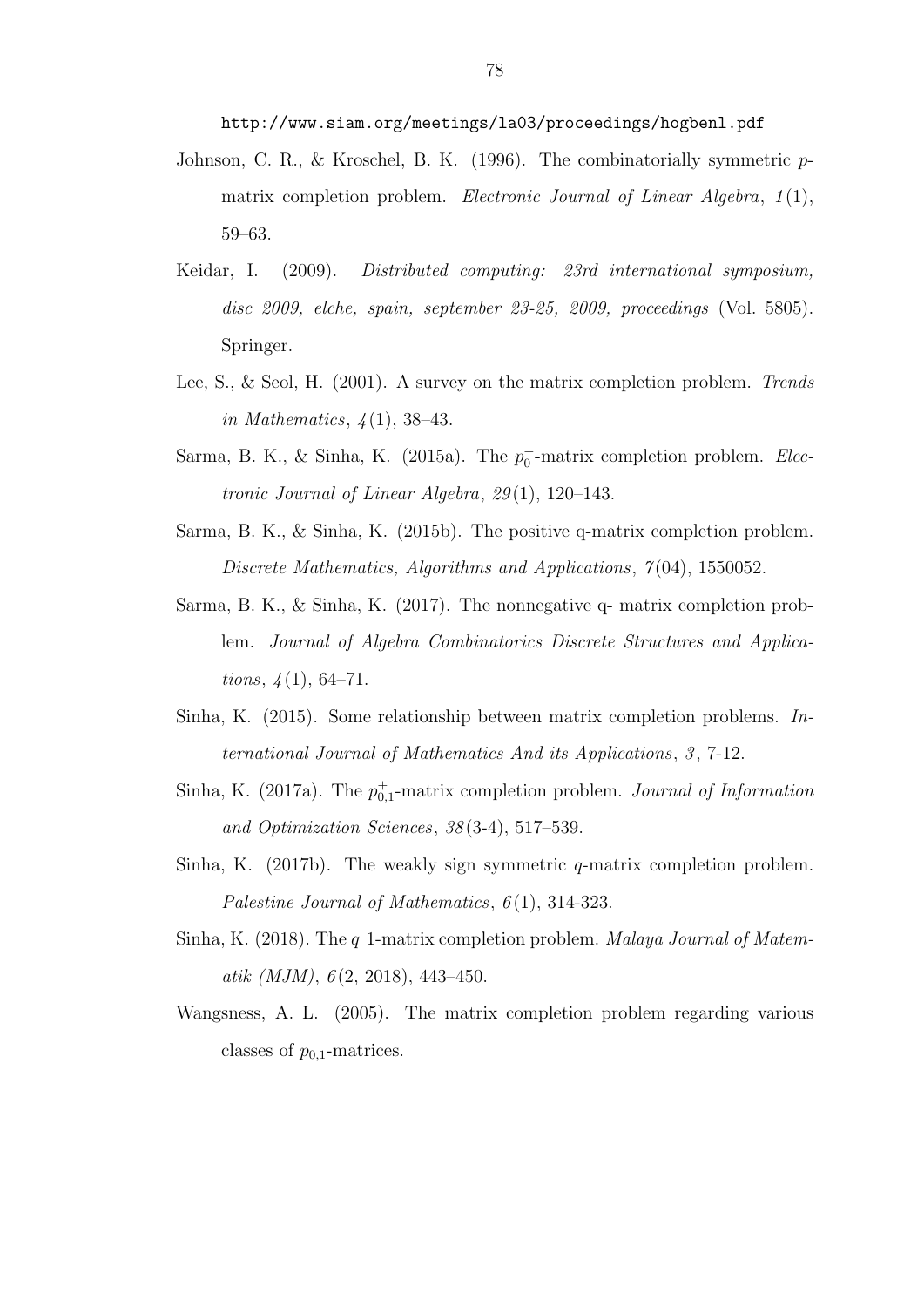# Appendices

# Appendix: Digraphs of at most order 4

We have provided all the non-isomorphic digraphs of order 2, 3 and 4 as given in (Harary, 1969). This additional information will help the reader in knowing every digraph used in this study. These digraphs are denoted as  $D_p(q, n)$  where  $p$  denotes the number of vertices,  $q$  denotes the number of arcs and  $n$  denotes the diagram number for digraphs having same number of vertices and arcs. The serial number  $n$  is important in distinguishing non-isomorphic digraphs having the same number of vertices and arcs.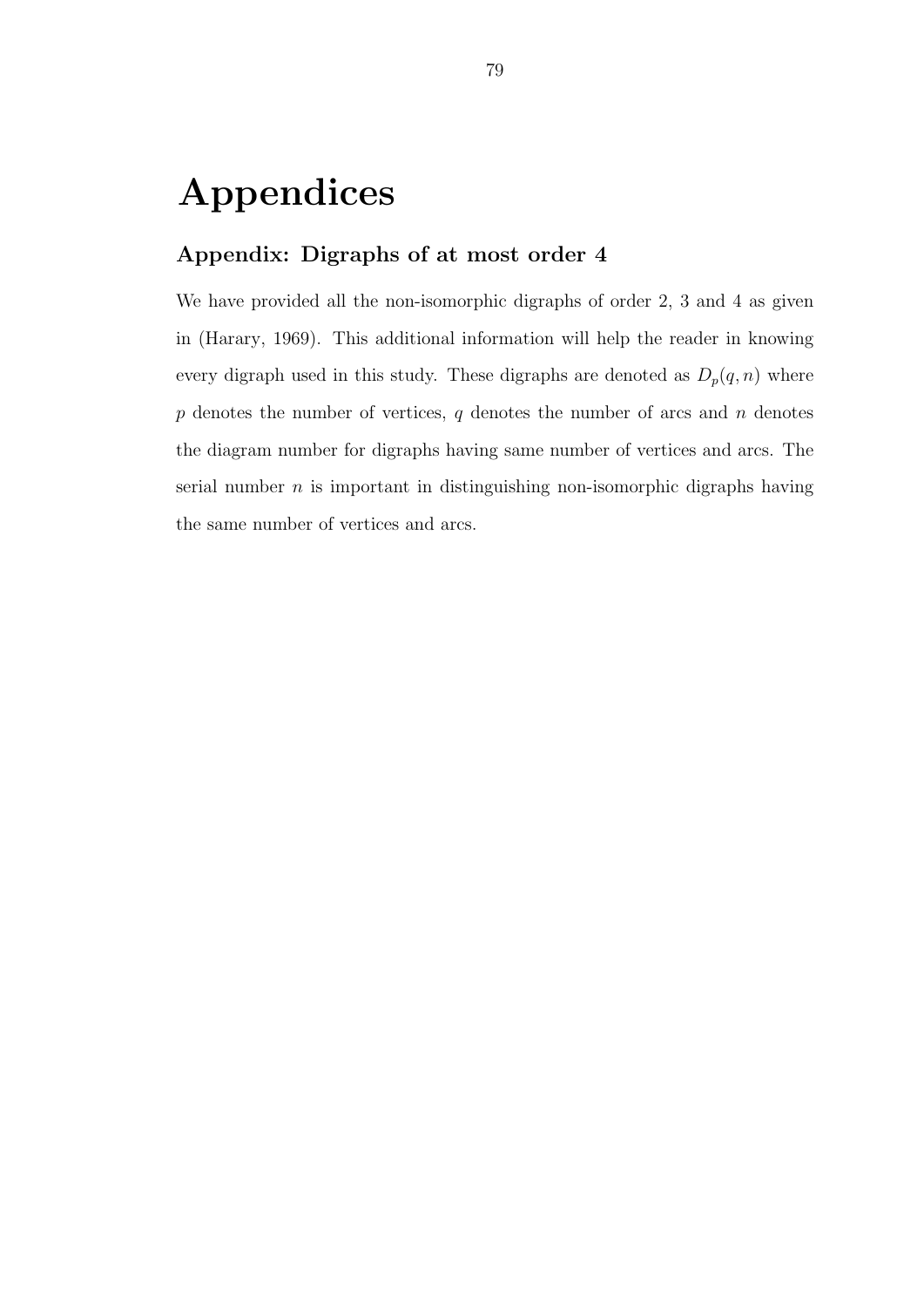The table below shows digraphs of up to order 5 and respective number of non-isomorphic digraphs.

| Number of      | Number of        | Non-isomorphic digraphs | Non-isomorphic digraphs |
|----------------|------------------|-------------------------|-------------------------|
| vertice(s) $p$ | $\arcs(s)$ q     | having $q \arcsin(s)$   | having $p$ vertices(s)  |
| $\mathbf{1}$   | $\boldsymbol{0}$ | $\mathbf{1}$            | $\mathbf{1}$            |
|                | $\boldsymbol{0}$ | $\overline{1}$          |                         |
| $\overline{2}$ | $\mathbf{1}$     | $\mathbf{1}$            | $\sqrt{3}$              |
|                | $\overline{2}$   | $1\,$                   |                         |
|                | $\overline{0}$   | $\overline{1}$          |                         |
|                | $\mathbf{1}$     | $\,1\,$                 |                         |
|                | $\overline{2}$   | $\,4\,$                 |                         |
| 3              | 3                | $\,4\,$                 | 16                      |
|                | $\sqrt{4}$       | $\,4\,$                 |                         |
|                | $\overline{5}$   | $\mathbf{1}$            |                         |
|                | $\boldsymbol{6}$ | $\,1$                   |                         |
|                | $\boldsymbol{0}$ | $\overline{1}$          |                         |
|                | $\mathbf 1$      | $1\,$                   |                         |
|                | $\overline{2}$   | $\overline{5}$          |                         |
|                | 3                | $13\,$                  |                         |
|                | $\overline{4}$   | $27\,$                  |                         |
|                | $\bf 5$          | $38\,$                  |                         |
| $\overline{4}$ | $\overline{6}$   | $48\,$                  | $218\,$                 |
|                | $\overline{7}$   | $38\,$                  |                         |
|                | 8                | $27\,$                  |                         |
|                | 9                | $13\,$                  |                         |
|                | $10\,$           | $\bf 5$                 |                         |
|                | $11\,$           | $\,1\,$                 |                         |
|                | $12\,$           | $\,1$                   |                         |
| $\overline{5}$ |                  |                         | 9608                    |

Table 1: Digraphs of at most order 4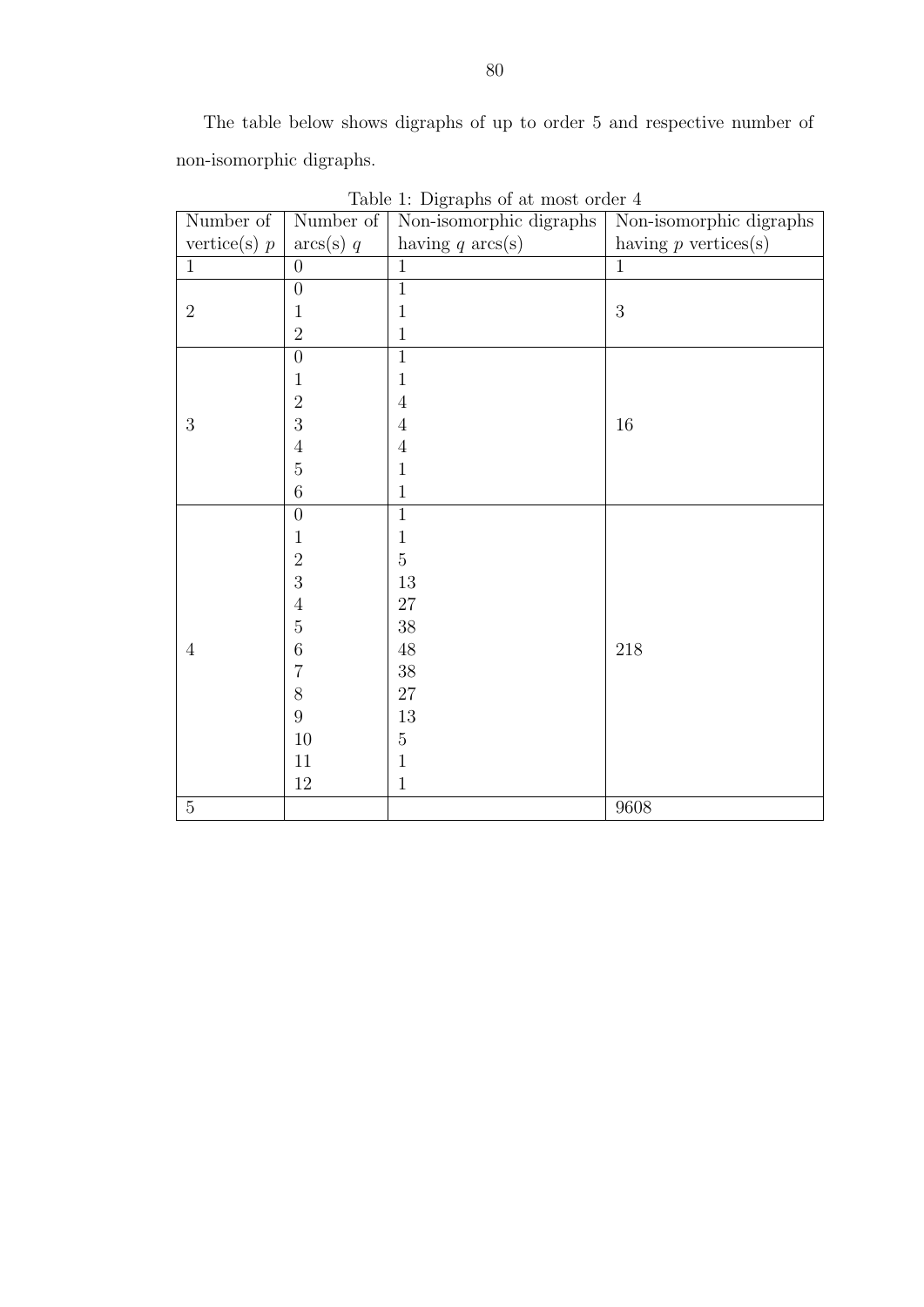

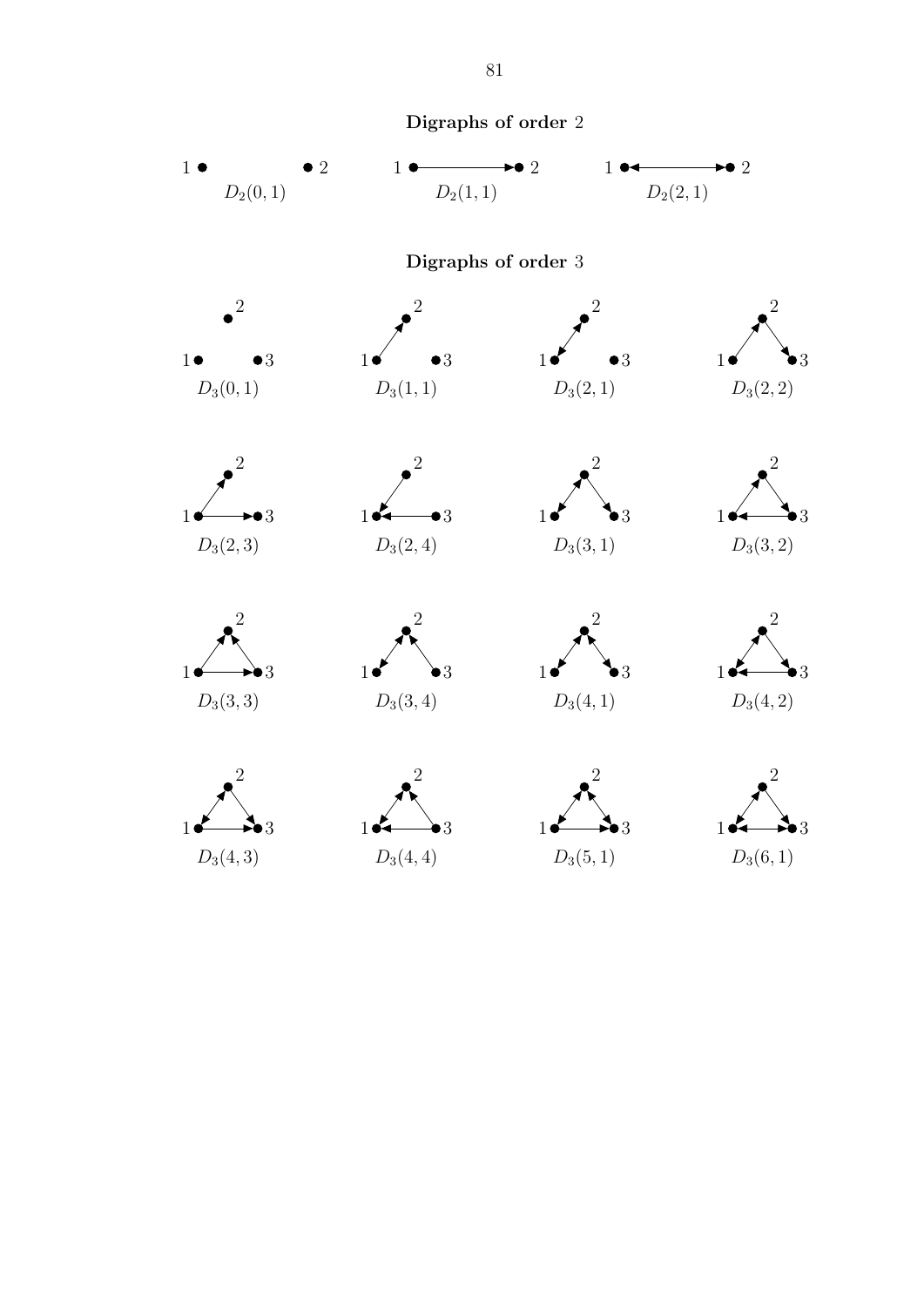## Digraphs of order 4 and at most 3 arcs





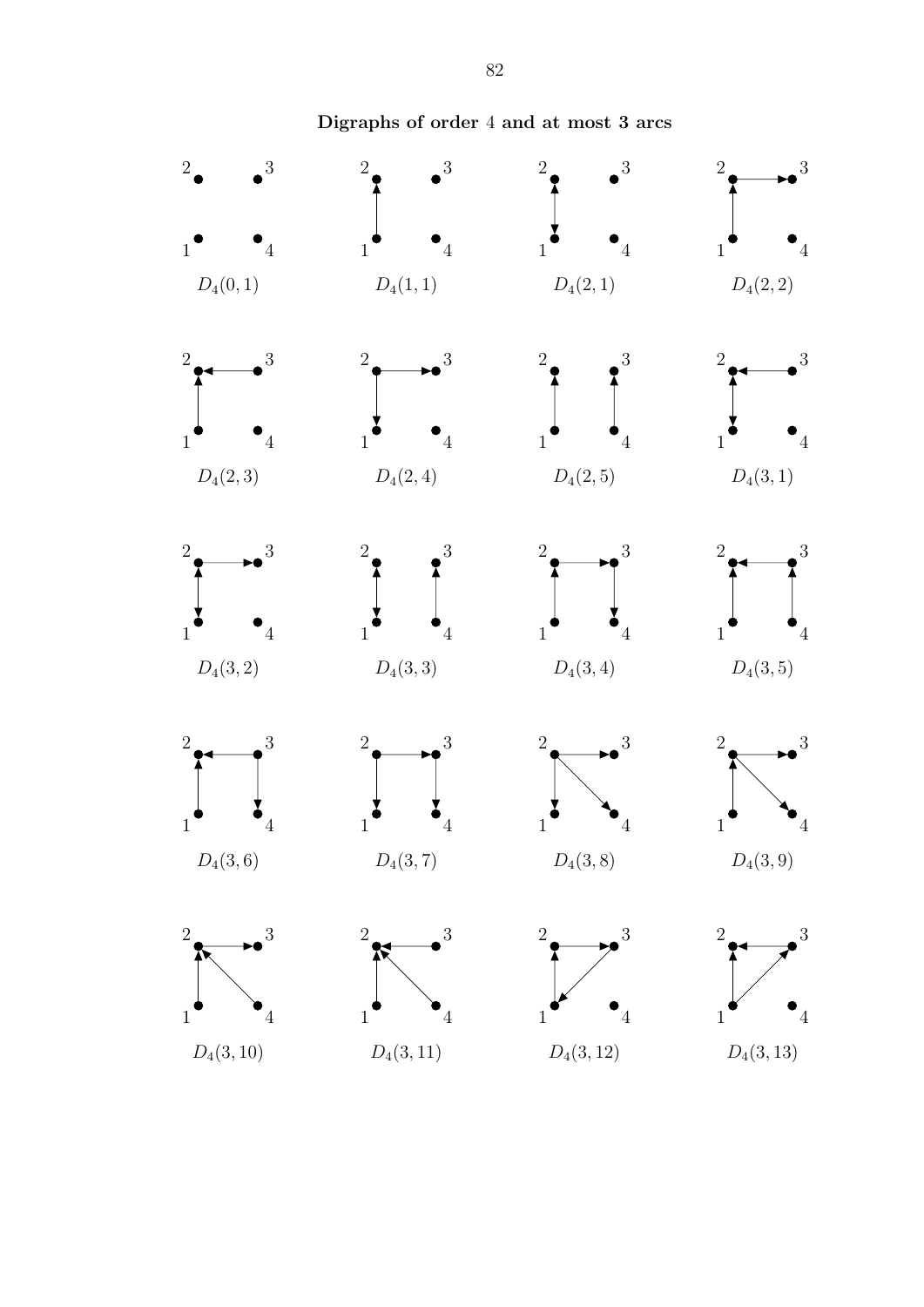## Digraphs of order 4 and 4 arcs

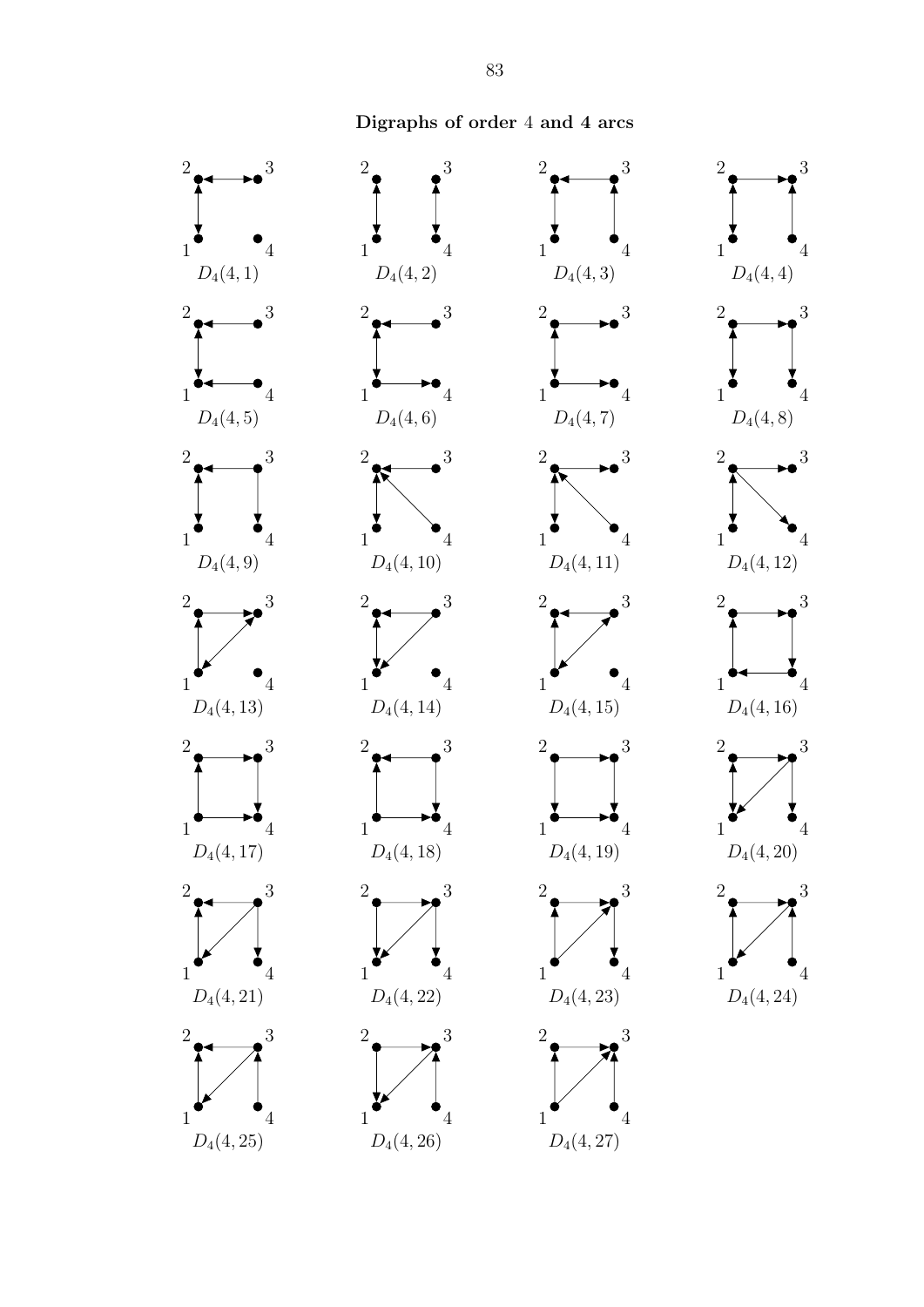

Digraphs of order 4 and 5 arcs:  $D_4(5, 1-28)$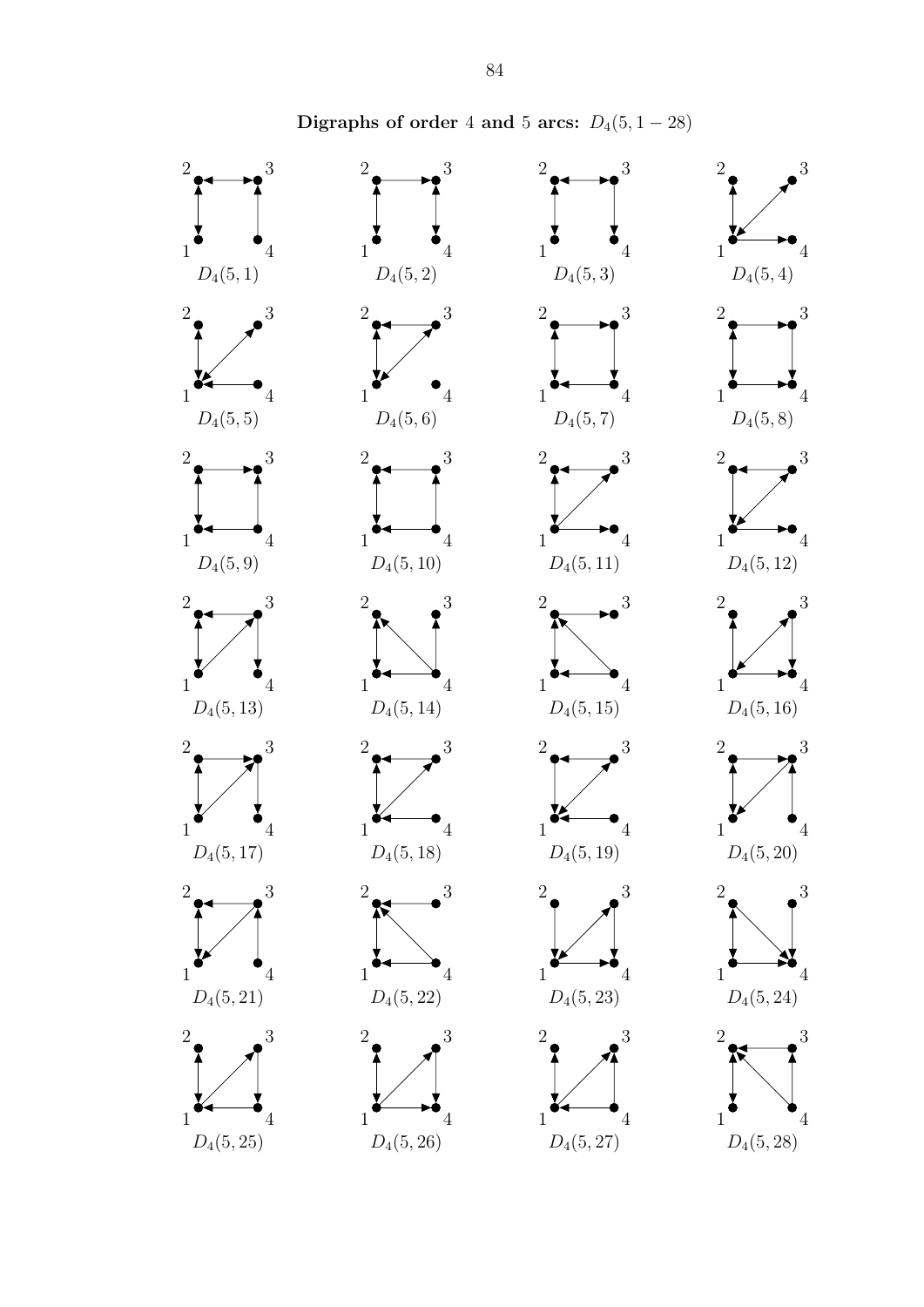

Digraphs of order 4 and 6 arcs:  $D_4(6, 1-12)$ 



Digraphs of order 4 and 5 arcs:  $D_4(5, 29-38)$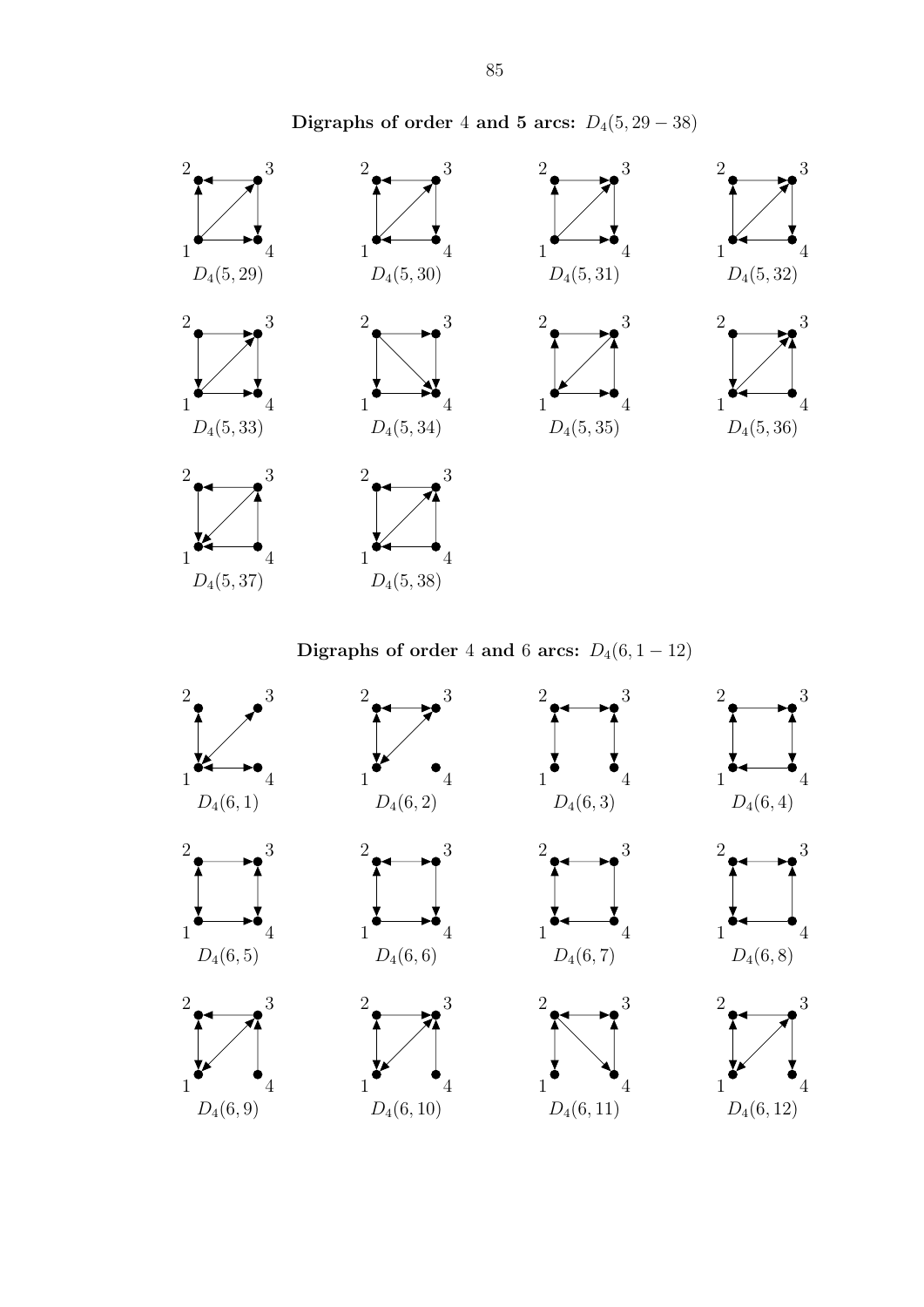

Digraphs of order 4 and 6 arcs:  $D_4(6, 13-40)$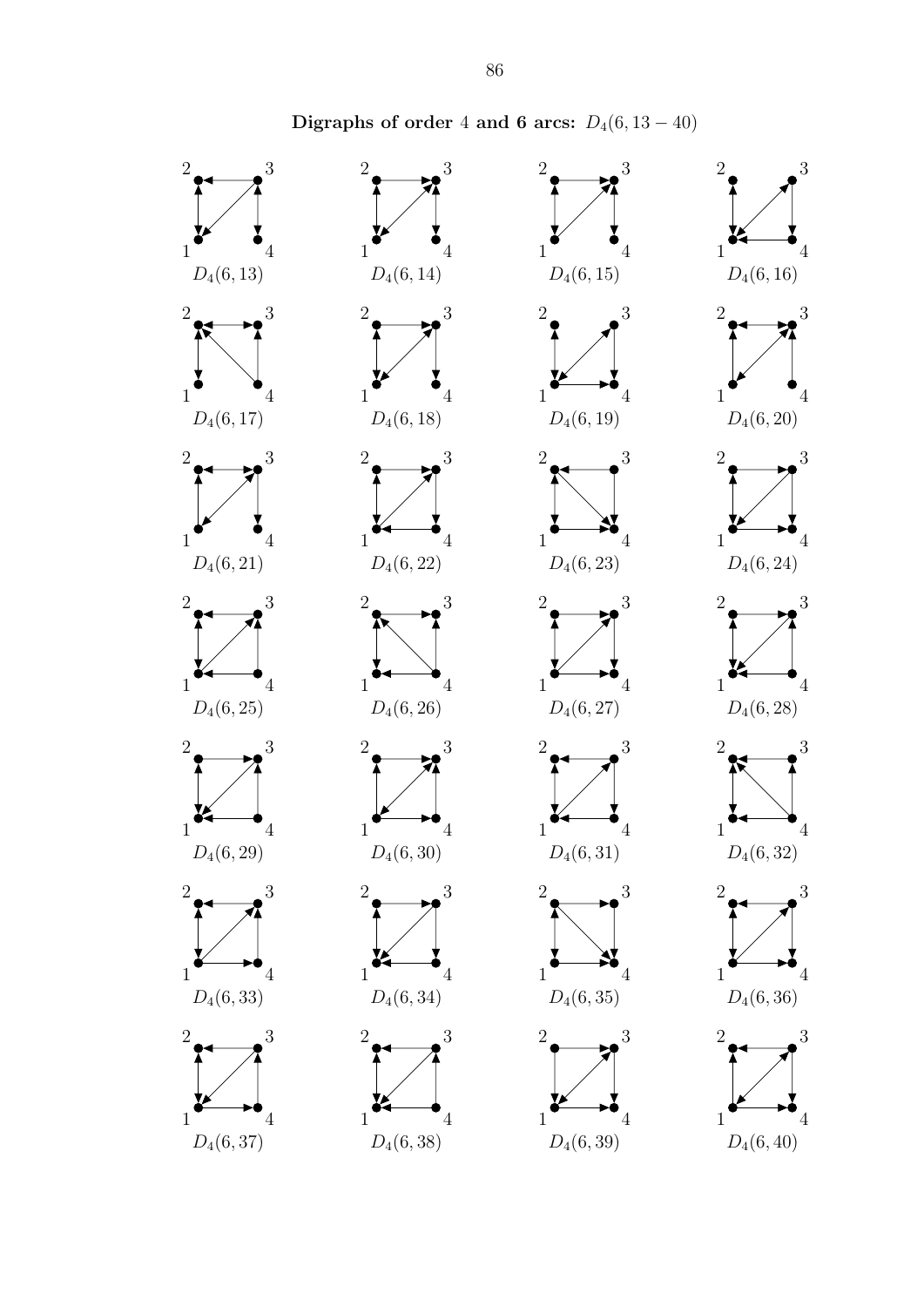

Digraphs of order 4 and 7 arcs:  $D_4(7, 1-16)$ 



Digraphs of order 4 and 6 arcs:  $D_4(6, 41-48)$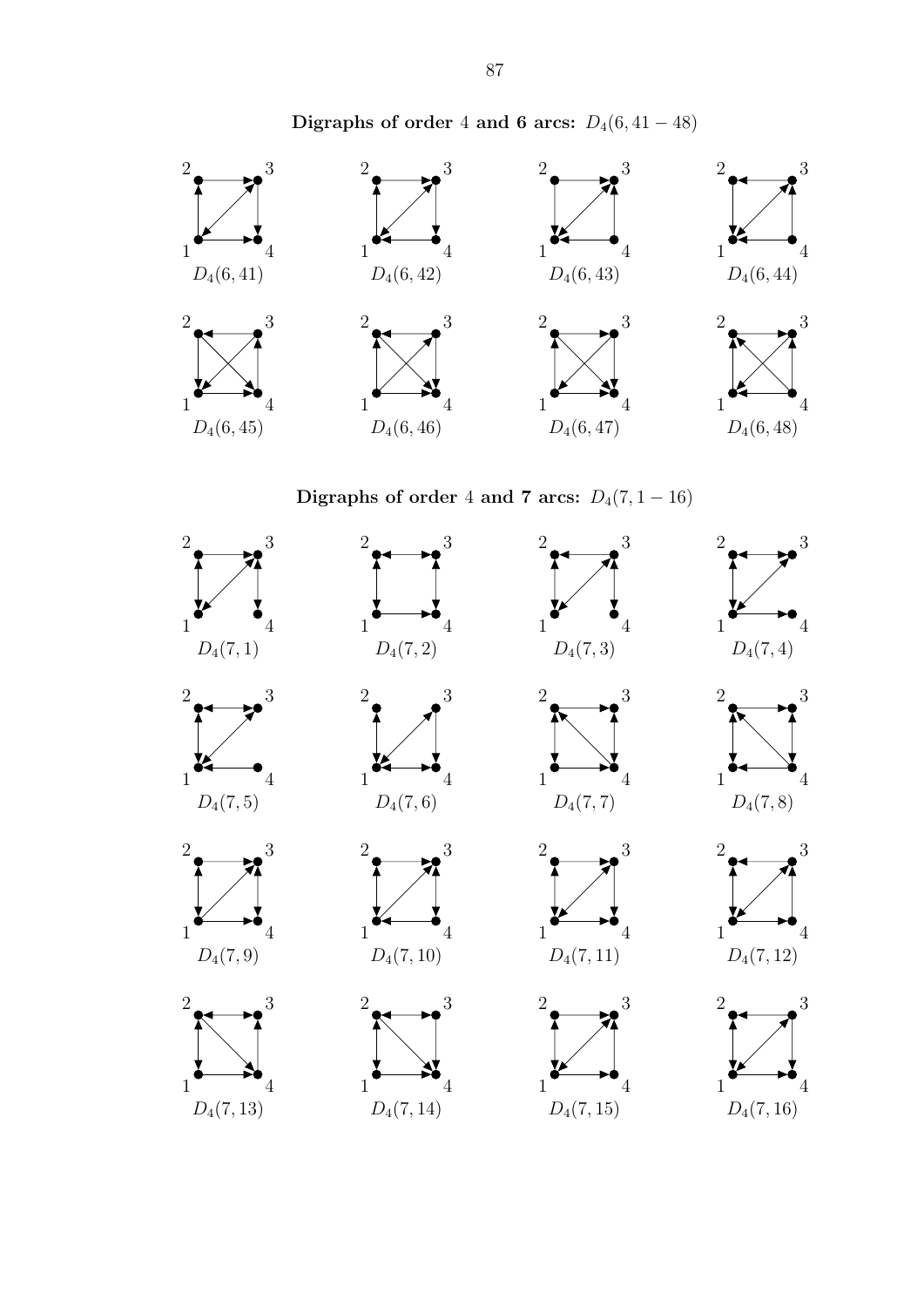

Digraphs of order 4 and 7 arcs:  $D_4(7, 17-38)$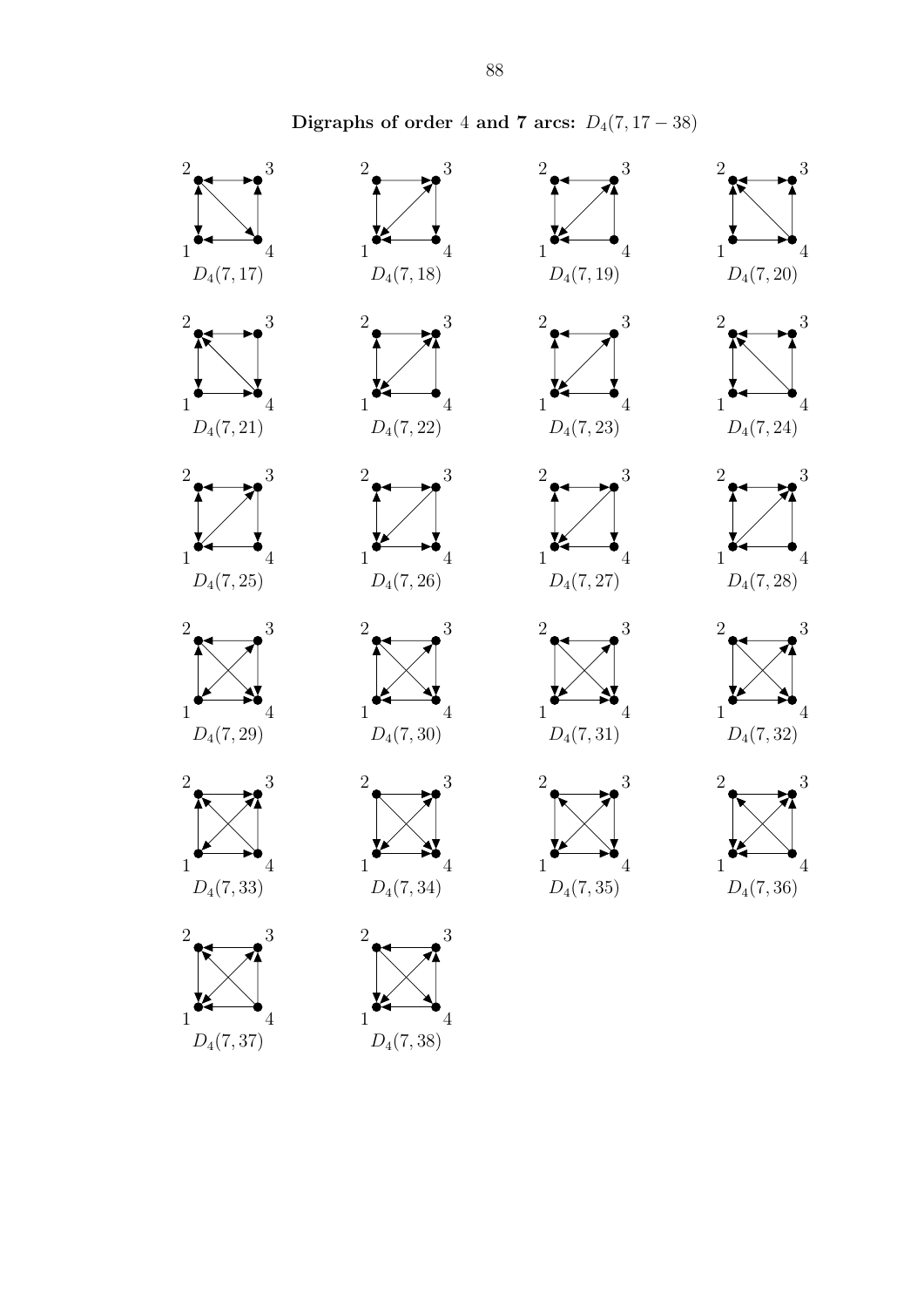## Digraphs of order 4 and 8 arcs